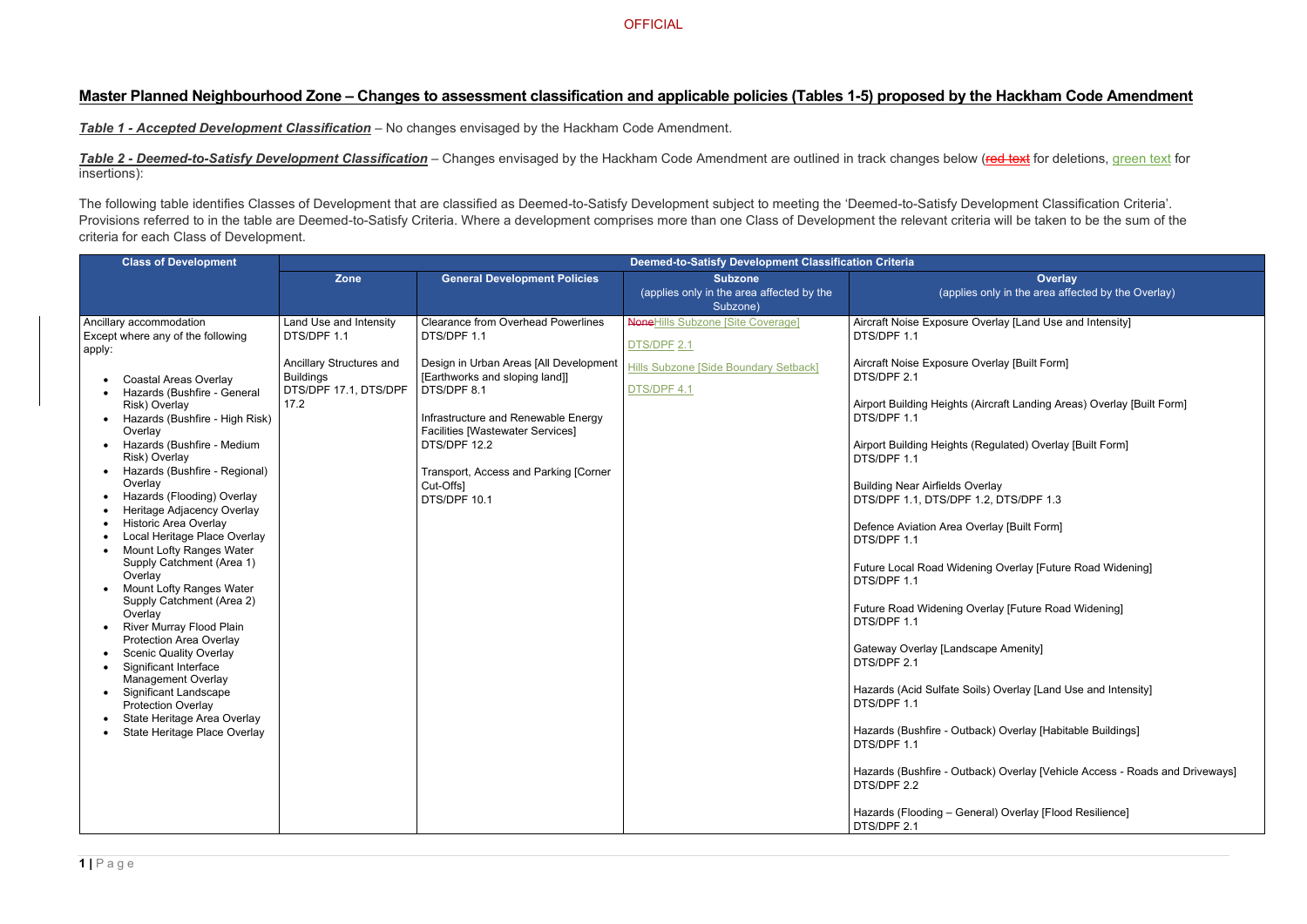ce Required) Overlay [Flood Resilience]

Environmental Protection]

tion Area Overlay [Protection of Strategic Resources]

getation Areas Overlay [Environmental Protection]

Water Catchment]

**Frame Airport Building Areas) Overlay [Built Form]** 

egulated) Overlay [Built Form]

rlay

rlay [Built Form]

g Overlay [Future Road Widening]

rlay [Future Road Widening]

pe Amenity]

[Flood Resilience]

[General]

Ites Overlay [Access - Safe Entry and Exit (Traffic

Ites Overlay [Access - On-Site Queuing]

Ites Overlay [Access - Existing Access Points]

| <b>Class of Development</b>                                                              | Deemed-to-Satisfy Development Classification Criteria                 |                                                                                                                                                                                                                                                                                                                   |                                                                         |                                                     |
|------------------------------------------------------------------------------------------|-----------------------------------------------------------------------|-------------------------------------------------------------------------------------------------------------------------------------------------------------------------------------------------------------------------------------------------------------------------------------------------------------------|-------------------------------------------------------------------------|-----------------------------------------------------|
|                                                                                          | <b>Zone</b>                                                           | <b>General Development Policies</b>                                                                                                                                                                                                                                                                               | <b>Subzone</b><br>(applies only in the area affected by the<br>Subzone) | (applies or                                         |
|                                                                                          |                                                                       |                                                                                                                                                                                                                                                                                                                   |                                                                         | Hazards (Flooding - Evidend<br>DTS/DPF 1.1          |
|                                                                                          |                                                                       |                                                                                                                                                                                                                                                                                                                   |                                                                         | Native Vegetation Overlay [I<br>DTS/DPF 1.1         |
|                                                                                          |                                                                       |                                                                                                                                                                                                                                                                                                                   |                                                                         | <b>Resource Extraction Protect</b><br>DTS/DPF 1.1   |
|                                                                                          |                                                                       |                                                                                                                                                                                                                                                                                                                   |                                                                         | <b>State Significant Native Veg</b><br>DTS/DPF 1.1  |
|                                                                                          |                                                                       |                                                                                                                                                                                                                                                                                                                   |                                                                         | Water Resources Overlay [V<br>DTS/DPF 1.5           |
| Carport<br>Except where any of the following<br>apply:                                   | Ancillary Structures and<br><b>Buildings</b><br>DTS/DPF 17.1, DTS/DPF | <b>Clearance from Overhead Powerlines</b><br>DTS/DPF 1.1                                                                                                                                                                                                                                                          | <b>None Hills Subzone [Site Coverage]</b><br>DTS/DPF2.1                 | Airport Building Heights (Air<br>DTS/DPF 1.1        |
| <b>Coastal Areas Overlay</b><br><b>Historic Area Overlay</b>                             | 17.2                                                                  | Design [All development [Earthworks<br>and sloping land]]<br>DTS/DPF 8.1<br>Design [All Residential development<br>[Car parking, access and<br>manoeuvrability]]<br>DTS/DPF 19.3, DTS/DPF 19.4,<br>DTS/DPF 19.5<br>Infrastructure and Renewable Energy<br><b>Facilities [Wastewater Services]</b><br>DTS/DPF 12.2 |                                                                         | Airport Building Heights (Re<br>DTS/DPF 1.1         |
| Local Heritage Place Overlay<br>Non-stop Corridor Overlay<br>Significant Landscape       |                                                                       |                                                                                                                                                                                                                                                                                                                   |                                                                         | <b>Building Near Airfields Overl</b><br>DTS/DPF 1.3 |
| <b>Protection Overlay</b><br>State Heritage Area Overlay<br>State Heritage Place Overlay |                                                                       |                                                                                                                                                                                                                                                                                                                   |                                                                         | Defence Aviation Area Over<br>DTS/DPF 1.1           |
|                                                                                          |                                                                       |                                                                                                                                                                                                                                                                                                                   |                                                                         | <b>Future Local Road Widening</b><br>DTS/DPF 1.1    |
|                                                                                          |                                                                       |                                                                                                                                                                                                                                                                                                                   |                                                                         | <b>Future Road Widening Over</b><br>DTS/DPF 1.1     |
|                                                                                          |                                                                       |                                                                                                                                                                                                                                                                                                                   |                                                                         | Gateway Overlay [Landscap<br>DTS/DPF 2.1            |
|                                                                                          |                                                                       |                                                                                                                                                                                                                                                                                                                   |                                                                         | Hazards (Flooding) Overlay<br>DTS/DPF 3.5           |
|                                                                                          |                                                                       |                                                                                                                                                                                                                                                                                                                   |                                                                         | <b>Historic Shipwrecks Overlay</b><br>DTS/DPF 1.1   |
|                                                                                          |                                                                       |                                                                                                                                                                                                                                                                                                                   |                                                                         | Key Outback and Rural Rou<br>Flow)]<br>DTS/DPF 1.1  |
|                                                                                          |                                                                       |                                                                                                                                                                                                                                                                                                                   |                                                                         | Key Outback and Rural Rou<br>DTS/DPF 2.1            |
|                                                                                          |                                                                       |                                                                                                                                                                                                                                                                                                                   |                                                                         | Key Outback and Rural Rou                           |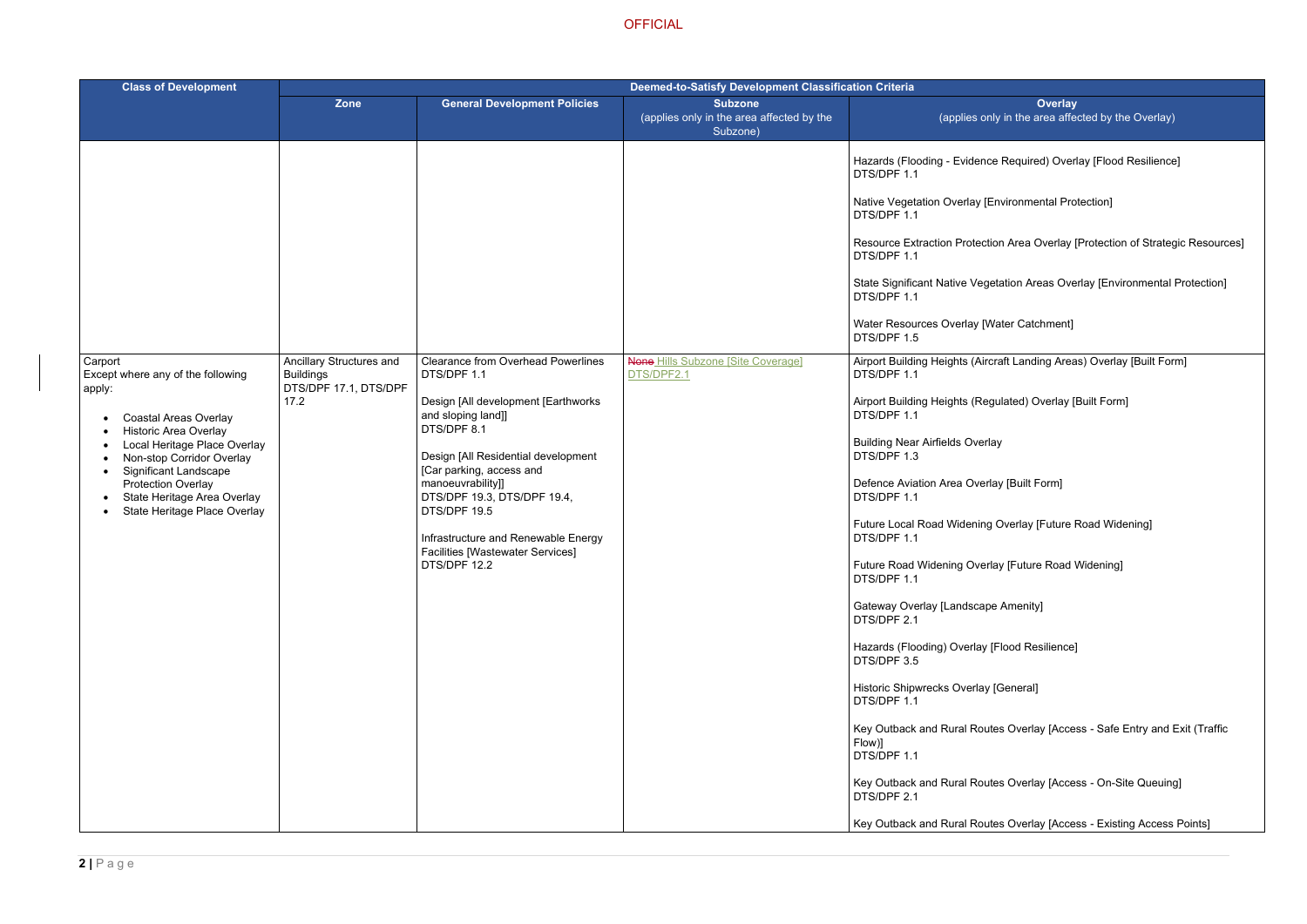- Ites Overlay [Access Location (Spacing)]
- Ites Overlay [Access Location (Sight Lines)]
- Ites Overlay [Access Mud and Debris]
- Ites Overlay [Access Stormwater]
- Ites Overlay [Public Road Junctions]
- erlay [Access, Design and Function]
- tes Overlay [Access Safe Entry and Exit (Traffic Flow)]
- tes Overlay [Access On-Site Queuing]
- tes Overlay [Access Location (Spacing) Existing
- tes Overlay [Access Location (Spacing) New Access
- tes Overlay [Access Location (Sight Lines)]
- tes Overlay [Access Mud and Debris]
- tes Overlay [Access Stormwater]
- tes Overlay [Building on Road Reserve]
- tes Overlay [Public Road Junctions]
- tes Overlay [Corner Cut-Offs]

| <b>Class of Development</b> | <b>Deemed-to-Satisfy Development Classification Criteria</b> |                                     |                                                                         |                                                             |
|-----------------------------|--------------------------------------------------------------|-------------------------------------|-------------------------------------------------------------------------|-------------------------------------------------------------|
|                             | Zone                                                         | <b>General Development Policies</b> | <b>Subzone</b><br>(applies only in the area affected by the<br>Subzone) | (applies or                                                 |
|                             |                                                              |                                     |                                                                         | DTS/DPF 3.1                                                 |
|                             |                                                              |                                     |                                                                         | Key Outback and Rural Rou<br>DTS/DPF 4.1                    |
|                             |                                                              |                                     |                                                                         | Key Outback and Rural Rou<br>DTS/DPF 5.1                    |
|                             |                                                              |                                     |                                                                         | Key Outback and Rural Rou<br>DTS/DPF 6.1                    |
|                             |                                                              |                                     |                                                                         | Key Outback and Rural Rou<br>DTS/DPF 7.1                    |
|                             |                                                              |                                     |                                                                         | Key Outback and Rural Rou<br>DTS/DPF 8.1                    |
|                             |                                                              |                                     |                                                                         | Key Railway Crossings Over<br>DTS/DPF 1.1                   |
|                             |                                                              |                                     |                                                                         | Major Urban Transport Rout<br>DTS/DPF 1.1                   |
|                             |                                                              |                                     |                                                                         | Major Urban Transport Rout<br>DTS/DPF 2.1                   |
|                             |                                                              |                                     |                                                                         | Major Urban Transport Rout<br>Access Points]<br>DTS/DPF 3.1 |
|                             |                                                              |                                     |                                                                         | Major Urban Transport Rout<br>Points]<br>DTS/DPF 4.1        |
|                             |                                                              |                                     |                                                                         | Major Urban Transport Rout<br>DTS/DPF 5.1                   |
|                             |                                                              |                                     |                                                                         | Major Urban Transport Rout<br>DTS/DPF 6.1                   |
|                             |                                                              |                                     |                                                                         | Major Urban Transport Rout<br>DTS/DPF 7.1                   |
|                             |                                                              |                                     |                                                                         | Major Urban Transport Rout<br>DTS/DPF 8.1                   |
|                             |                                                              |                                     |                                                                         | Major Urban Transport Rout<br>DTS/DPF 9.1                   |
|                             |                                                              |                                     |                                                                         | Major Urban Transport Rout<br>DTS/DPF 10.1                  |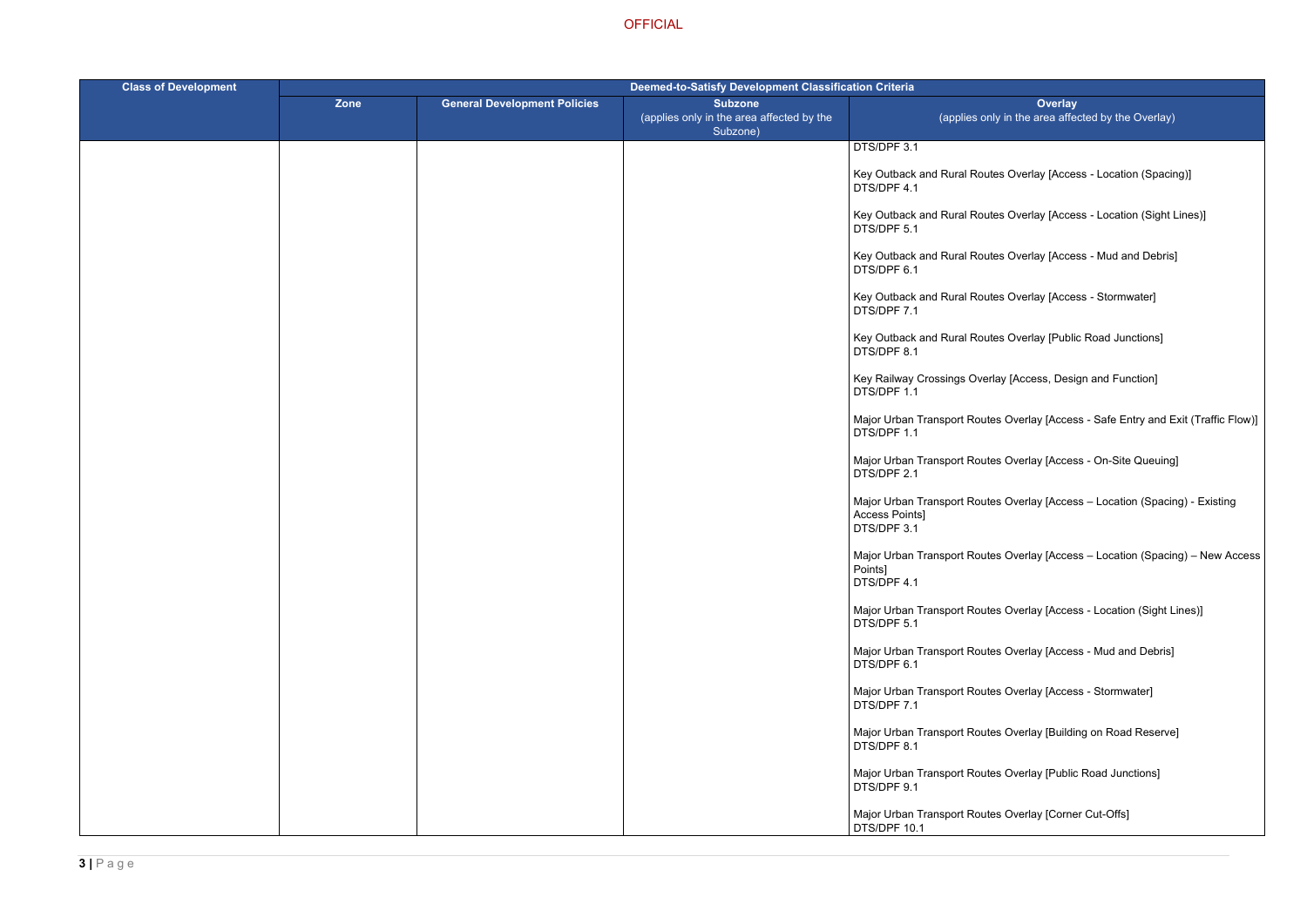- Supply Catchment (Area 1) Overlay [Stormwater]
- Supply Catchment (Area 2) Overlay [Stormwater]
- [Environmental Protection]
- rotection Area Overlay [Flood Resilience]
- thworks]
- getation Areas Overlay [Environmental Protection]
- verlay [Access Safe Entry and Exit (Traffic Flow)]
- verlay [Access On-Site Queuing]
- verlay [Access (Location Spacing) Existing Access
- verlay [Access Location (Spacing) New Access
- verlay [Access Location (Sight Lines)]
- verlay [Access Stormwater]
- verlay [Building on Road Reserve]
- verlay [Public Road Junctions]
- verlay [Corner Cut-Offs]
- Water Catchment]

| <b>Class of Development</b> | <b>Deemed-to-Satisfy Development Classification Criteria</b> |                                     |                                                                         |                                                        |
|-----------------------------|--------------------------------------------------------------|-------------------------------------|-------------------------------------------------------------------------|--------------------------------------------------------|
|                             | Zone                                                         | <b>General Development Policies</b> | <b>Subzone</b><br>(applies only in the area affected by the<br>Subzone) | (applies or                                            |
|                             |                                                              |                                     |                                                                         | Mount Lofty Ranges Water S<br>DTS/DPF 3.4, DTS/DPF 3.9 |
|                             |                                                              |                                     |                                                                         | Mount Lofty Ranges Water &<br>DTS/DPF 3.4, DTS/DPF 3.9 |
|                             |                                                              |                                     |                                                                         | Native Vegetation Overlay [I<br>DTS/DPF 1.1            |
|                             |                                                              |                                     |                                                                         | River Murray Flood Plain Pro<br>DTS/DPF 5.4            |
|                             |                                                              |                                     |                                                                         | <b>Scenic Quality Overlay [Eart</b><br>DTS/DPF 4.1     |
|                             |                                                              |                                     |                                                                         | <b>State Significant Native Veg</b><br>DTS/DPF 1.1     |
|                             |                                                              |                                     |                                                                         | Urban Transport Routes Ove<br>DTS/DPF 1.1              |
|                             |                                                              |                                     |                                                                         | Urban Transport Routes Ove<br>DTS/DPF 2.1              |
|                             |                                                              |                                     |                                                                         | Urban Transport Routes Ove<br>Point]<br>DTS/DPF 3.1    |
|                             |                                                              |                                     |                                                                         | Urban Transport Routes Ove<br>Points]<br>DTS/DPF 4.1   |
|                             |                                                              |                                     |                                                                         | Urban Transport Routes Ove<br>DTS/DPF 5.1              |
|                             |                                                              |                                     |                                                                         | Urban Transport Routes Ove<br>DTS/DPF 7.1              |
|                             |                                                              |                                     |                                                                         | Urban Transport Routes Ove<br>DTS/DPF 8.1              |
|                             |                                                              |                                     |                                                                         | <b>Urban Transport Routes Ove</b><br>DTS/DPF 9.1       |
|                             |                                                              |                                     |                                                                         | Urban Transport Routes Ove<br>DTS/DPF 10.1             |
|                             |                                                              |                                     |                                                                         | Water Resources Overlay [V<br>DTS/DPF 1.5              |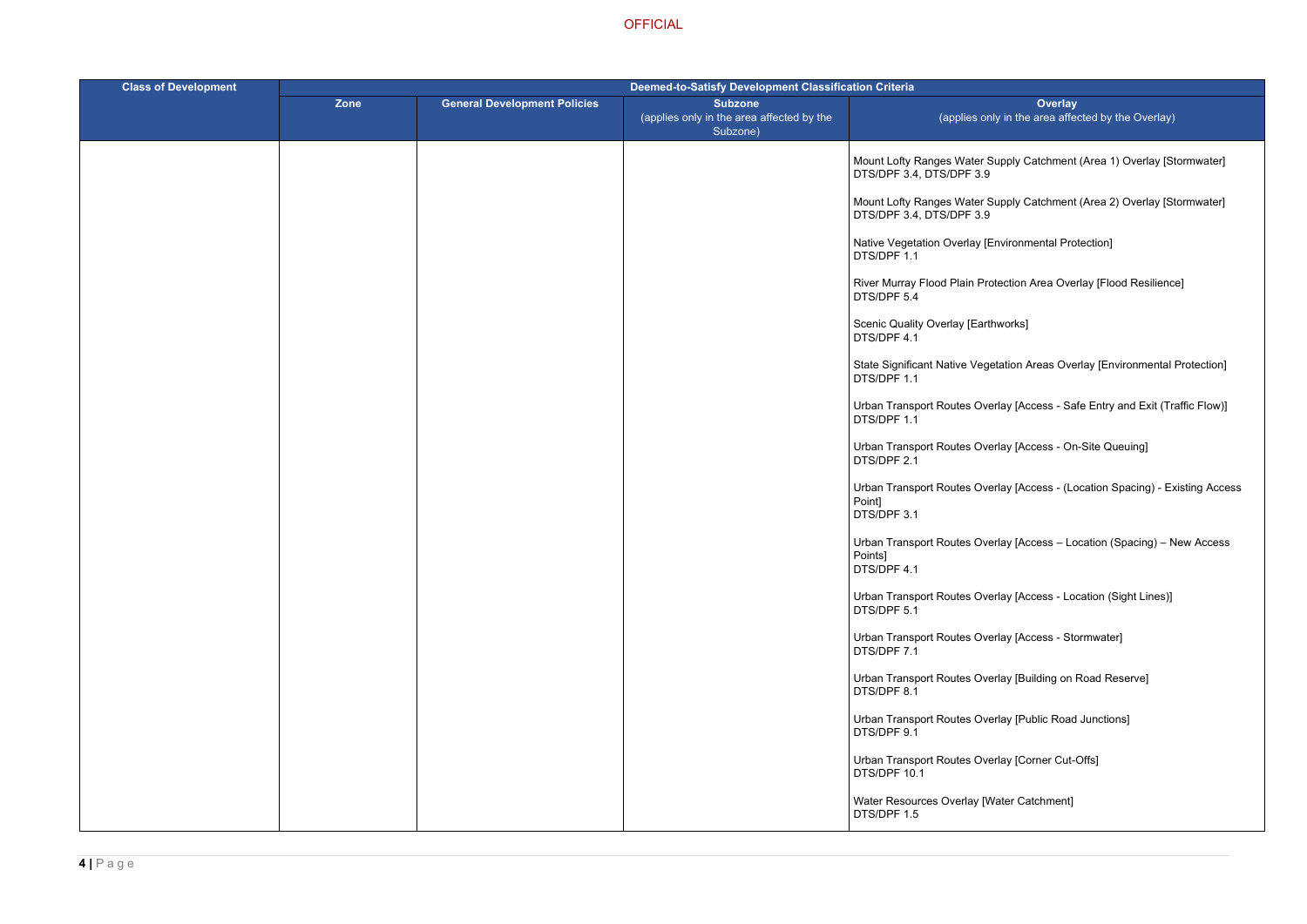### **[Land Division]**

- erlay [Land Use and Intensity]
- erlay [Built Form]
- rcraft Landing Areas) Overlay [Built Form]
- egulated) Overlay [Built Form]
- rlay
- trict Overlay [Land Use and Intensity]
- rlay [Built Form]
- g Overlay [Future Road Widening]
- rlay [Future Road Widening]
- Goverlay [Land Use and Intensity]
- k) Overlay [Habitable Buildings]
- k) Overlay [Vehicle Access Roads and Driveways]
- al) Overlay [Flood Resilience]
- ice Required) Overlay [Flood Resilience]
- [General]

| <b>Class of Development</b>                                                                                                                                                                                                                                                                                                                                                                                                                                                                                                                                                                                                                                                                                                                                                                                                                                                                                                                                                                                                                                                                         | <b>Deemed-to-Satisfy Development Classification Criteria</b>                                                                                                                                                                                                                                                                                                                                |                                                                                                                                                                                                                                                                                                                                                                                                                                                                                                                                                                                                                                                                                                                                                                                                                                                        |                                                                         |                                                                                                                                                                                                                                                                                                                                                                                                                                                                                                                                                                                                                                                     |
|-----------------------------------------------------------------------------------------------------------------------------------------------------------------------------------------------------------------------------------------------------------------------------------------------------------------------------------------------------------------------------------------------------------------------------------------------------------------------------------------------------------------------------------------------------------------------------------------------------------------------------------------------------------------------------------------------------------------------------------------------------------------------------------------------------------------------------------------------------------------------------------------------------------------------------------------------------------------------------------------------------------------------------------------------------------------------------------------------------|---------------------------------------------------------------------------------------------------------------------------------------------------------------------------------------------------------------------------------------------------------------------------------------------------------------------------------------------------------------------------------------------|--------------------------------------------------------------------------------------------------------------------------------------------------------------------------------------------------------------------------------------------------------------------------------------------------------------------------------------------------------------------------------------------------------------------------------------------------------------------------------------------------------------------------------------------------------------------------------------------------------------------------------------------------------------------------------------------------------------------------------------------------------------------------------------------------------------------------------------------------------|-------------------------------------------------------------------------|-----------------------------------------------------------------------------------------------------------------------------------------------------------------------------------------------------------------------------------------------------------------------------------------------------------------------------------------------------------------------------------------------------------------------------------------------------------------------------------------------------------------------------------------------------------------------------------------------------------------------------------------------------|
|                                                                                                                                                                                                                                                                                                                                                                                                                                                                                                                                                                                                                                                                                                                                                                                                                                                                                                                                                                                                                                                                                                     | <b>Zone</b>                                                                                                                                                                                                                                                                                                                                                                                 | <b>General Development Policies</b>                                                                                                                                                                                                                                                                                                                                                                                                                                                                                                                                                                                                                                                                                                                                                                                                                    | <b>Subzone</b><br>(applies only in the area affected by the<br>Subzone) | (applies or                                                                                                                                                                                                                                                                                                                                                                                                                                                                                                                                                                                                                                         |
| Detached dwelling<br>Except where any of the following                                                                                                                                                                                                                                                                                                                                                                                                                                                                                                                                                                                                                                                                                                                                                                                                                                                                                                                                                                                                                                              | Land Use and Intensity<br>DTS/DPF 1.1                                                                                                                                                                                                                                                                                                                                                       | <b>Clearance from Overhead Powerlines</b><br>DTS/DPF 1.1                                                                                                                                                                                                                                                                                                                                                                                                                                                                                                                                                                                                                                                                                                                                                                                               | <b>Emerging Activity Centre Subzone [Land</b><br>Use and Intensity]     | Affordable Housing Overlay<br>DTS/DPF 1.1                                                                                                                                                                                                                                                                                                                                                                                                                                                                                                                                                                                                           |
| apply:<br><b>Character Area Overlay</b><br><b>Coastal Areas Overlay</b><br>Gas and Liquid Petroleum<br>Pipelines (Facilities) Overlay<br><b>Gateway Overlay</b><br>Hazards (Bushfire - General<br>Risk) Overlay<br>Hazards (Bushfire - High Risk)<br>Overlay<br>Hazards (Bushfire - Medium<br>Risk) Overlay<br>Hazards (Bushfire - Regional)<br>Overlay<br>Hazards (Flooding) Overlay<br>Heritage Adjacency Overlay<br><b>Historic Area Overlay</b><br>Interface Management Overlay<br>Local Heritage Place Overlay<br><b>Mount Lofty Ranges Water</b><br>Supply Catchment (Area 1)<br>Overlay<br><b>Mount Lofty Ranges Water</b><br>Supply Catchment (Area 2)<br>Overlay<br>Non-stop Corridor Overlay<br><b>Resource Extraction Protection</b><br>Area Overlay<br>River Murray Flood Plain<br>Protection Area Overlay<br><b>Scenic Quality Overlay</b><br>Significant Interface<br><b>Management Overlay</b><br><b>Significant Landscape</b><br><b>Protection Overlay</b><br>State Heritage Area Overlay<br>State Heritage Place Overlay<br><b>Water Resources Overlay</b><br><b>Hills Subzone</b> | <b>Building Height</b><br>DTS/DPF 5.1<br><b>Primary Street Setback</b><br>DTS/DPF 6.1<br><b>Secondary Street Setback</b><br>DTS/DPF 7.1<br><b>Boundary Walls</b><br>DTS/DPF 8.1<br>Side Boundary Setback<br>DTS/DPF 9.1<br>Rear Boundary Setback<br>DTS/DPF 10.1<br><b>Division</b><br>DTS/DPF 11.3<br>Earthworks and sloping<br>land<br>DTS/DPF 16.1<br>Private Open Space<br>DTS/DPF 18.1 | Design [All development [On-<br>site Waste Treatment Systems]]<br>DTS/DPF 6.1<br>Design [All development [Earthworks]<br>and sloping land]]<br>DTS/DPF 8.1<br>Design [All development [Overlooking /<br>Visual Privacy (in building 3 storeys or<br>$less$ ]]<br>DTS/DPF 10.1, DTS/DPF 10.2<br>Design [All Residential development<br>[Front elevations and passive<br>surveillance]]<br>DTS/DPF 11.1<br>Site Dimensions and Land   Design [All Residential development<br>[Outlook and amenity]]<br>DTS/DPF 12.1<br>Design [All Residential development<br>[Garage appearance]]<br>DTS/DPF 14.1<br>Design [All Residential development<br>[Private Open Space]]<br>DTS/DPF 17.1<br>Design [All Residential development<br>[Car parking, access and<br>manoeuvrability]]<br>DTS/DPF 19.1, DTS/DPF 19.2,<br>DTS/DPF 19.3, DTS/DPF 19.4,<br>DTS/DPF 19.5 | DTS/DPF 1.1                                                             | Aircraft Noise Exposure Ove<br>DTS/DPF 1.1<br>Aircraft Noise Exposure Ove<br>DTS/DPF 2.1<br>Airport Building Heights (Air<br>DTS/DPF 1.1<br>Airport Building Heights (Re<br>DTS/DPF 1.1<br><b>Building Near Airfields Over</b><br>DTS/DPF 1.3<br><b>Character Preservation Dist</b><br>DTS/DPF 1.2<br><b>Coastal Flooding Overlay</b><br>DTS/DPF 1.1<br>Defence Aviation Area Over<br>DTS/DPF 1.1<br><b>Future Local Road Widening</b><br>DTS/DPF 1.1<br><b>Future Road Widening Over</b><br>DTS/DPF 1.1<br>Hazards (Acid Sulfate Soils)<br>DTS/DPF 1.1<br>Hazards (Bushfire - Outback<br>DTS/DPF 1.1<br>Hazards (Bushfire - Outback<br>DTS/DPF 2.2 |
|                                                                                                                                                                                                                                                                                                                                                                                                                                                                                                                                                                                                                                                                                                                                                                                                                                                                                                                                                                                                                                                                                                     |                                                                                                                                                                                                                                                                                                                                                                                             | Design [All Residential development<br>[Design of Transportable Dwellings]]<br>DTS/DPF 21.1                                                                                                                                                                                                                                                                                                                                                                                                                                                                                                                                                                                                                                                                                                                                                            |                                                                         | Hazards (Flooding - Genera<br>DTS/DPF 2.1                                                                                                                                                                                                                                                                                                                                                                                                                                                                                                                                                                                                           |
|                                                                                                                                                                                                                                                                                                                                                                                                                                                                                                                                                                                                                                                                                                                                                                                                                                                                                                                                                                                                                                                                                                     |                                                                                                                                                                                                                                                                                                                                                                                             | Design [Group dwelling, residential flat<br>buildings and battle-axe development<br>[Amenity]]<br>DTS/DPF 22.4                                                                                                                                                                                                                                                                                                                                                                                                                                                                                                                                                                                                                                                                                                                                         |                                                                         | Hazards (Flooding - Evidend<br>DTS/DPF 1.1                                                                                                                                                                                                                                                                                                                                                                                                                                                                                                                                                                                                          |
|                                                                                                                                                                                                                                                                                                                                                                                                                                                                                                                                                                                                                                                                                                                                                                                                                                                                                                                                                                                                                                                                                                     |                                                                                                                                                                                                                                                                                                                                                                                             | Infrastructure and Renewable Energy<br><b>Facilities [Water Supply]</b>                                                                                                                                                                                                                                                                                                                                                                                                                                                                                                                                                                                                                                                                                                                                                                                |                                                                         | Historic Shipwrecks Overlay<br>DTS/DPF 1.1                                                                                                                                                                                                                                                                                                                                                                                                                                                                                                                                                                                                          |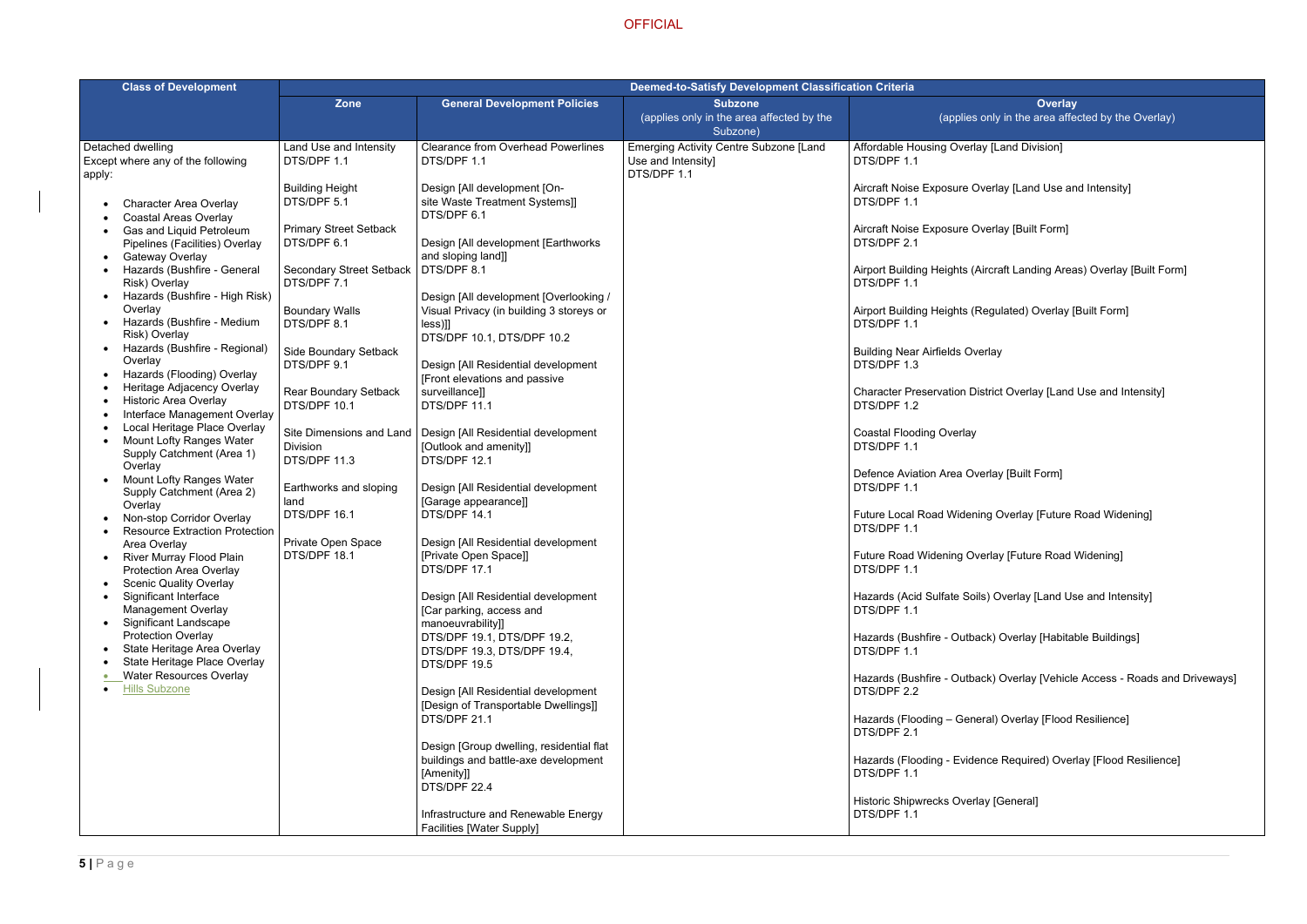utes Overlay [Access - Safe Entry and Exit (Traffic

Ites Overlay [Access - On-Site Queuing]

Ites Overlay [Access - Existing Access Points]

Ites Overlay [Access - Location (Spacing)]

Ites Overlay [Access - Location (Sight Lines)]

Ites Overlay [Access - Mud and Debris]

Ites Overlay [Access - Stormwater]

Ites Overlay [Public Road Junctions]

erlay [Access, Design and Function]

tes Overlay [Access - Safe Entry and Exit (Traffic Flow)]

tes Overlay [Access - On-Site Queuing]

tes Overlay [Access – Location (Spacing) - Existing

tes Overlay [Access – Location (Spacing) – New Access

tes Overlay [Access - Location (Sight Lines)]

tes Overlay [Access - Mud and Debris]

| <b>Class of Development</b> | Deemed-to-Satisfy Development Classification Criteria |                                                                                                                                                                                                                                              |                                                                         |                                                                                                                                                                                                                                                                                                                                                                                                                                                                                                                                                                                                                                                                                                                                                                                 |
|-----------------------------|-------------------------------------------------------|----------------------------------------------------------------------------------------------------------------------------------------------------------------------------------------------------------------------------------------------|-------------------------------------------------------------------------|---------------------------------------------------------------------------------------------------------------------------------------------------------------------------------------------------------------------------------------------------------------------------------------------------------------------------------------------------------------------------------------------------------------------------------------------------------------------------------------------------------------------------------------------------------------------------------------------------------------------------------------------------------------------------------------------------------------------------------------------------------------------------------|
|                             | Zone                                                  | <b>General Development Policies</b>                                                                                                                                                                                                          | <b>Subzone</b><br>(applies only in the area affected by the<br>Subzone) | (applies or                                                                                                                                                                                                                                                                                                                                                                                                                                                                                                                                                                                                                                                                                                                                                                     |
|                             |                                                       | DTS/DPF 11.2<br>Infrastructure and Renewable Energy<br><b>Facilities [Wastewater Services]</b><br>DTS/DPF 12.1, DTS/DPF 12.2<br>Site Contamination<br>DTS/DPF 1.1<br>Transport, Access and Parking [Vehicle<br>Parking Rates]<br>DTS/DPF 5.1 |                                                                         | Key Outback and Rural Rou<br>Flow)]<br>DTS/DPF 1.1<br>Key Outback and Rural Rou<br>DTS/DPF 2.1<br>Key Outback and Rural Rou<br>DTS/DPF 3.1<br>Key Outback and Rural Rou<br>DTS/DPF 4.1<br>Key Outback and Rural Rou<br>DTS/DPF 5.1<br>Key Outback and Rural Rou<br>DTS/DPF 6.1<br>Key Outback and Rural Rou<br>DTS/DPF 7.1<br>Key Outback and Rural Rou<br>DTS/DPF 8.1<br>Key Railway Crossings Ove<br>DTS/DPF 1.1<br><b>Limited Dwelling Overlay</b><br>DTS/DPF 1.1<br>Major Urban Transport Rout<br>DTS/DPF 1.1<br>Major Urban Transport Rout<br>DTS/DPF 2.1<br>Major Urban Transport Rout<br>Access Points]<br>DTS/DPF 3.1<br>Major Urban Transport Rout<br>Points]<br>DTS/DPF 4.1<br>Major Urban Transport Rout<br>DTS/DPF 5.1<br>Major Urban Transport Rout<br>DTS/DPF 6.1 |
|                             |                                                       |                                                                                                                                                                                                                                              |                                                                         |                                                                                                                                                                                                                                                                                                                                                                                                                                                                                                                                                                                                                                                                                                                                                                                 |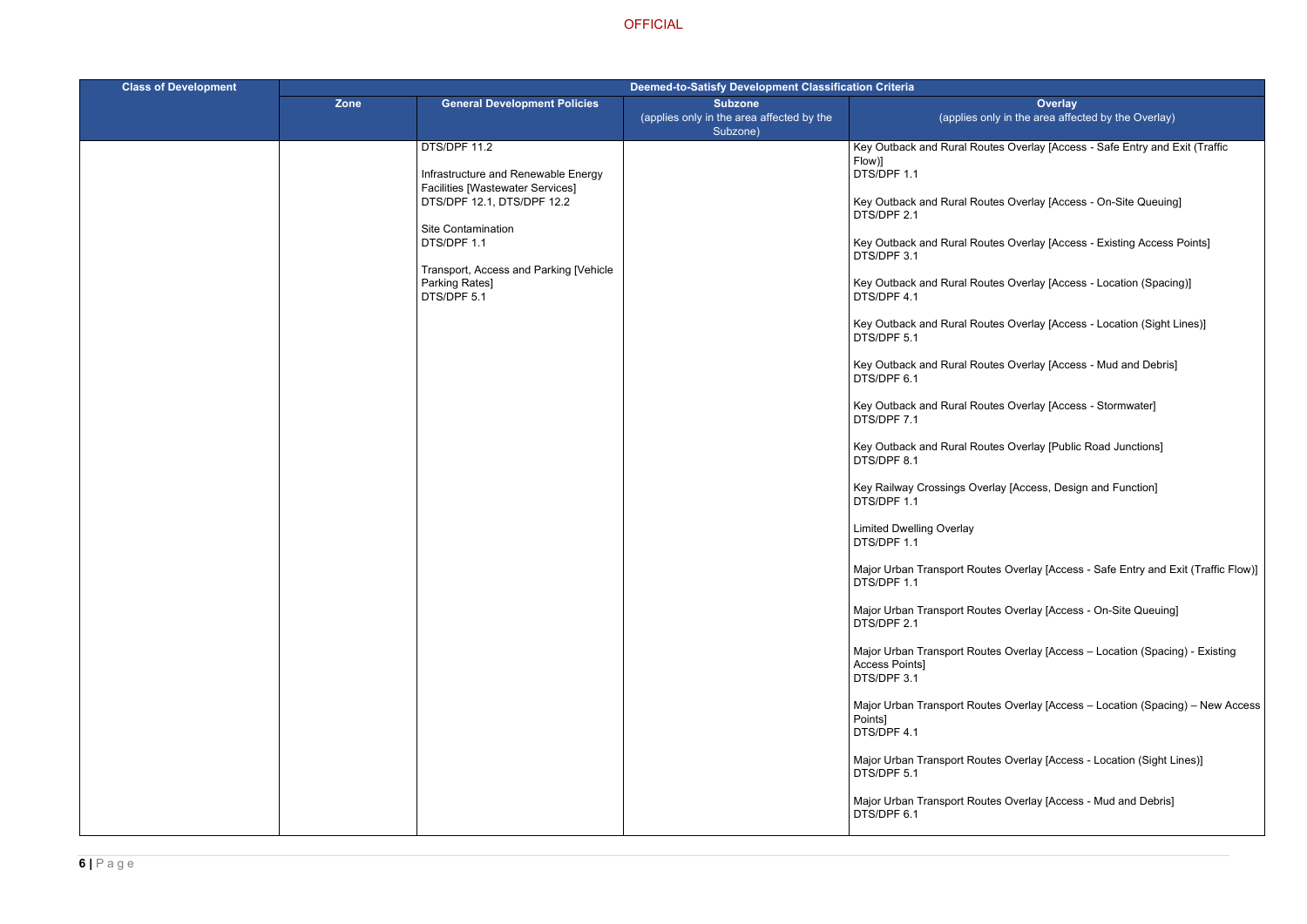tes Overlay [Access - Stormwater]

- tes Overlay [Building on Road Reserve]
- tes Overlay [Public Road Junctions]
- tes Overlay [Corner Cut-Offs]
- [Environmental Protection]
- getation Areas Overlay [Environmental Protection]
- verlay [Access Safe Entry and Exit (Traffic Flow)]
- erlay [Access On-Site Queuing]
- verlay [Access (Location Spacing) Existing Access
- verlay [Access Location (Spacing) New Access
- verlay [Access Location (Sight Lines)]
- $\nu$ erlay [Access Mud and Debris]
- verlay [Access Stormwater]
- verlay [Building on Road Reserve]
- verlay [Public Road Junctions]
- erlay [Corner Cut-Offs]

| <b>Class of Development</b> | <b>Deemed-to-Satisfy Development Classification Criteria</b> |                                     |                                                                         |                                                     |
|-----------------------------|--------------------------------------------------------------|-------------------------------------|-------------------------------------------------------------------------|-----------------------------------------------------|
|                             | Zone                                                         | <b>General Development Policies</b> | <b>Subzone</b><br>(applies only in the area affected by the<br>Subzone) | (applies of                                         |
|                             |                                                              |                                     |                                                                         | Major Urban Transport Rou<br>DTS/DPF 7.1            |
|                             |                                                              |                                     |                                                                         | Major Urban Transport Rou<br>DTS/DPF 8.1            |
|                             |                                                              |                                     |                                                                         | Major Urban Transport Rou<br>DTS/DPF 9.1            |
|                             |                                                              |                                     |                                                                         | Major Urban Transport Rou<br>DTS/DPF 10.1           |
|                             |                                                              |                                     |                                                                         | Native Vegetation Overlay [<br>DTS/DPF 1.1          |
|                             |                                                              |                                     |                                                                         | <b>State Significant Native Veg</b><br>DTS/DPF 1.1  |
|                             |                                                              |                                     |                                                                         | Urban Transport Routes Ov<br>DTS/DPF 1.1            |
|                             |                                                              |                                     |                                                                         | Urban Transport Routes Ov<br>DTS/DPF 2.1            |
|                             |                                                              |                                     |                                                                         | Urban Transport Routes Ov<br>Point]<br>DTS/DPF 3.1  |
|                             |                                                              |                                     |                                                                         | Urban Transport Routes Ov<br>Points]<br>DTS/DPF 4.1 |
|                             |                                                              |                                     |                                                                         | Urban Transport Routes Ov<br>DTS/DPF 5.1            |
|                             |                                                              |                                     |                                                                         | Urban Transport Routes Ov<br>DTS/DPF 6.1            |
|                             |                                                              |                                     |                                                                         | Urban Transport Routes Ov<br>DTS/DPF 7.1            |
|                             |                                                              |                                     |                                                                         | Urban Transport Routes Ov<br>DTS/DPF 8.1            |
|                             |                                                              |                                     |                                                                         | Urban Transport Routes Ov<br>DTS/DPF 9.1            |
|                             |                                                              |                                     |                                                                         | Urban Transport Routes Ov<br>DTS/DPF 10.1           |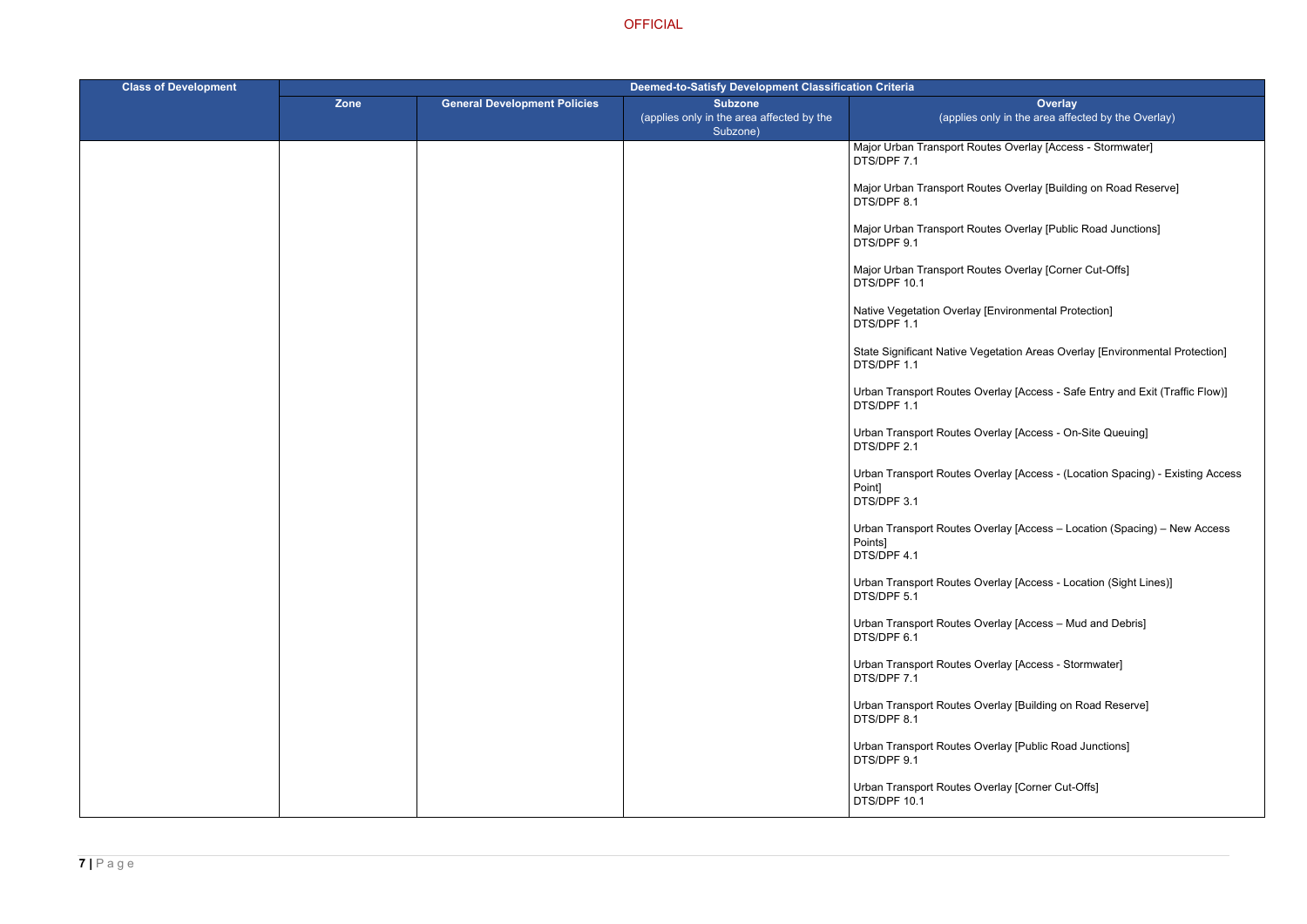## erlay [Built Form]

- rcraft Landing Areas) Overlay [Built Form]
- egulated) Overlay [Built Form]
- rlay
- terations and Additions]
- trict Overlay [Land Use and Intensity]
- rlay [Built Form]
- g Overlay [Future Road Widening]
- rlay [Future Road Widening]
- m and Character]
- k) Overlay [Habitable Buildings]
- k) Overlay [Vehicle Access Roads and Driveways]
- al) Overlay [Flood Resilience]
- ice Required) Overlay [Flood Resilience]
- ations and additions]
- [General]

| <b>Class of Development</b>                                                                                                                                                                                                                                                                                                                                                                                                                                                                                                                                                                                                                                                                                                 | <b>Deemed-to-Satisfy Development Classification Criteria</b>                                                                                                                                                                   |                                                                                                                                                                                                                                                                                                                                                                                                                                                                                         |                                                       |                                                                                                                                                                                                                                                                                                                                                                                                         |
|-----------------------------------------------------------------------------------------------------------------------------------------------------------------------------------------------------------------------------------------------------------------------------------------------------------------------------------------------------------------------------------------------------------------------------------------------------------------------------------------------------------------------------------------------------------------------------------------------------------------------------------------------------------------------------------------------------------------------------|--------------------------------------------------------------------------------------------------------------------------------------------------------------------------------------------------------------------------------|-----------------------------------------------------------------------------------------------------------------------------------------------------------------------------------------------------------------------------------------------------------------------------------------------------------------------------------------------------------------------------------------------------------------------------------------------------------------------------------------|-------------------------------------------------------|---------------------------------------------------------------------------------------------------------------------------------------------------------------------------------------------------------------------------------------------------------------------------------------------------------------------------------------------------------------------------------------------------------|
|                                                                                                                                                                                                                                                                                                                                                                                                                                                                                                                                                                                                                                                                                                                             | <b>Zone</b>                                                                                                                                                                                                                    | <b>General Development Policies</b>                                                                                                                                                                                                                                                                                                                                                                                                                                                     | <b>Subzone</b>                                        |                                                                                                                                                                                                                                                                                                                                                                                                         |
|                                                                                                                                                                                                                                                                                                                                                                                                                                                                                                                                                                                                                                                                                                                             |                                                                                                                                                                                                                                |                                                                                                                                                                                                                                                                                                                                                                                                                                                                                         | (applies only in the area affected by the<br>Subzone) | (applies or                                                                                                                                                                                                                                                                                                                                                                                             |
| Dwelling addition                                                                                                                                                                                                                                                                                                                                                                                                                                                                                                                                                                                                                                                                                                           | <b>Building Height</b>                                                                                                                                                                                                         | <b>Clearance from Overhead Powerlines</b>                                                                                                                                                                                                                                                                                                                                                                                                                                               | <b>None Hills Subzone [Site Coverage]</b>             | Aircraft Noise Exposure Ove                                                                                                                                                                                                                                                                                                                                                                             |
| Except where any of the following                                                                                                                                                                                                                                                                                                                                                                                                                                                                                                                                                                                                                                                                                           | DTS/DPF 5.1                                                                                                                                                                                                                    | DTS/DPF 1.1                                                                                                                                                                                                                                                                                                                                                                                                                                                                             | DTS/DPF2.1                                            | DTS/DPF 2.1                                                                                                                                                                                                                                                                                                                                                                                             |
| apply:<br><b>Coastal Areas Overlay</b><br>Hazards (Bushfire - General<br>Risk) Overlay<br>Hazards (Bushfire - High Risk)<br>$\bullet$<br>Overlay<br>Hazards (Bushfire - Medium<br>$\bullet$<br>Risk) Overlay<br>Hazards (Bushfire - Regional)<br>$\bullet$<br>Overlay<br>Hazards (Flooding) Overlay<br>$\bullet$<br>Heritage Adjacency Overlay<br>Interface Management Overlay<br>Local Heritage Place Overlay<br>$\bullet$<br>Non-stop Corridor Overlay<br><b>River Murray Flood Plain</b><br>$\bullet$<br>Protection Area Overlay<br><b>Significant Landscape</b><br>$\bullet$<br><b>Protection Overlay</b><br>State Heritage Area Overlay<br>$\bullet$<br>State Heritage Place Overlay<br><b>Water Resources Overlay</b> | <b>Primary Street Setback</b><br>DTS/DPF 6.1<br><b>Secondary Street Setback</b><br>DTS/DPF 7.1<br><b>Boundary Walls</b><br>DTS/DPF 8.1<br>Side Boundary Setback<br>DTS/DPF 9.1<br><b>Rear Boundary Setback</b><br>DTS/DPF 10.1 | Design [All development [On-<br>site Waste Treatment Systems]]<br>DTS/DPF 6.1<br>Design [All Residential development<br>[Garage appearance]]<br>DTS/DPF 14.1<br>Design [All Residential development<br>[Dwelling additions]]<br>DTS / DPF 16.1<br>Design [All Residential development<br>[Car parking, access and<br>manoeuvrability]]<br>DTS/DPF 19.3, DTS/DPF 19.4,<br>DTS/DPF 19.5<br>Infrastructure and Renewable Energy<br><b>Facilities [Wastewater Services]</b><br>DTS/DPF 12.2 | Hills Subzone [Side Boundary Setback]<br>DTS/DPF 4.1  | Airport Building Heights (Air<br>DTS/DPF 1.1<br>Airport Building Heights (Re<br>DTS/DPF 1.1<br><b>Building Near Airfields Over</b><br>DTS/DPF 1.3<br>Character Area Overlay [Alt<br>DTS/DPF 3.1<br><b>Character Preservation Dist</b><br>DTS/DPF 1.2<br><b>Coastal Flooding Overlay</b><br>DTS/DPF 1.1<br>Defence Aviation Area Over<br>DTS/DPF 1.1<br><b>Future Local Road Widening</b><br>DTS/DPF 1.1 |
|                                                                                                                                                                                                                                                                                                                                                                                                                                                                                                                                                                                                                                                                                                                             |                                                                                                                                                                                                                                |                                                                                                                                                                                                                                                                                                                                                                                                                                                                                         |                                                       | <b>Future Road Widening Over</b><br>DTS/DPF 1.1<br>Gateway Overlay [Built Forn                                                                                                                                                                                                                                                                                                                          |
|                                                                                                                                                                                                                                                                                                                                                                                                                                                                                                                                                                                                                                                                                                                             |                                                                                                                                                                                                                                |                                                                                                                                                                                                                                                                                                                                                                                                                                                                                         |                                                       | DTS/DPF 1.1<br>Hazards (Bushfire - Outback<br>DTS/DPF 1.1                                                                                                                                                                                                                                                                                                                                               |
|                                                                                                                                                                                                                                                                                                                                                                                                                                                                                                                                                                                                                                                                                                                             |                                                                                                                                                                                                                                |                                                                                                                                                                                                                                                                                                                                                                                                                                                                                         |                                                       | Hazards (Bushfire - Outback<br>DTS/DPF 2.2                                                                                                                                                                                                                                                                                                                                                              |
|                                                                                                                                                                                                                                                                                                                                                                                                                                                                                                                                                                                                                                                                                                                             |                                                                                                                                                                                                                                |                                                                                                                                                                                                                                                                                                                                                                                                                                                                                         |                                                       | Hazards (Flooding - Genera<br>DTS/DPF 2.1                                                                                                                                                                                                                                                                                                                                                               |
|                                                                                                                                                                                                                                                                                                                                                                                                                                                                                                                                                                                                                                                                                                                             |                                                                                                                                                                                                                                |                                                                                                                                                                                                                                                                                                                                                                                                                                                                                         |                                                       | Hazards (Flooding - Evidend<br>DTS/DPF 1.1                                                                                                                                                                                                                                                                                                                                                              |
|                                                                                                                                                                                                                                                                                                                                                                                                                                                                                                                                                                                                                                                                                                                             |                                                                                                                                                                                                                                |                                                                                                                                                                                                                                                                                                                                                                                                                                                                                         |                                                       | Historic Area Overlay [Altera<br>DTS/DPF 3.1                                                                                                                                                                                                                                                                                                                                                            |
|                                                                                                                                                                                                                                                                                                                                                                                                                                                                                                                                                                                                                                                                                                                             |                                                                                                                                                                                                                                |                                                                                                                                                                                                                                                                                                                                                                                                                                                                                         |                                                       | <b>Historic Shipwrecks Overlay</b><br>DTS/DPF 1.1                                                                                                                                                                                                                                                                                                                                                       |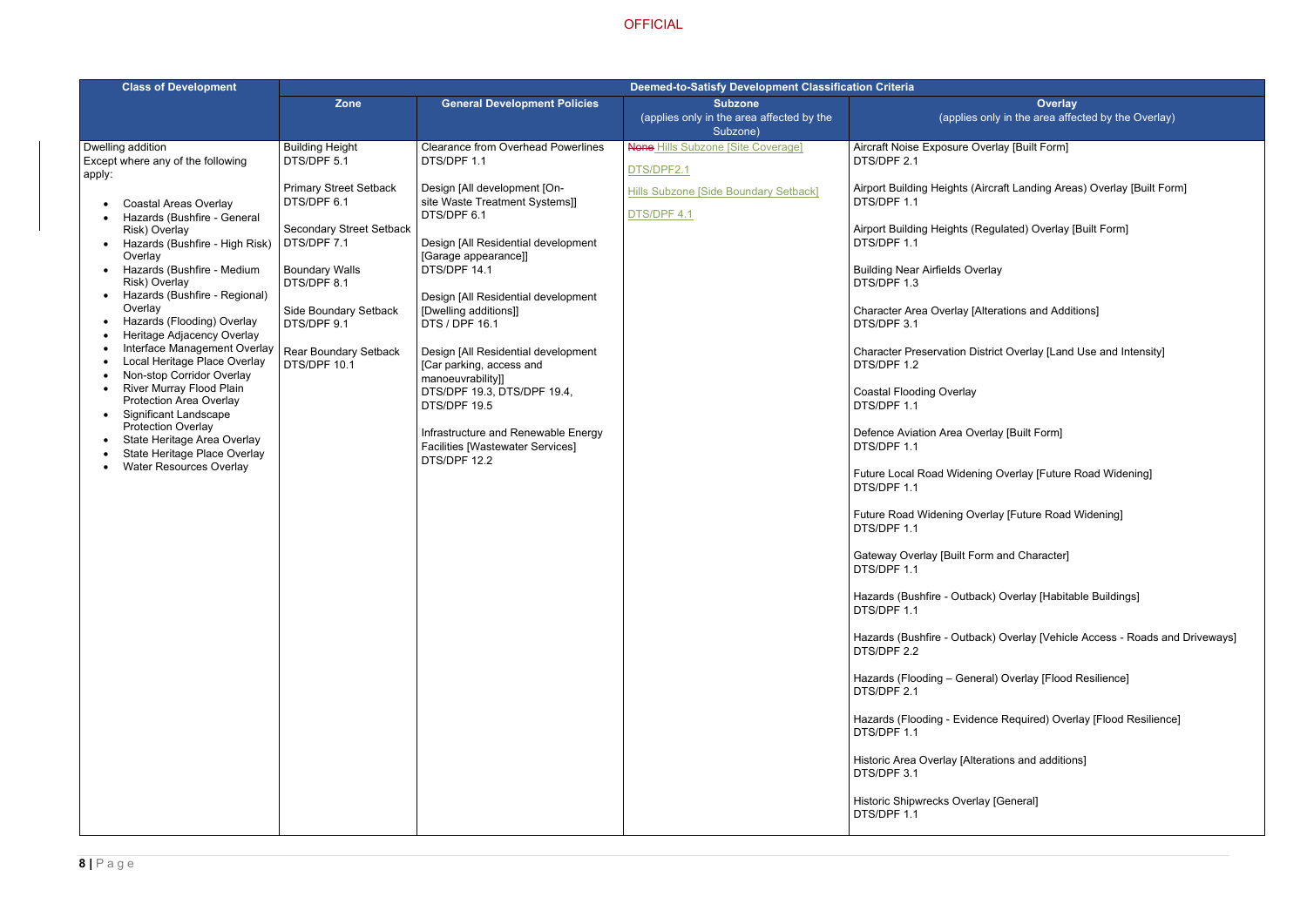**Overlay** hly in the area affected by the Overlay)

utes Overlay [Access - Safe Entry and Exit (Traffic

- Ites Overlay [Access On-Site Queuing]
- Ites Overlay [Access Existing Access Points]
- Ites Overlay [Access Location (Spacing)]
- Ites Overlay [Access Location (Sight Lines)]
- Ites Overlay [Access Mud and Debris]
- Ites Overlay [Access Stormwater]
- Ites Overlay [Public Road Junctions]
- erlay [Access, Design and Function]
- tes Overlay [Access Safe Entry and Exit (Traffic Flow)]
- tes Overlay [Access On-Site Queuing]
- tes Overlay [Access Location (Spacing) Existing
- tes Overlay [Access Location (Spacing) New Access
- tes Overlay [Access Location (Sight Lines)]
- tes Overlay [Access Mud and Debris]
- tes Overlay [Access Stormwater]

| <b>Class of Development</b> | Deemed-to-Satisfy Development Classification Criteria |                                     |                                                                         |                                                             |
|-----------------------------|-------------------------------------------------------|-------------------------------------|-------------------------------------------------------------------------|-------------------------------------------------------------|
|                             | Zone                                                  | <b>General Development Policies</b> | <b>Subzone</b><br>(applies only in the area affected by the<br>Subzone) | (applies or                                                 |
|                             |                                                       |                                     |                                                                         | Key Outback and Rural Rou<br>Flow)]<br>DTS/DPF 1.1          |
|                             |                                                       |                                     |                                                                         | Key Outback and Rural Rou<br>DTS/DPF 2.1                    |
|                             |                                                       |                                     |                                                                         | Key Outback and Rural Rou<br>DTS/DPF 3.1                    |
|                             |                                                       |                                     |                                                                         | Key Outback and Rural Rou<br>DTS/DPF 4.1                    |
|                             |                                                       |                                     |                                                                         | Key Outback and Rural Rou<br>DTS/DPF 5.1                    |
|                             |                                                       |                                     |                                                                         | Key Outback and Rural Rou<br>DTS/DPF 6.1                    |
|                             |                                                       |                                     |                                                                         | Key Outback and Rural Rou<br>DTS/DPF 7.1                    |
|                             |                                                       |                                     |                                                                         | Key Outback and Rural Rou<br>DTS/DPF 8.1                    |
|                             |                                                       |                                     |                                                                         | Key Railway Crossings Ove<br>DTS/DPF 1.1                    |
|                             |                                                       |                                     |                                                                         | Major Urban Transport Rout<br>DTS/DPF 1.1                   |
|                             |                                                       |                                     |                                                                         | Major Urban Transport Rout<br>DTS/DPF 2.1                   |
|                             |                                                       |                                     |                                                                         | Major Urban Transport Rout<br>Access Points]<br>DTS/DPF 3.1 |
|                             |                                                       |                                     |                                                                         | Major Urban Transport Rout<br>Points]<br>DTS/DPF 4.1        |
|                             |                                                       |                                     |                                                                         | Major Urban Transport Rout<br>DTS/DPF 5.1                   |
|                             |                                                       |                                     |                                                                         | Major Urban Transport Rout<br>DTS/DPF 6.1                   |
|                             |                                                       |                                     |                                                                         | Major Urban Transport Rout<br>DTS/DPF 7.1                   |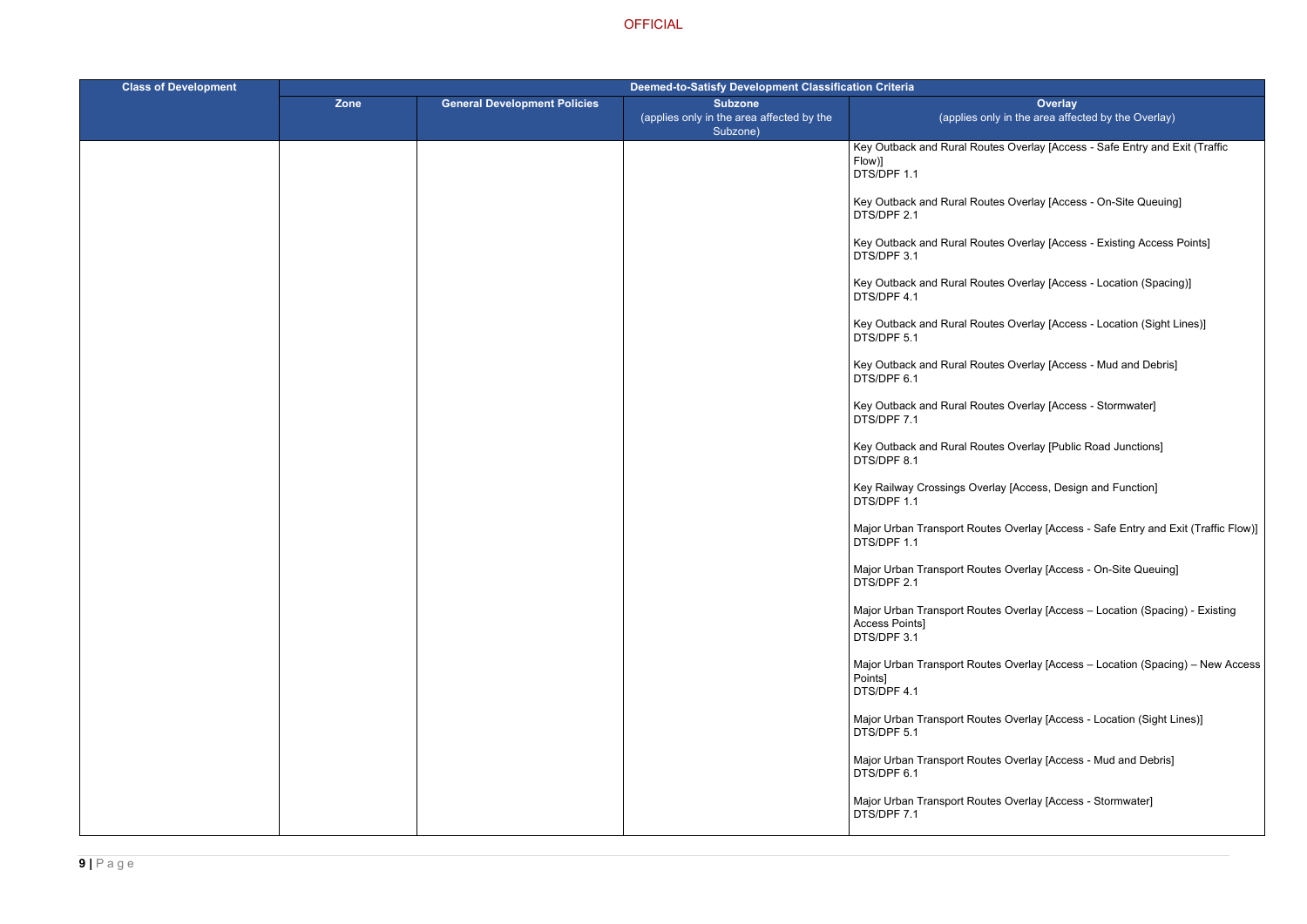tes Overlay [Building on Road Reserve]

tes Overlay [Public Road Junctions]

tes Overlay [Corner Cut-Offs]

Supply Catchment (Area 1) Overlay [Stormwater]

[Environmental Protection]

tion Area Overlay [Protection of Strategic Resources]

thworks]

ement Overlay [Land Use and Intensity]

getation Areas Overlay [Environmental Protection]

verlay [Access - Safe Entry and Exit (Traffic Flow)]

erlay [Access - On-Site Queuing]

verlay [Access - (Location Spacing) - Existing Access

verlay [Access – Location (Spacing) – New Access

verlay [Access - Location (Sight Lines)]

 $\nu$ erlay [Access – Mud and Debris]

verlay [Access - Stormwater]

verlay [Building on Road Reserve]

| <b>Class of Development</b> | <b>Deemed-to-Satisfy Development Classification Criteria</b> |                                     |                                                                         |                                                                   |
|-----------------------------|--------------------------------------------------------------|-------------------------------------|-------------------------------------------------------------------------|-------------------------------------------------------------------|
|                             | Zone                                                         | <b>General Development Policies</b> | <b>Subzone</b><br>(applies only in the area affected by the<br>Subzone) | (applies or                                                       |
|                             |                                                              |                                     |                                                                         | Major Urban Transport Rout<br>DTS/DPF 8.1                         |
|                             |                                                              |                                     |                                                                         | Major Urban Transport Rout<br>DTS/DPF 9.1                         |
|                             |                                                              |                                     |                                                                         | Major Urban Transport Rout<br>DTS/DPF 10.1                        |
|                             |                                                              |                                     |                                                                         | <b>Mount Lofty Ranges Water &amp;</b><br>DTS/DPF 3.5, DTS/DPF 3.9 |
|                             |                                                              |                                     |                                                                         | Native Vegetation Overlay [I<br>DTS/DPF 1.1                       |
|                             |                                                              |                                     |                                                                         | <b>Resource Extraction Protect</b><br>DTS/DPF 1.1                 |
|                             |                                                              |                                     |                                                                         | Scenic Quality Overlay [Eart<br>DTS/DPF 4.1                       |
|                             |                                                              |                                     |                                                                         | Significant Interface Manage<br>DTS/DPF 1.2                       |
|                             |                                                              |                                     |                                                                         | <b>State Significant Native Veg</b><br>DTS/DPF 1.1                |
|                             |                                                              |                                     |                                                                         | Urban Transport Routes Ov<br>DTS/DPF 1.1                          |
|                             |                                                              |                                     |                                                                         | Urban Transport Routes Ov<br>DTS/DPF 2.1                          |
|                             |                                                              |                                     |                                                                         | Urban Transport Routes Ov<br>Point]<br>DTS/DPF 3.1                |
|                             |                                                              |                                     |                                                                         | Urban Transport Routes Ov<br>Points]<br>DTS/DPF 4.1               |
|                             |                                                              |                                     |                                                                         | Urban Transport Routes Ov<br>DTS/DPF 5.1                          |
|                             |                                                              |                                     |                                                                         | Urban Transport Routes Ov<br>DTS/DPF 6.1                          |
|                             |                                                              |                                     |                                                                         | Urban Transport Routes Ov<br>DTS/DPF 7.1                          |
|                             |                                                              |                                     |                                                                         | Urban Transport Routes Ov                                         |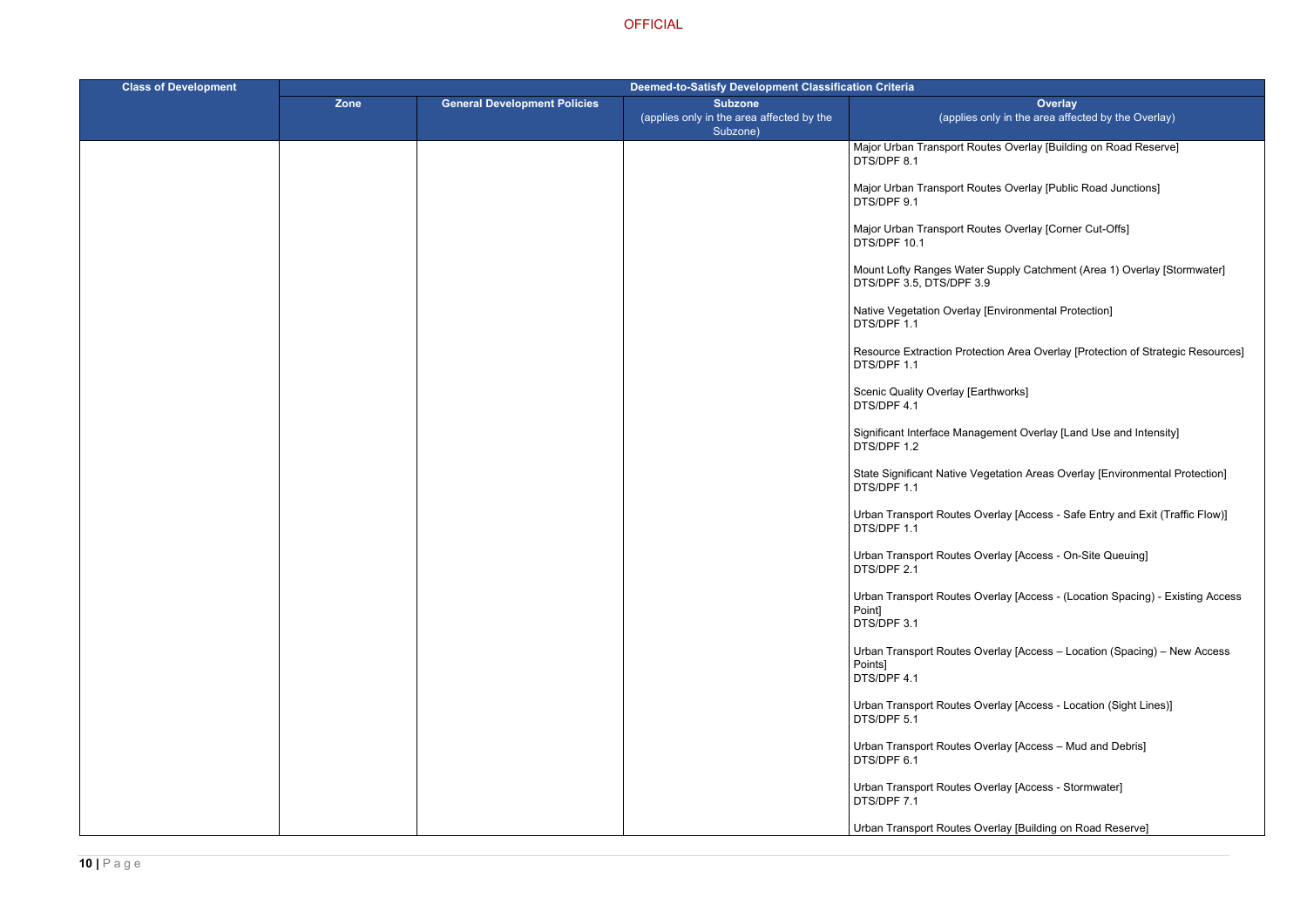- verlay [Public Road Junctions]
- verlay [Corner Cut-Offs]
- $\overline{\text{erlay [Land Use and Intensity]}}$
- erlay [Built Form]
- rcraft Landing Areas) Overlay [Built Form]
- egulated) Overlay [Built Form]
- rlay
- trict Overlay [Land Use and Intensity]
- rlay [Built Form]
- rlay [Future Road Widening]
- ) Overlay [Land Use and Intensity]
- k) Overlay [Habitable Buildings]
- k) Overlay [Vehicle Access Roads and Driveways]
- al) Overlay [Flood Resilience]
- ice Required) Overlay [Flood Resilience]
- (General]
- utes Overlay [Access Safe Entry and Exit (Traffic

| <b>Class of Development</b>                                                                                            | <b>Deemed-to-Satisfy Development Classification Criteria</b> |                                                                     |                                                                         |                                                    |
|------------------------------------------------------------------------------------------------------------------------|--------------------------------------------------------------|---------------------------------------------------------------------|-------------------------------------------------------------------------|----------------------------------------------------|
|                                                                                                                        | <b>Zone</b>                                                  | <b>General Development Policies</b>                                 | <b>Subzone</b><br>(applies only in the area affected by the<br>Subzone) | (applies of                                        |
|                                                                                                                        |                                                              |                                                                     |                                                                         | DTS/DPF 8.1                                        |
|                                                                                                                        |                                                              |                                                                     |                                                                         | Urban Transport Routes Ov<br>DTS/DPF 9.1           |
|                                                                                                                        |                                                              |                                                                     |                                                                         | Urban Transport Routes Ov<br>DTS/DPF 10.1          |
| Dwelling or residential flat<br>building undertaken by:<br>(a) the South Australian Housing Trust                      | None                                                         | Housing Renewal [Land Use and<br>Intensity]<br>DTS/DPF 1.1          | None                                                                    | Aircraft Noise Exposure Ove<br>DTS/DPF 1.1         |
| either individually or jointly with other<br>persons or bodies<br>or                                                   |                                                              | Housing Renewal [Building Height]<br>DTS/DPF 2.1                    |                                                                         | Aircraft Noise Exposure Ove<br>DTS/DPF 2.1         |
| (b) a provider registered under the<br><b>Community Housing National Law</b><br>participating in a program relating to |                                                              | <b>Housing Renewal [Primary</b><br>Street Setback]                  |                                                                         | Airport Building Heights (Air<br>DTS/DPF 1.1       |
| the renewal of housing endorsed by<br>the South Australian Housing Trust.                                              |                                                              | DTS/DPF 3.1                                                         |                                                                         | Airport Building Heights (Re<br>DTS/DPF 1.1        |
| Except where any of the following<br>apply:                                                                            |                                                              | <b>Housing Renewal [Secondary</b><br>Street Setback]<br>DTS/DPF 4.1 |                                                                         | <b>Building Near Airfields Over</b><br>DTS/DPF 1.3 |
| <b>Character Area Overlay</b><br><b>Coastal Areas Overlay</b><br>Gateway Overlay                                       |                                                              | Housing Renewal [Boundary Walls]<br>DTS/DPF 5.2                     |                                                                         | <b>Character Preservation Dist</b><br>DTS/DPF 1.2  |
| Hazards (Bushfire - General<br>Risk) Overlay<br>Hazards (Bushfire - High Risk)<br>Overlay                              |                                                              | Housing Renewal [Side Boundary<br>Setback]<br>DTS/DPF 6.1           |                                                                         | Defence Aviation Area Over<br>DTS/DPF 1.1          |
| Hazards (Bushfire - Medium<br>Risk) Overlay<br>Hazards (Bushfire - Regional)                                           |                                                              | Housing Renewal [Rear Boundary<br>Setback]                          |                                                                         | Future Road Widening Over<br>DTS/DPF 1.1           |
| Overlay<br>Hazards (Flooding) Overlay<br>Heritage Adjacency Overlay                                                    |                                                              | DTS/DPF 7.1<br>Housing Renewal [Buildings elevation                 |                                                                         | Hazards (Acid Sulfate Soils)<br>DTS/DPF 1.1        |
| <b>Historic Area Overlay</b><br>Local Heritage Place Overlay<br><b>Mount Lofty Ranges Water</b>                        |                                                              | design]<br>DTS/DPF 8.1, DTS/DPF 8.2                                 |                                                                         | Hazards (Bushfire - Outbacl<br>DTS/DPF 1.1         |
| Supply Catchment (Area 1)<br>Overlay<br><b>Mount Lofty Ranges Water</b>                                                |                                                              | Housing Renewal [Outlook and amenity]<br>DTS/DPF 9.1                |                                                                         | Hazards (Bushfire - Outbacl<br>DTS/DPF 2.2         |
| Supply Catchment (Area 2)<br>Overlay<br>Non-stop Corridor Overlay                                                      |                                                              | Housing Renewal [Private Open Space]<br>DTS/DPF 10.1                |                                                                         | Hazards (Flooding - Genera<br>DTS/DPF 2.1          |
| <b>Resource Extraction Protection</b><br>Area Overlay<br>River Murray Flood Plain                                      |                                                              | Housing Renewal [Visual privacy]<br>DTS/DPF 11.1, DTS/DPF 11.2      |                                                                         | Hazards (Flooding - Eviden<br>DTS/DPF 1.1          |
| Protection Area Overlay<br><b>Scenic Quality Overlay</b><br>Significant Interface                                      |                                                              | Housing Renewal [Landscaping]<br>DTS/DPF 12.1                       |                                                                         | Historic Shipwrecks Overlay<br>DTS/DPF 1.1         |
| <b>Management Overlay</b><br><b>Significant Landscape</b><br><b>Protection Overlay</b>                                 |                                                              | <b>Housing Renewal [Water Sensitive</b>                             |                                                                         | Key Outback and Rural Rou                          |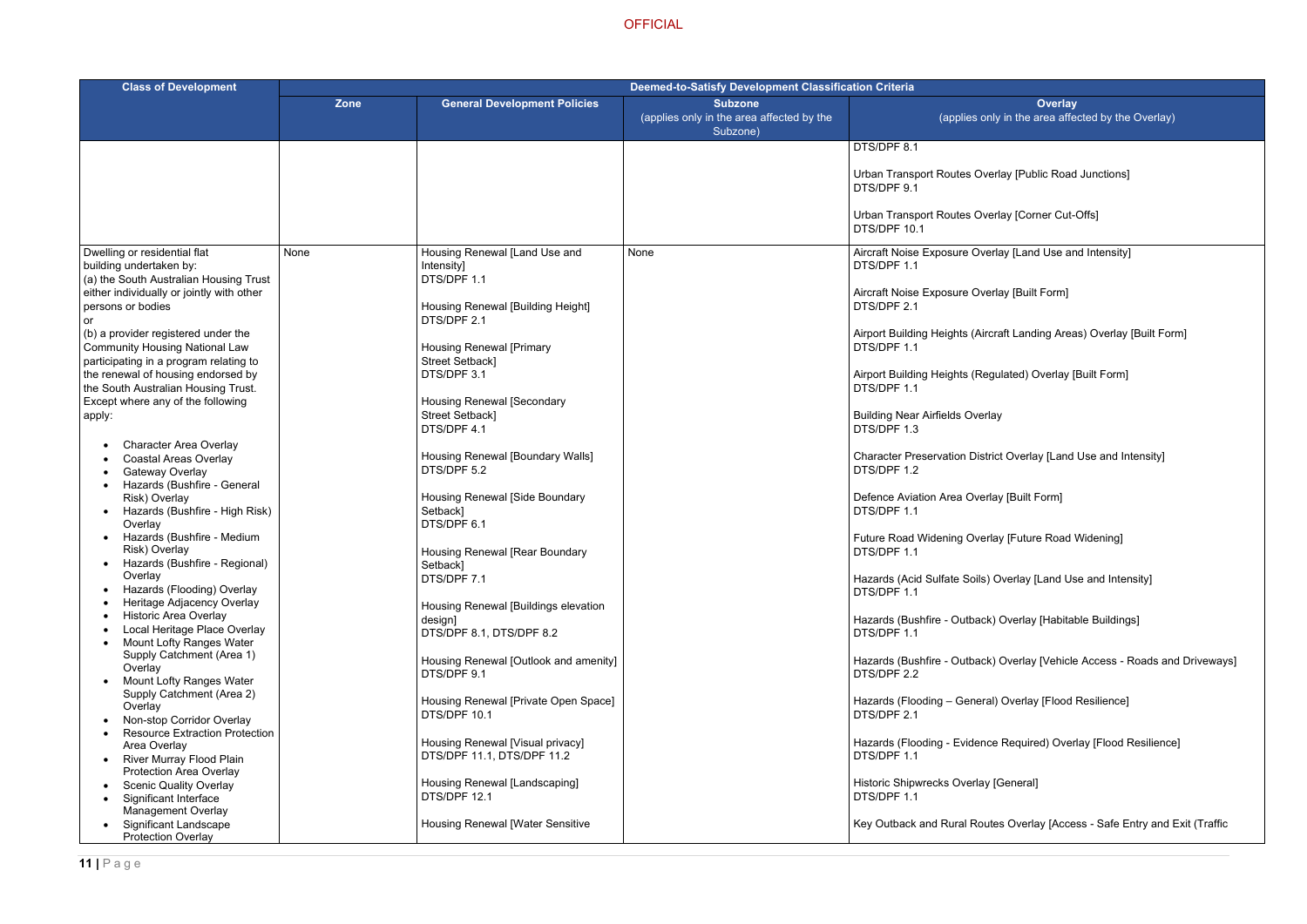- Ites Overlay [Access On-Site Queuing]
- Ites Overlay [Access Existing Access Points]
- Ites Overlay [Access Location (Spacing)]
- Ites Overlay [Access Location (Sight Lines)]
- Ites Overlay [Access Mud and Debris]
- Ites Overlay [Access Stormwater]
- Ites Overlay [Public Road Junctions]
- erlay [Access, Design and Function]
- tes Overlay [Access Safe Entry and Exit (Traffic Flow)]
- tes Overlay [Access On-Site Queuing]
- tes Overlay [Access Location (Spacing) Existing
- tes Overlay [Access Location (Spacing) New Access
- tes Overlay [Access Location (Sight Lines)]
- tes Overlay [Access Mud and Debris]
- tes Overlay [Access Stormwater]

| <b>Class of Development</b>                                                                                | <b>Deemed-to-Satisfy Development Classification Criteria</b> |                                                                              |                                                                         |                                                             |
|------------------------------------------------------------------------------------------------------------|--------------------------------------------------------------|------------------------------------------------------------------------------|-------------------------------------------------------------------------|-------------------------------------------------------------|
|                                                                                                            | <b>Zone</b>                                                  | <b>General Development Policies</b>                                          | <b>Subzone</b><br>(applies only in the area affected by the<br>Subzone) | (applies or                                                 |
| State Heritage Area Overlay<br>$\bullet$<br>State Heritage Place Overlay<br><b>Water Resources Overlay</b> |                                                              | Design]<br>DTS/DPF 13.1                                                      |                                                                         | Flow)]<br>DTS/DPF 1.1                                       |
| <b>Hills Subzone</b>                                                                                       |                                                              | Housing Renewal [Car Parking]<br>DTS/DPF 14.1, DTS/DPF 14.2,<br>DTS/DPF 14.3 |                                                                         | Key Outback and Rural Rou<br>DTS/DPF 2.1                    |
|                                                                                                            |                                                              | Housing Renewal [Waste]<br>DTS/DPF 16.1                                      |                                                                         | Key Outback and Rural Rou<br>DTS/DPF 3.1                    |
|                                                                                                            |                                                              | Housing Renewal [Vehicle Access]                                             |                                                                         | Key Outback and Rural Rou<br>DTS/DPF 4.1                    |
|                                                                                                            |                                                              | DTS/DPF 17.2, DTS/DPF 17.3,<br>DTS/DPF 17.4                                  |                                                                         | Key Outback and Rural Rou<br>DTS/DPF 5.1                    |
|                                                                                                            |                                                              | Housing Renewal [Earthworks]<br>DTS/DPF 19.1                                 |                                                                         | Key Outback and Rural Rou<br>DTS/DPF 6.1                    |
|                                                                                                            |                                                              | Housing Renewal [Service connections<br>and infrastructure]<br>DTS/DPF 20.1  |                                                                         | Key Outback and Rural Rou<br>DTS/DPF 7.1                    |
|                                                                                                            |                                                              | Housing Renewal [Site contamination]<br>DTS/DPF 21.1                         |                                                                         | Key Outback and Rural Rou<br>DTS/DPF 8.1                    |
|                                                                                                            |                                                              |                                                                              |                                                                         | Key Railway Crossings Ove<br>DTS/DPF 1.1                    |
|                                                                                                            |                                                              |                                                                              |                                                                         | <b>Limited Dwelling Overlay</b><br>DTS/DPF 1.1              |
|                                                                                                            |                                                              |                                                                              |                                                                         | Major Urban Transport Rout<br>DTS/DPF 1.1                   |
|                                                                                                            |                                                              |                                                                              |                                                                         | Major Urban Transport Rout<br>DTS/DPF 2.1                   |
|                                                                                                            |                                                              |                                                                              |                                                                         | Major Urban Transport Rout<br>Access Points]<br>DTS/DPF 3.1 |
|                                                                                                            |                                                              |                                                                              |                                                                         | Major Urban Transport Rout<br>Points]<br>DTS/DPF 4.1        |
|                                                                                                            |                                                              |                                                                              |                                                                         | Major Urban Transport Rout<br>DTS/DPF 5.1                   |
|                                                                                                            |                                                              |                                                                              |                                                                         | Major Urban Transport Rout<br>DTS/DPF 6.1                   |
|                                                                                                            |                                                              |                                                                              |                                                                         | Major Urban Transport Rout                                  |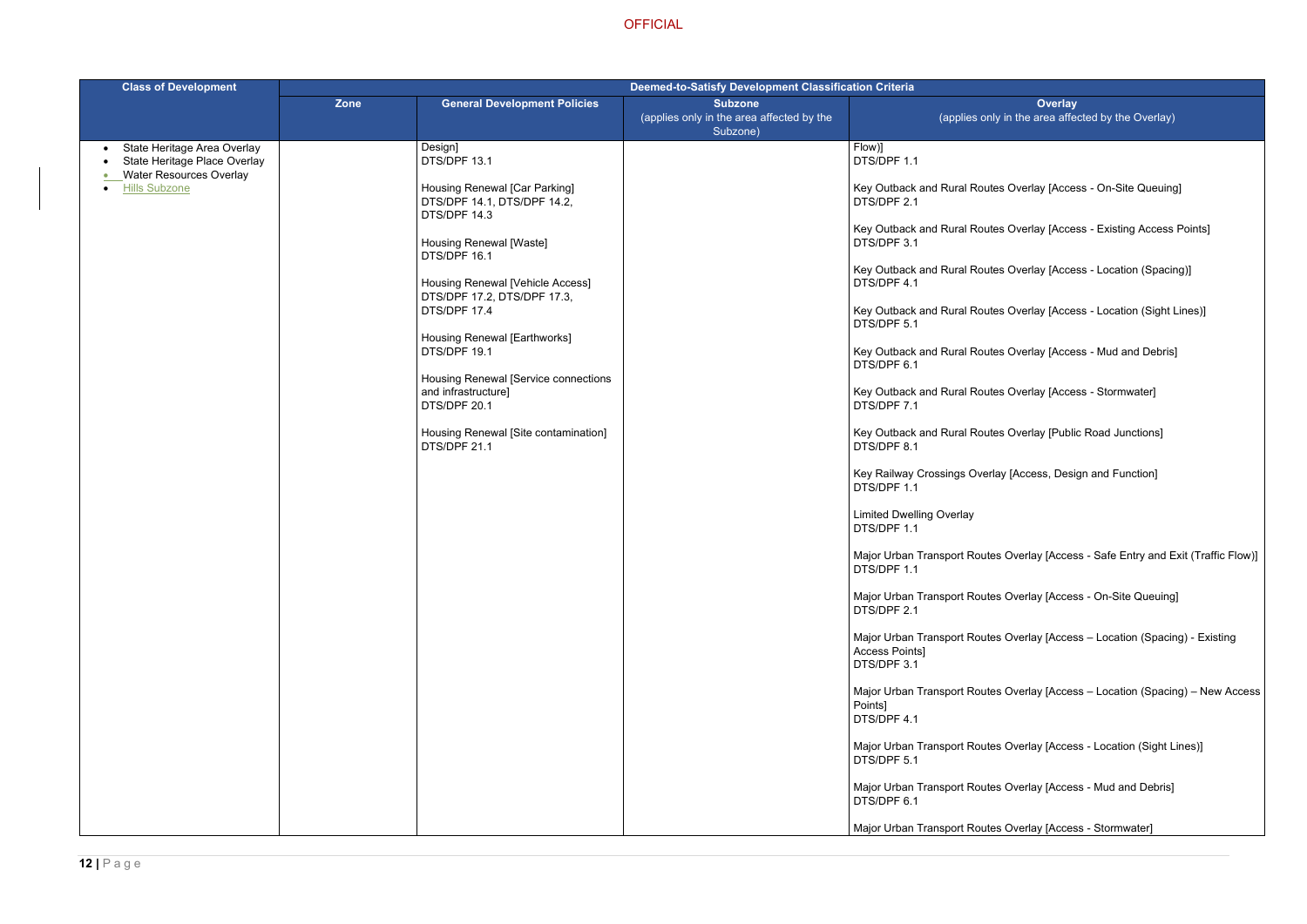- tes Overlay [Building on Road Reserve]
- tes Overlay [Public Road Junctions]
- tes Overlay [Corner Cut-Offs]
- [Environmental Protection]
- getation Areas Overlay [Environmental Protection]
- verlay [Access Safe Entry and Exit (Traffic Flow)]
- erlay [Access On-Site Queuing]
- verlay [Access (Location Spacing) Existing Access
- verlay [Access Location (Spacing) New Access
- verlay [Access Location (Sight Lines)]
- erlay [Access Mud and Debris]
- verlay [Access Stormwater]
- verlay [Building on Road Reserve]
- verlay [Public Road Junctions]
- erlay [Corner Cut-Offs]

| <b>Class of Development</b> | <b>Deemed-to-Satisfy Development Classification Criteria</b> |                                     |                                                                         |                                                     |
|-----------------------------|--------------------------------------------------------------|-------------------------------------|-------------------------------------------------------------------------|-----------------------------------------------------|
|                             | Zone                                                         | <b>General Development Policies</b> | <b>Subzone</b><br>(applies only in the area affected by the<br>Subzone) | (applies or                                         |
|                             |                                                              |                                     |                                                                         | DTS/DPF 7.1                                         |
|                             |                                                              |                                     |                                                                         | Major Urban Transport Rout<br>DTS/DPF 8.1           |
|                             |                                                              |                                     |                                                                         | Major Urban Transport Rout<br>DTS/DPF 9.1           |
|                             |                                                              |                                     |                                                                         | Major Urban Transport Rout<br>DTS/DPF 10.1          |
|                             |                                                              |                                     |                                                                         | Native Vegetation Overlay [I<br>DTS/DPF 1.1         |
|                             |                                                              |                                     |                                                                         | <b>State Significant Native Veg</b><br>DTS/DPF 1.1  |
|                             |                                                              |                                     |                                                                         | Urban Transport Routes Ov<br>DTS/DPF 1.1            |
|                             |                                                              |                                     |                                                                         | Urban Transport Routes Ov<br>DTS/DPF 2.1            |
|                             |                                                              |                                     |                                                                         | Urban Transport Routes Ov<br>Point]<br>DTS/DPF 3.1  |
|                             |                                                              |                                     |                                                                         | Urban Transport Routes Ov<br>Points]<br>DTS/DPF 4.1 |
|                             |                                                              |                                     |                                                                         | Urban Transport Routes Ov<br>DTS/DPF 5.1            |
|                             |                                                              |                                     |                                                                         | Urban Transport Routes Ov<br>DTS/DPF 6.1            |
|                             |                                                              |                                     |                                                                         | Urban Transport Routes Ov<br>DTS/DPF 7.1            |
|                             |                                                              |                                     |                                                                         | Urban Transport Routes Ov<br>DTS/DPF 8.1            |
|                             |                                                              |                                     |                                                                         | Urban Transport Routes Ov<br>DTS/DPF 9.1            |
|                             |                                                              |                                     |                                                                         | Urban Transport Routes Ov<br>DTS/DPF 10.1           |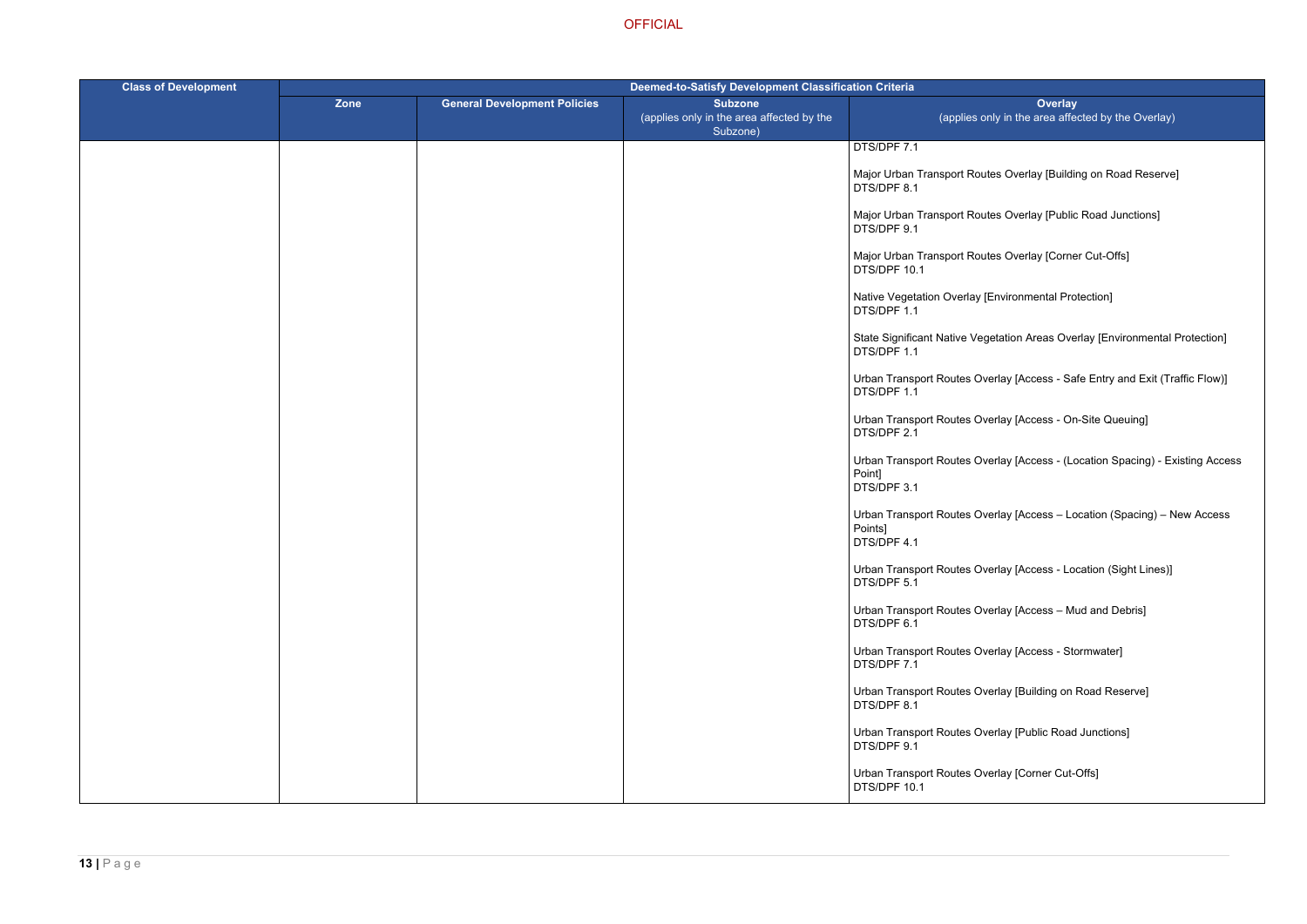rcraft Landing Areas) Overlay [Built Form]

egulated) Overlay [Built Form]

rlay

rlay [Built Form]

g Overlay [Future Road Widening]

rlay [Future Road Widening]

pe Amenity]

Risk) Overlay [Built Form]

isk) Overlay [Built Form]

ا Risk) Overlay [Built Form]

al) Overlay [Built Form]

letards (Flood Resilience)

General]

utes Overlay [Access - Safe Entry and Exit (Traffic

Ites Overlay [Access - On-Site Queuing]

Ites Overlay [Access - Existing Access Points]

Ites Overlay [Access - Location (Spacing)]

| <b>Class of Development</b>                                                                                                                                                   | <b>Deemed-to-Satisfy Development Classification Criteria</b>          |                                                                                                |                                                             |                                                                                     |
|-------------------------------------------------------------------------------------------------------------------------------------------------------------------------------|-----------------------------------------------------------------------|------------------------------------------------------------------------------------------------|-------------------------------------------------------------|-------------------------------------------------------------------------------------|
|                                                                                                                                                                               | <b>Zone</b>                                                           | <b>General Development Policies</b>                                                            | <b>Subzone</b><br>(applies only in the area affected by the | (applies or                                                                         |
|                                                                                                                                                                               |                                                                       |                                                                                                | Subzone)                                                    |                                                                                     |
| Outbuilding<br>Except where any of the following<br>apply:                                                                                                                    | Ancillary Structures and<br><b>Buildings</b><br>DTS/DPF 17.1, DTS/DPF | <b>Clearance from Overhead Powerlines</b><br>DTS/DPF 1.1                                       | <b>None Hills Subzone [Site Coverage]</b><br>DTS/DPF2.1     | Airport Building Heights (Air<br>DTS/DPF 1.1                                        |
| <b>Coastal Areas Overlay</b><br>$\bullet$<br>Hazards (Flooding) Overlay                                                                                                       | 17.2                                                                  | Design [All development [Earthworks]<br>and sloping land]]<br>DTS/DPF 8.1                      | Hills Subzone [Side Boundary Setback]<br>DTS/DPF 4.1        | Airport Building Heights (Re<br>DTS/DPF 1.1<br><b>Building Near Airfields Overl</b> |
| <b>Historic Area Overlay</b><br>$\bullet$<br>Local Heritage Place Overlay<br>$\bullet$<br>Non-stop Corridor Overlay<br>$\bullet$<br><b>Significant Landscape</b><br>$\bullet$ |                                                                       | Design [All Residential development<br>[Car parking, access and<br>manoeuvrability]]           |                                                             | DTS/DPF 1.3<br>Defence Aviation Area Over                                           |
| <b>Protection Overlay</b><br>State Heritage Area Overlay<br>$\bullet$<br>State Heritage Place Overlay<br>$\bullet$                                                            |                                                                       | DTS/DPF 19.3, DTS/DPF 19.4,<br>DTS/DPF 19.5                                                    |                                                             | DTS/DPF 1.1<br><b>Future Local Road Widening</b>                                    |
|                                                                                                                                                                               |                                                                       | Infrastructure and Renewable Energy<br><b>Facilities [Wastewater Services]</b><br>DTS/DPF 12.2 |                                                             | DTS/DPF 1.1<br><b>Future Road Widening Over</b>                                     |
|                                                                                                                                                                               |                                                                       |                                                                                                |                                                             | DTS/DPF 1.1<br>Gateway Overlay [Landscap<br>DTS/DPF 2.1                             |
|                                                                                                                                                                               |                                                                       |                                                                                                |                                                             | Hazards (Bushfire - General<br>DTS/DPF 2.2                                          |
|                                                                                                                                                                               |                                                                       |                                                                                                |                                                             | Hazards (Bushfire - High Ris<br>DTS/DPF 3.2                                         |
|                                                                                                                                                                               |                                                                       |                                                                                                |                                                             | Hazards (Bushfire - Medium<br>DTS/DPF 2.2                                           |
|                                                                                                                                                                               |                                                                       |                                                                                                |                                                             | Hazards (Bushfire - Regiona<br>DTS/DPF 2.2                                          |
|                                                                                                                                                                               |                                                                       |                                                                                                |                                                             | Hazards (Flooding) Overlay<br>DTS/DPF 3.5                                           |
|                                                                                                                                                                               |                                                                       |                                                                                                |                                                             | Historic Shipwrecks Overlay<br>DTS/DPF 1.1                                          |
|                                                                                                                                                                               |                                                                       |                                                                                                |                                                             | Key Outback and Rural Rou<br>Flow)]<br>DTS/DPF 1.1                                  |
|                                                                                                                                                                               |                                                                       |                                                                                                |                                                             | Key Outback and Rural Rou<br>DTS/DPF 2.1                                            |
|                                                                                                                                                                               |                                                                       |                                                                                                |                                                             | Key Outback and Rural Rou<br>DTS/DPF 3.1                                            |
|                                                                                                                                                                               |                                                                       |                                                                                                |                                                             | Key Outback and Rural Rou<br>DTS/DPF 4.1                                            |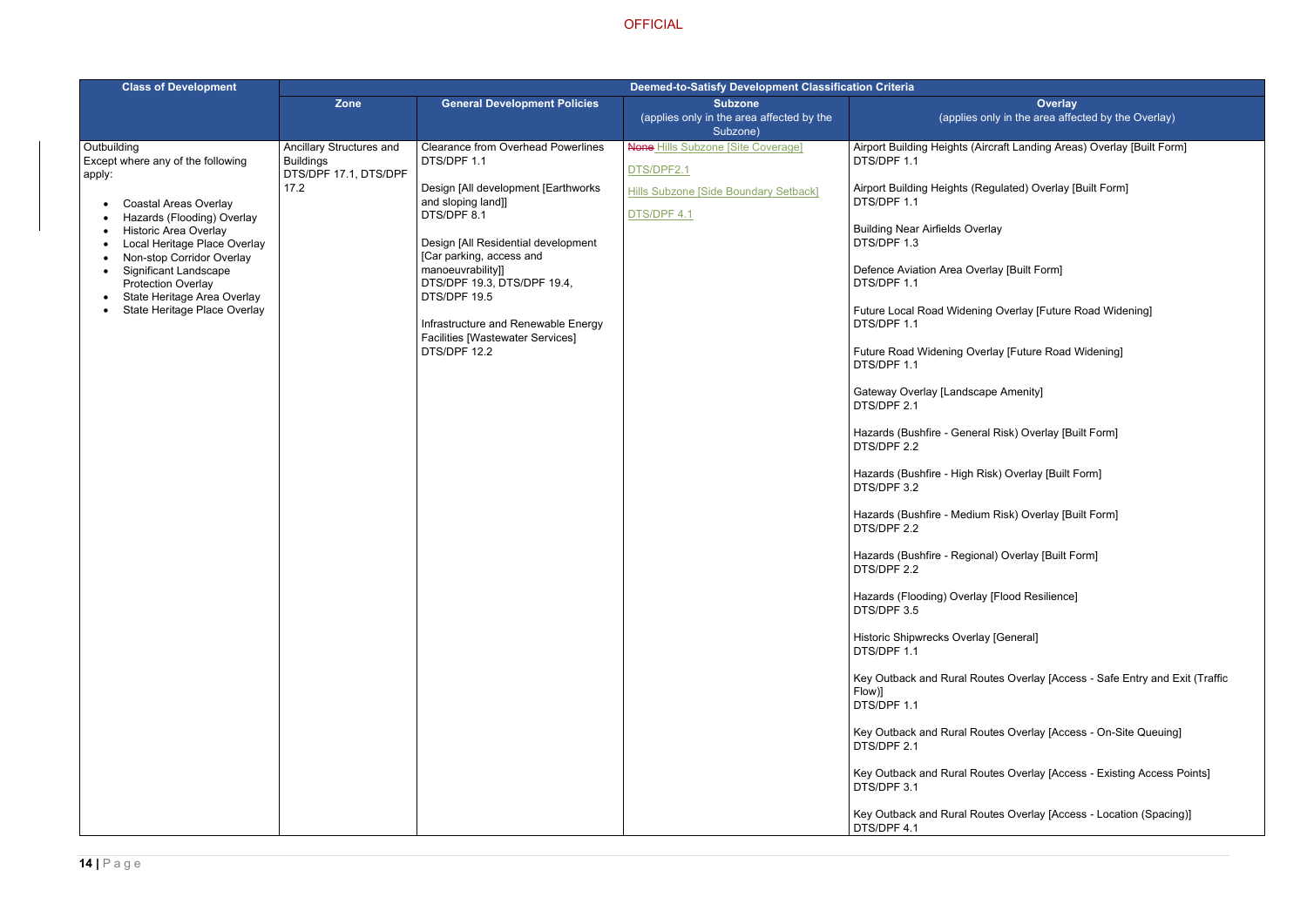- Ites Overlay [Access Location (Sight Lines)]
- Ites Overlay [Access Mud and Debris]
- Ites Overlay [Access Stormwater]
- Ites Overlay [Public Road Junctions]
- rlay [Access, Design and Function]
- tes Overlay [Access Safe Entry and Exit (Traffic Flow)]
- tes Overlay [Access On-Site Queuing]
- tes Overlay [Access Location (Spacing) Existing
- tes Overlay [Access Location (Spacing) New Access
- tes Overlay [Access Location (Sight Lines)]
- tes Overlay [Access Mud and Debris]
- tes Overlay [Access Stormwater]
- tes Overlay [Building on Road Reserve]
- tes Overlay [Public Road Junctions]
- tes Overlay [Corner Cut-Offs]
- Supply Catchment (Area 1) Overlay [Stormwater]

| <b>Class of Development</b> | <b>Deemed-to-Satisfy Development Classification Criteria</b> |                                     |                                                                         |                                                             |
|-----------------------------|--------------------------------------------------------------|-------------------------------------|-------------------------------------------------------------------------|-------------------------------------------------------------|
|                             | Zone                                                         | <b>General Development Policies</b> | <b>Subzone</b><br>(applies only in the area affected by the<br>Subzone) | (applies or                                                 |
|                             |                                                              |                                     |                                                                         | Key Outback and Rural Rou<br>DTS/DPF 5.1                    |
|                             |                                                              |                                     |                                                                         | Key Outback and Rural Rou<br>DTS/DPF 6.1                    |
|                             |                                                              |                                     |                                                                         | Key Outback and Rural Rou<br>DTS/DPF 7.1                    |
|                             |                                                              |                                     |                                                                         | Key Outback and Rural Rou<br>DTS/DPF 8.1                    |
|                             |                                                              |                                     |                                                                         | Key Railway Crossings Over<br>DTS/DPF 1.1                   |
|                             |                                                              |                                     |                                                                         | Major Urban Transport Rout<br>DTS/DPF 1.1                   |
|                             |                                                              |                                     |                                                                         | Major Urban Transport Rout<br>DTS/DPF 2.1                   |
|                             |                                                              |                                     |                                                                         | Major Urban Transport Rout<br>Access Points]<br>DTS/DPF 3.1 |
|                             |                                                              |                                     |                                                                         | Major Urban Transport Rout<br>Points]<br>DTS/DPF 4.1        |
|                             |                                                              |                                     |                                                                         | Major Urban Transport Rout<br>DTS/DPF 5.1                   |
|                             |                                                              |                                     |                                                                         | Major Urban Transport Rout<br>DTS/DPF 6.1                   |
|                             |                                                              |                                     |                                                                         | Major Urban Transport Rout<br>DTS/DPF 7.1                   |
|                             |                                                              |                                     |                                                                         | Major Urban Transport Rout<br>DTS/DPF 8.1                   |
|                             |                                                              |                                     |                                                                         | Major Urban Transport Rout<br>DTS/DPF 9.1                   |
|                             |                                                              |                                     |                                                                         | Major Urban Transport Rout<br>DTS/DPF 10.1                  |
|                             |                                                              |                                     |                                                                         | Mount Lofty Ranges Water S<br>DTS/DPF 3.4, DTS/DPF 3.9      |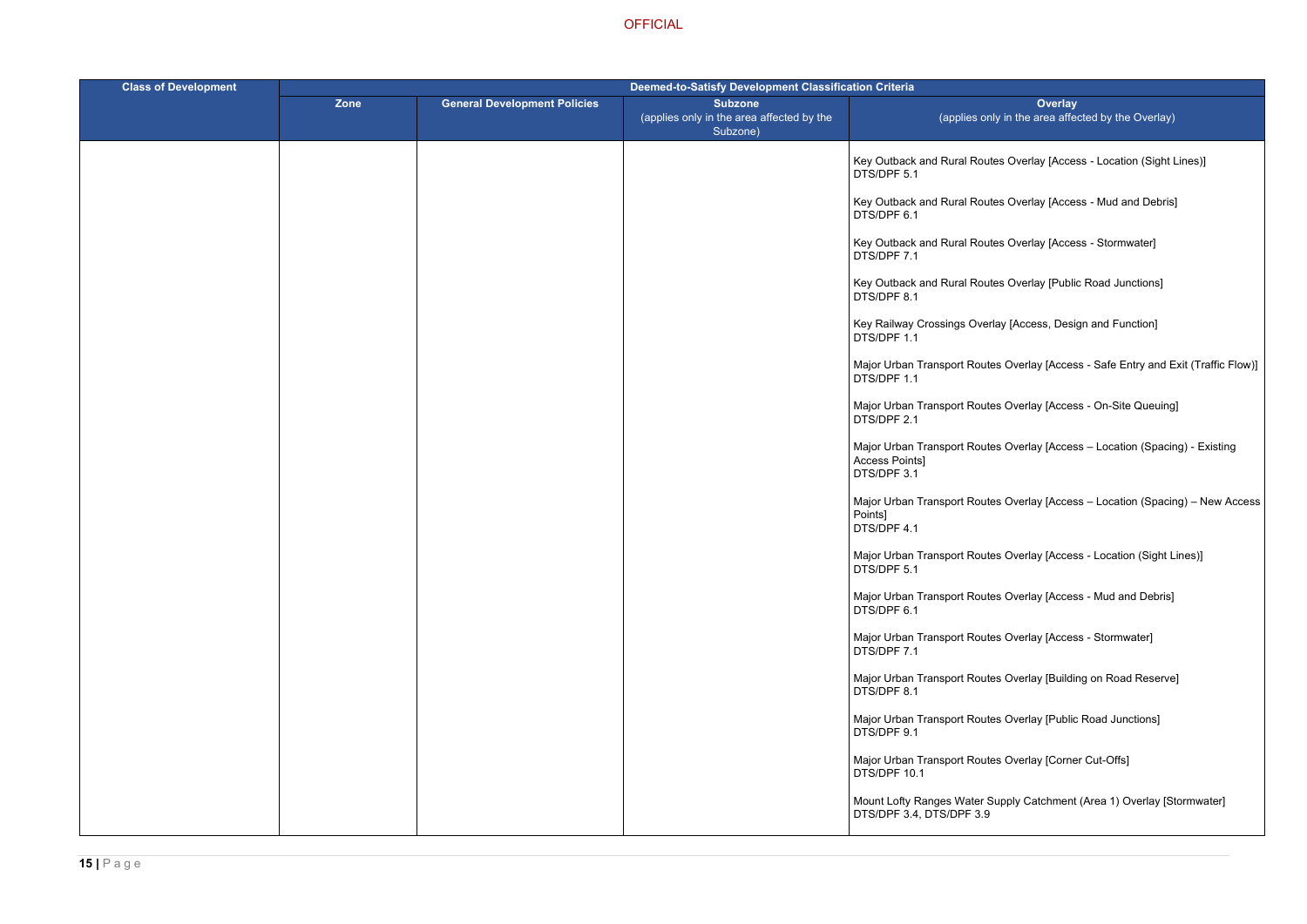Supply Catchment (Area 2) Overlay [Stormwater]

[Environmental Protection]

rotection Area Overlay [Flood Resilience]

rthworks]

getation Areas Overlay [Environmental Protection]

verlay [Access - Safe Entry and Exit (Traffic Flow)]

verlay [Access - On-Site Queuing]

verlay [Access - (Location Spacing) - Existing Access

verlay [Access – Location (Spacing) – New Access

verlay [Access - Location (Sight Lines)]

erlay [Access - Stormwater]

verlay [Building on Road Reserve]

verlay [Public Road Junctions]

verlay [Corner Cut-Offs]

[Water Catchment]

| <b>Class of Development</b>                                         | <b>Deemed-to-Satisfy Development Classification Criteria</b> |                                     |                                                                         |                                                               |
|---------------------------------------------------------------------|--------------------------------------------------------------|-------------------------------------|-------------------------------------------------------------------------|---------------------------------------------------------------|
|                                                                     | Zone                                                         | <b>General Development Policies</b> | <b>Subzone</b><br>(applies only in the area affected by the<br>Subzone) | (applies or                                                   |
|                                                                     |                                                              |                                     |                                                                         | <b>Mount Lofty Ranges Water 9</b><br>DTS/DPF 3.4, DTS/DPF 3.9 |
|                                                                     |                                                              |                                     |                                                                         | Native Vegetation Overlay [I<br>DTS/DPF 1.1                   |
|                                                                     |                                                              |                                     |                                                                         | River Murray Flood Plain Pr<br>DTS/DPF 5.4                    |
|                                                                     |                                                              |                                     |                                                                         | Scenic Quality Overlay [Eart<br>DTS/DPF 4.1                   |
|                                                                     |                                                              |                                     |                                                                         | <b>State Significant Native Veg</b><br>DTS/DPF 1.1            |
|                                                                     |                                                              |                                     |                                                                         | Urban Transport Routes Ov<br>DTS/DPF 1.1                      |
|                                                                     |                                                              |                                     |                                                                         | Urban Transport Routes Ov<br>DTS/DPF 2.1                      |
|                                                                     |                                                              |                                     |                                                                         | Urban Transport Routes Ov<br>Point]<br>DTS/DPF 3.1            |
|                                                                     |                                                              |                                     |                                                                         | Urban Transport Routes Ov<br>Points]<br>DTS/DPF 4.1           |
|                                                                     |                                                              |                                     |                                                                         | Urban Transport Routes Ov<br>DTS/DPF 5.1                      |
|                                                                     |                                                              |                                     |                                                                         | Urban Transport Routes Ov<br>DTS/DPF 7.1                      |
|                                                                     |                                                              |                                     |                                                                         | Urban Transport Routes Ov<br>DTS/DPF 8.1                      |
|                                                                     |                                                              |                                     |                                                                         | Urban Transport Routes Ov<br>DTS/DPF 9.1                      |
|                                                                     |                                                              |                                     |                                                                         | Urban Transport Routes Ov<br>DTS/DPF 10.1                     |
|                                                                     |                                                              |                                     |                                                                         | Water Resources Overlay [V<br>DTS/DPF 1.5                     |
| Replacement building<br>Except where any of the following<br>apply: | None                                                         | None                                | None                                                                    | None                                                          |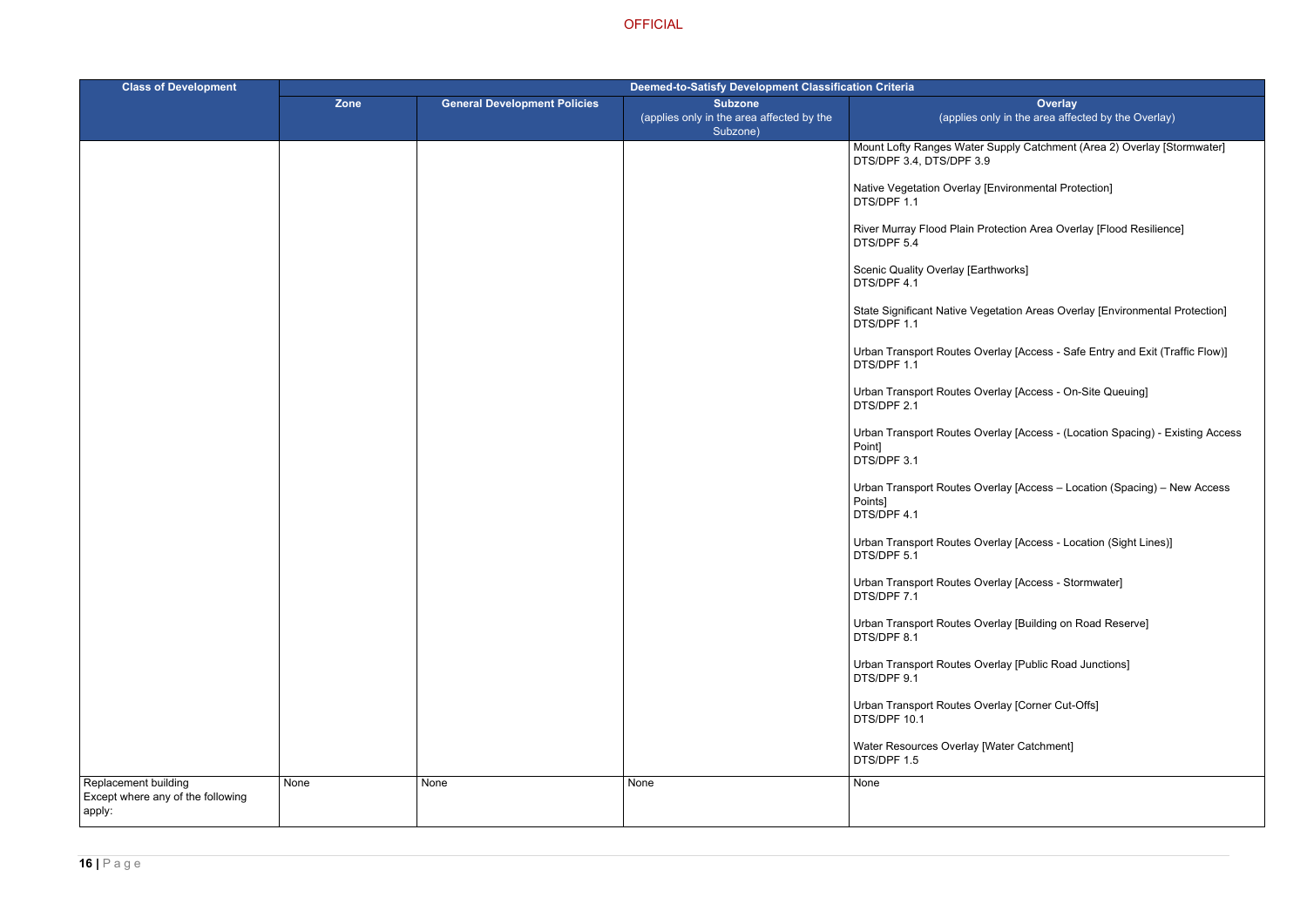/ [Land Division]

 $\epsilon$ rerlay [Land Use and Intensity]

rerlay [Built Form]

rcraft Landing Areas) Overlay [Built Form]

egulated) Overlay [Built Form]

rlay

 $\frac{1}{\pi}$ trict Overlay [Land Use and Intensity]

rlay [Built Form]

ng Overlay [Future Road Widening]

rlay [Future Road Widening]

) Overlay [Land Use and Intensity]

k) Overlay [Habitable Buildings]

| <b>Class of Development</b>                                                                                                                                                                                                                                                                                                                                                                                                                                                                                                                                                                                                                                                                                                      | Deemed-to-Satisfy Development Classification Criteria                                                                                                                                                                                                                                                                                                                                                   |                                                                                                                                                                                                                                                                                                                                                                                                                                                                                                                                                                                                              |                                                                             |                                                                                                                                                                                                                                                                                                                                                                                                                                                |
|----------------------------------------------------------------------------------------------------------------------------------------------------------------------------------------------------------------------------------------------------------------------------------------------------------------------------------------------------------------------------------------------------------------------------------------------------------------------------------------------------------------------------------------------------------------------------------------------------------------------------------------------------------------------------------------------------------------------------------|---------------------------------------------------------------------------------------------------------------------------------------------------------------------------------------------------------------------------------------------------------------------------------------------------------------------------------------------------------------------------------------------------------|--------------------------------------------------------------------------------------------------------------------------------------------------------------------------------------------------------------------------------------------------------------------------------------------------------------------------------------------------------------------------------------------------------------------------------------------------------------------------------------------------------------------------------------------------------------------------------------------------------------|-----------------------------------------------------------------------------|------------------------------------------------------------------------------------------------------------------------------------------------------------------------------------------------------------------------------------------------------------------------------------------------------------------------------------------------------------------------------------------------------------------------------------------------|
|                                                                                                                                                                                                                                                                                                                                                                                                                                                                                                                                                                                                                                                                                                                                  | <b>Zone</b>                                                                                                                                                                                                                                                                                                                                                                                             | <b>General Development Policies</b>                                                                                                                                                                                                                                                                                                                                                                                                                                                                                                                                                                          | <b>Subzone</b><br>(applies only in the area affected by the<br>Subzone)     | (applies of                                                                                                                                                                                                                                                                                                                                                                                                                                    |
| <b>Coastal Areas Overlay</b><br>Hazards (Bushfire - High Risk)<br>Overlay<br>Hazards (Bushfire - Medium<br>Risk) Overlay<br>Hazards (Flooding) Overlay<br><b>Historic Area Overlay</b><br>Local Heritage Place Overlay<br>River Murray Flood Plain<br><b>Protection Area Overlay</b><br>State Heritage Area Overlay<br>State Heritage Place Overlay                                                                                                                                                                                                                                                                                                                                                                              |                                                                                                                                                                                                                                                                                                                                                                                                         |                                                                                                                                                                                                                                                                                                                                                                                                                                                                                                                                                                                                              |                                                                             |                                                                                                                                                                                                                                                                                                                                                                                                                                                |
| Row dwelling<br>Except where any of the following<br>apply:                                                                                                                                                                                                                                                                                                                                                                                                                                                                                                                                                                                                                                                                      | Land Use and Intensity<br>DTS/DPF 1.1                                                                                                                                                                                                                                                                                                                                                                   | <b>Clearance from Overhead Powerlines</b><br>DTS/DPF 1.1                                                                                                                                                                                                                                                                                                                                                                                                                                                                                                                                                     | Emerging Activity Centre Subzone [Land<br>Use and Intensity]<br>DTS/DPF 1.1 | <b>Affordable Housing Overlay</b><br>DTS/DPF 1.1                                                                                                                                                                                                                                                                                                                                                                                               |
| <b>Character Area Overlay</b><br><b>Coastal Areas Overlay</b><br>Gas and Liquid Petroleum<br>Pipelines (Facilities) Overlay<br>Gateway Overlay<br>Hazards (Bushfire - General<br>Risk) Overlay<br>Hazards (Bushfire - High Risk)<br>Overlay<br>Hazards (Bushfire - Medium<br>Risk) Overlay<br>Hazards (Bushfire - Regional)<br>Overlay<br>Hazards (Flooding) Overlay<br>Heritage Adjacency Overlay<br><b>Historic Area Overlay</b><br>Interface Management Overlay<br>Local Heritage Place Overlay<br>Mount Lofty Ranges Water<br>Supply Catchment (Area 1)<br>Overlay<br>Mount Lofty Ranges Water<br>Supply Catchment (Area 2)<br>Overlay<br>Non-stop Corridor Overlay<br><b>Resource Extraction Protection</b><br>Area Overlay | <b>Building Height</b><br>DTS/DPF 5.1<br><b>Primary Street Setback</b><br>DTS/DPF 6.1<br><b>Secondary Street Setback</b><br>DTS/DPF 7.1<br><b>Boundary Walls</b><br>DTS/DPF 8.1<br>Side Boundary Setback<br>DTS/DPF 9.1<br>Rear Boundary Setback<br>DTS/DPF 10.1<br>Site Dimensions and Land<br><b>Division</b><br>DTS/DPF 11.3<br>Earthworks and sloping<br>land<br>DTS/DPF 16.1<br>Private Open Space | Design [All development [On-<br>site Waste Treatment Systems]]<br>DTS/DPF 6.1<br>Design [All development [Earthworks]<br>and sloping land]]<br>DTS/DPF 8.1<br>Design [All development [Overlooking /<br>Visual Privacy (in building 3 storeys or<br>$less$ ]]<br>DTS/DPF 10.1, DTS/DPF 10.2<br>Design [All Residential development<br>[Front elevations and passive<br>surveillance]]<br>DTS/DPF 11.1<br>Design [All Residential development<br>[Outlook and amenity]]<br>DTS/DPF 12.1<br>Design [All Residential development<br>[Garage appearance]]<br>DTS/DPF 14.1<br>Design [All Residential development |                                                                             | Aircraft Noise Exposure Ove<br>DTS/DPF 1.1<br>Aircraft Noise Exposure Ove<br>DTS/DPF 2.1<br>Airport Building Heights (Air<br>DTS/DPF 1.1<br>Airport Building Heights (Re<br>DTS/DPF 1.1<br><b>Building Near Airfields Over</b><br>DTS/DPF 1.3<br><b>Character Preservation Dist</b><br>DTS/DPF 1.2<br><b>Coastal Flooding Overlay</b><br>DTS/DPF 1.1<br>Defence Aviation Area Over<br>DTS/DPF 1.1<br>Future Local Road Widening<br>DTS/DPF 1.1 |
| <b>River Murray Flood Plain</b><br><b>Protection Area Overlay</b><br><b>Scenic Quality Overlay</b><br>Significant Interface<br><b>Management Overlay</b><br><b>Significant Landscape</b><br><b>Protection Overlay</b>                                                                                                                                                                                                                                                                                                                                                                                                                                                                                                            | DTS/DPF 18.1                                                                                                                                                                                                                                                                                                                                                                                            | [Private Open Space]]<br>DTS/DPF 17.1<br>Design [All Residential development<br>[Car parking, access and<br>manoeuvrability]]                                                                                                                                                                                                                                                                                                                                                                                                                                                                                |                                                                             | Future Road Widening Over<br>DTS/DPF 1.1<br>Hazards (Acid Sulfate Soils)<br>DTS/DPF 1.1<br>Hazards (Bushfire - Outbacl                                                                                                                                                                                                                                                                                                                         |
| State Heritage Area Overlay                                                                                                                                                                                                                                                                                                                                                                                                                                                                                                                                                                                                                                                                                                      |                                                                                                                                                                                                                                                                                                                                                                                                         | DTS/DPF 19.1, DTS/DPF 19.2,                                                                                                                                                                                                                                                                                                                                                                                                                                                                                                                                                                                  |                                                                             | DTS/DPF 1.1                                                                                                                                                                                                                                                                                                                                                                                                                                    |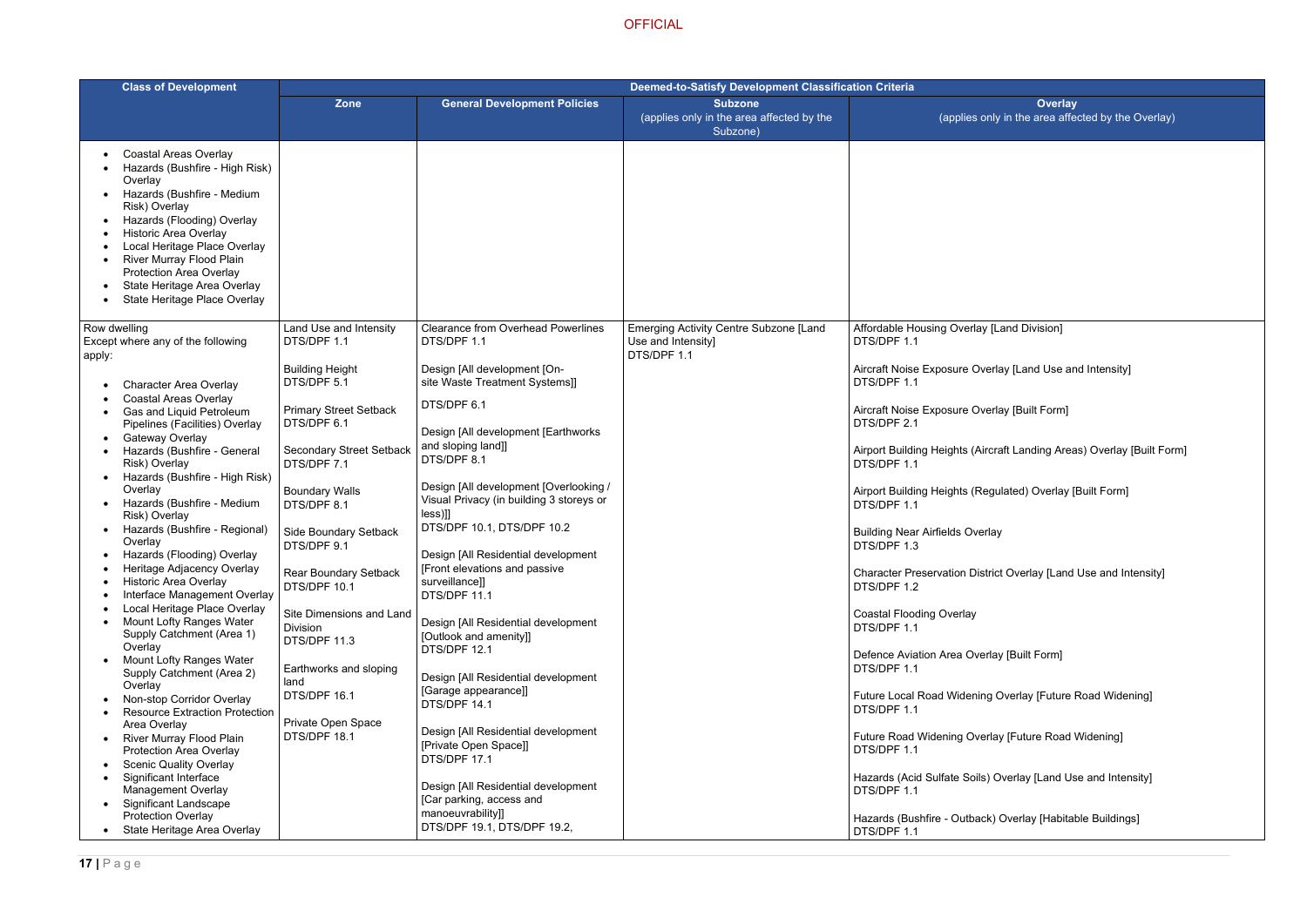- k) Overlay [Vehicle Access Roads and Driveways]
- al) Overlay [Flood Resilience]
- ce Required) Overlay [Flood Resilience]
- [General]
- tes Overlay [Access Safe Entry and Exit (Traffic
- tes Overlay [Access On-Site Queuing]
- tes Overlay [Access Existing Access Points]
- tes Overlay [Access Location (Spacing)]
- tes Overlay [Access Location (Sight Lines)]
- tes Overlay [Access Mud and Debris]
- tes Overlay [Access Stormwater]
- tes Overlay [Public Road Junctions]
- rlay [Access, Design and Function]
- tes Overlay [Access Safe Entry and Exit (Traffic Flow)]
- tes Overlay [Access On-Site Queuing]
- tes Overlay [Access Location (Spacing) Existing

| <b>Class of Development</b>                                                            | <b>Deemed-to-Satisfy Development Classification Criteria</b> |                                                                                                                                                                                                                                                                                                                                                                                                                                                                                                                                                                                                                                                                                                                                                 |                                                                         |                                                                                                                                                                                                                                                                                                                                                                                                                                                                                                                                                                                                                                                                                                                                                                                                        |
|----------------------------------------------------------------------------------------|--------------------------------------------------------------|-------------------------------------------------------------------------------------------------------------------------------------------------------------------------------------------------------------------------------------------------------------------------------------------------------------------------------------------------------------------------------------------------------------------------------------------------------------------------------------------------------------------------------------------------------------------------------------------------------------------------------------------------------------------------------------------------------------------------------------------------|-------------------------------------------------------------------------|--------------------------------------------------------------------------------------------------------------------------------------------------------------------------------------------------------------------------------------------------------------------------------------------------------------------------------------------------------------------------------------------------------------------------------------------------------------------------------------------------------------------------------------------------------------------------------------------------------------------------------------------------------------------------------------------------------------------------------------------------------------------------------------------------------|
|                                                                                        | <b>Zone</b>                                                  | <b>General Development Policies</b>                                                                                                                                                                                                                                                                                                                                                                                                                                                                                                                                                                                                                                                                                                             | <b>Subzone</b><br>(applies only in the area affected by the<br>Subzone) | (applies on                                                                                                                                                                                                                                                                                                                                                                                                                                                                                                                                                                                                                                                                                                                                                                                            |
| State Heritage Place Overlay<br><b>Water Resources Overlay</b><br><b>Hills Subzone</b> |                                                              | DTS/DPF 19.3, DTS/DPF 19.4,<br>DTS/DPF 19.5<br>Design [All Residential development<br>[Waste storage]]<br>DTS/DPF 20.1<br>Design [All Residential development<br>[Design of Transportable Dwellings]]<br>DTS/DPF 21.1<br>Design [Group dwelling, residential flat<br>buildings and battle-axe development<br>[Amenity]]<br>DTS/DPF 22.4<br>Infrastructure and Renewable Energy<br><b>Facilities [Water Supply]</b><br>DTS/DPF 11.2<br>Infrastructure and Renewable Energy<br><b>Facilities [Wastewater Services]</b><br>DTS/DPF 12.1, DTS/DPF 12.2<br><b>Site Contamination</b><br>DTS/DPF 1.1<br>Transport, Access and Parking [Vehicle<br>Parking Rates]<br>DTS/DPF 5.1<br>Transport, Access and Parking [Corner<br>Cut-Offs]<br>DTS/DPF 10.1 |                                                                         | Hazards (Bushfire - Outback<br>DTS/DPF 2.2<br>Hazards (Flooding - Genera<br>DTS/DPF 2.1<br>Hazards (Flooding - Evidenc<br>DTS/DPF 1.1<br><b>Historic Shipwrecks Overlay</b><br>DTS/DPF 1.1<br>Key Outback and Rural Rout<br>Flow)]<br>DTS/DPF 1.1<br>Key Outback and Rural Rout<br>DTS/DPF 2.1<br>Key Outback and Rural Rout<br>DTS/DPF 3.1<br>Key Outback and Rural Rout<br>DTS/DPF 4.1<br>Key Outback and Rural Rout<br>DTS/DPF 5.1<br>Key Outback and Rural Rout<br>DTS/DPF 6.1<br>Key Outback and Rural Rout<br>DTS/DPF 7.1<br>Key Outback and Rural Rout<br>DTS/DPF 8.1<br>Key Railway Crossings Over<br>DTS/DPF 1.1<br><b>Limited Dwelling Overlay</b><br>DTS/DPF 1.1<br>Major Urban Transport Route<br>DTS/DPF 1.1<br>Major Urban Transport Route<br>DTS/DPF 2.1<br>Major Urban Transport Route |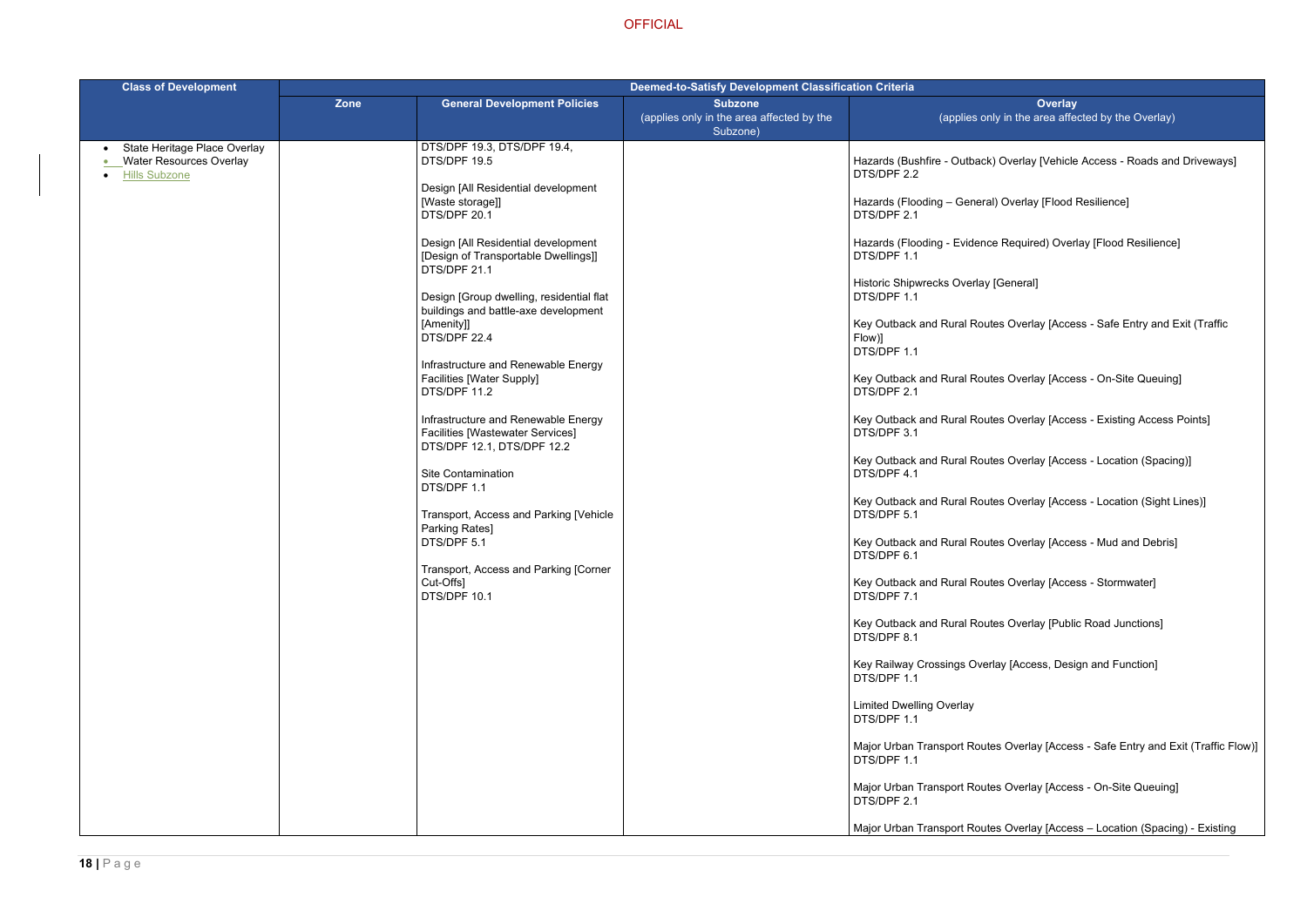tes Overlay [Access – Location (Spacing) – New Access

- tes Overlay [Access Location (Sight Lines)]
- tes Overlay [Access Mud and Debris]
- tes Overlay [Access Stormwater]
- tes Overlay [Building on Road Reserve]
- Ites Overlay [Public Road Junctions]
- tes Overlay [Corner Cut-Offs]
- Environmental Protection]
- getation Areas Overlay [Environmental Protection]
- verlay [Access Safe Entry and Exit (Traffic Flow)]
- erlay [Access On-Site Queuing]
- verlay [Access (Location Spacing) Existing Access
- verlay [Access Location (Spacing) New Access
- verlay [Access Location (Sight Lines)]
- erlay [Access Stormwater]

| <b>Class of Development</b> | Deemed-to-Satisfy Development Classification Criteria |                                     |                                                                         |                                                             |
|-----------------------------|-------------------------------------------------------|-------------------------------------|-------------------------------------------------------------------------|-------------------------------------------------------------|
|                             | Zone                                                  | <b>General Development Policies</b> | <b>Subzone</b><br>(applies only in the area affected by the<br>Subzone) | (applies or                                                 |
|                             |                                                       |                                     |                                                                         | Access Points]<br>DTS/DPF 3.1                               |
|                             |                                                       |                                     |                                                                         | Major Urban Transport Rout<br>Points]<br>DTS/DPF 4.1        |
|                             |                                                       |                                     |                                                                         | Major Urban Transport Rout<br>DTS/DPF 5.1                   |
|                             |                                                       |                                     |                                                                         | Major Urban Transport Rout<br>DTS/DPF 6.1                   |
|                             |                                                       |                                     |                                                                         | Major Urban Transport Rout<br>DTS/DPF 7.1                   |
|                             |                                                       |                                     |                                                                         | Major Urban Transport Rout<br>DTS/DPF 8.1                   |
|                             |                                                       |                                     |                                                                         | Major Urban Transport Rout<br>DTS/DPF 9.1                   |
|                             |                                                       |                                     |                                                                         | Major Urban Transport Rout<br>DTS/DPF 10.1                  |
|                             |                                                       |                                     |                                                                         | Native Vegetation Overlay [I<br>DTS/DPF 1.1                 |
|                             |                                                       |                                     |                                                                         | <b>State Significant Native Veg</b><br>DTS/DPF 1.1          |
|                             |                                                       |                                     |                                                                         | Urban Transport Routes Ove<br>DTS/DPF 1.1                   |
|                             |                                                       |                                     |                                                                         | Urban Transport Routes Ove<br>DTS/DPF 2.1                   |
|                             |                                                       |                                     |                                                                         | Urban Transport Routes Ove<br>Point]<br>DTS/DPF 3.1         |
|                             |                                                       |                                     |                                                                         | <b>Urban Transport Routes Ove</b><br>Points]<br>DTS/DPF 4.1 |
|                             |                                                       |                                     |                                                                         | Urban Transport Routes Ove<br>DTS/DPF 5.1                   |
|                             |                                                       |                                     |                                                                         | Urban Transport Routes Ove<br>DTS/DPF 7.1                   |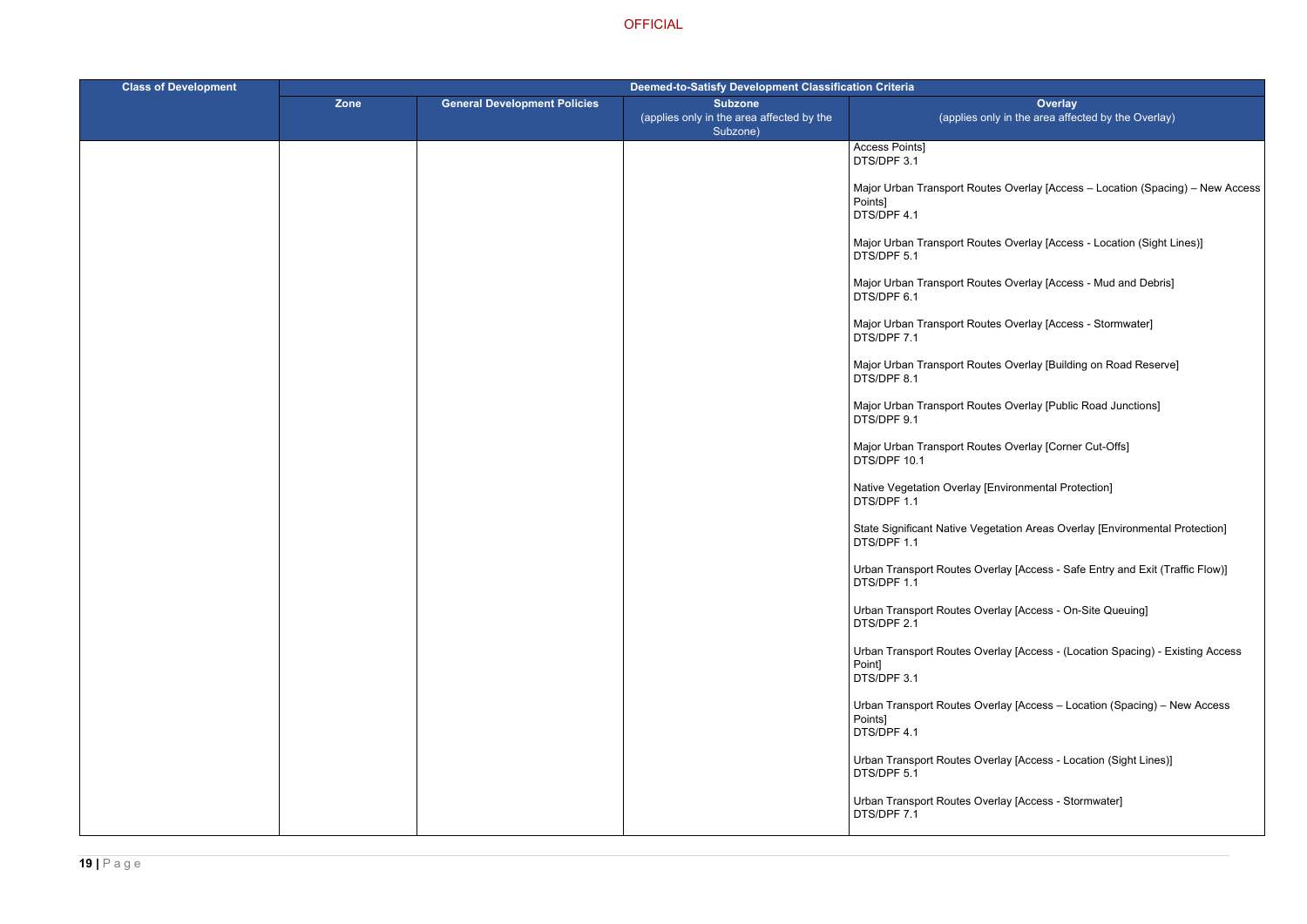verlay [Building on Road Reserve]

verlay [Public Road Junctions]

verlay [Corner Cut-Offs]

 $\sqrt{\text{[Land Division]}}$ 

 $\nu$ erlay [Land Use and Intensity]

verlay [Built Form]

ircraft Landing Areas) Overlay [Built Form]

egulated) Overlay [Built Form]

rlay

strict Overlay [Land Use and Intensity]

rlay [Built Form]

ng Overlay [Future Road Widening]

erlay [Future Road Widening]

s) Overlay [Land Use and Intensity]

ck) Overlay [Habitable Buildings]

ck) Overlay [Vehicle Access - Roads and Driveways]

ral) Overlay [Flood Resilience]

| <b>Class of Development</b>                                                                      | <b>Deemed-to-Satisfy Development Classification Criteria</b> |                                                                                      |                                                                             |                                                    |
|--------------------------------------------------------------------------------------------------|--------------------------------------------------------------|--------------------------------------------------------------------------------------|-----------------------------------------------------------------------------|----------------------------------------------------|
|                                                                                                  | <b>Zone</b>                                                  | <b>General Development Policies</b>                                                  | <b>Subzone</b><br>(applies only in the area affected by the<br>Subzone)     | (applies o                                         |
|                                                                                                  |                                                              |                                                                                      |                                                                             | Urban Transport Routes Ov<br>DTS/DPF 8.1           |
|                                                                                                  |                                                              |                                                                                      |                                                                             | Urban Transport Routes Ov<br>DTS/DPF 9.1           |
|                                                                                                  |                                                              |                                                                                      |                                                                             | Urban Transport Routes Ov<br>DTS/DPF 10.1          |
| Semi-detached dwelling<br>Except where any of the following<br>apply:                            | Land Use and Intensity<br>DTS/DPF 1.1                        | <b>Clearance from Overhead Powerlines</b><br>DTS/DPF 1.1                             | Emerging Activity Centre Subzone [Land<br>Use and Intensity]<br>DTS/DPF 1.1 | <b>Affordable Housing Overlay</b><br>DTS/DPF 1.1   |
| <b>Character Area Overlay</b><br><b>Coastal Areas Overlay</b>                                    | <b>Building Height</b><br>DTS/DPF 5.1                        | Design [All development [On-<br>site Waste Treatment Systems]]<br>DTS/DPF 6.1        |                                                                             | Aircraft Noise Exposure Ov<br>DTS/DPF 1.1          |
| Gas and Liquid Petroleum<br>Pipelines (Facilities) Overlay<br>Gateway Overlay                    | <b>Primary Street Setback</b><br>DTS/DPF 6.1                 | Design [All development [Earthworks<br>and sloping land]]                            |                                                                             | Aircraft Noise Exposure Ove<br>DTS/DPF 2.1         |
| Hazards (Bushfire - General<br>Risk) Overlay<br>Hazards (Bushfire - High Risk)                   | <b>Secondary Street Setback</b><br>DTS/DPF 7.1               | DTS/DPF 8.1<br>Design [All development [Overlooking /                                |                                                                             | Airport Building Heights (Air<br>DTS/DPF 1.1       |
| Overlay<br>Hazards (Bushfire - Medium<br>Risk) Overlay                                           | <b>Boundary Walls</b><br>DTS/DPF 8.1                         | Visual Privacy (in building 3 storeys or<br>$leses$ ]]<br>DTS/DPF 10.1, DTS/DPF 10.2 |                                                                             | <b>Airport Building Heights (Re</b><br>DTS/DPF 1.1 |
| Hazards (Bushfire - Regional)<br>Overlay<br>Hazards (Flooding) Overlay                           | Side Boundary Setback<br>DTS/DPF 9.1                         | Design [All Residential development<br>[Front elevations and passive                 |                                                                             | <b>Building Near Airfields Over</b><br>DTS/DPF 1.3 |
| Heritage Adjacency Overlay<br><b>Historic Area Overlay</b><br>Interface Management Overlay       | Rear Boundary Setback<br>DTS/DPF 10.1                        | surveillance]]<br>DTS/DPF 11.1                                                       |                                                                             | <b>Character Preservation Dist</b><br>DTS/DPF 1.2  |
| Local Heritage Place Overlay<br>Mount Lofty Ranges Water<br>Supply Catchment (Area 1)<br>Overlay | Site Dimensions and Land<br>Division<br>DTS/DPF 11.3         | Design [All Residential development<br>[Outlook and amenity]]<br>DTS/DPF 12.1        |                                                                             | Defence Aviation Area Over<br>DTS/DPF 1.1          |
| Mount Lofty Ranges Water<br>Supply Catchment (Area 2)<br>Overlay                                 | Earthworks and sloping<br>land                               | Design [All Residential development<br>[Garage appearance]]                          |                                                                             | <b>Future Local Road Widenin</b><br>DTS/DPF 1.1    |
| Non-stop Corridor Overlay<br><b>Resource Extraction Protection</b><br>Area Overlay               | DTS/DPF 16.1<br>Private Open Space                           | DTS/DPF 14.1<br>Design [All Residential development                                  |                                                                             | <b>Future Road Widening Ove</b><br>DTS/DPF 1.1     |
| River Murray Flood Plain<br>Protection Area Overlay<br><b>Scenic Quality Overlay</b>             | DTS/DPF 18.1                                                 | [Private Open Space]]<br>DTS/DPF 17.1                                                |                                                                             | Hazards (Acid Sulfate Soils<br>DTS/DPF 1.1         |
| Significant Interface<br><b>Management Overlay</b><br><b>Significant Landscape</b>               |                                                              | Design [All Residential development<br>[Car parking, access and                      |                                                                             | Hazards (Bushfire - Outbac<br>DTS/DPF 1.1          |
| Protection Overlay<br>State Heritage Area Overlay<br>State Heritage Place Overlay                |                                                              | manoeuvrability]]<br>DTS/DPF 19.1, DTS/DPF 19.2,<br>DTS/DPF 19.3, DTS/DPF 19.4,      |                                                                             | Hazards (Bushfire - Outbac<br>DTS/DPF 2.2          |
| <b>Water Resources Overlay</b><br><b>Hills Subzone</b>                                           |                                                              | DTS/DPF 19.5<br>Design [All Residential development<br>[Waste storage]]              |                                                                             | Hazards (Flooding - Genera<br>DTS/DPF 2.1          |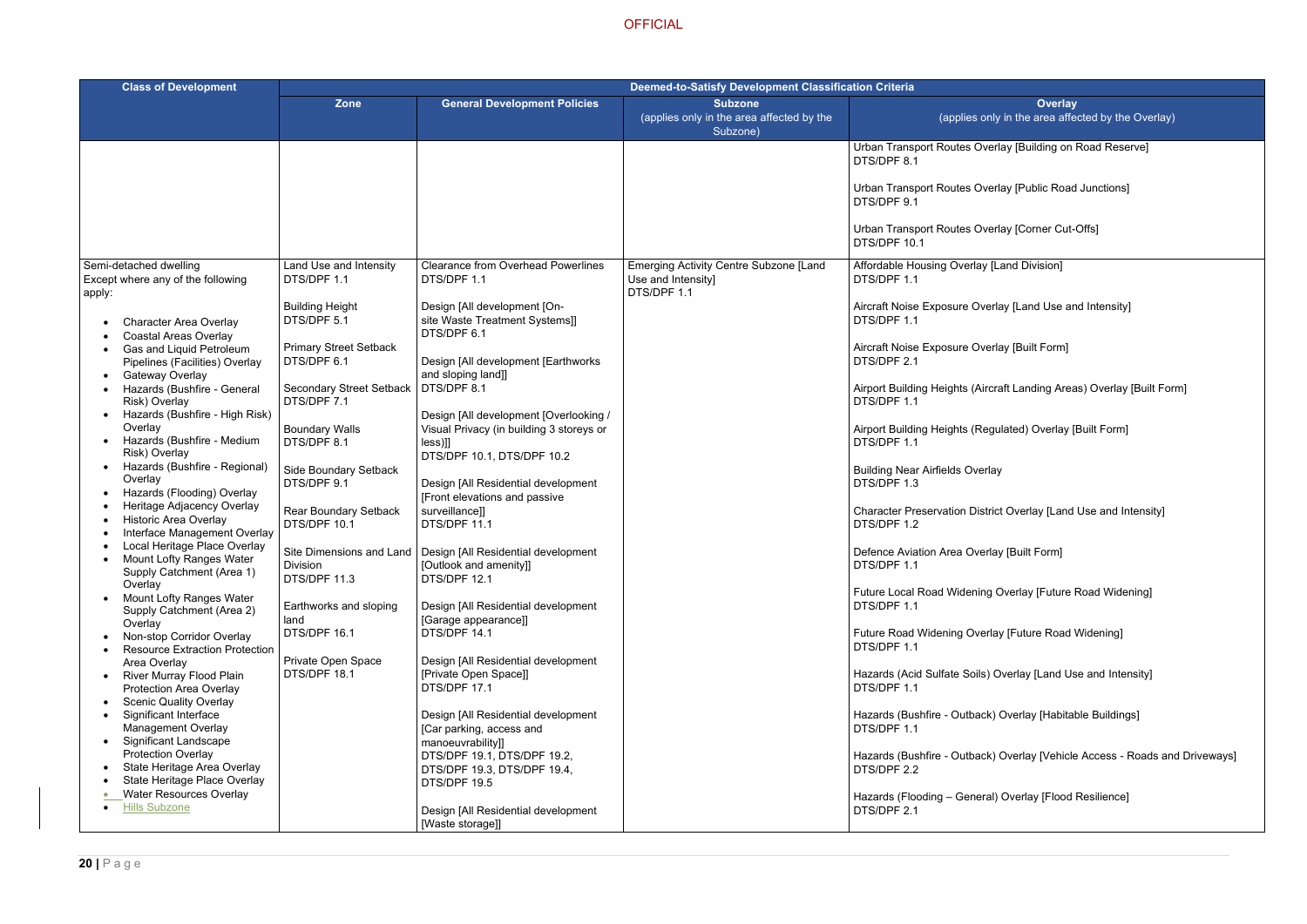**Overlay**  $\eta$ ly in the area affected by the Overlay)

ce Required) Overlay [Flood Resilience]

[General]

Ites Overlay [Access - Safe Entry and Exit (Traffic

Ites Overlay [Access - On-Site Queuing]

Ites Overlay [Access - Existing Access Points]

Ites Overlay [Access - Location (Spacing)]

Ites Overlay [Access - Location (Sight Lines)]

Ites Overlay [Access - Mud and Debris]

Ites Overlay [Access - Stormwater]

Ites Overlay [Public Road Junctions]

erlay [Access, Design and Function]

tes Overlay [Access - Safe Entry and Exit (Traffic Flow)]

tes Overlay [Access - On-Site Queuing]

tes Overlay [Access – Location (Spacing) - Existing

tes Overlay [Access – Location (Spacing) – New Access

| <b>Class of Development</b> | Deemed-to-Satisfy Development Classification Criteria |                                                                                                                                                                                                                                                                                                                                                                                                                                                                                                                                                                                                                                       |                                                             |                                                                                                                                                                                                                                                                                                                                                                                                                                                                                                                                                                                                                                                                                                                                         |
|-----------------------------|-------------------------------------------------------|---------------------------------------------------------------------------------------------------------------------------------------------------------------------------------------------------------------------------------------------------------------------------------------------------------------------------------------------------------------------------------------------------------------------------------------------------------------------------------------------------------------------------------------------------------------------------------------------------------------------------------------|-------------------------------------------------------------|-----------------------------------------------------------------------------------------------------------------------------------------------------------------------------------------------------------------------------------------------------------------------------------------------------------------------------------------------------------------------------------------------------------------------------------------------------------------------------------------------------------------------------------------------------------------------------------------------------------------------------------------------------------------------------------------------------------------------------------------|
|                             | Zone                                                  | <b>General Development Policies</b>                                                                                                                                                                                                                                                                                                                                                                                                                                                                                                                                                                                                   | <b>Subzone</b><br>(applies only in the area affected by the | (applies or                                                                                                                                                                                                                                                                                                                                                                                                                                                                                                                                                                                                                                                                                                                             |
|                             |                                                       | DTS/DPF 20.1<br>Design [All Residential development<br>[Design of Transportable Dwellings]]<br>DTS/DPF 21.1<br>Design [Group dwelling, residential flat<br>buildings and battle-axe development<br>[Amenity]]<br>DTS/DPF 22.4<br>Infrastructure and Renewable Energy<br><b>Facilities [Water Supply]</b><br>DTS/DPF 11.2<br>Infrastructure and Renewable Energy<br><b>Facilities [Wastewater Services]</b><br>DTS/DPF 12.1, DTS/DPF 12.2<br><b>Site Contamination</b><br>DTS/DPF 1.1<br>Transport, Access and Parking [Vehicle<br>Parking Rates]<br>DTS/DPF 5.1<br>Transport, Access and Parking [Corner<br>Cut-Offs1<br>DTS/DPF 10.1 | Subzone)                                                    | Hazards (Flooding - Evidend<br>DTS/DPF 1.1<br><b>Historic Shipwrecks Overlay</b><br>DTS/DPF 1.1<br>Key Outback and Rural Rou<br>Flow)]<br>DTS/DPF 1.1<br>Key Outback and Rural Rou<br>DTS/DPF 2.1<br>Key Outback and Rural Rou<br>DTS/DPF 3.1<br>Key Outback and Rural Rou<br>DTS/DPF 4.1<br>Key Outback and Rural Rou<br>DTS/DPF 5.1<br>Key Outback and Rural Rou<br>DTS/DPF 6.1<br>Key Outback and Rural Rou<br>DTS/DPF 7.1<br>Key Outback and Rural Rou<br>DTS/DPF 8.1<br>Key Railway Crossings Ove<br>DTS/DPF 1.1<br><b>Limited Dwelling Overlay</b><br>DTS/DPF 1.1<br>Major Urban Transport Rout<br>DTS/DPF 1.1<br>Major Urban Transport Rout<br>DTS/DPF 2.1<br>Major Urban Transport Rout<br><b>Access Points]</b><br>DTS/DPF 3.1 |
|                             |                                                       |                                                                                                                                                                                                                                                                                                                                                                                                                                                                                                                                                                                                                                       |                                                             | Major Urban Transport Rout<br>Points]<br>DTS/DPF 4.1                                                                                                                                                                                                                                                                                                                                                                                                                                                                                                                                                                                                                                                                                    |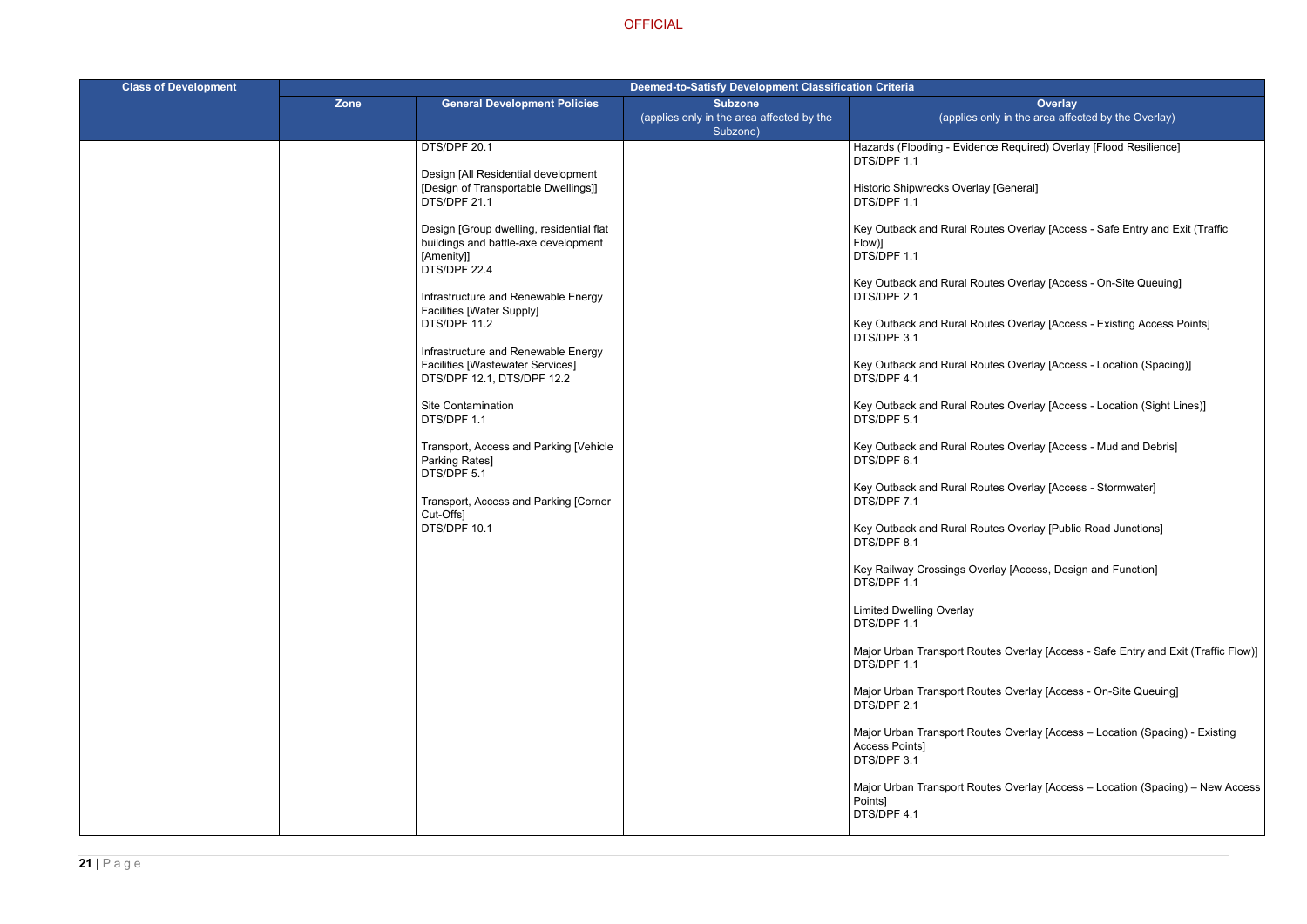tes Overlay [Access - Location (Sight Lines)]

tes Overlay [Access - Mud and Debris]

tes Overlay [Access - Stormwater]

tes Overlay [Building on Road Reserve]

tes Overlay [Public Road Junctions]

tes Overlay [Corner Cut-Offs]

[Environmental Protection]

getation Areas Overlay [Environmental Protection]

verlay [Access - Safe Entry and Exit (Traffic Flow)]

erlay [Access - On-Site Queuing]

verlay [Access - (Location Spacing) - Existing Access

verlay [Access – Location (Spacing) – New Access

verlay [Access - Location (Sight Lines)]

 $\nu$ erlay [Access – Mud and Debris]

verlay [Access - Stormwater]

verlay [Building on Road Reserve]

verlay [Public Road Junctions]

| <b>Class of Development</b> | <b>Deemed-to-Satisfy Development Classification Criteria</b> |                                     |                                                                         |                                                     |
|-----------------------------|--------------------------------------------------------------|-------------------------------------|-------------------------------------------------------------------------|-----------------------------------------------------|
|                             | <b>Zone</b>                                                  | <b>General Development Policies</b> | <b>Subzone</b><br>(applies only in the area affected by the<br>Subzone) | (applies or                                         |
|                             |                                                              |                                     |                                                                         | Major Urban Transport Rout<br>DTS/DPF 5.1           |
|                             |                                                              |                                     |                                                                         | Major Urban Transport Rout<br>DTS/DPF 6.1           |
|                             |                                                              |                                     |                                                                         | Major Urban Transport Rout<br>DTS/DPF 7.1           |
|                             |                                                              |                                     |                                                                         | Major Urban Transport Rout<br>DTS/DPF 8.1           |
|                             |                                                              |                                     |                                                                         | Major Urban Transport Rout<br>DTS/DPF 9.1           |
|                             |                                                              |                                     |                                                                         | Major Urban Transport Rout<br>DTS/DPF 10.1          |
|                             |                                                              |                                     |                                                                         | Native Vegetation Overlay [I<br>DTS/DPF 1.1         |
|                             |                                                              |                                     |                                                                         | <b>State Significant Native Veg</b><br>DTS/DPF 1.1  |
|                             |                                                              |                                     |                                                                         | Urban Transport Routes Ov<br>DTS/DPF 1.1            |
|                             |                                                              |                                     |                                                                         | Urban Transport Routes Ov<br>DTS/DPF 2.1            |
|                             |                                                              |                                     |                                                                         | Urban Transport Routes Ov<br>Point]<br>DTS/DPF 3.1  |
|                             |                                                              |                                     |                                                                         | Urban Transport Routes Ov<br>Points]<br>DTS/DPF 4.1 |
|                             |                                                              |                                     |                                                                         | Urban Transport Routes Ov<br>DTS/DPF 5.1            |
|                             |                                                              |                                     |                                                                         | Urban Transport Routes Ov<br>DTS/DPF 6.1            |
|                             |                                                              |                                     |                                                                         | Urban Transport Routes Ov<br>DTS/DPF 7.1            |
|                             |                                                              |                                     |                                                                         | Urban Transport Routes Ov<br>DTS/DPF 8.1            |
|                             |                                                              |                                     |                                                                         | Urban Transport Routes Ov                           |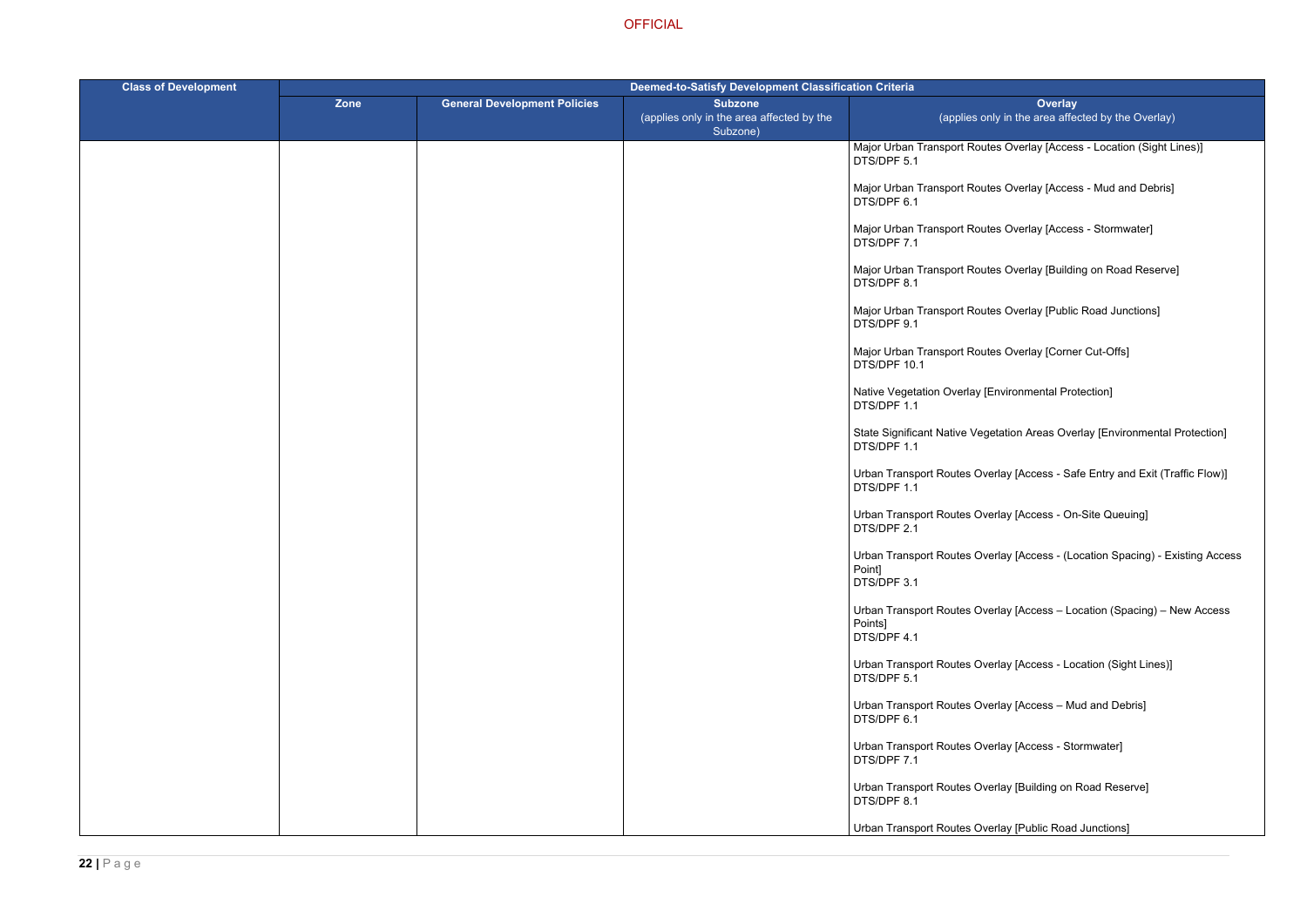verlay [Corner Cut-Offs]

**Fraft Landing Areas) Overlay [Built Form]** 

egulated) Overlay [Built Form]

rlay

rlay [Built Form]

g Overlay [Future Road Widening]

rlay [Future Road Widening]

pe Amenity]

[Flood Resilience]

[General]

erlay [Access, Design and Function]

Supply Catchment (Area 1) Overlay [Stormwater]

[Environmental Protection]

thworks]

getation Areas Overlay [Environmental Protection]

| <b>Class of Development</b>                                                                                                                                                                                                                                                                                      | <b>Deemed-to-Satisfy Development Classification Criteria</b>                  |                                                                                                                                                                                                                                         |                                                                         |                                                                                                                                                                                                                                                                                                                                                                                                                                                                                                                                                                                                                                                                                                        |  |
|------------------------------------------------------------------------------------------------------------------------------------------------------------------------------------------------------------------------------------------------------------------------------------------------------------------|-------------------------------------------------------------------------------|-----------------------------------------------------------------------------------------------------------------------------------------------------------------------------------------------------------------------------------------|-------------------------------------------------------------------------|--------------------------------------------------------------------------------------------------------------------------------------------------------------------------------------------------------------------------------------------------------------------------------------------------------------------------------------------------------------------------------------------------------------------------------------------------------------------------------------------------------------------------------------------------------------------------------------------------------------------------------------------------------------------------------------------------------|--|
|                                                                                                                                                                                                                                                                                                                  | <b>Zone</b>                                                                   | <b>General Development Policies</b>                                                                                                                                                                                                     | <b>Subzone</b><br>(applies only in the area affected by the<br>Subzone) | (applies or                                                                                                                                                                                                                                                                                                                                                                                                                                                                                                                                                                                                                                                                                            |  |
|                                                                                                                                                                                                                                                                                                                  |                                                                               |                                                                                                                                                                                                                                         |                                                                         | DTS/DPF 9.1<br>Urban Transport Routes Ov<br>DTS/DPF 10.1                                                                                                                                                                                                                                                                                                                                                                                                                                                                                                                                                                                                                                               |  |
| Temporary accommodation in an area<br>affected by bushfire                                                                                                                                                                                                                                                       | None                                                                          | None                                                                                                                                                                                                                                    | None                                                                    | None                                                                                                                                                                                                                                                                                                                                                                                                                                                                                                                                                                                                                                                                                                   |  |
| Verandah<br>Except where any of the following<br>apply:<br><b>Coastal Areas Overlay</b><br><b>Historic Area Overlay</b><br>Local Heritage Place Overlay<br>Non-stop Corridor Overlay<br><b>Significant Landscape</b><br><b>Protection Overlay</b><br>State Heritage Area Overlay<br>State Heritage Place Overlay | Ancillary Structures and<br><b>Buildings</b><br>DTS/DPF 17.1, DTS/DPF<br>17.2 | <b>Clearance from Overhead Powerlines</b><br>DTS/DPF 1.1<br>Design [All development [Earthworks]<br>and sloping land]]<br>DTS/DPF 8.1<br>Infrastructure and Renewable Energy<br><b>Facilities [Wastewater Services]</b><br>DTS/DPF 12.2 | <b>None Hills Subzone [Site Coverage]</b><br>DTS/DPF2.1                 | Airport Building Heights (Air<br>DTS/DPF 1.1<br>Airport Building Heights (Re<br>DTS/DPF 1.1<br><b>Building Near Airfields Over</b><br>DTS/DPF 1.3<br>Defence Aviation Area Over<br>DTS/DPF 1.1<br><b>Future Local Road Widening</b><br>DTS/DPF 1.1<br><b>Future Road Widening Over</b><br>DTS/DPF 1.1<br>Gateway Overlay [Landscap<br>DTS/DPF 2.1<br>Hazards (Flooding) Overlay<br>DTS/DPF 3.5<br>Historic Shipwrecks Overlay<br>DTS/DPF 1.1<br>Key Railway Crossings Ove<br>DTS/DPF 1.1<br>Mount Lofty Ranges Water &<br>DTS/DPF 3.4, DTS/DPF 3.9<br>Native Vegetation Overlay [I<br>DTS/DPF 1.1<br>Scenic Quality Overlay [Earl<br>DTS/DPF 4.1<br><b>State Significant Native Veg</b><br>DTS/DPF 1.1 |  |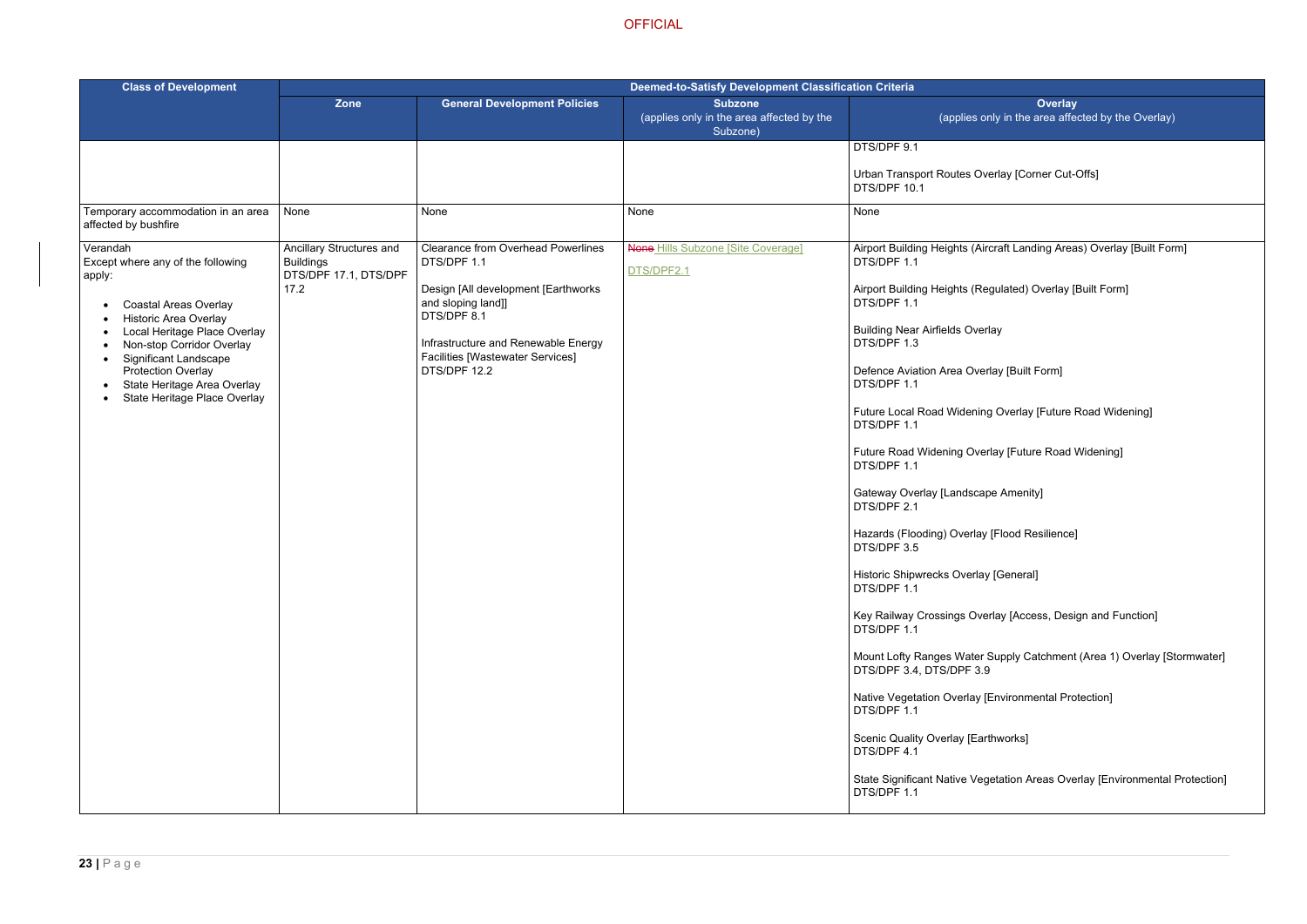**Overlay** ly in the area affected by the Overlay)

### Water Catchment]

| <b>Class of Development</b> |             | Deemed-to-Satisfy Development Classification Criteria |                                                                         |                                                  |
|-----------------------------|-------------|-------------------------------------------------------|-------------------------------------------------------------------------|--------------------------------------------------|
|                             | <b>Zone</b> | <b>General Development Policies</b>                   | <b>Subzone</b><br>(applies only in the area affected by the<br>Subzone) | (applies on                                      |
|                             |             |                                                       |                                                                         | <b>Water Resources Overlay [W</b><br>DTS/DPF 1.5 |

**Table 3 - Applicable Policies for Performance Assessed Development** – Changes envisaged by the Hackham Code Amendment are outlined in track changes below (red text for deletions, green text for insertions):

> **Overlay** only in the area affected by the Overlay)

Overlay [Land Use and Intensity]

Overlay [Built Form]

(Aircraft Landing Areas) Overlay [Built Form]

(Regulated) Overlay [Built Form]

verlay

[All Development]

[Built Form]  $P$ O 2.4, PO 2.5

[Ancillary Development]

[Context and Streetscape Amenity]

District Overlay [Built Form and Character]

District Overlay [Built Form and Character in the Rural

The following table identifies the policies that are applicable to the assessment of the identified Class of Development. Policies referred to are Performance Outcome policies, and any associated Designated Performance Features. Relevant Desired Outcomes are not listed, but automatically apply in relation to a Performance Assessed Development. Where a development comprises more than one Class of Development the relevant policies will be taken to be the sum of the applicable policies for each Class of Development.

| <b>Class of Development</b> | <b>Applicable Policies</b>                   |                                                                          |                                                                         |                                                                     |  |  |
|-----------------------------|----------------------------------------------|--------------------------------------------------------------------------|-------------------------------------------------------------------------|---------------------------------------------------------------------|--|--|
|                             | Zone                                         | <b>General Development Policies</b>                                      | <b>Subzone</b><br>(applies only in the area affected by the<br>Subzone) | (applies                                                            |  |  |
| Ancillary accommodation     | Land Use and Intensity<br>PO 1.1             | <b>Clearance from Overhead Powerlines</b><br>PO 1.1                      | <b>NoneHills Subzone [Site Coverage]</b><br>PO 2.1                      | Aircraft Noise Exposure<br>PO 1.1                                   |  |  |
|                             | Ancillary Structures and<br><b>Buildings</b> | Design in Urban Areas [All Development<br>[Earthworks and sloping land]] | Hills Subzone [Built Form and Character]                                | Aircraft Noise Exposure<br>PO 2.1                                   |  |  |
|                             | PO 17.1, PO 17.2                             | PO 8.1<br>Infrastructure and Renewable Energy Facilities                 | PO 3.1, 3.2<br><b>Hills Subzone [Side Boundary Setback]</b>             | Airport Building Heights<br>PO 1.1                                  |  |  |
|                             |                                              | [Wastewater Services]<br>PO 12.2                                         | PO 4.1                                                                  | Airport Building Heights (<br>PO 1.1                                |  |  |
|                             |                                              | Transport, Access and Parking [Corner Cut-Offs]<br>PO 10.1               | Hills Subzone [Earthworks and retaining]<br>PO 5.1, 5.2                 | <b>Building Near Airfields O</b><br>PO 1.3                          |  |  |
|                             |                                              |                                                                          |                                                                         | Character Area Overlay<br>PO 1.1                                    |  |  |
|                             |                                              |                                                                          |                                                                         | Character Area Overlay<br>PO 2.1, PO 2.2, PO 2.3,                   |  |  |
|                             |                                              |                                                                          |                                                                         | Character Area Overlay<br>PO 4.1, PO 4.2                            |  |  |
|                             |                                              |                                                                          |                                                                         | Character Area Overlay<br>PO 6.1, PO 6.2                            |  |  |
|                             |                                              |                                                                          |                                                                         | <b>Character Preservation D</b><br>PO 2.1, PO 2.2, PO 2.3           |  |  |
|                             |                                              |                                                                          |                                                                         | <b>Character Preservation D</b><br>Area]<br>PO 3.1, PO 3.2, PO 3.3, |  |  |
|                             |                                              |                                                                          |                                                                         | <b>Character Preservation D</b><br>PO 4.1                           |  |  |

PO 3.1, PO 3.2, PO 3.3, PO 3.4, PO 3.5, PO 3.6

District Overlay [Earthworks]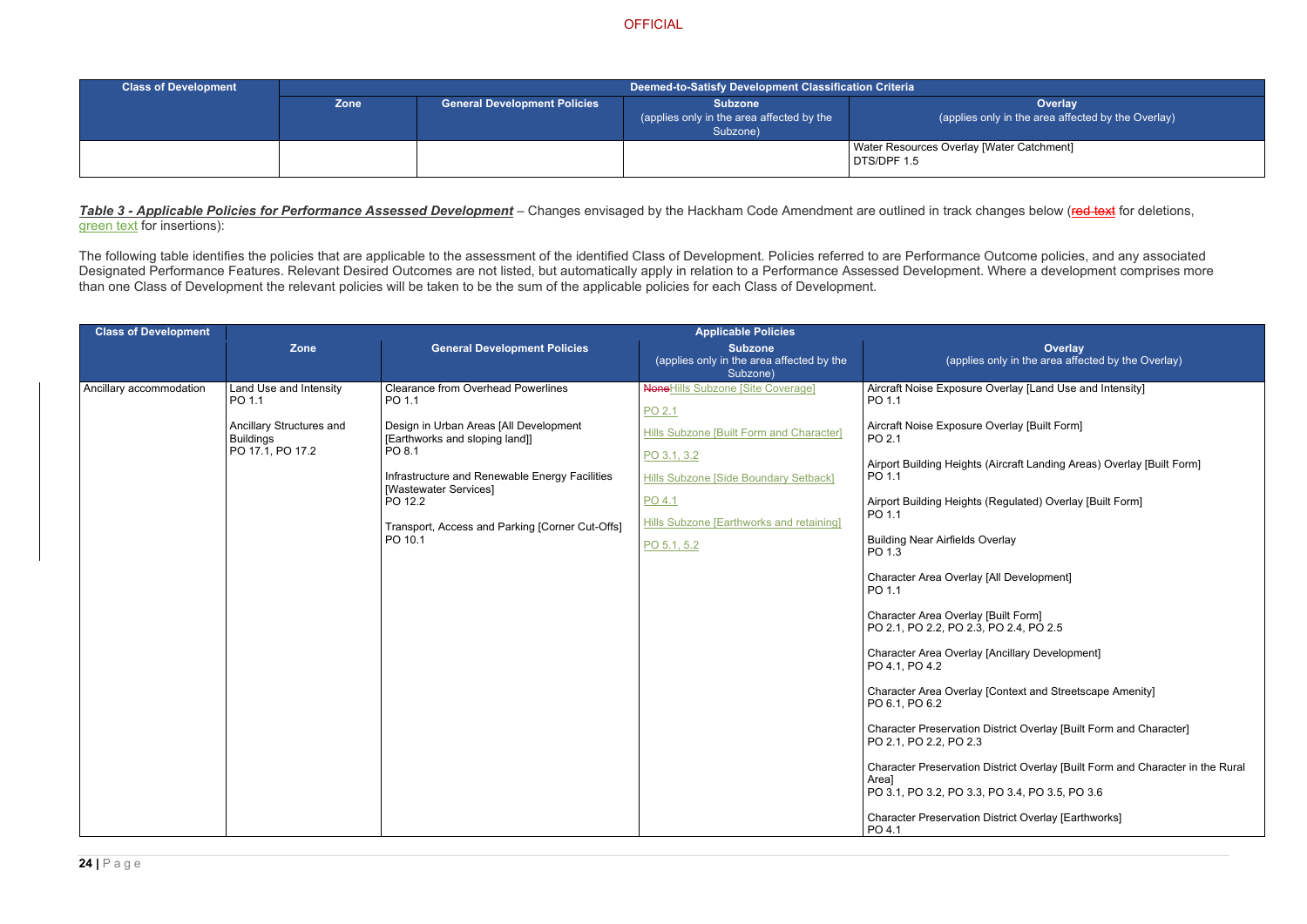> Hazard Risk Minimisation] PO 2.4, PO 2.5

Coast Protection Works]

Invironment Protection] PO 4.1, PO 4.2, PO 4.3, PO 4.4, PO 4.5, PO 4.6, PO 4.7

\ccess]

verlay [Built Form]

verlay [Future Road Widening]

Form and Character]

cape Amenity]

caping]  $\overline{PO}$  3.4

hils) Overlay [Land Use and Intensity]

eral Risk) Overlay [Siting]

eral Risk) Overlay [Built Form]

eral Risk) Overlay [Habitable Buildings]

eral Risk) Overlay [Vehicle Access – Roads, Driveways

ا Risk) Overlay [Land Use]

Risk) Overlay [Siting]

Risk) Overlay [Built Form]

Risk) Overlay [Habitable Buildings]

| <b>Class of Development</b> |      |                                     | <b>Applicable Policies</b>                                              |                                                                        |  |
|-----------------------------|------|-------------------------------------|-------------------------------------------------------------------------|------------------------------------------------------------------------|--|
|                             | Zone | <b>General Development Policies</b> | <b>Subzone</b><br>(applies only in the area affected by the<br>Subzone) | (applies c                                                             |  |
|                             |      |                                     |                                                                         | Coastal Areas Overlay [H<br>PO 2.1, PO 2.2, PO 2.3, F                  |  |
|                             |      |                                     |                                                                         | Coastal Areas Overlay [C<br>PO 3.1, PO 3.2                             |  |
|                             |      |                                     |                                                                         | Coastal Areas Overlay [El<br>PO 4.1, PO 4.2, PO 4.3, F                 |  |
|                             |      |                                     |                                                                         | Coastal Areas Overlay [A<br>PO 5.1, PO 5.2, PO 5.4                     |  |
|                             |      |                                     |                                                                         | Defence Aviation Area Ov<br>PO 1.1                                     |  |
|                             |      |                                     |                                                                         | Future Road Widening Ov<br>PO 1.1                                      |  |
|                             |      |                                     |                                                                         | Gateway Overlay [Built Fo<br>PO 1.1, PO 1.2                            |  |
|                             |      |                                     |                                                                         | Gateway Overlay [Landso<br>PO 2.1                                      |  |
|                             |      |                                     |                                                                         | Gateway Overlay [Landso<br>PO 3.1, PO 3.2, PO 3.3, F                   |  |
|                             |      |                                     |                                                                         | Hazards (Acid Sulfate Soi<br>PO 1.1                                    |  |
|                             |      |                                     |                                                                         | Hazards (Bushfire - Gene<br>PO 1.1                                     |  |
|                             |      |                                     |                                                                         | Hazards (Bushfire - Gene<br>PO 2.1, PO 2.2                             |  |
|                             |      |                                     |                                                                         | Hazards (Bushfire - Gene<br>PO 3.1, PO 3.2, PO 3.3                     |  |
|                             |      |                                     |                                                                         | Hazards (Bushfire - Gene<br>and Fire Tracks]<br>PO 5.1, PO 5.2, PO 5.3 |  |
|                             |      |                                     |                                                                         | Hazards (Bushfire - High I<br>PO 1.1                                   |  |
|                             |      |                                     |                                                                         | Hazards (Bushfire - High I<br>PO 2.1                                   |  |
|                             |      |                                     |                                                                         | Hazards (Bushfire - High I<br>PO 3.1, PO 3.2                           |  |
|                             |      |                                     |                                                                         | Hazards (Bushfire - High I<br>PO 4.1, PO 4.2, PO 4.3                   |  |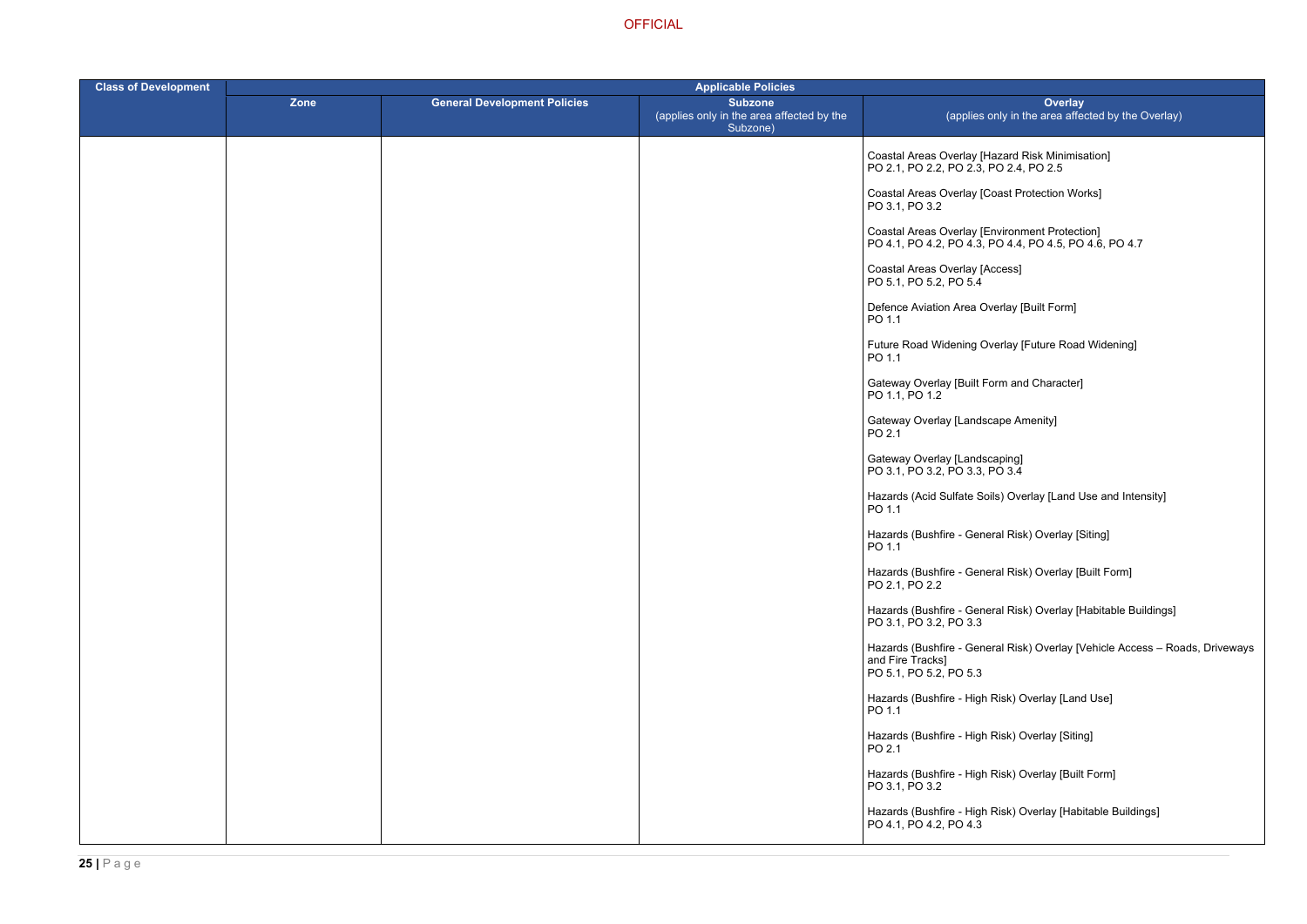Risk) Overlay [Vehicle Access –Roads, Driveways and

- ium Risk) Overlay [Siting]
- ium Risk) Overlay [Built Form]
- ium Risk) Overlay [Habitable Buildings]
- ium Risk) Overlay [Vehicle Access Roads, Driveways
- back) Overlay [Habitable Buildings]
- hack) Overlay [Vehicle Access Roads and Driveways]
- ional) Overlay [Siting]
- ional) Overlay [Built Form]
- ional) Overlay [Vehicle Access -Roads and Driveways]
- 
- Iay [Environmental Protection]
- lay [Site Earthworks]
- lay [Access]
- heral) Overlay [Flood Resilience]
- lence Required) Overlay [Flood Resilience]
- rlay [Built Form]
- Development]

| <b>Class of Development</b> | <b>Applicable Policies</b> |                                     |                                                                         |                                                                                            |
|-----------------------------|----------------------------|-------------------------------------|-------------------------------------------------------------------------|--------------------------------------------------------------------------------------------|
|                             | <b>Zone</b>                | <b>General Development Policies</b> | <b>Subzone</b><br>(applies only in the area affected by the<br>Subzone) | <b>Overlay</b><br>(applies only in the area affect                                         |
|                             |                            |                                     |                                                                         | Hazards (Bushfire - High Risk) Overlay [Vehic<br>Fire Tracks]<br>PO 6.1, PO 6.2, PO 6.3    |
|                             |                            |                                     |                                                                         | Hazards (Bushfire - Medium Risk) Overlay [Sit<br>PO 1.1                                    |
|                             |                            |                                     |                                                                         | Hazards (Bushfire - Medium Risk) Overlay [Bu<br>PO 2.1, PO 2.2                             |
|                             |                            |                                     |                                                                         | Hazards (Bushfire - Medium Risk) Overlay [Ha<br>PO 3.1, PO 3.2, PO 3.3                     |
|                             |                            |                                     |                                                                         | Hazards (Bushfire - Medium Risk) Overlay [Ve<br>and Fire Tracks]<br>PO 5.1, PO 5.2, PO 5.3 |
|                             |                            |                                     |                                                                         | Hazards (Bushfire - Outback) Overlay [Habital<br>PO 1.1                                    |
|                             |                            |                                     |                                                                         | Hazards (Bushfire - Outback) Overlay [Vehicle<br>PO 2.1, PO 2.2                            |
|                             |                            |                                     |                                                                         | Hazards (Bushfire - Regional) Overlay [Siting]<br>PO 1.1                                   |
|                             |                            |                                     |                                                                         | Hazards (Bushfire - Regional) Overlay [Built F<br>PO 2.1, PO 2.2                           |
|                             |                            |                                     |                                                                         | Hazards (Bushfire - Regional) Overlay [Vehicle<br>PO 5.1, PO 5.2, PO 5.3                   |
|                             |                            |                                     |                                                                         | Hazards (Flooding) Overlay [Flood Resilience]<br>PO 3.1, PO 3.2, PO 3.3, PO 3.4, PO 3.5    |
|                             |                            |                                     |                                                                         | Hazards (Flooding) Overlay [Environmental Pr<br>PO 4.1, PO 4.2                             |
|                             |                            |                                     |                                                                         | Hazards (Flooding) Overlay [Site Earthworks]<br>PO 5.1, PO 5.2                             |
|                             |                            |                                     |                                                                         | Hazards (Flooding) Overlay [Access]<br>PO 6.1, PO 6.2                                      |
|                             |                            |                                     |                                                                         | Hazards (Flooding - General) Overlay [Flood<br>PO 2.1                                      |
|                             |                            |                                     |                                                                         | Hazards (Flooding - Evidence Required) Over<br>PO 1.1                                      |
|                             |                            |                                     |                                                                         | Heritage Adjacency Overlay [Built Form]<br>PO 1.1                                          |
|                             |                            |                                     |                                                                         | Historic Area Overlay [All Development]<br>PO 1.1                                          |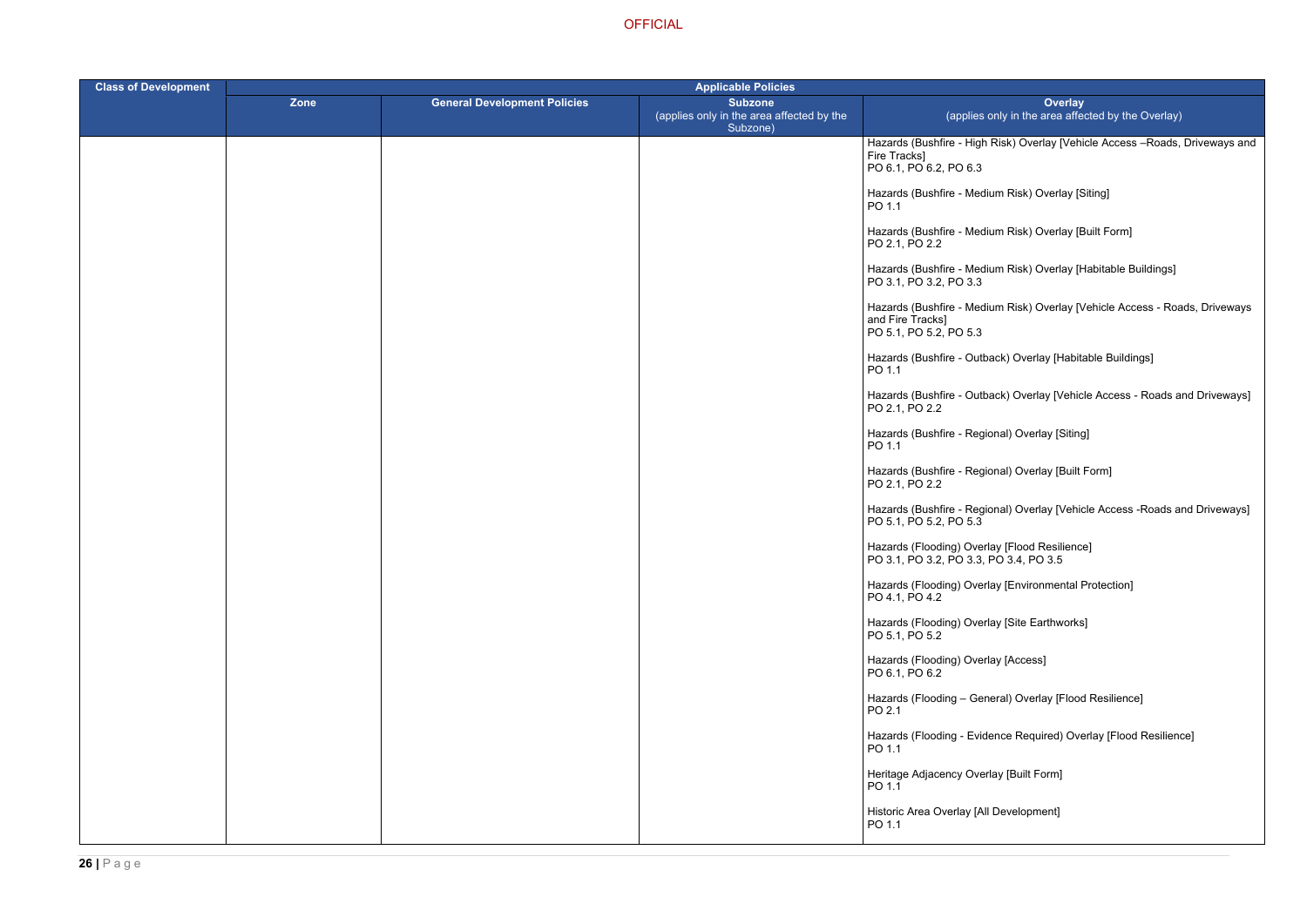terations and additions]

ncillary development]

ontext and Streetscape Amenity]

Ioterlay [Land Use and Intensity]

PO 1.1, PO 1.2, PO 1.3, PO 1.4, PO 1.5, PO 1.6, PO 1.7

erlay [Alterations and Additions]

erlay [Ancillary Development]

erlay [Landscape Context and Streetscape Amenity]

erlay [Conservation Works]

ter Supply Catchment (Area 1) Overlay [Water Quality]

ter Supply Catchment (Area 1) Overlay [Wastewater]

er Supply Catchment (Area 1) Overlay [Stormwater] PO 3.4, PO 3.9

ter Supply Catchment (Area 1) Overlay [Landscapes

ter Supply Catchment (Area 2) Overlay [Water Quality]

er Supply Catchment (Area 2) Overlay [Wastewater]

ter Supply Catchment (Area 2) Overlay [Stormwater]

| <b>Class of Development</b> | <b>Applicable Policies</b> |                                     |                                                                         |                                                                                      |
|-----------------------------|----------------------------|-------------------------------------|-------------------------------------------------------------------------|--------------------------------------------------------------------------------------|
|                             | Zone                       | <b>General Development Policies</b> | <b>Subzone</b><br>(applies only in the area affected by the<br>Subzone) | Over<br>(applies only in the area                                                    |
|                             |                            |                                     |                                                                         | Historic Area Overlay [Built Form]<br>PO 2.1, PO 2.2, PO 2.3, PO 2.4, PO 2.5         |
|                             |                            |                                     |                                                                         | Historic Area Overlay [Alterations and add<br>PO 3.1, PO 3.2                         |
|                             |                            |                                     |                                                                         | Historic Area Overlay [Ancillary developm<br>PO 4.1, PO 4.2                          |
|                             |                            |                                     |                                                                         | Historic Area Overlay [Context and Street<br>PO 6.1, PO 6.2                          |
|                             |                            |                                     |                                                                         | Historic Area Overlay [Ruins]<br>PO 8.1                                              |
|                             |                            |                                     |                                                                         | Historic Shipwrecks Overlay [General]<br>PO 1.1                                      |
|                             |                            |                                     |                                                                         | Interface Management Overlay [Land Use<br>PO 1.1                                     |
|                             |                            |                                     |                                                                         | Local Heritage Place Overlay [Built Form]<br>PO 1.1, PO 1.2, PO 1.3, PO 1.4, PO 1.5, |
|                             |                            |                                     |                                                                         | Local Heritage Place Overlay [Alterations<br>PO 2.1, PO 2.2                          |
|                             |                            |                                     |                                                                         | Local Heritage Place Overlay [Ancillary D<br>PO 3.1, PO 3.2                          |
|                             |                            |                                     |                                                                         | Local Heritage Place Overlay [Landscape<br>PO 5.1                                    |
|                             |                            |                                     |                                                                         | Local Heritage Place Overlay [Conservati<br>PO 7.1                                   |
|                             |                            |                                     |                                                                         | Mount Lofty Ranges Water Supply Catchi<br>PO 1.1                                     |
|                             |                            |                                     |                                                                         | Mount Lofty Ranges Water Supply Catch<br>PO 2.2, PO 2.3, PO 2.4                      |
|                             |                            |                                     |                                                                         | Mount Lofty Ranges Water Supply Catch<br>PO 3.1, PO 3.2, PO 3.3, PO 3.4, PO 3.9      |
|                             |                            |                                     |                                                                         | Mount Lofty Ranges Water Supply Catch<br>and Natural Features]<br>PO 4.1             |
|                             |                            |                                     |                                                                         | Mount Lofty Ranges Water Supply Catch<br>PO 1.1                                      |
|                             |                            |                                     |                                                                         | Mount Lofty Ranges Water Supply Catch<br>PO 2.1, PO 2.4, PO 2.5                      |
|                             |                            |                                     |                                                                         | Mount Lofty Ranges Water Supply Catch                                                |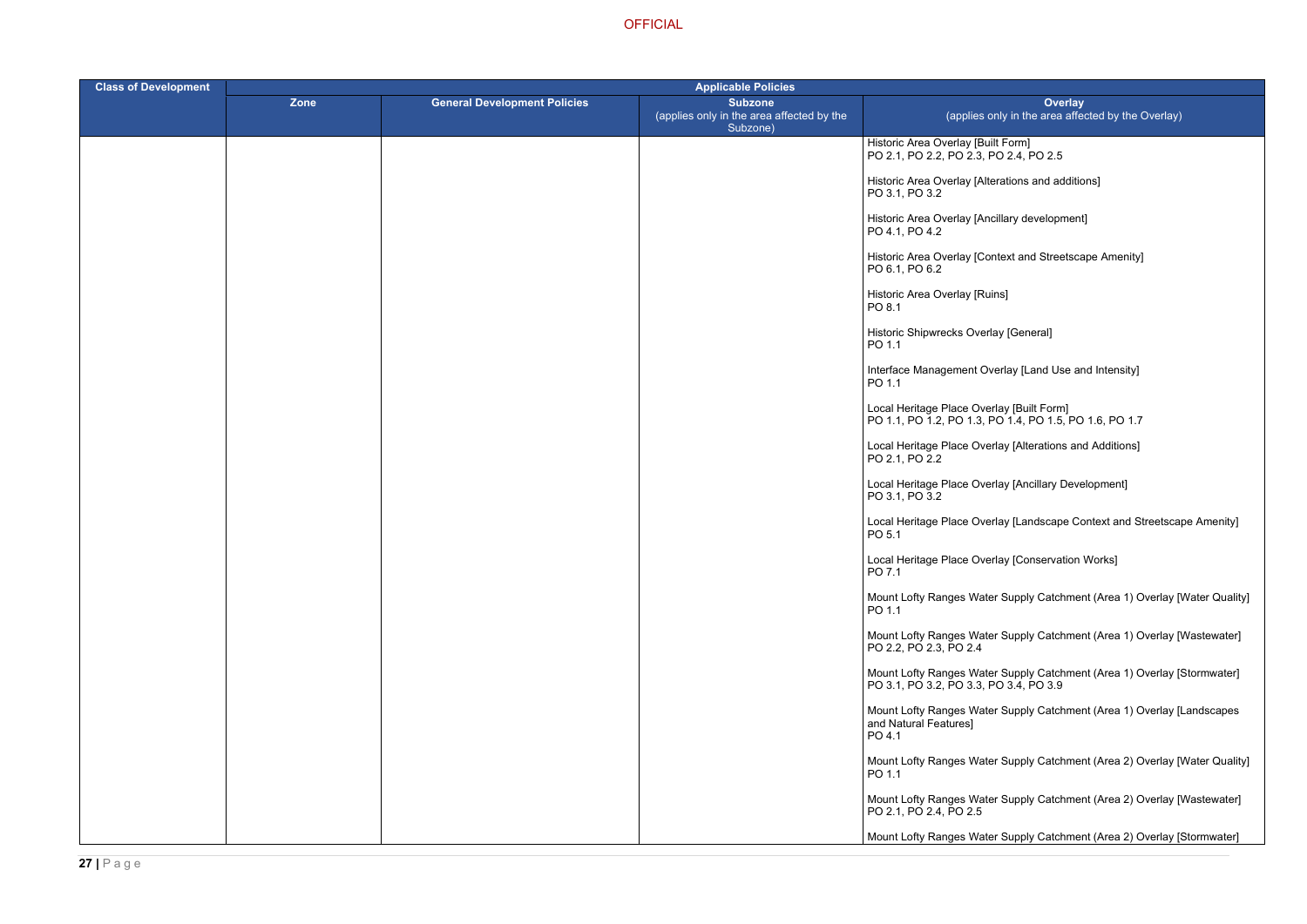PO 3.4, PO 3.9

ter Supply Catchment (Area 2) Overlay [Landscapes

ay [Environmental Protection]

Overlay [Siting and Design]

tection Area Overlay [Protection of Strategic Resources]

- **Protection Area Overlay [Wastewater]**
- Protection Area Overlay [Built Form and Character]
- r Protection Area Overlay [Flood Resilience]
- **Protection Area Overlay [Environmental Protection]**
- Rrotection Area Overlay [Access] ا
- Land Use and Intensity]
- Built Form and Character]
- Landscaping]
- Earthworks]
- agement Overlay [Land Use and Intensity]
- rotection Overlay [Land Use and Intensity]
- rotection Overlay [Built Form and Character]
- rotection Overlay [Landscaping]
- rotection Overlay [Earthworks]

| <b>Class of Development</b> |      |                                     | <b>Applicable Policies</b>                                              |                                                            |  |
|-----------------------------|------|-------------------------------------|-------------------------------------------------------------------------|------------------------------------------------------------|--|
|                             | Zone | <b>General Development Policies</b> | <b>Subzone</b><br>(applies only in the area affected by the<br>Subzone) | (applies o                                                 |  |
|                             |      |                                     |                                                                         | PO 3.1, PO 3.2, PO 3.3, R                                  |  |
|                             |      |                                     |                                                                         | Mount Lofty Ranges Wate<br>and Natural Features]<br>PO 4.1 |  |
|                             |      |                                     |                                                                         | Native Vegetation Overlay<br>PO 1.1, PO 1.2, PO 1.4        |  |
|                             |      |                                     |                                                                         | Noise and Air Emissions<br>PO 1.1, PO 1.2, PO 1.3          |  |
|                             |      |                                     |                                                                         | <b>Resource Extraction Prot</b><br>PO 1.1                  |  |
|                             |      |                                     |                                                                         | River Murray Flood Plain<br>PO 1.1                         |  |
|                             |      |                                     |                                                                         | River Murray Flood Plain<br>PO 4.1, PO 4.3                 |  |
|                             |      |                                     |                                                                         | River Murray Flood Plain<br>PO 5.1, PO 5.3                 |  |
|                             |      |                                     |                                                                         | River Murray Flood Plain<br>PO 6.1, PO 6.2, PO 6.3         |  |
|                             |      |                                     |                                                                         | River Murray Flood Plain<br>PO 7.1, PO 7.2, PO 7.3         |  |
|                             |      |                                     |                                                                         | <b>Scenic Quality Overlay [L</b><br>PO 1.1                 |  |
|                             |      |                                     |                                                                         | <b>Scenic Quality Overlay [B</b><br>PO 2.1                 |  |
|                             |      |                                     |                                                                         | Scenic Quality Overlay [L<br>PO 3.1                        |  |
|                             |      |                                     |                                                                         | Scenic Quality Overlay [E<br>PO 4.1                        |  |
|                             |      |                                     |                                                                         | Significant Interface Mana<br>PO 1.1                       |  |
|                             |      |                                     |                                                                         | Significant Landscape Pro<br>PO 1.1                        |  |
|                             |      |                                     |                                                                         | Significant Landscape Pro<br>PO 2.1, PO 2.2                |  |
|                             |      |                                     |                                                                         | Significant Landscape Pro<br>PO 3.1                        |  |
|                             |      |                                     |                                                                         | Significant Landscape Pro<br>PO 4.1                        |  |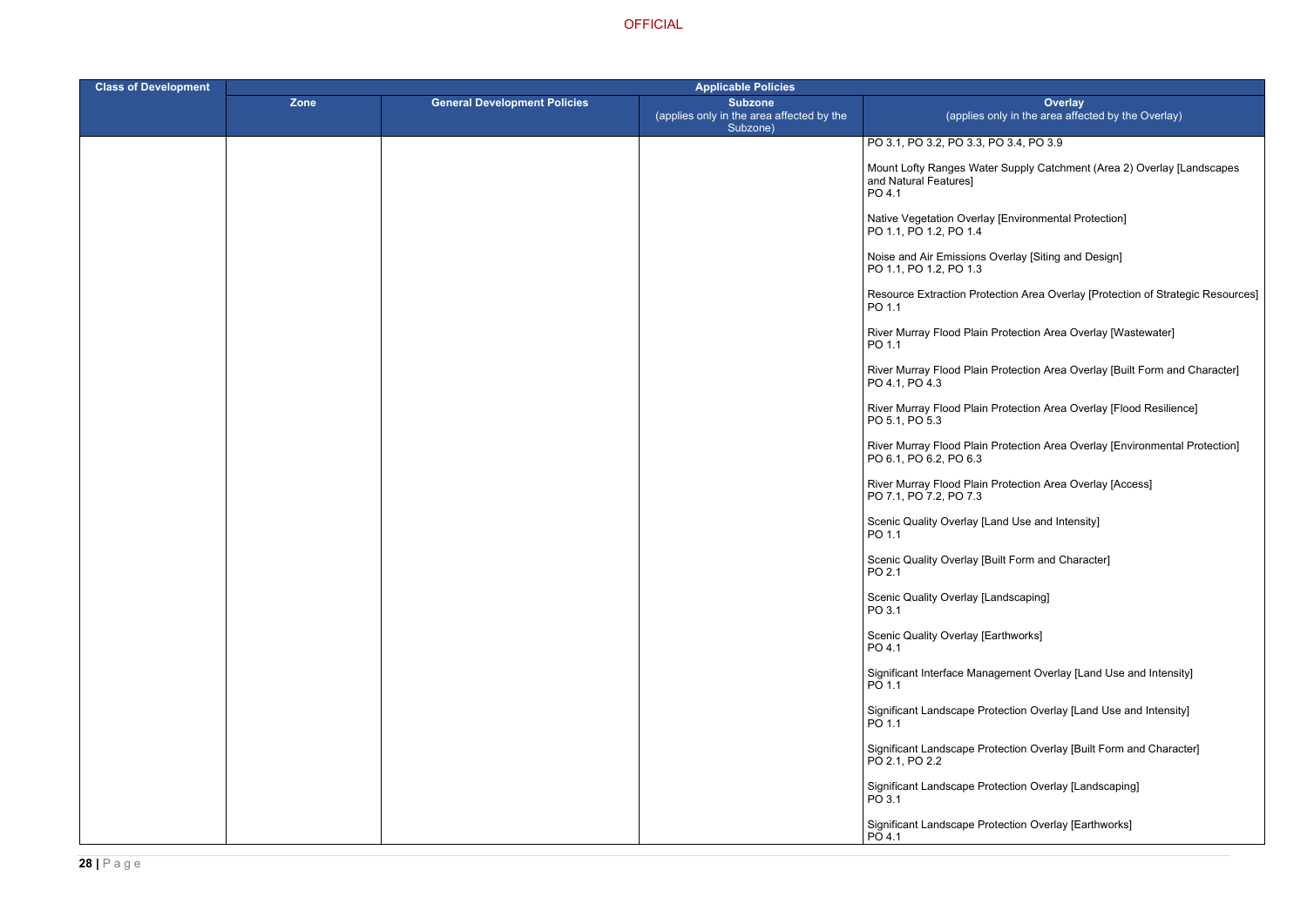rlay [Alterations and Additions]

rlay [Ancillary Development]

rlay [Landscape Context and Streetscape Amenity]

rlay [Conservation Works]

erlay [Built Form] PO 1.1, PO 1.2, PO 1.3, PO 1.4, PO 1.5, PO 1.6, PO 1.7

erlay [Alterations and Additions]

erlay [Ancillary Development]

erlay [Landscape Context and Streetscape Amenity]

erlay [Conservation Works]

Vegetation Areas Overlay [Environmental Protection]

(Aircraft Landing Areas) Overlay [Built Form]

(Regulated) Overlay [Built Form]

[Context and Streetscape Amenity]

| <b>Class of Development</b> | <b>Applicable Policies</b>                                       |                                                                                                                                                                                                                                                                                                                                                            |                                                                         |                                                                                                                                                                                                                                                                                                                                                                                                                                                                                                                                                                                                                                                                                                                                                                                                                                   |  |
|-----------------------------|------------------------------------------------------------------|------------------------------------------------------------------------------------------------------------------------------------------------------------------------------------------------------------------------------------------------------------------------------------------------------------------------------------------------------------|-------------------------------------------------------------------------|-----------------------------------------------------------------------------------------------------------------------------------------------------------------------------------------------------------------------------------------------------------------------------------------------------------------------------------------------------------------------------------------------------------------------------------------------------------------------------------------------------------------------------------------------------------------------------------------------------------------------------------------------------------------------------------------------------------------------------------------------------------------------------------------------------------------------------------|--|
|                             | <b>Zone</b>                                                      | <b>General Development Policies</b>                                                                                                                                                                                                                                                                                                                        | <b>Subzone</b><br>(applies only in the area affected by the<br>Subzone) | Overlay<br>(applies only in the area affected                                                                                                                                                                                                                                                                                                                                                                                                                                                                                                                                                                                                                                                                                                                                                                                     |  |
|                             |                                                                  |                                                                                                                                                                                                                                                                                                                                                            |                                                                         | State Heritage Area Overlay [Built Form]<br>PO 1.1, PO 1.2, PO 1.3, PO 1.4, PO 1.5<br>State Heritage Area Overlay [Alterations and Add<br>PO 2.1, PO 2.2<br>State Heritage Area Overlay [Ancillary Developm<br>PO 3.1, PO 3.2<br>State Heritage Area Overlay [Landscape Contex<br>PO 5.1<br>State Heritage Area Overlay [Conservation Work<br>PO 7.1<br>State Heritage Place Overlay [Built Form]<br>PO 1.1, PO 1.2, PO 1.3, PO 1.4, PO 1.5, PO 1.6<br>State Heritage Place Overlay [Alterations and Ad<br>PO 2.1, PO 2.2<br>State Heritage Place Overlay [Ancillary Developı<br>PO 3.1, PO 3.2<br>State Heritage Place Overlay [Landscape Conte<br>PO 5.1<br>State Heritage Place Overlay [Conservation Wor<br>PO 7.1<br>State Significant Native Vegetation Areas Overla<br>PO 1.1<br>Water Resources Overlay [Water Catchment] |  |
| Carport                     | Ancillary Structures and<br><b>Buildings</b><br>PO 17.1, PO 17.2 | <b>Clearance from Overhead Powerlines</b><br>PO 1.1<br>Design [All development [Earthworks and sloping<br>land]]<br>PO 8.1, PO 8.2, PO 8.3, PO 8.4<br>Design [All Residential development [Car parking,<br>access and manoeuvrability]]<br>PO 19.3, PO 19.4, PO 19.5<br>Infrastructure and Renewable Energy Facilities<br>[Wastewater Services]<br>PO 12.2 | <b>None Hills Subzone [Site Coverage]</b><br>PO 2.1                     | PO 1.1, PO 1.2, PO 1.5, PO 1.6, PO 1.7, PO 1.8<br>Airport Building Heights (Aircraft Landing Areas)<br>PO 1.1<br>Airport Building Heights (Regulated) Overlay [Bu<br>PO 1.1<br><b>Building Near Airfields Overlay</b><br>PO 1.3<br>Character Area Overlay [All Development]<br>PO 1.1<br>Character Area Overlay [Built Form]<br>PO 2.1, PO 2.2, PO 2.3, PO 2.4, PO 2.5<br><b>Character Area Overlay [Ancillary Development]</b><br>PO 4.1, PO 4.2<br>Character Area Overlay [Context and Streetscap                                                                                                                                                                                                                                                                                                                               |  |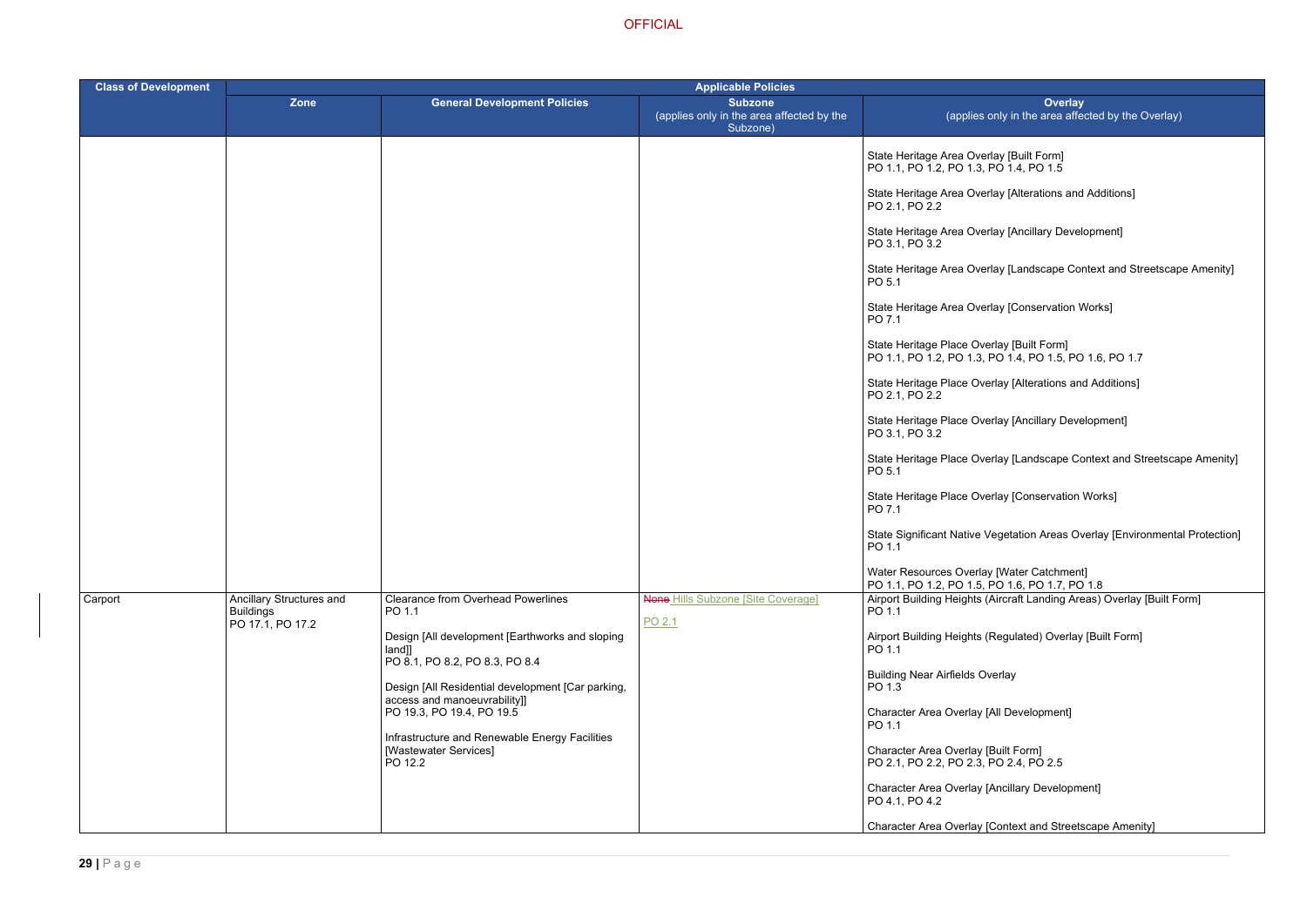District Overlay [Built Form and Character]

District Overlay [Built Form and Character in the Rural

District Overlay [Earthworks]

Hazard Risk Minimisation] PO 2.4, PO 2.5

hing Overlay [Future Road Widening]

Verlay [Future Road Widening]

bils) Overlay [Land Use and Intensity]

eral Risk) Overlay [Siting]

eral Risk) Overlay [Built Form]

eral Risk) Overlay [Vehicle Access – Roads, Driveways

| <b>Class of Development</b> | <b>Applicable Policies</b> |                                     |                                                                         |                                                                                                         |
|-----------------------------|----------------------------|-------------------------------------|-------------------------------------------------------------------------|---------------------------------------------------------------------------------------------------------|
|                             | Zone                       | <b>General Development Policies</b> | <b>Subzone</b><br>(applies only in the area affected by the<br>Subzone) | Overlay<br>(applies only in the area affected                                                           |
|                             |                            |                                     |                                                                         | PO 6.1, PO 6.2                                                                                          |
|                             |                            |                                     |                                                                         | Character Preservation District Overlay [Built Fo<br>PO 2.1, PO 2.2, PO 2.3                             |
|                             |                            |                                     |                                                                         | Character Preservation District Overlay [Built Fo<br>Area]                                              |
|                             |                            |                                     |                                                                         | PO 3.1, PO 3.2, PO 3.3, PO 3.4, PO 3.5, PO 3.6                                                          |
|                             |                            |                                     |                                                                         | <b>Character Preservation District Overlay [Earthwo</b><br>PO 4.1                                       |
|                             |                            |                                     |                                                                         | Coastal Areas Overlay [Hazard Risk Minimisatio<br>PO 2.1, PO 2.2, PO 2.3, PO 2.4, PO 2.5                |
|                             |                            |                                     |                                                                         | Coastal Areas Overlay [Coast Protection Works]<br>PO 3.1, PO 3.2                                        |
|                             |                            |                                     |                                                                         | <b>Coastal Areas Overlay [Environment Protection]</b><br>PO 4.1, PO 4.2, PO 4.3, PO 4.4, PO 4.6, PO 4.7 |
|                             |                            |                                     |                                                                         | Coastal Areas Overlay [Access]<br>PO 5.1, PO 5.2, PO 5.4                                                |
|                             |                            |                                     |                                                                         | <b>Coastal Flooding Overlay</b><br>PO 1.1                                                               |
|                             |                            |                                     |                                                                         | Defence Aviation Area Overlay [Built Form]<br>PO 1.1                                                    |
|                             |                            |                                     |                                                                         | Future Local Road Widening Overlay [Future Ro<br>PO 1.1                                                 |
|                             |                            |                                     |                                                                         | Future Road Widening Overlay [Future Road Wi<br>PO 1.1                                                  |
|                             |                            |                                     |                                                                         | Gateway Overlay [Built Form and Character]<br>PO 1.1, PO 1.2                                            |
|                             |                            |                                     |                                                                         | Gateway Overlay [Landscape Amenity]<br>PO 2.1                                                           |
|                             |                            |                                     |                                                                         | Gateway Overlay [Landscaping]<br>PO 3.1, PO 3.2, PO 3.3, PO 3.4                                         |
|                             |                            |                                     |                                                                         | Hazards (Acid Sulfate Soils) Overlay [Land Use<br>PO 1.1                                                |
|                             |                            |                                     |                                                                         | Hazards (Bushfire - General Risk) Overlay [Siting<br>PO 1.1                                             |
|                             |                            |                                     |                                                                         | Hazards (Bushfire - General Risk) Overlay [Built<br>PO 2.1, PO 2.2                                      |
|                             |                            |                                     |                                                                         | Hazards (Bushfire - General Risk) Overlay [Vehi<br>and Fire Tracks]                                     |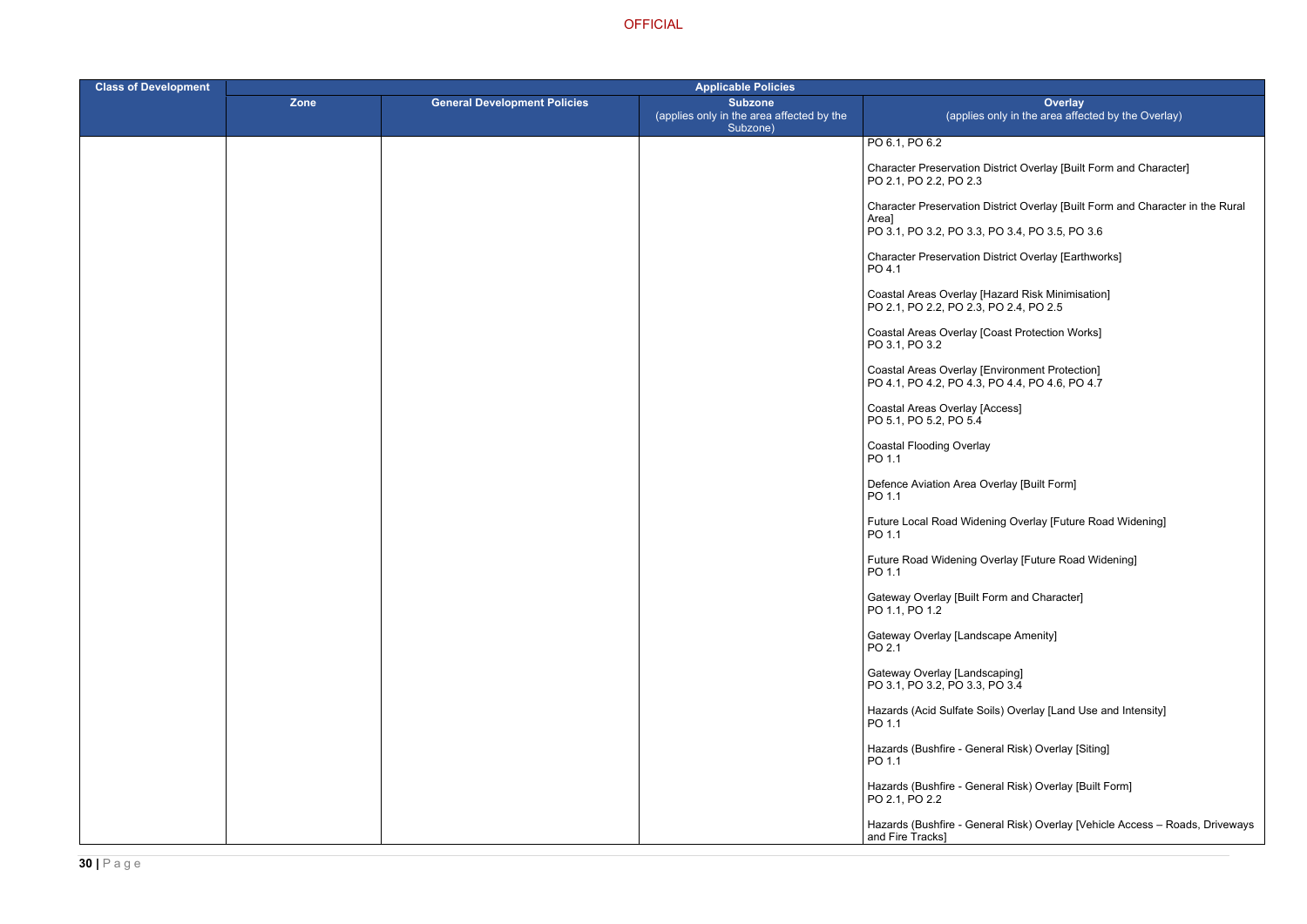- Risk) Overlay [Land Use]
- Risk) Overlay [Siting]
- Risk) Overlay [Built Form]
- Risk) Overlay [Vehicle Access –Roads, Driveways and
- um Risk) Overlay [Siting]
- um Risk) Overlay [Built Form]
- um Risk) Overlay [Vehicle Access Roads, Driveways
- ack) Overlay [Vehicle Access Roads and Driveways]
- hal) Overlay [Siting]
- onal) Overlay [Built Form]
- onal) Overlay [Vehicle Access -Roads and Driveways]
- 
- ay [Environmental Protection]
- lay [Site Earthworks]
- ay [Access]
- lay [Built Form]
- Development]
- ilt Form]

| <b>Class of Development</b> | <b>Applicable Policies</b> |                                     |                                                                         |                                                                                    |
|-----------------------------|----------------------------|-------------------------------------|-------------------------------------------------------------------------|------------------------------------------------------------------------------------|
|                             | Zone                       | <b>General Development Policies</b> | <b>Subzone</b><br>(applies only in the area affected by the<br>Subzone) | <b>Overlay</b><br>(applies only in the area affect                                 |
|                             |                            |                                     |                                                                         | PO 5.2, PO 5.3                                                                     |
|                             |                            |                                     |                                                                         | Hazards (Bushfire - High Risk) Overlay [Land<br>PO 1.1                             |
|                             |                            |                                     |                                                                         | Hazards (Bushfire - High Risk) Overlay [Siting]<br>PO 2.1                          |
|                             |                            |                                     |                                                                         | Hazards (Bushfire - High Risk) Overlay [Built F<br>PO 3.1, PO 3.2                  |
|                             |                            |                                     |                                                                         | Hazards (Bushfire - High Risk) Overlay [Vehic<br>Fire Tracks]<br>PO 6.2, PO 6.3    |
|                             |                            |                                     |                                                                         | Hazards (Bushfire - Medium Risk) Overlay [Sit<br>PO 1.1                            |
|                             |                            |                                     |                                                                         | Hazards (Bushfire - Medium Risk) Overlay [Bu<br>PO 2.1, PO 2.2                     |
|                             |                            |                                     |                                                                         | Hazards (Bushfire - Medium Risk) Overlay [Ve<br>and Fire Tracks]<br>PO 5.2, PO 5.3 |
|                             |                            |                                     |                                                                         | Hazards (Bushfire - Outback) Overlay [Vehicle<br>PO 2.2                            |
|                             |                            |                                     |                                                                         | Hazards (Bushfire - Regional) Overlay [Siting]<br>PO 1.1                           |
|                             |                            |                                     |                                                                         | Hazards (Bushfire - Regional) Overlay [Built F<br>PO 2.1, PO 2.2                   |
|                             |                            |                                     |                                                                         | Hazards (Bushfire - Regional) Overlay [Vehicle<br>PO 5.2, PO 5.3                   |
|                             |                            |                                     |                                                                         | Hazards (Flooding) Overlay [Flood Resilience]<br>PO 3.1, PO 3.2, PO 3.3, PO 3.4    |
|                             |                            |                                     |                                                                         | Hazards (Flooding) Overlay [Environmental Pr<br>PO 4.1, PO 4.2                     |
|                             |                            |                                     |                                                                         | Hazards (Flooding) Overlay [Site Earthworks]<br>PO 5.1, PO 5.2                     |
|                             |                            |                                     |                                                                         | Hazards (Flooding) Overlay [Access]<br>PO 6.1, PO 6.2                              |
|                             |                            |                                     |                                                                         | Heritage Adjacency Overlay [Built Form]<br>PO 1.1                                  |
|                             |                            |                                     |                                                                         | Historic Area Overlay [All Development]<br>PO 1.1                                  |
|                             |                            |                                     |                                                                         | Historic Area Overlay [Built Form]                                                 |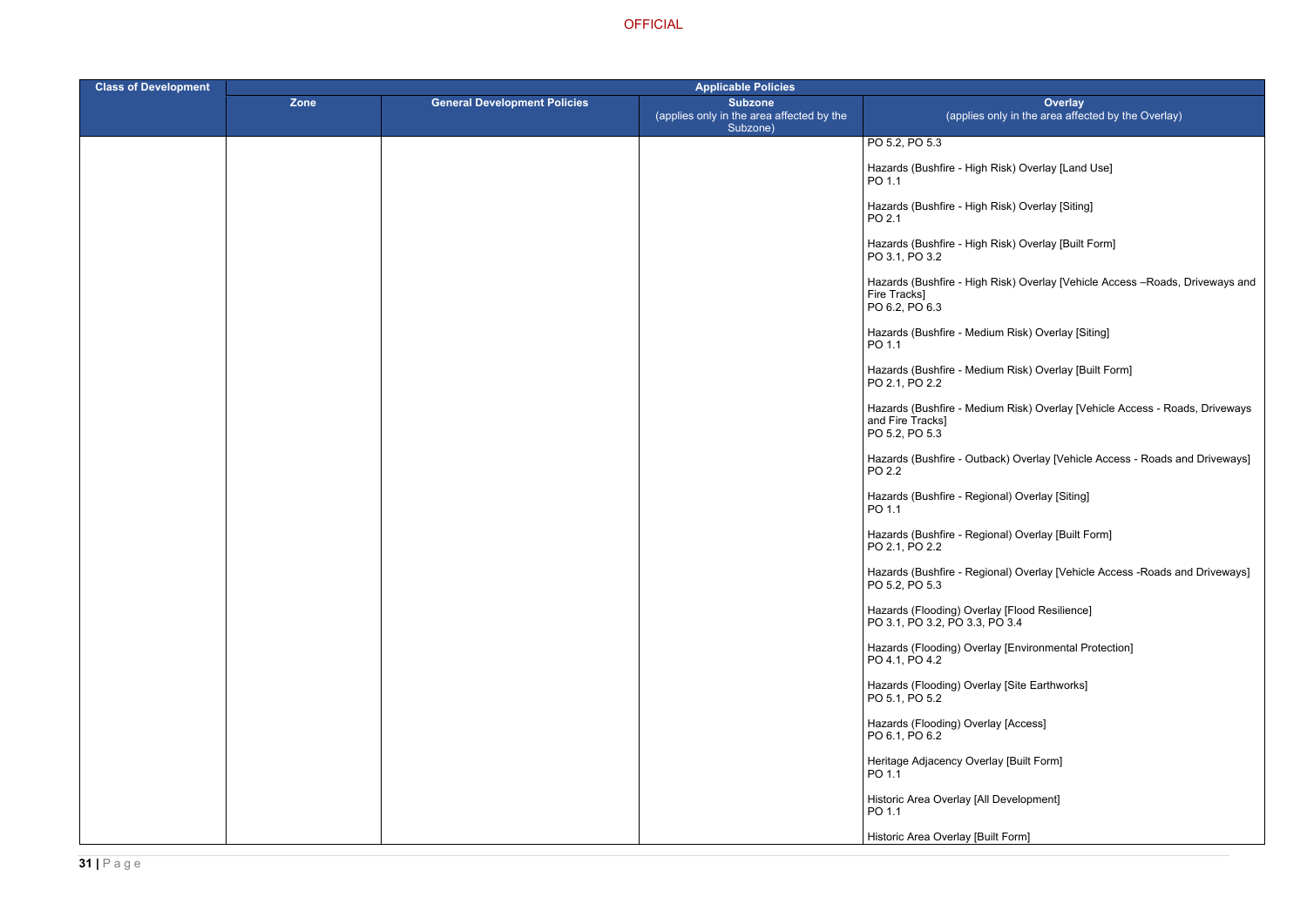PO 2.4, PO 2.5

ncillary development]

ontext and Streetscape Amenity]

uins]

rlay [General]

Routes Overlay [Access - Safe Entry and Exit (Traffic

Routes Overlay [Access - On-Site Queuing]

Routes Overlay [Access - Existing Access Points]

Routes Overlay [Access - Location (Spacing)]

Routes Overlay [Access - Location (Sight Lines)]

Routes Overlay [Access - Mud and Debris]

Routes Overlay [Access - Stormwater]

Routes Overlay [Public Road Junctions]

Dverlay [Access, Design and Function]

erlay [Built Form] PO 1.1, PO 1.2, PO 1.3, PO 1.4, PO 1.5, PO 1.6, PO 1.7

erlay [Ancillary Development]

erlay [Landscape Context and Streetscape Amenity]

erlay [Conservation Works]

اoutes Overlay [Access - Safe Entry and Exit (Traffic

| <b>Class of Development</b> | <b>Applicable Policies</b> |                                     |                                                                         |                                                       |
|-----------------------------|----------------------------|-------------------------------------|-------------------------------------------------------------------------|-------------------------------------------------------|
|                             | Zone                       | <b>General Development Policies</b> | <b>Subzone</b><br>(applies only in the area affected by the<br>Subzone) | (applies o                                            |
|                             |                            |                                     |                                                                         | PO 2.1, PO 2.2, PO 2.3, P                             |
|                             |                            |                                     |                                                                         | Historic Area Overlay [An<br>PO 4.1, PO 4.2           |
|                             |                            |                                     |                                                                         | Historic Area Overlay [Co<br>PO 6.1, PO 6.2           |
|                             |                            |                                     |                                                                         | Historic Area Overlay [Ru<br>PO 8.1                   |
|                             |                            |                                     |                                                                         | <b>Historic Shipwrecks Over</b><br>PO 1.1             |
|                             |                            |                                     |                                                                         | Key Outback and Rural R<br>Flow)]<br>PO 1.1           |
|                             |                            |                                     |                                                                         | Key Outback and Rural R<br>PO 2.1                     |
|                             |                            |                                     |                                                                         | Key Outback and Rural R<br>PO 3.1                     |
|                             |                            |                                     |                                                                         | Key Outback and Rural R<br>PO 4.1                     |
|                             |                            |                                     |                                                                         | Key Outback and Rural R<br>PO 5.1                     |
|                             |                            |                                     |                                                                         | Key Outback and Rural R<br>PO 6.1                     |
|                             |                            |                                     |                                                                         | Key Outback and Rural R<br>PO 7.1                     |
|                             |                            |                                     |                                                                         | Key Outback and Rural R<br>PO 8.1                     |
|                             |                            |                                     |                                                                         | Key Railway Crossings O<br>PO 1.1                     |
|                             |                            |                                     |                                                                         | Local Heritage Place Ove<br>PO 1.1, PO 1.2, PO 1.3, R |
|                             |                            |                                     |                                                                         | Local Heritage Place Ove<br>PO 3.1, PO 3.2            |
|                             |                            |                                     |                                                                         | Local Heritage Place Ove<br>PO 5.1                    |
|                             |                            |                                     |                                                                         | Local Heritage Place Ove<br>PO 7.1                    |
|                             |                            |                                     |                                                                         | Major Urban Transport Ro<br>Flow)]                    |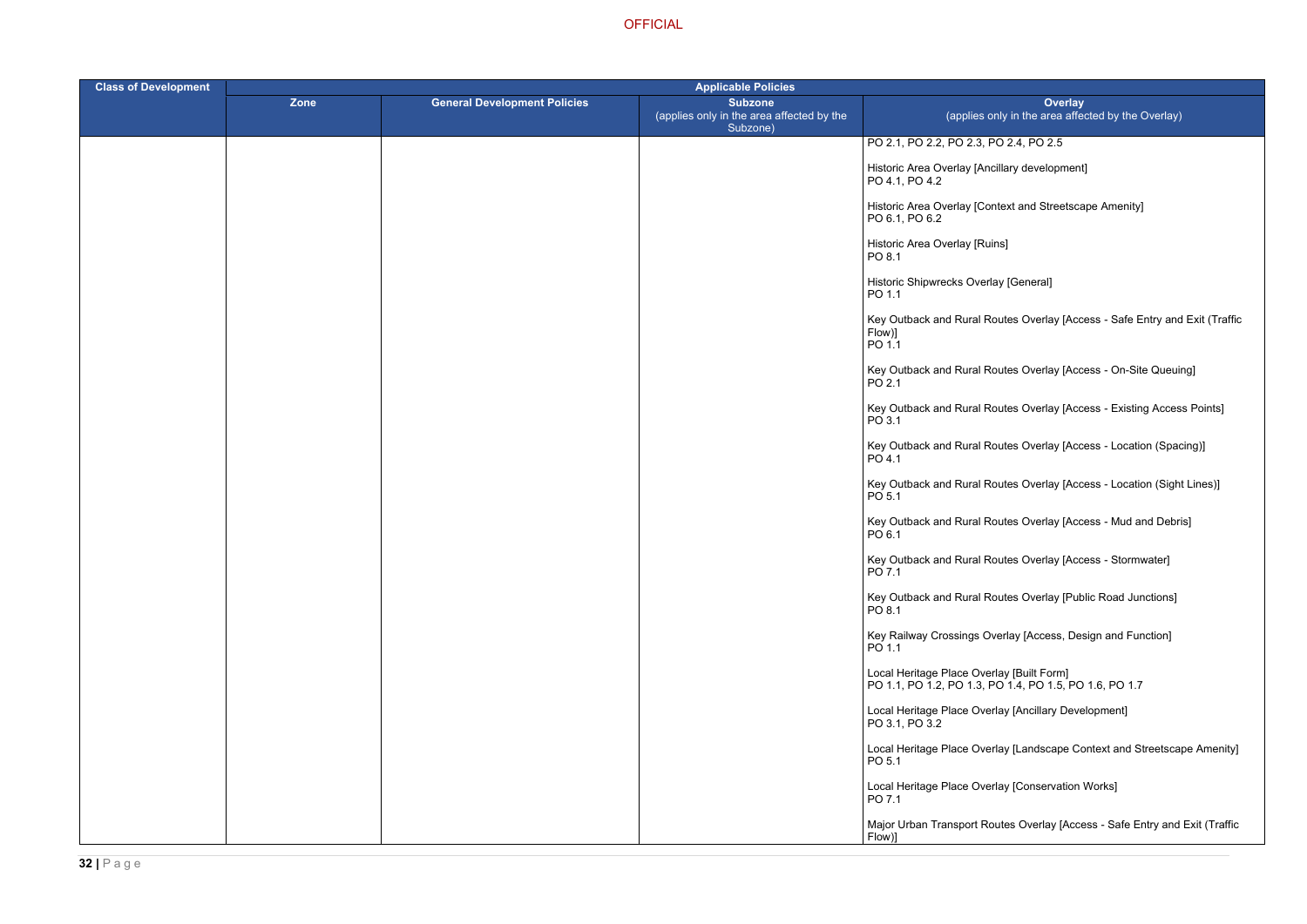- outes Overlay [Access On-Site Queuing]
- butes Overlay [Access Location (Spacing) Existing
- outes Overlay [Access Location (Spacing) New
- Mates Overlay [Access Location (Sight Lines)]
- outes Overlay [Access Mud and Debris]
- outes Overlay [Access Stormwater]
- outes Overlay [Building on Road Reserve]
- outes Overlay [Public Road Junctions]
- outes Overlay [Corner Cut-Offs]
- er Supply Catchment (Area 1) Overlay [Water Quality]
- er Supply Catchment (Area 1) Overlay [Stormwater] PO 3.1, PO 3.2, PO 3.3, PO 3.4, PO 3.9
- er Supply Catchment (Area 1) Overlay [Landscapes
- er Supply Catchment (Area 2) Overlay [Water Quality]
- er Supply Catchment (Area 2) Overlay [Stormwater] PO 3.1, PO 3.2, PO 3.3, PO 3.4, PO 3.9
- er Supply Catchment (Area 2) Overlay [Landscapes
- Verland of Environmental Protection
- ay [Non-Stop Corridor Overlay]

| <b>Class of Development</b> | <b>Applicable Policies</b> |                                     |                                                                         |                                                            |
|-----------------------------|----------------------------|-------------------------------------|-------------------------------------------------------------------------|------------------------------------------------------------|
|                             | Zone                       | <b>General Development Policies</b> | <b>Subzone</b><br>(applies only in the area affected by the<br>Subzone) | (applies o                                                 |
|                             |                            |                                     |                                                                         | PO 1.1                                                     |
|                             |                            |                                     |                                                                         | Major Urban Transport Ro<br>PO 2.1                         |
|                             |                            |                                     |                                                                         | Major Urban Transport Ro<br>Access Points]<br>PO 3.1       |
|                             |                            |                                     |                                                                         | Major Urban Transport Ro<br>Access Points]<br>PO 4.1       |
|                             |                            |                                     |                                                                         | Major Urban Transport Ro<br>PO 5.1                         |
|                             |                            |                                     |                                                                         | Major Urban Transport Ro<br>PO 6.1                         |
|                             |                            |                                     |                                                                         | Major Urban Transport Ro<br>PO 7.1                         |
|                             |                            |                                     |                                                                         | Major Urban Transport Ro<br>PO 8.1                         |
|                             |                            |                                     |                                                                         | Major Urban Transport Ro<br>PO 9.1                         |
|                             |                            |                                     |                                                                         | Major Urban Transport Ro<br>PO 10.1                        |
|                             |                            |                                     |                                                                         | Mount Lofty Ranges Wate<br>PO 1.1                          |
|                             |                            |                                     |                                                                         | Mount Lofty Ranges Wate<br>PO 3.1, PO 3.2, PO 3.3, F       |
|                             |                            |                                     |                                                                         | Mount Lofty Ranges Wate<br>and Natural Features]<br>PO 4.1 |
|                             |                            |                                     |                                                                         | Mount Lofty Ranges Wate<br>PO 1.1                          |
|                             |                            |                                     |                                                                         | Mount Lofty Ranges Wate<br>PO 3.1, PO 3.2, PO 3.3, F       |
|                             |                            |                                     |                                                                         | Mount Lofty Ranges Wate<br>and Natural Features]<br>PO 4.1 |
|                             |                            |                                     |                                                                         | Native Vegetation Overlay<br>PO 1.1, PO 1.2, PO 1.4        |
|                             |                            |                                     |                                                                         | Non-Stop Corridors Overla<br>PO 1.1                        |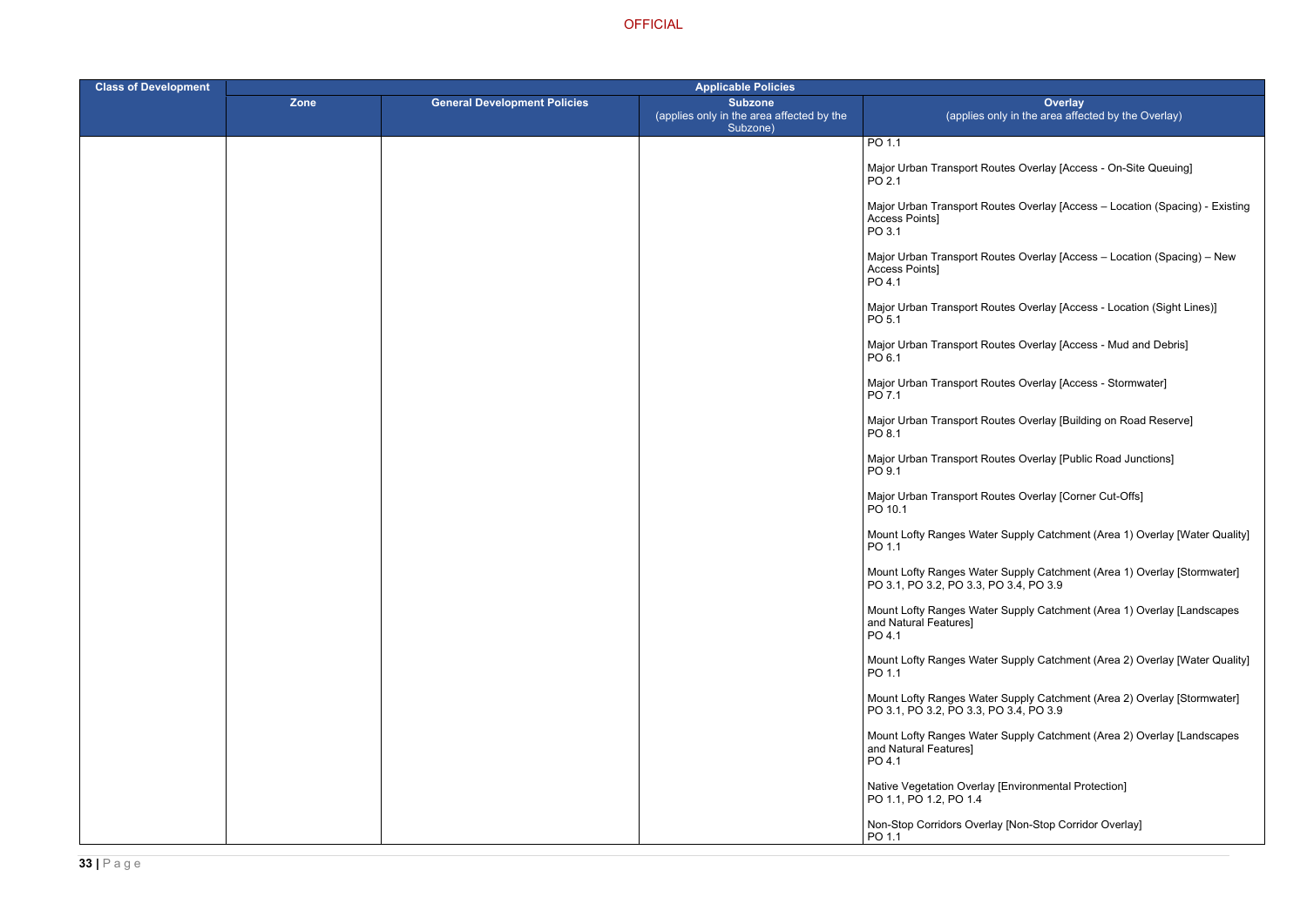- **Protection Area Overlay [Wastewater]**
- Protection Area Overlay [Built Form and Character]
- ا Protection Area Overlay [Flood Resilience]
- River Murray Flood Protection Area Overlay [Environmental Protection] PO 6.4
- **Protection Area Overlay [Access]**
- Land Use and Intensity]
- Built Form and Character]
- Earthworks]
- rotection Overlay [Built Form and Character]
- rotection Overlay [Landscaping]
- rotection Overlay [Earthworks]
- 
- rlay [Ancillary Development]
- rlay [Landscape Context and Streetscape Amenity]
- rlay [Conservation Works]
- erlay [Built Form] PO 1.1, PO 1.2, PO 1.3, PO 1.4, PO 1.5, PO 1.6, PO 1.7
- erlay [Ancillary Development]
- erlay [Landscape Context and Streetscape Amenity]

erlay [Conservation Works]

| <b>Class of Development</b> | <b>Applicable Policies</b> |                                     |                                                                         |                                                                                    |
|-----------------------------|----------------------------|-------------------------------------|-------------------------------------------------------------------------|------------------------------------------------------------------------------------|
|                             | <b>Zone</b>                | <b>General Development Policies</b> | <b>Subzone</b><br>(applies only in the area affected by the<br>Subzone) | Ove<br>(applies only in the area                                                   |
|                             |                            |                                     |                                                                         | River Murray Flood Plain Protection Area<br>PO 1.1                                 |
|                             |                            |                                     |                                                                         | River Murray Flood Plain Protection Area<br>PO 4.1, PO 4.3                         |
|                             |                            |                                     |                                                                         | River Murray Flood Plain Protection Area<br>PO 5.1, PO 5.3, PO 5.4                 |
|                             |                            |                                     |                                                                         | River Murray Flood Plain Protection Area<br>PO 6.1, PO 6.2, PO 6.3, PO 6.4         |
|                             |                            |                                     |                                                                         | River Murray Flood Plain Protection Area<br>PO 7.1, PO 7.2, PO 7.3                 |
|                             |                            |                                     |                                                                         | Scenic Quality Overlay [Land Use and Ir<br>PO 1.1                                  |
|                             |                            |                                     |                                                                         | Scenic Quality Overlay [Built Form and 0<br>PO 2.1                                 |
|                             |                            |                                     |                                                                         | Scenic Quality Overlay [Earthworks]<br>PO 4.1                                      |
|                             |                            |                                     |                                                                         | Significant Landscape Protection Overla<br>PO 2.1, PO 2.2                          |
|                             |                            |                                     |                                                                         | Significant Landscape Protection Overla<br>PO 3.1                                  |
|                             |                            |                                     |                                                                         | Significant Landscape Protection Overla<br>PO 4.1                                  |
|                             |                            |                                     |                                                                         | State Heritage Area Overlay [Built Form]<br>PO 1.1, PO 1.2, PO 1.3, PO 1.4, PO 1.5 |
|                             |                            |                                     |                                                                         | State Heritage Area Overlay [Ancillary D<br>PO 3.1, PO 3.2                         |
|                             |                            |                                     |                                                                         | State Heritage Area Overlay [Landscape<br>PO 5.1                                   |
|                             |                            |                                     |                                                                         | State Heritage Area Overlay [Conservati<br>PO 7.1                                  |
|                             |                            |                                     |                                                                         | State Heritage Place Overlay [Built Form<br>PO 1.1, PO 1.2, PO 1.3, PO 1.4, PO 1.5 |
|                             |                            |                                     |                                                                         | State Heritage Place Overlay [Ancillary I<br>PO 3.1, PO 3.2                        |
|                             |                            |                                     |                                                                         | State Heritage Place Overlay [Landscap<br>PO 5.1                                   |
|                             |                            |                                     |                                                                         | State Heritage Place Overlay [Conserva                                             |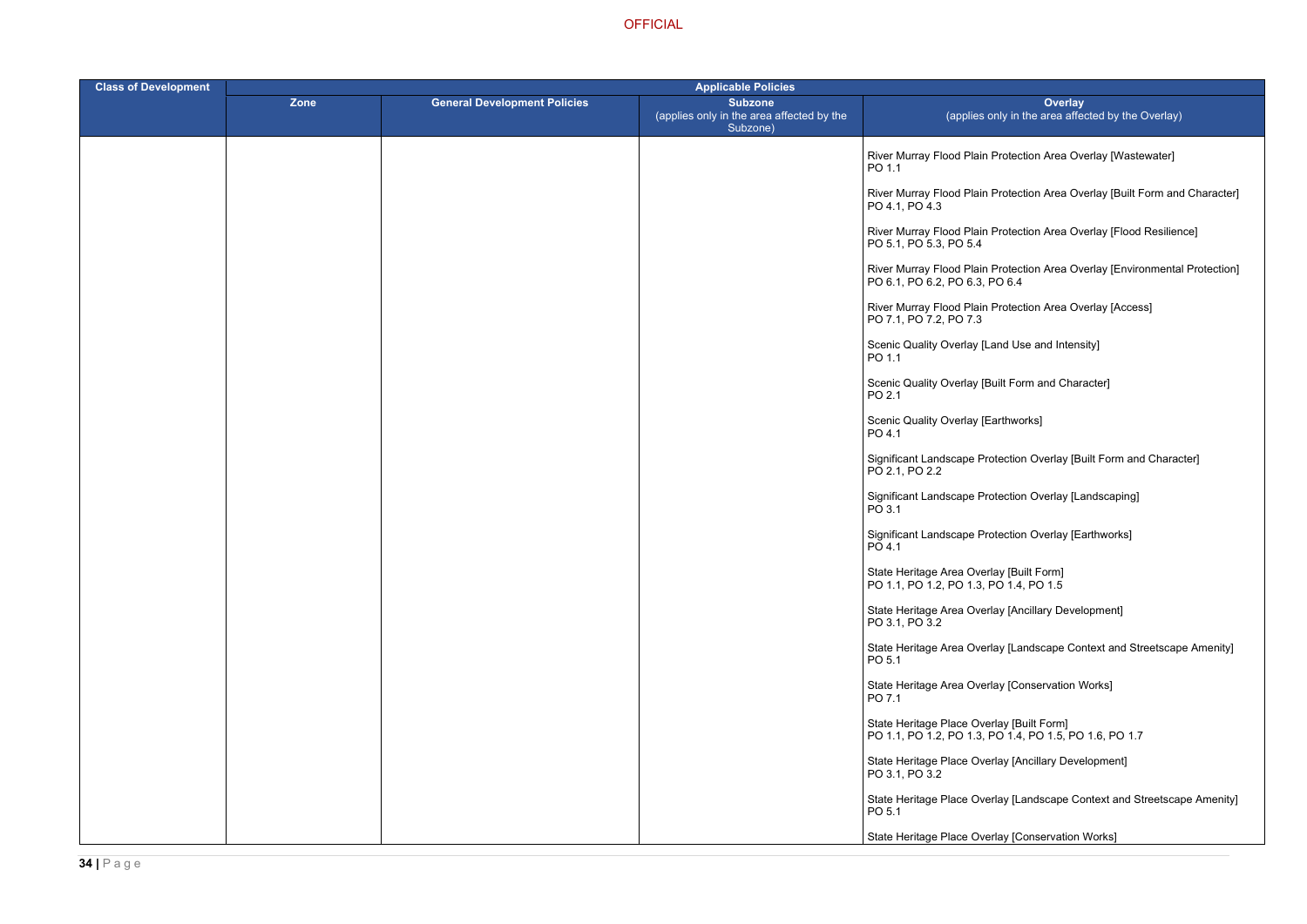- 
- 
- 
- 
- 
- 
- 
- 
- 

- 
- 
- 
- 
- 
- 

| <b>Class of Development</b> |      |                                     | <b>Applicable Policies</b>                                              |                                                                                                  |
|-----------------------------|------|-------------------------------------|-------------------------------------------------------------------------|--------------------------------------------------------------------------------------------------|
|                             | Zone | <b>General Development Policies</b> | <b>Subzone</b><br>(applies only in the area affected by the<br>Subzone) | <b>Overlay</b><br>(applies only in the area affected by the Overlay)                             |
|                             |      |                                     |                                                                         | PO 7.1                                                                                           |
|                             |      |                                     |                                                                         | State Significant Native Vegetation Areas Overlay [Environmental Protection]<br>PO 1.1           |
|                             |      |                                     |                                                                         | Urban Transport Routes Overlay [Access - Safe Entry and Exit (Traffic Flow)]<br>PO 1.1           |
|                             |      |                                     |                                                                         | Urban Transport Routes Overlay [Access - On-Site Queuing]<br>PO 2.1                              |
|                             |      |                                     |                                                                         | Urban Transport Routes Overlay [Access - (Location Spacing) - Existing Access<br>Point]<br>PO3.1 |
|                             |      |                                     |                                                                         | Urban Transport Routes Overlay [Access - Location (Spacing) - New Access<br>Points]<br>PO 4.1    |
|                             |      |                                     |                                                                         | Urban Transport Routes Overlay [Access - Location (Sight Lines)]<br>PO 5.1                       |
|                             |      |                                     |                                                                         | Urban Transport Routes Overlay [Access - Stormwater]<br>PO 7.1                                   |
|                             |      |                                     |                                                                         | Urban Transport Routes Overlay [Building on Road Reserve]<br>PO 8.1                              |
|                             |      |                                     |                                                                         | Urban Transport Routes Overlay [Public Road Junctions]<br>PO 9.1                                 |
|                             |      |                                     |                                                                         | Urban Transport Routes Overlay [Corner Cut-Offs]<br>PO 10.1                                      |
|                             |      |                                     |                                                                         | Water Resources Overlay [Water Catchment]<br>PO 1.1, PO 1.2, PO 1.5, PO 1.6, PO 1.7, PO 1.8      |
| <b>Demolition</b>           | None | None                                | None                                                                    | Historic Area Overlay [All Development]<br>PO 1.1                                                |
|                             |      |                                     |                                                                         | Historic Area Overlay [Demolition]<br>PO 7.1, PO 7.2, PO 7.3                                     |
|                             |      |                                     |                                                                         | Historic Area Overlay [Ruins]<br>PO 8.1                                                          |
|                             |      |                                     |                                                                         | Local Heritage Place Overlay [Landscape Context and Streetscape Amenity]<br>PO <sub>5.1</sub>    |
|                             |      |                                     |                                                                         | Local Heritage Place Overlay [Demolition]<br>PO 6.1, PO 6.2                                      |
|                             |      |                                     |                                                                         | Local Heritage Place Overlay [Conservation Works]<br>PO 7.1                                      |
|                             |      |                                     |                                                                         | State Heritage Area Overlay [Landscape Context and Streetscape Amenity]                          |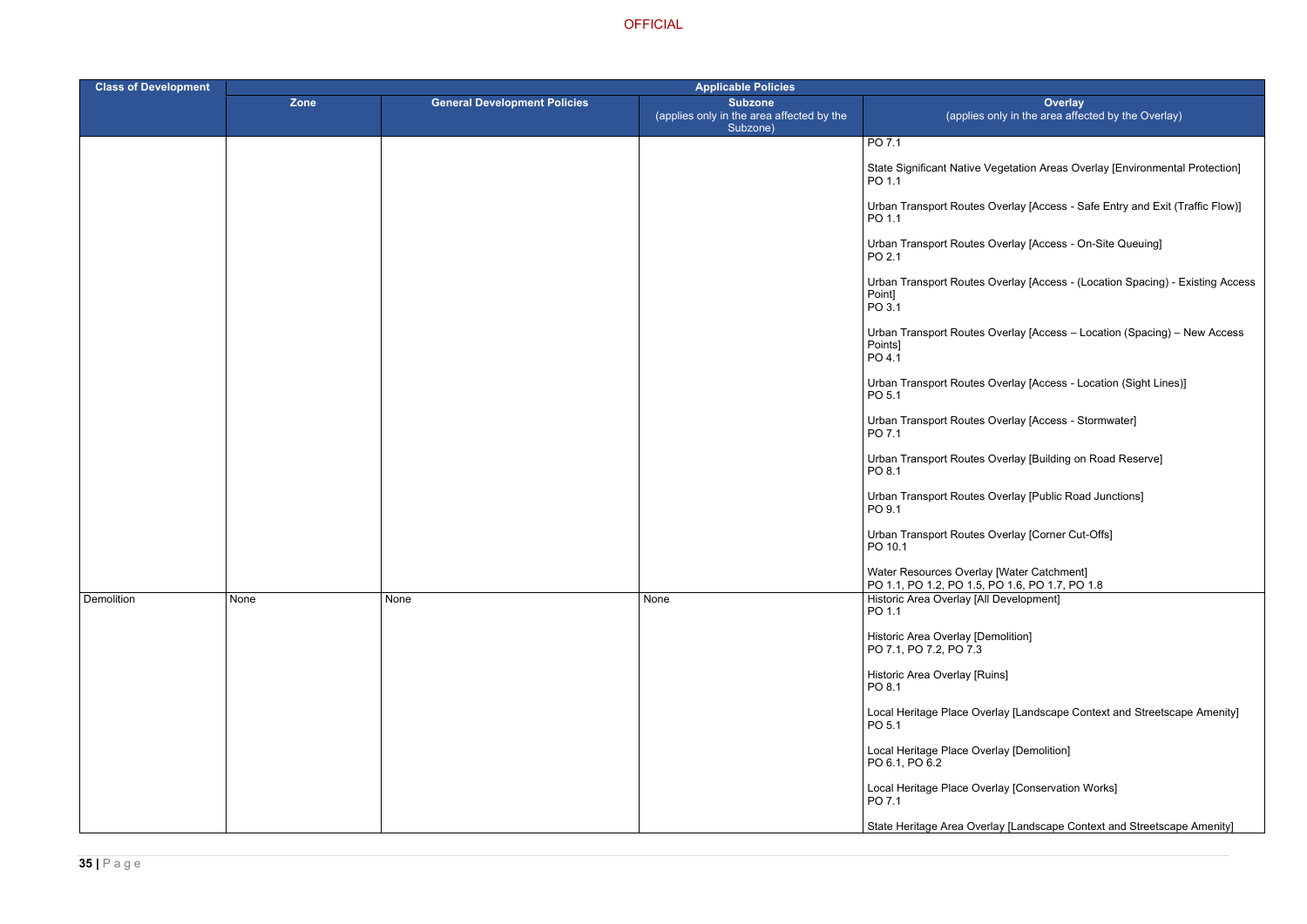- rlay [Demolition]
- rlay [Conservation Works]
- erlay [Landscape Context and Streetscape Amenity]
- erlay [Demolition]
- erlay [Conservation Works]
- ary Overlay [Land Use]
- Iay [Land Division]
- rlay [Built Form and Character]
- rlay [Affordable Housing Incentives]
- rlay [Movement and Car Parking]
- Overlay [Land Use and Intensity]
- Overlay [Built Form]
- (Aircraft Landing Areas) Overlay [Built Form]
- (Regulated) Overlay [Built Form]
- verlay
- [All Development]
- 
- [Context and Streetscape Amenity]

| <b>Class of Development</b> | <b>Applicable Policies</b>                      |                                                                                                                |                                                                                |                                                                               |
|-----------------------------|-------------------------------------------------|----------------------------------------------------------------------------------------------------------------|--------------------------------------------------------------------------------|-------------------------------------------------------------------------------|
|                             | Zone                                            | <b>General Development Policies</b>                                                                            | <b>Subzone</b><br>(applies only in the area affected by the<br>Subzone)        | <b>Ove</b><br>(applies only in the area                                       |
|                             |                                                 |                                                                                                                |                                                                                | PO 5.1                                                                        |
|                             |                                                 |                                                                                                                |                                                                                | State Heritage Area Overlay [Demolition<br>PO 6.1                             |
|                             |                                                 |                                                                                                                |                                                                                | State Heritage Area Overlay [Conservat<br>PO 7.1                              |
|                             |                                                 |                                                                                                                |                                                                                | State Heritage Place Overlay [Landscap<br>PO 5.1                              |
|                             |                                                 |                                                                                                                |                                                                                | State Heritage Place Overlay [Demolitio<br>PO 6.1                             |
|                             |                                                 |                                                                                                                |                                                                                | State Heritage Place Overlay [Conserva<br>PO 7.1                              |
| Detached dwelling           | Land Use and Intensity<br>PO 1.1, PO 1.3        | <b>Clearance from Overhead Powerlines</b><br>PO 1.1                                                            | Emerging Activity Centre Subzone [Land<br>Use and Intensity]<br>PO 1.1, PO 1.5 | Adelaide Dolphin Sanctuary Overlay [La<br>PO 1.1, PO 1.2, PO 1.3              |
|                             | <b>Building Height</b><br>PO 5.1                | Design [All development [On-<br>site Waste Treatment Systems]]<br>PO 6.1                                       | <b>Emerging Activity Centre Subzone [Built</b><br>Form and Character]          | Affordable Housing Overlay [Land Divisi<br>PO 1.1, PO 1.2, PO 1.3             |
|                             | <b>Primary Street Setback</b><br>PO 6.1         | Design [All development [Carparking Appearance]]<br>PO 7.1                                                     | PO 2.1, PO 2.2, PO 2.3<br>Hills Subzone [Site Dimensions and Land              | Affordable Housing Overlay [Built Form<br>PO 2.1                              |
|                             | <b>Secondary Street Setback</b><br>PO 7.1       | Design [All development [Earthworks and sloping]<br>$land]$ ]                                                  | Division]<br>PO 1.2                                                            | Affordable Housing Overlay [Affordable<br>PO 3.1, PO 3.2                      |
|                             | <b>Boundary Walls</b><br>PO 8.1                 | PO 8.1, PO 8.2, PO 8.3, PO 8.4, PO 8.5                                                                         | <b>Hills Subzone [Site Coverage]</b><br>PO 2.1                                 | Affordable Housing Overlay [Movement<br>PO 4.1                                |
|                             | Side Boundary Setback<br>PO 9.1                 | Design [All development [Overlooking / Visual<br>Privacy (in building 3 storeys or less)]]<br>PO 10.1, PO 10.2 | <b>Hills Subzone [Built Form and Character]</b><br>PO 3.1, PO 3.2              | Aircraft Noise Exposure Overlay [Land L<br>PO 1.1                             |
|                             | <b>Rear Boundary Setback</b><br>PO 10.1         | Design [All Residential development [Front<br>elevations and passive surveillance]]<br>PO 11.1, PO 11.2        | Hills Subzone [Side Boundary Setbacks]<br>PO 4.1                               | Aircraft Noise Exposure Overlay [Built F<br>PO 2.1                            |
|                             | Site Dimensions and Land<br>Division<br>PO 11.3 | Design [All Residential development [Outlook and<br>amenity]]                                                  | Hills Subzone [Earthworks and retaining]<br>PO 5.1, PO 5.2                     | Airport Building Heights (Aircraft Landing<br>PO 1.1                          |
|                             | Earthworks and sloping land<br>PO 16.1          | PO 12.1<br>Design [All Residential development [Garage                                                         |                                                                                | Airport Building Heights (Regulated) Ove<br>PO 1.1                            |
|                             | Private Open Space<br>PO 18.1                   | appearance]]<br>PO 14.1                                                                                        |                                                                                | <b>Building Near Airfields Overlay</b><br>PO 1.3                              |
|                             |                                                 | Design [All Residential development [Massing]]<br>PO 15.1                                                      |                                                                                | Character Area Overlay [All Developmer<br>PO 1.1                              |
|                             |                                                 | Design [All Residential development [Private Open<br>Space]]<br>PO 17.1                                        |                                                                                | Character Area Overlay [Built Form]<br>PO 2.1, PO 2.2, PO 2.3, PO 2.4, PO 2.5 |
|                             |                                                 | Design [All Residential development [Car parking,<br>access and manoeuvrability]]                              |                                                                                | Character Area Overlay [Context and St<br>PO 6.1, PO 6.2                      |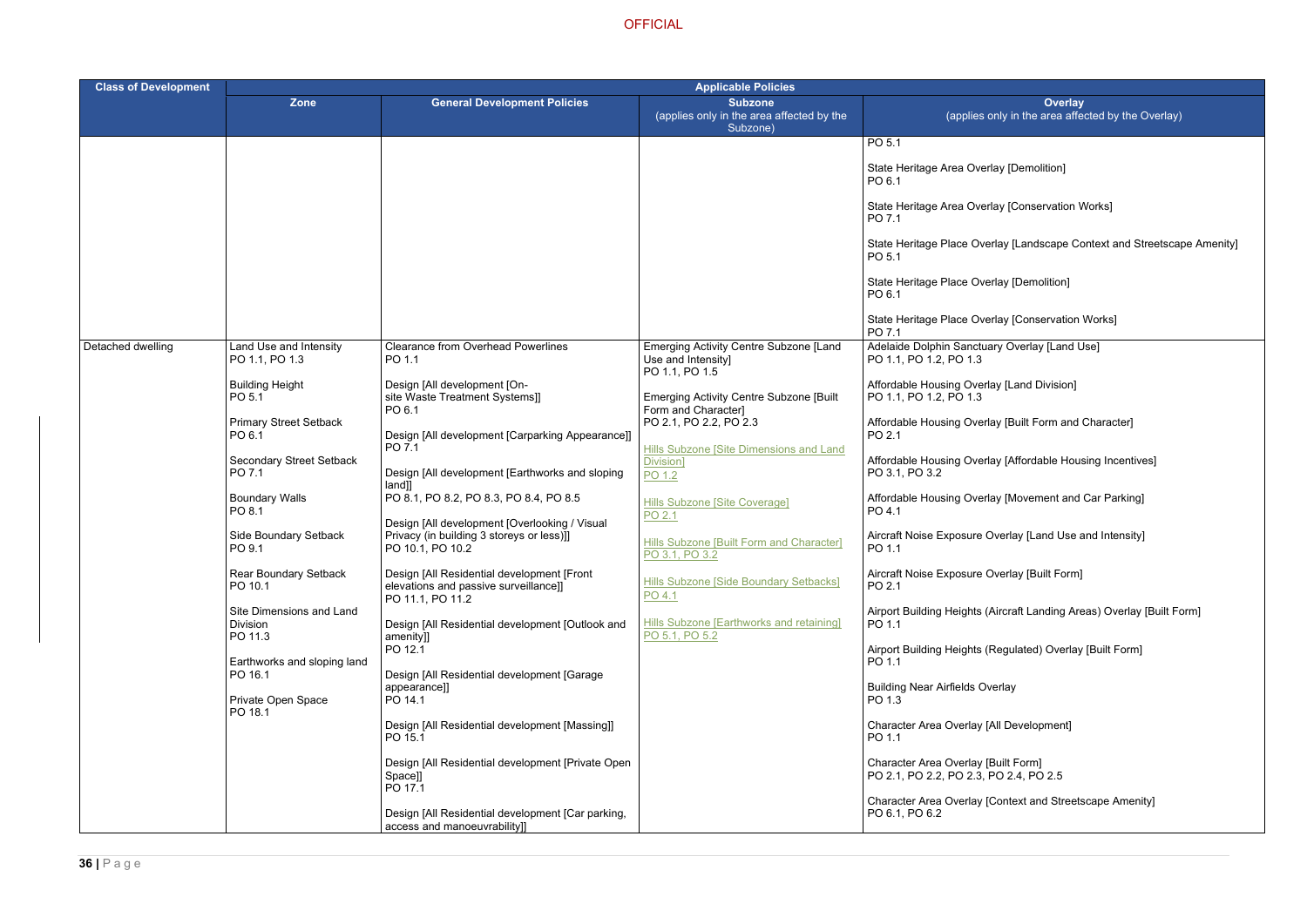r in the Rural

| <b>Class of Development</b> | <b>Applicable Policies</b> |                                                                                             |                                                                         |                                                                                                                              |
|-----------------------------|----------------------------|---------------------------------------------------------------------------------------------|-------------------------------------------------------------------------|------------------------------------------------------------------------------------------------------------------------------|
|                             | <b>Zone</b>                | <b>General Development Policies</b>                                                         | <b>Subzone</b><br>(applies only in the area affected by the<br>Subzone) | <b>Overlay</b><br>(applies only in the area affected by the Overlay)                                                         |
|                             |                            | PO 19.1, PO 19.2, PO 19.3, PO 19.4, PO 19.5, PO<br>19.6                                     |                                                                         | Character Preservation District Overlay [Land Use and Intensity]<br>PO 1.2                                                   |
|                             |                            | Design [All Residential development<br>[Waste storage]]<br>PO 20.1                          |                                                                         | Character Preservation District Overlay [Built Form and Character]<br>PO 2.1, PO 2.2, PO 2.3                                 |
|                             |                            | Design [All Residential development [Design of<br>Transportable Dwellings]]<br>PO 21.1      |                                                                         | Character Preservation District Overlay [Built Form and Character<br>Area]<br>PO 3.1, PO 3.2, PO 3.3, PO 3.4, PO 3.5, PO 3.6 |
|                             |                            | Design [Group dwelling, residential flat buildings<br>and battle-axe development [Amenity]] |                                                                         | <b>Character Preservation District Overlay [Earthworks]</b><br>PO 4.1                                                        |
|                             |                            | PO 22.2, PO 22.3, PO 22.4<br>Design [Group dwelling, residential flat buildings             |                                                                         | Coastal Areas Overlay [Hazard Risk Minimisation]<br>PO 2.1, PO 2.2, PO 2.3, PO 2.4, PO 2.5                                   |
|                             |                            | and battle-axe development [Carparking, access<br>and manoeuvrability]]<br>PO 24.4          |                                                                         | Coastal Areas Overlay [Coast Protection Works]<br>PO 3.1, PO 3.2                                                             |
|                             |                            | Infrastructure and Renewable Energy Facilities<br>[Water Supply]                            |                                                                         | Coastal Areas Overlay [Environment Protection]<br>PO 4.1, PO 4.2, PO 4.3, PO 4.4, PO 4.5, PO 4.6, PO 4.7                     |
|                             |                            | PO 11.2<br>Infrastructure and Renewable Energy Facilities                                   |                                                                         | Coastal Areas Overlay [Access]<br>PO 5.1, PO 5.2, PO 5.4                                                                     |
|                             |                            | [Wastewater Services]<br>PO 12.1, PO 12.2                                                   |                                                                         | <b>Coastal Flooding Overlay</b><br>PO 1.1                                                                                    |
|                             |                            | Interface between Land Uses [Overshadowing]<br>PO 3.1, PO 3.2, PO 3.3                       |                                                                         | Defence Aviation Area Overlay [Built Form]<br>PO 1.1                                                                         |
|                             |                            | <b>Site Contamination</b><br>PO 1.1                                                         |                                                                         | Future Local Road Widening Overlay [Future Road Widening]<br>PO 1.1                                                          |
|                             |                            | Transport, Access and Parking [Vehicle Parking<br>Rates]<br>PO 5.1                          |                                                                         | Future Road Widening Overlay [Future Road Widening]<br>PO 1.1                                                                |
|                             |                            | Transport, Access and Parking [Corner Cut-Offs]<br>PO 10.1                                  |                                                                         | Gas and Liquid Petroleum Pipelines (Facilities) Overlay [Safety]<br>PO 1.1                                                   |
|                             |                            |                                                                                             |                                                                         | Gateway Overlay [Built Form and Character]<br>PO 1.1, PO 1.2, PO 1.3                                                         |
|                             |                            |                                                                                             |                                                                         | Gateway Overlay [Landscaping]<br>PO 3.1, PO 3.2, PO 3.3, PO 3.4                                                              |
|                             |                            |                                                                                             |                                                                         | Hazards (Acid Sulfate Soils) Overlay [Land Use and Intensity]<br>PO 1.1                                                      |
|                             |                            |                                                                                             |                                                                         | Hazards (Bushfire - General Risk) Overlay [Siting]<br>PO 1.1                                                                 |
|                             |                            |                                                                                             |                                                                         | Hazards (Bushfire - General Risk) Overlay [Built Form]<br>PO 2.1                                                             |
|                             |                            |                                                                                             |                                                                         | Hazards (Bushfire - General Risk) Overlay [Habitable Buildings]                                                              |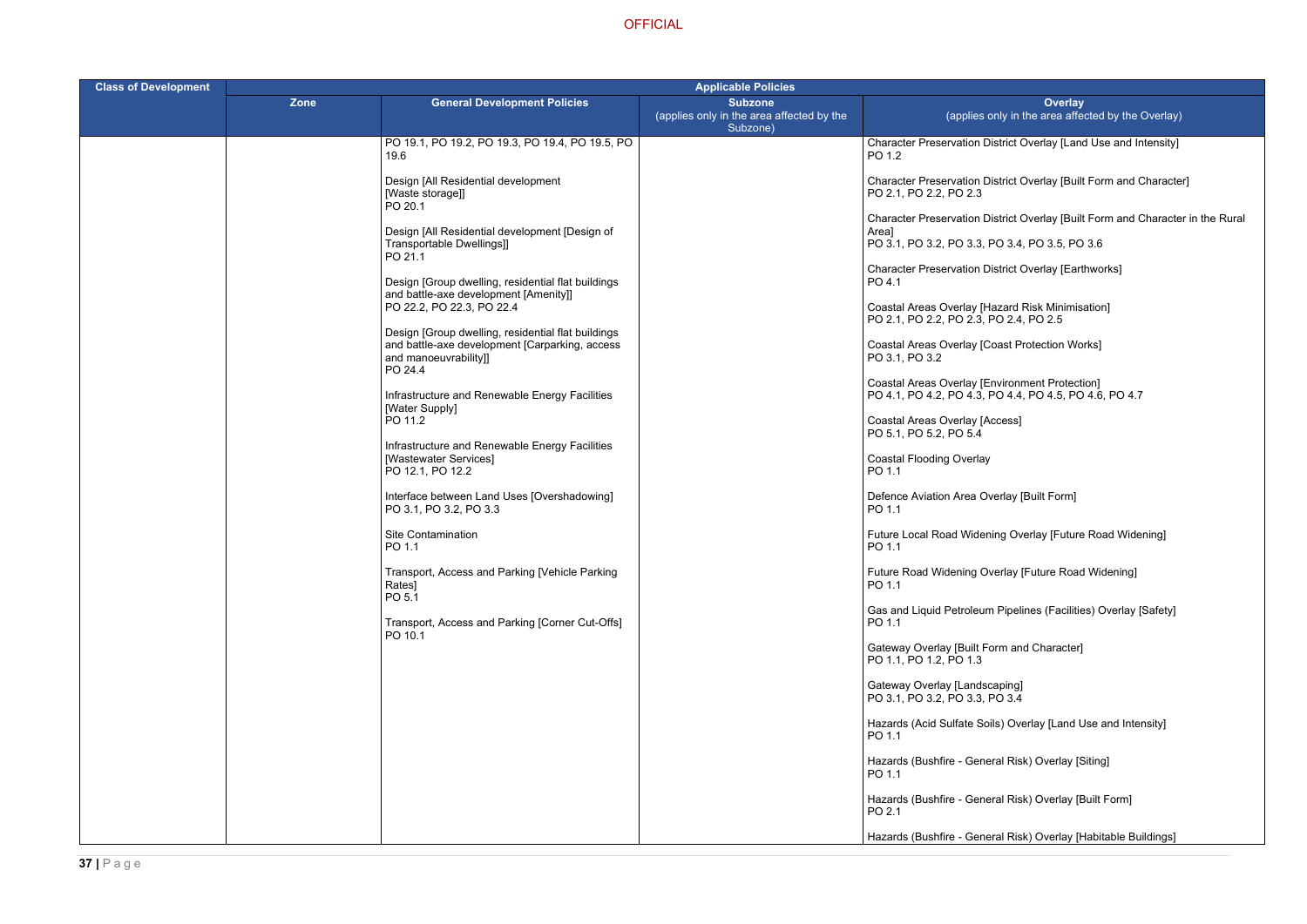eral Risk) Overlay [Vehicle Access – Roads, Driveways

- Risk) Overlay [Land Use]
- Risk) Overlay [Siting]
- Risk) Overlay [Built Form]
- Risk) Overlay [Habitable Buildings]
- Risk) Overlay [Vehicle Access –Roads, Driveways and
- ium Risk) Overlay [Siting]
- ium Risk) Overlay [Built Form]
- ium Risk) Overlay [Habitable Buildings]
- ium Risk) Overlay [Vehicle Access Roads, Driveways
- back) Overlay [Habitable Buildings]
- hack) Overlay [Vehicle Access Roads and Driveways]
- ional) Overlay [Siting]
- ional) Overlay [Built Form]
- ional) Overlay [Habitable Buildings]
- ional) Overlay [Vehicle Access -Roads and Driveways]

| <b>Class of Development</b> | <b>Applicable Policies</b> |                                     |                                                                         |                                                                                         |
|-----------------------------|----------------------------|-------------------------------------|-------------------------------------------------------------------------|-----------------------------------------------------------------------------------------|
|                             | Zone                       | <b>General Development Policies</b> | <b>Subzone</b><br>(applies only in the area affected by the<br>Subzone) | <b>Overlay</b><br>(applies only in the area affect                                      |
|                             |                            |                                     |                                                                         | PO 3.1, PO 3.2, PO 3.3                                                                  |
|                             |                            |                                     |                                                                         | Hazards (Bushfire - General Risk) Overlay [Ve<br>and Fire Tracks]<br>PO 5.2, PO 5.3     |
|                             |                            |                                     |                                                                         | Hazards (Bushfire - High Risk) Overlay [Land<br>PO 1.1                                  |
|                             |                            |                                     |                                                                         | Hazards (Bushfire - High Risk) Overlay [Siting<br>PO 2.1                                |
|                             |                            |                                     |                                                                         | Hazards (Bushfire - High Risk) Overlay [Built F<br>PO 3.1                               |
|                             |                            |                                     |                                                                         | Hazards (Bushfire - High Risk) Overlay [Habita<br>PO 4.1, PO 4.2, PO 4.3                |
|                             |                            |                                     |                                                                         | Hazards (Bushfire - High Risk) Overlay [Vehic<br>Fire Tracks]<br>PO 6.2, PO 6.3         |
|                             |                            |                                     |                                                                         | Hazards (Bushfire - Medium Risk) Overlay [Sit<br>PO 1.1                                 |
|                             |                            |                                     |                                                                         | Hazards (Bushfire - Medium Risk) Overlay [Bu<br>PO 2.1                                  |
|                             |                            |                                     |                                                                         | Hazards (Bushfire - Medium Risk) Overlay [Ha<br>PO 3.1, PO 3.2, PO 3.3                  |
|                             |                            |                                     |                                                                         | Hazards (Bushfire - Medium Risk) Overlay [Ve<br>and Fire Tracks]<br>PO 5.2, PO 5.3      |
|                             |                            |                                     |                                                                         | Hazards (Bushfire - Outback) Overlay [Habital<br>PO 1.1                                 |
|                             |                            |                                     |                                                                         | Hazards (Bushfire - Outback) Overlay [Vehicle<br>PO 2.2                                 |
|                             |                            |                                     |                                                                         | Hazards (Bushfire - Regional) Overlay [Siting]<br>PO 1.1                                |
|                             |                            |                                     |                                                                         | Hazards (Bushfire - Regional) Overlay [Built F<br>PO 2.1                                |
|                             |                            |                                     |                                                                         | Hazards (Bushfire - Regional) Overlay [Habita<br>PO 3.1, PO 3.2, PO 3.3                 |
|                             |                            |                                     |                                                                         | Hazards (Bushfire - Regional) Overlay [Vehicle<br>PO 5.2, PO 5.3                        |
|                             |                            |                                     |                                                                         | Hazards (Flooding) Overlay [Flood Resilience]<br>PO 3.1, PO 3.2, PO 3.3, PO 3.4, PO 3.5 |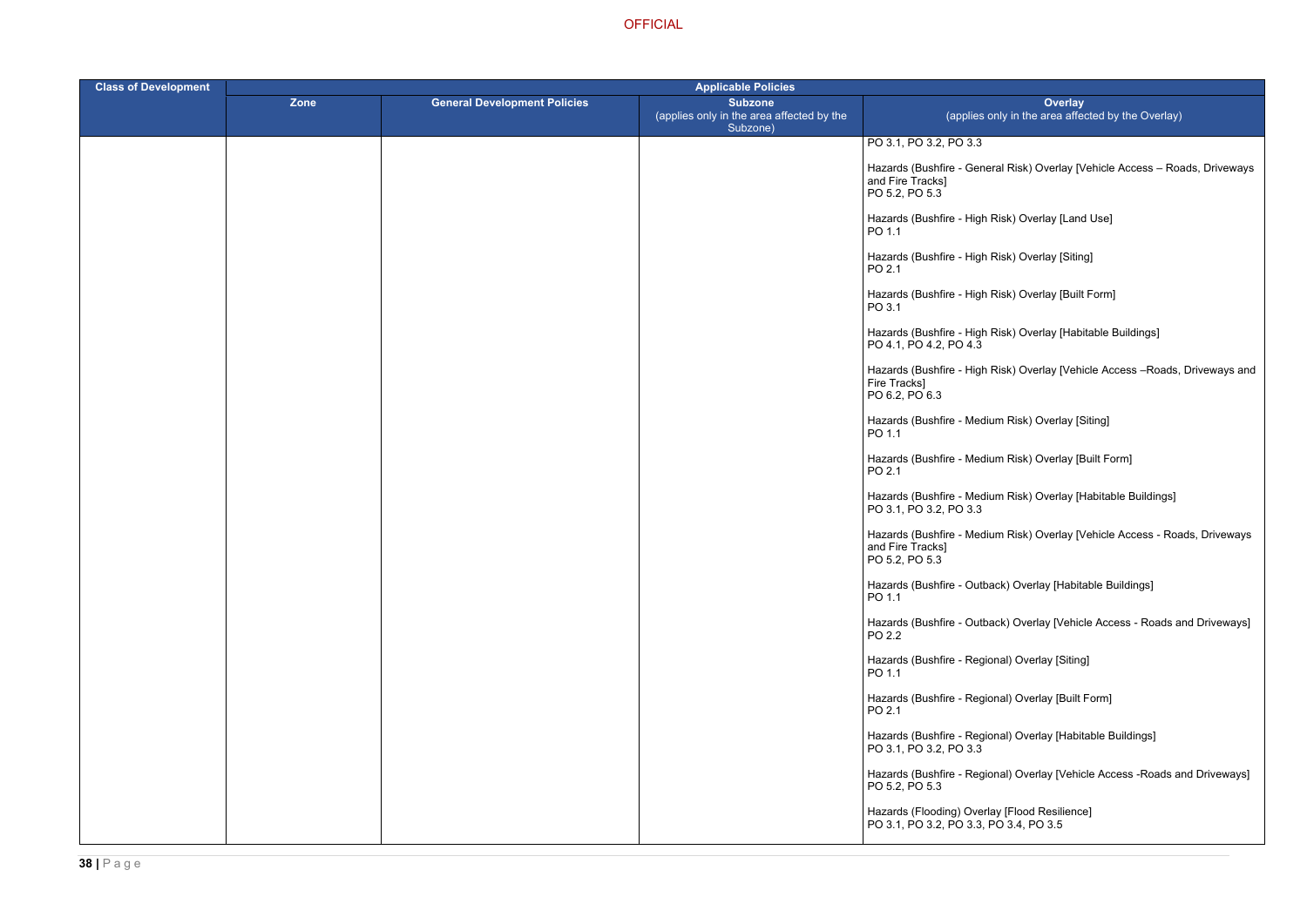- lay [Environmental Protection]
- lay [Site Earthworks]
- lay [Access]
- eral) Overlay [Flood Resilience]
- ence Required) Overlay [Flood Resilience]
- rlay [Built Form]
- I Development]
- 
- ontext and Streetscape Amenity]
- uins]
- rlay [General]
- verlay [Land Use and Intensity]
- Routes Overlay [Access Safe Entry and Exit (Traffic
- Routes Overlay [Access On-Site Queuing]
- Routes Overlay [Access Existing Access Points]
- Routes Overlay [Access Location (Spacing)]
- Routes Overlay [Access Location (Sight Lines)]
- Routes Overlay [Access Mud and Debris]
- Routes Overlay [Access Stormwater]

| <b>Class of Development</b> | <b>Applicable Policies</b> |                                     |                                                                         |                                                                              |
|-----------------------------|----------------------------|-------------------------------------|-------------------------------------------------------------------------|------------------------------------------------------------------------------|
|                             | Zone                       | <b>General Development Policies</b> | <b>Subzone</b><br>(applies only in the area affected by the<br>Subzone) | Ove<br>(applies only in the area                                             |
|                             |                            |                                     |                                                                         | Hazards (Flooding) Overlay [Environmer<br>PO 4.2                             |
|                             |                            |                                     |                                                                         | Hazards (Flooding) Overlay [Site Earthw<br>PO 5.1, PO 5.2                    |
|                             |                            |                                     |                                                                         | Hazards (Flooding) Overlay [Access]<br>PO 6.1, PO 6.2                        |
|                             |                            |                                     |                                                                         | Hazards (Flooding - General) Overlay [F<br>PO 2.1                            |
|                             |                            |                                     |                                                                         | Hazards (Flooding - Evidence Required)<br>PO 1.1                             |
|                             |                            |                                     |                                                                         | Heritage Adjacency Overlay [Built Form]<br>PO 1.1                            |
|                             |                            |                                     |                                                                         | Historic Area Overlay [All Development]<br>PO 1.1                            |
|                             |                            |                                     |                                                                         | Historic Area Overlay [Built Form]<br>PO 2.1, PO 2.2, PO 2.3, PO 2.4, PO 2.5 |
|                             |                            |                                     |                                                                         | Historic Area Overlay [Context and Stree<br>PO 6.1, PO 6.2                   |
|                             |                            |                                     |                                                                         | Historic Area Overlay [Ruins]<br>PO 8.1                                      |
|                             |                            |                                     |                                                                         | Historic Shipwrecks Overlay [General]<br>PO 1.1                              |
|                             |                            |                                     |                                                                         | Interface Management Overlay [Land Us<br>PO 1.1                              |
|                             |                            |                                     |                                                                         | Key Outback and Rural Routes Overlay<br>Flow)]<br>PO 1.1                     |
|                             |                            |                                     |                                                                         | Key Outback and Rural Routes Overlay<br>PO 2.1                               |
|                             |                            |                                     |                                                                         | Key Outback and Rural Routes Overlay<br>PO 3.1                               |
|                             |                            |                                     |                                                                         | Key Outback and Rural Routes Overlay<br>PO 4.1                               |
|                             |                            |                                     |                                                                         | Key Outback and Rural Routes Overlay<br>PO 5.1                               |
|                             |                            |                                     |                                                                         | Key Outback and Rural Routes Overlay<br>PO 6.1                               |
|                             |                            |                                     |                                                                         | Key Outback and Rural Routes Overlay                                         |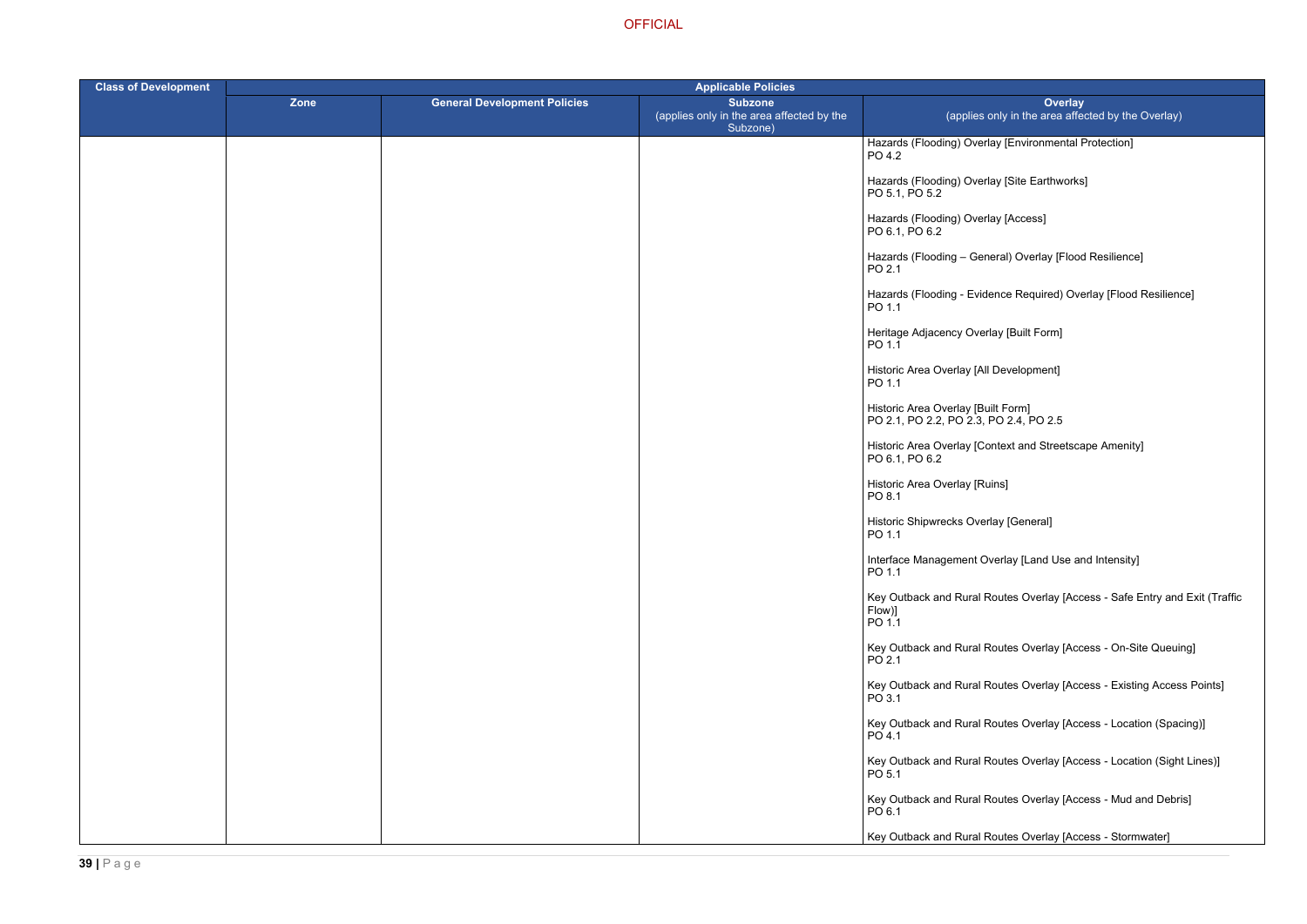Routes Overlay [Public Road Junctions]

)verlay [Access, Design and Function]

PO 1.1, PO 1.2, PO 1.3, PO 1.4, PO 1.5, PO 1.6, PO 1.7

erlay [Landscape Context and Streetscape Amenity]

erlay [Conservation Works]

outes Overlay [Access - Safe Entry and Exit (Traffic

outes Overlay [Access - On-Site Queuing]

outes Overlay [Access – Location (Spacing) - Existing

outes Overlay [Access – Location (Spacing) – New

outes Overlay [Access - Location (Sight Lines)]

outes Overlay [Access - Mud and Debris]

outes Overlay [Access - Stormwater]

outes Overlay [Building on Road Reserve]

outes Overlay [Public Road Junctions]

outes Overlay [Corner Cut-Offs]

er Supply Catchment (Area 1) Overlay [Water Quality]

| <b>Class of Development</b> | <b>Applicable Policies</b> |                                     |                                                                         |                                                                                      |
|-----------------------------|----------------------------|-------------------------------------|-------------------------------------------------------------------------|--------------------------------------------------------------------------------------|
|                             | Zone                       | <b>General Development Policies</b> | <b>Subzone</b><br>(applies only in the area affected by the<br>Subzone) | Over<br>(applies only in the area a                                                  |
|                             |                            |                                     |                                                                         | PO 7.1                                                                               |
|                             |                            |                                     |                                                                         | Key Outback and Rural Routes Overlay [I<br>PO 8.1                                    |
|                             |                            |                                     |                                                                         | Key Railway Crossings Overlay [Access,<br>PO 1.1                                     |
|                             |                            |                                     |                                                                         | <b>Limited Dwelling Overlay</b><br>PO 1.1                                            |
|                             |                            |                                     |                                                                         | Local Heritage Place Overlay [Built Form]<br>PO 1.1, PO 1.2, PO 1.3, PO 1.4, PO 1.5, |
|                             |                            |                                     |                                                                         | Local Heritage Place Overlay [Landscape<br>PO 5.1                                    |
|                             |                            |                                     |                                                                         | Local Heritage Place Overlay [Conservati<br>PO 7.1                                   |
|                             |                            |                                     |                                                                         | Major Urban Transport Routes Overlay [A<br>Flow)]<br>PO 1.1                          |
|                             |                            |                                     |                                                                         | Major Urban Transport Routes Overlay [A<br>PO 2.1                                    |
|                             |                            |                                     |                                                                         | Major Urban Transport Routes Overlay [A<br>Access Points]<br>PO 3.1                  |
|                             |                            |                                     |                                                                         | Major Urban Transport Routes Overlay [A<br>Access Points]<br>PO 4.1                  |
|                             |                            |                                     |                                                                         | Major Urban Transport Routes Overlay [A<br>PO 5.1                                    |
|                             |                            |                                     |                                                                         | Major Urban Transport Routes Overlay [A<br>PO 6.1                                    |
|                             |                            |                                     |                                                                         | Major Urban Transport Routes Overlay [A<br>PO 7.1                                    |
|                             |                            |                                     |                                                                         | Major Urban Transport Routes Overlay [B<br>PO 8.1                                    |
|                             |                            |                                     |                                                                         | Major Urban Transport Routes Overlay [F<br>PO 9.1                                    |
|                             |                            |                                     |                                                                         | Major Urban Transport Routes Overlay [C<br>PO 10.1                                   |
|                             |                            |                                     |                                                                         | Mount Lofty Ranges Water Supply Catch<br>PO 1.1                                      |
|                             |                            |                                     |                                                                         |                                                                                      |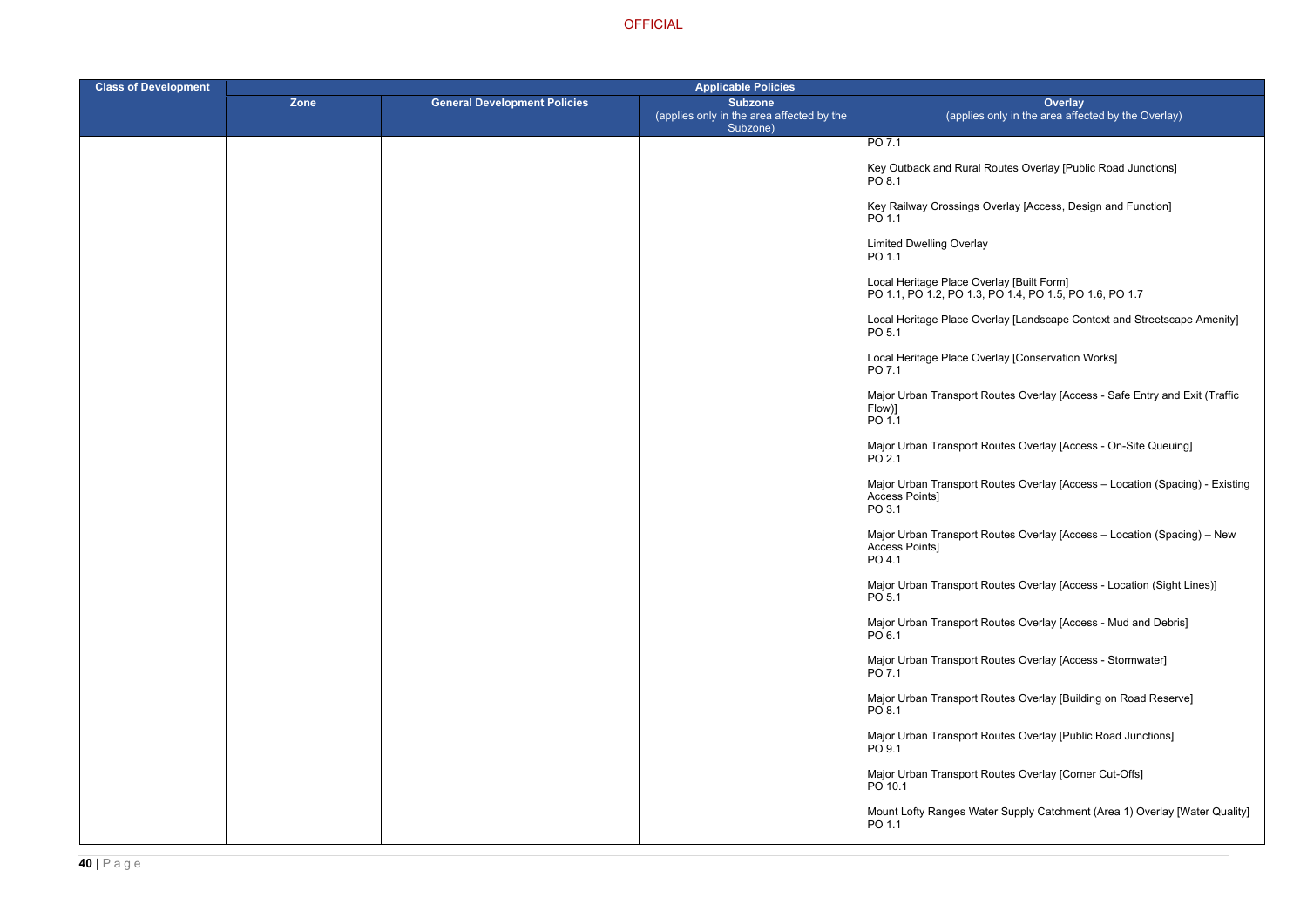ter Supply Catchment (Area 1) Overlay [Wastewater]

ter Supply Catchment (Area 1) Overlay [Stormwater]  $PO<sub>3.9</sub>$ 

ter Supply Catchment (Area 1) Overlay [Landscapes

- ter Supply Catchment (Area 2) Overlay [Water Quality]
- ter Supply Catchment (Area 2) Overlay [Wastewater]
- ter Supply Catchment (Area 2) Overlay [Stormwater] PO 3.9
- ter Supply Catchment (Area 2) Overlay [Landscapes
- ay [Environmental Protection]
- rlay [Non-Stop Corridor Overlay]
- tection Area Overlay [Protection of Strategic Resources]
- **Protection Area Overlay [Wastewater]**
- Protection Area Overlay [Built Form and Character]
- Protection Area Overlay [Flood Resilience]
- **Protection Area Overlay [Environmental Protection]**
- River Murray Thotection Area Overlay [Access]
- Land Use and Intensity]
- Built Form and Character]
- Landscaping]

| <b>Class of Development</b> | <b>Applicable Policies</b> |                                     |                                                                         |                                                            |
|-----------------------------|----------------------------|-------------------------------------|-------------------------------------------------------------------------|------------------------------------------------------------|
|                             | Zone                       | <b>General Development Policies</b> | <b>Subzone</b><br>(applies only in the area affected by the<br>Subzone) | (applies o                                                 |
|                             |                            |                                     |                                                                         | <b>Mount Lofty Ranges Wate</b><br>PO 2.2, PO 2.3, PO 2.4   |
|                             |                            |                                     |                                                                         | Mount Lofty Ranges Wate<br>PO 3.1, PO 3.2, PO 3.3, I       |
|                             |                            |                                     |                                                                         | Mount Lofty Ranges Wate<br>and Natural Features]<br>PO 4.1 |
|                             |                            |                                     |                                                                         | Mount Lofty Ranges Wate<br>PO 1.1                          |
|                             |                            |                                     |                                                                         | Mount Lofty Ranges Wate<br>PO 2.1, PO 2.4, PO 2.5          |
|                             |                            |                                     |                                                                         | Mount Lofty Ranges Wate<br>PO 3.1, PO 3.2, PO 3.3, I       |
|                             |                            |                                     |                                                                         | Mount Lofty Ranges Wate<br>and Natural Features]<br>PO 4.1 |
|                             |                            |                                     |                                                                         | Native Vegetation Overla<br>PO 1.1, PO 1.2, PO 1.4         |
|                             |                            |                                     |                                                                         | Non-Stop Corridors Over<br>PO 1.1                          |
|                             |                            |                                     |                                                                         | <b>Resource Extraction Prot</b><br>PO 1.1                  |
|                             |                            |                                     |                                                                         | <b>River Murray Flood Plain</b><br>PO 1.1                  |
|                             |                            |                                     |                                                                         | <b>River Murray Flood Plain</b><br>PO 4.1, PO 4.3          |
|                             |                            |                                     |                                                                         | River Murray Flood Plain<br>PO 5.1, PO 5.2, PO 5.3         |
|                             |                            |                                     |                                                                         | <b>River Murray Flood Plain</b><br>PO 6.1, PO 6.2, PO 6.3  |
|                             |                            |                                     |                                                                         | <b>River Murray Flood Plain</b><br>PO 7.1, PO 7.2, PO 7.3  |
|                             |                            |                                     |                                                                         | Scenic Quality Overlay [L<br>PO 1.1                        |
|                             |                            |                                     |                                                                         | Scenic Quality Overlay [B<br>PO 2.1                        |
|                             |                            |                                     |                                                                         | <b>Scenic Quality Overlay [L</b>                           |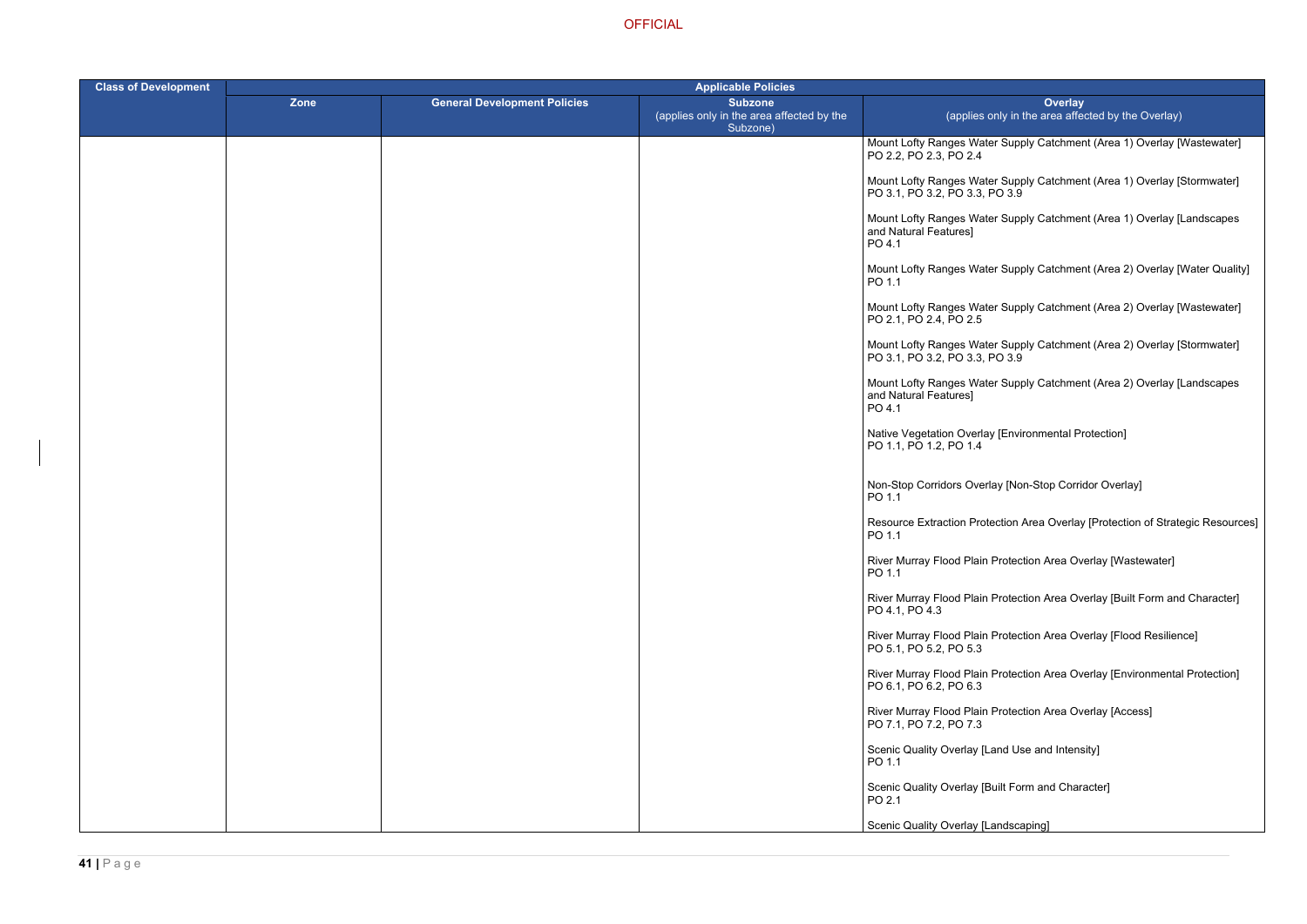## Earthworks]

- agement Overlay [Land Use and Intensity]
- rotection Overlay [Land Use and Intensity]
- otection Overlay [Built Form and Character]
- otection Overlay [Landscaping]
- otection Overlay [Earthworks]
- 
- Iay [Landscape Context and Streetscape Amenity]
- Iay [Conservation Works]
- PO 1.1, PO 1.2, PO 1.3, PO 1.4, PO 1.5, PO 1.6, PO 1.7
	- erlay [Landscape Context and Streetscape Amenity]
	- erlay [Conservation Works]
	- /egetation Areas Overlay [Environmental Protection]
	- opment Overlay [Traffic Generating Development]
	- Overlay [Access Safe Entry and Exit (Traffic Flow)]
	- Overlay [Access On-Site Queuing]
	- Overlay [Access (Location Spacing) Existing Access
	- Overlay [Access Location (Spacing) New Access

| <b>Class of Development</b> | <b>Applicable Policies</b> |                                     |                                                                         |                                                                                      |
|-----------------------------|----------------------------|-------------------------------------|-------------------------------------------------------------------------|--------------------------------------------------------------------------------------|
|                             | Zone                       | <b>General Development Policies</b> | <b>Subzone</b><br>(applies only in the area affected by the<br>Subzone) | Over<br>(applies only in the area                                                    |
|                             |                            |                                     |                                                                         | PO 3.1                                                                               |
|                             |                            |                                     |                                                                         | Scenic Quality Overlay [Earthworks]<br>PO 4.1                                        |
|                             |                            |                                     |                                                                         | Significant Interface Management Overla<br>PO 1.1                                    |
|                             |                            |                                     |                                                                         | Significant Landscape Protection Overlay<br>PO 1.1                                   |
|                             |                            |                                     |                                                                         | Significant Landscape Protection Overlay<br>PO 2.1, PO 2.2                           |
|                             |                            |                                     |                                                                         | Significant Landscape Protection Overlay<br>PO 3.1                                   |
|                             |                            |                                     |                                                                         | Significant Landscape Protection Overlay<br>PO 4.1                                   |
|                             |                            |                                     |                                                                         | State Heritage Area Overlay [Built Form]<br>PO 1.1, PO 1.2, PO 1.3, PO 1.4, PO 1.5   |
|                             |                            |                                     |                                                                         | State Heritage Area Overlay [Landscape<br>PO 5.1                                     |
|                             |                            |                                     |                                                                         | State Heritage Area Overlay [Conservation]<br>PO 7.1                                 |
|                             |                            |                                     |                                                                         | State Heritage Place Overlay [Built Form]<br>PO 1.1, PO 1.2, PO 1.3, PO 1.4, PO 1.5, |
|                             |                            |                                     |                                                                         | State Heritage Place Overlay [Landscape<br>PO 5.1                                    |
|                             |                            |                                     |                                                                         | State Heritage Place Overlay [Conservati<br>PO 7.1                                   |
|                             |                            |                                     |                                                                         | <b>State Significant Native Vegetation Areas</b><br>PO 1.1                           |
|                             |                            |                                     |                                                                         | <b>Traffic Generating Development Overlay</b><br>PO 1.1, PO 1.2, PO 1.3              |
|                             |                            |                                     |                                                                         | <b>Urban Transport Routes Overlay [Access</b><br>PO 1.1                              |
|                             |                            |                                     |                                                                         | Urban Transport Routes Overlay [Access<br>PO 2.1                                     |
|                             |                            |                                     |                                                                         | Urban Transport Routes Overlay [Access<br>Point]<br>PO 3.1                           |
|                             |                            |                                     |                                                                         | Urban Transport Routes Overlay [Access<br>Points]                                    |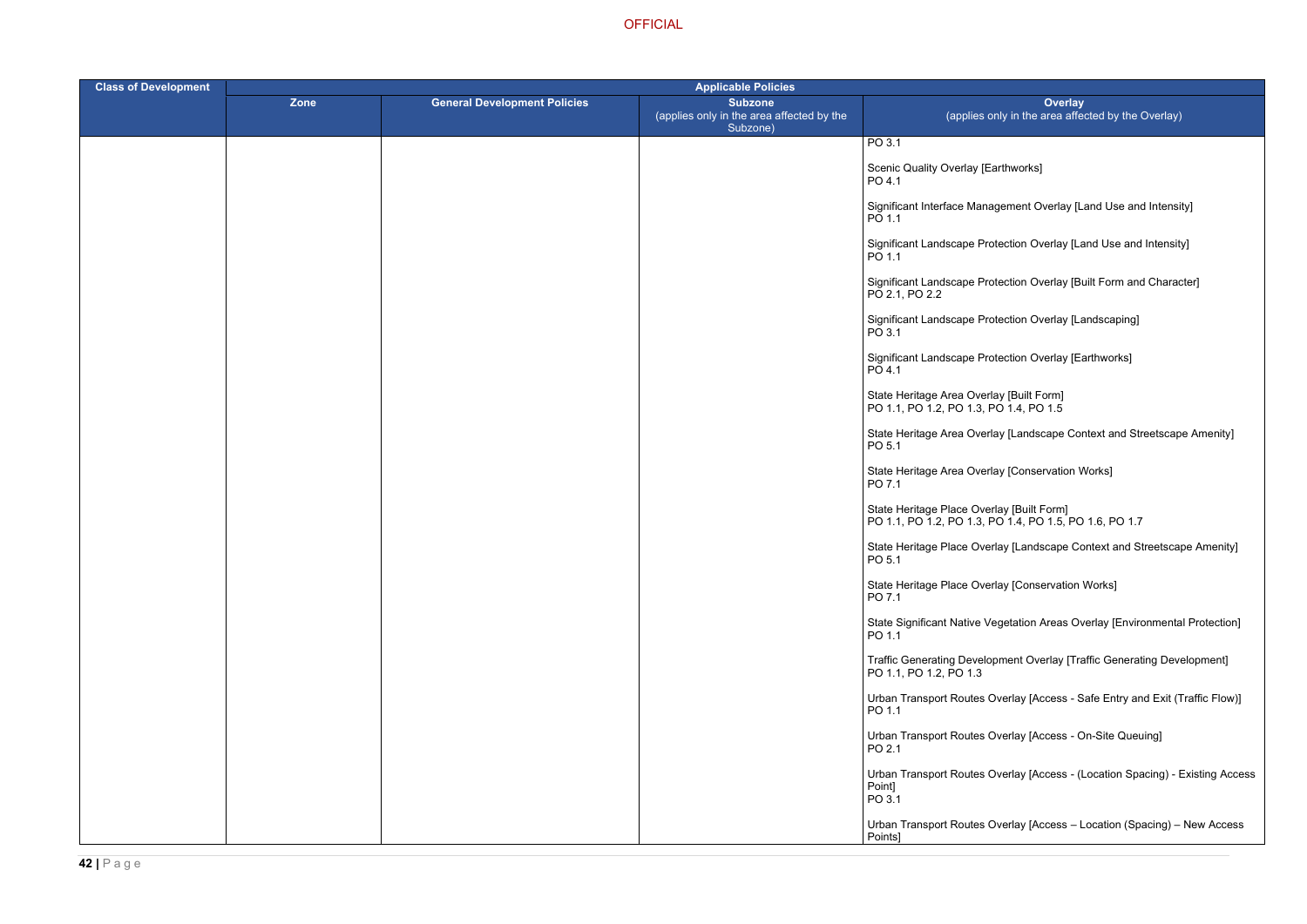- Overlay [Access Location (Sight Lines)]
- Overlay [Access Mud and Debris]
- Overlay [Access Stormwater]
- Overlay [Building on Road Reserve]
- Overlay [Public Road Junctions]
- Overlay [Corner Cut-Offs]

y [Water Catchment]  $PO$  1.6, PO 1.7, PO 1.8 Overlay [Built Form]

- (Aircraft Landing Areas) Overlay [Built Form]
- (Regulated) Overlay [Built Form]
- verlay
- [All Development]
- [Built Form]  $PO$  2.4,  $PO$  2.5
- [Alterations and Additions]
- [Context and Streetscape Amenity]
- District Overlay [Built Form and Character]
- District Overlay [Built Form and Character in the Rural
- PO 3.1, PO 3.2, PO 3.3, PO 3.4, PO 3.5, PO 3.6
- District Overlay [Earthworks]

| <b>Class of Development</b> | <b>Applicable Policies</b>                             |                                                                                                                                      |                                                                         |                                                                       |  |
|-----------------------------|--------------------------------------------------------|--------------------------------------------------------------------------------------------------------------------------------------|-------------------------------------------------------------------------|-----------------------------------------------------------------------|--|
|                             | <b>Zone</b>                                            | <b>General Development Policies</b>                                                                                                  | <b>Subzone</b><br>(applies only in the area affected by the<br>Subzone) | (applies o                                                            |  |
|                             |                                                        |                                                                                                                                      |                                                                         | PO 4.1                                                                |  |
|                             |                                                        |                                                                                                                                      |                                                                         | <b>Urban Transport Routes (</b><br>PO 5.1                             |  |
|                             |                                                        |                                                                                                                                      |                                                                         | <b>Urban Transport Routes (</b><br>PO 6.1                             |  |
|                             |                                                        |                                                                                                                                      |                                                                         | <b>Urban Transport Routes (</b><br>PO 7.1                             |  |
|                             |                                                        |                                                                                                                                      |                                                                         | <b>Urban Transport Routes (</b><br>PO 8.1                             |  |
|                             |                                                        |                                                                                                                                      |                                                                         | <b>Urban Transport Routes (</b><br>PO 9.1                             |  |
|                             |                                                        |                                                                                                                                      |                                                                         | <b>Urban Transport Routes (</b><br>PO 10.1                            |  |
|                             |                                                        |                                                                                                                                      |                                                                         | Water Resources Overlay<br>PO 1.1, PO 1.2, PO 1.5, I                  |  |
| Dwelling addition           | Land Use and Intensity<br>PO 1.1, PO 1.3               | <b>Clearance from Overhead Powerlines</b><br>PO 1.1                                                                                  | <b>Hills Subzone [Site Coverage]</b><br>PO 2.1                          | Aircraft Noise Exposure C<br>PO 2.1                                   |  |
|                             | <b>Building Height</b><br>PO 5.1                       | Design [All development [On-<br>site Waste Treatment Systems]]<br>PO 6.1                                                             | <b>Hills Subzone [Built Form and Character]</b><br>PO 3.1, PO 3.2       | Airport Building Heights (<br>PO 1.1                                  |  |
|                             | <b>Primary Street Setback</b><br>PO 6.1                | Design [All development [Earthworks and sloping<br>land]]                                                                            | Hills Subzone [Side Boundary Setbacks]<br>PO 4.1                        | Airport Building Heights (I<br>PO 1.1                                 |  |
|                             | Secondary Street Setback<br>PO 7.1                     | PO 8.1, PO 8.2, PO 8.3, PO 8.4                                                                                                       | Hills Subzone [Earthworks and retaining]<br>PO 5.1, PO 5.2              | <b>Building Near Airfields Ov</b><br>PO 1.3                           |  |
|                             | <b>Boundary Walls</b><br>PO 8.1                        | Design [All Residential development [Front<br>elevations and passive surveillance]]<br>PO 11.1                                       | <b>None</b>                                                             | Character Area Overlay [<br>PO 1.1                                    |  |
|                             | Side Boundary Setback<br>PO 9.1                        | Design [All Residential development [Outlook and<br>amenity]]<br>PO 12.1                                                             |                                                                         | Character Area Overlay [I<br>PO 2.1, PO 2.2, PO 2.3, R                |  |
|                             | Rear Boundary Setback<br>PO 10.1                       | Design [All Residential development [Garage<br>appearance]]                                                                          |                                                                         | Character Area Overlay [<br>PO 3.1, PO 3.2                            |  |
|                             | Site Dimensions and Land<br><b>Division</b><br>PO 11.3 | PO 14.1<br>Design [All Residential development [Massing]]                                                                            |                                                                         | Character Area Overlay [<br>PO 6.1, PO 6.2                            |  |
|                             | <b>Concept Plans</b>                                   | PO 15.1                                                                                                                              |                                                                         | <b>Character Preservation D</b><br>PO 2.1, PO 2.2, PO 2.3             |  |
|                             | PO 14.1<br>Earthworks and sloping land<br>PO 16.1      | Design [All Residential development [Private Open]<br>Space]]<br>PO 17.1                                                             |                                                                         | <b>Character Preservation D</b><br>Areal<br>PO 3.1, PO 3.2, PO 3.3, I |  |
|                             |                                                        | Design [All Residential development [Car parking,<br>access and manoeuvrability]]<br>PO 19.1, PO 19.2, PO 19.3, PO 19.4, PO 19.5, PO |                                                                         | <b>Character Preservation D</b><br>PO 4.1                             |  |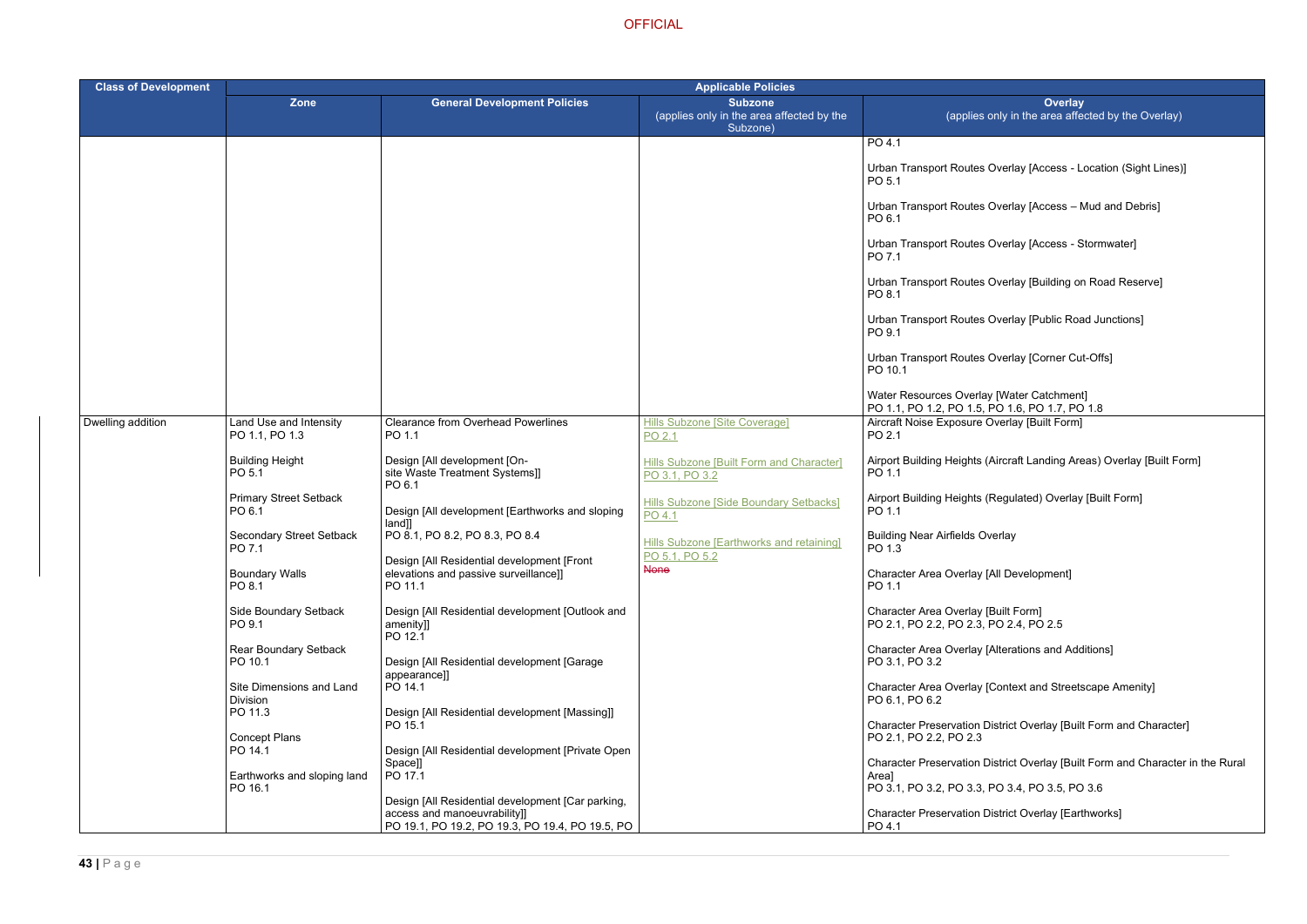> azard Risk Minimisation] PO 2.4, PO 2.5

oast Protection Works]

nvironment Protection] PO 4.1, PO 4.2, PO 4.3, PO 4.4, PO 4.5, PO 4.6, PO 4.7

ccess]

erlay [Built Form]

ing Overlay [Future Road Widening]

rerlay [Future Road Widening]

Pipelines (Facilities) Overlay [Safety]

orm and Character]

ils) Overlay [Land Use and Intensity]

ral Risk) Overlay [Siting]

ral Risk) Overlay [Built Form]

ral Risk) Overlay [Habitable Buildings]

ral Risk) Overlay [Vehicle Access – Roads, Driveways

Risk) Overlay [Land Use]

Risk) Overlay [Siting]

| <b>Class of Development</b> | <b>Applicable Policies</b> |                                                                                        |                                                                         |                                                                       |
|-----------------------------|----------------------------|----------------------------------------------------------------------------------------|-------------------------------------------------------------------------|-----------------------------------------------------------------------|
|                             | Zone                       | <b>General Development Policies</b>                                                    | <b>Subzone</b><br>(applies only in the area affected by the<br>Subzone) | (applies only in                                                      |
|                             |                            | 19.6                                                                                   |                                                                         |                                                                       |
|                             |                            | Design [All Residential development<br>[Waste storage]]                                |                                                                         | Coastal Areas Overlay [Hazard<br>PO 2.1, PO 2.2, PO 2.3, PO 2.4       |
|                             |                            | PO 20.1                                                                                |                                                                         | Coastal Areas Overlay [Coast P<br>PO 3.1, PO 3.2                      |
|                             |                            | Design [All Residential development [Design of<br>Transportable Dwellings]]<br>PO 21.1 |                                                                         | Coastal Areas Overlay [Environ<br>PO 4.1, PO 4.2, PO 4.3, PO 4.4      |
|                             |                            | Infrastructure and Renewable Energy Facilities<br>[Wastewater Services]<br>PO 12.2     |                                                                         | Coastal Areas Overlay [Access]<br>PO 5.1, PO 5.2, PO 5.4              |
|                             |                            | Interface between Land Uses [Overshadowing]<br>PO 3.1, PO 3.2, PO 3.3                  |                                                                         | <b>Coastal Flooding Overlay</b><br>PO 1.1                             |
|                             |                            | Transport, Access and Parking [Vehicle Parking<br>Rates]                               |                                                                         | Defence Aviation Area Overlay<br>PO 1.1                               |
|                             |                            | PO 5.1                                                                                 |                                                                         | Future Local Road Widening Ov<br>PO 1.1                               |
|                             |                            |                                                                                        |                                                                         | Future Road Widening Overlay<br>PO 1.1                                |
|                             |                            |                                                                                        |                                                                         | Gas and Liquid Petroleum Pipel<br>PO 1.1                              |
|                             |                            |                                                                                        |                                                                         | Gateway Overlay [Built Form an<br>PO 1.1, PO 1.2, PO 1.3              |
|                             |                            |                                                                                        |                                                                         | Gateway Overlay [Landscaping]<br>PO 3.1, PO 3.2, PO 3.3, PO 3.4       |
|                             |                            |                                                                                        |                                                                         | Hazards (Acid Sulfate Soils) Ov<br>PO 1.1                             |
|                             |                            |                                                                                        |                                                                         | Hazards (Bushfire - General Ris<br>PO 1.1                             |
|                             |                            |                                                                                        |                                                                         | Hazards (Bushfire - General Ris<br>PO 2.1, PO 2.2                     |
|                             |                            |                                                                                        |                                                                         | Hazards (Bushfire - General Ris<br>PO 3.1, PO 3.2, PO 3.3             |
|                             |                            |                                                                                        |                                                                         | Hazards (Bushfire - General Ris<br>and Fire Tracks]<br>PO 5.2, PO 5.3 |
|                             |                            |                                                                                        |                                                                         | Hazards (Bushfire - High Risk) (<br>PO 1.1                            |
|                             |                            |                                                                                        |                                                                         | Hazards (Bushfire - High Risk) (<br>PO 2.1                            |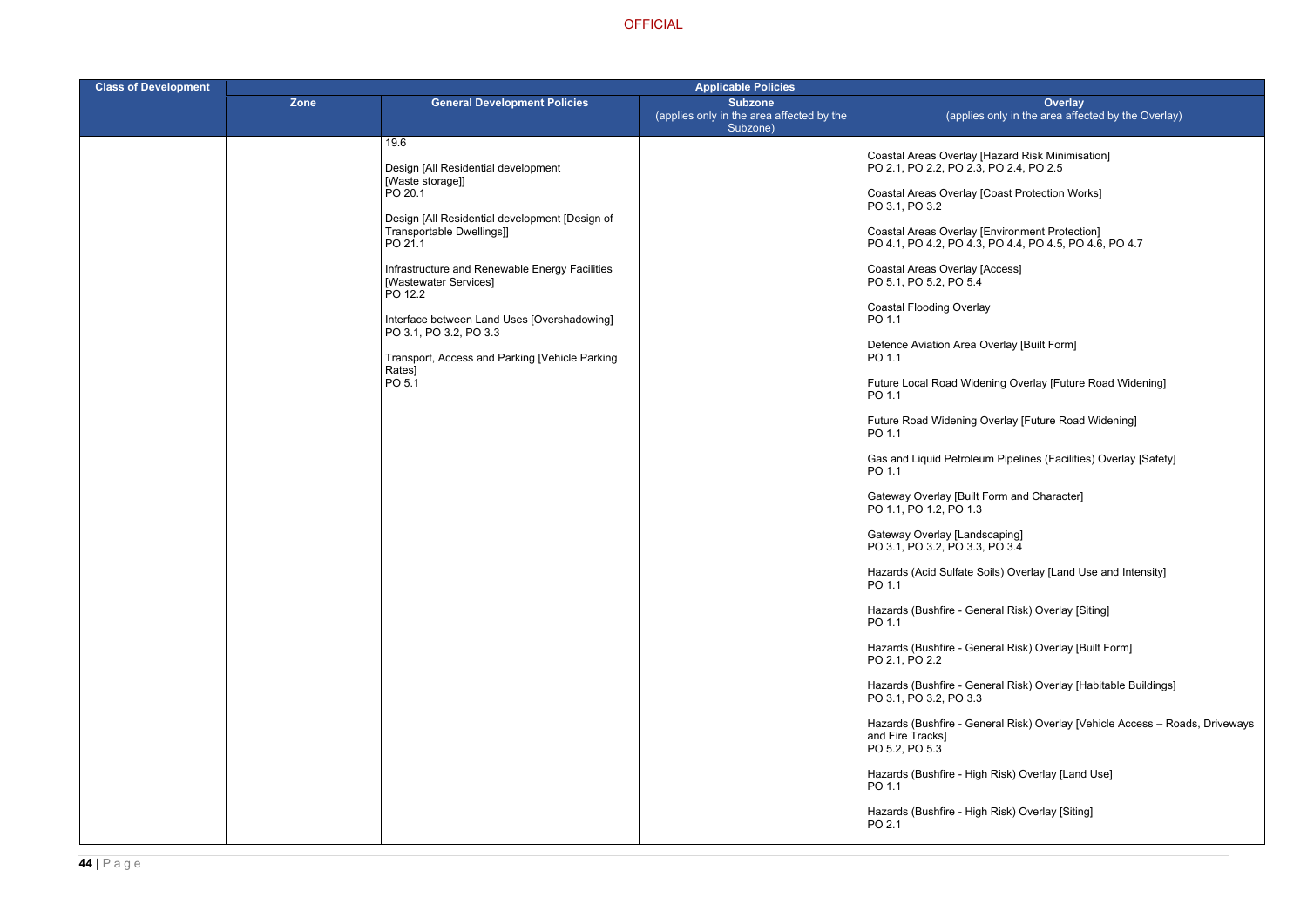- Risk) Overlay [Built Form]
- Risk) Overlay [Habitable Buildings]
- Risk) Overlay [Vehicle Access –Roads, Driveways and
- ium Risk) Overlay [Siting]
- lium Risk) Overlay [Built Form]
- ium Risk) Overlay [Habitable Buildings]
- ium Risk) Overlay [Vehicle Access Roads, Driveways
- back) Overlay [Habitable Buildings]
- )ack) Overlay [Vehicle Access Roads and Driveways]
- ional) Overlay [Siting]
- ional) Overlay [Built Form]
- ional) Overlay [Habitable Buildings]
- ional) Overlay [Vehicle Access -Roads and Driveways]
- 
- lay [Environmental Protection]
- Iay [Site Earthworks]
- lay [Access]
- heral) Overlay [Flood Resilience]

| <b>Class of Development</b> | <b>Applicable Policies</b> |                                     |                                                                         |                                                                                    |
|-----------------------------|----------------------------|-------------------------------------|-------------------------------------------------------------------------|------------------------------------------------------------------------------------|
|                             | Zone                       | <b>General Development Policies</b> | <b>Subzone</b><br>(applies only in the area affected by the<br>Subzone) | <b>Overlay</b><br>(applies only in the area affect                                 |
|                             |                            |                                     |                                                                         | Hazards (Bushfire - High Risk) Overlay [Built F<br>PO 3.1, PO 3.2                  |
|                             |                            |                                     |                                                                         | Hazards (Bushfire - High Risk) Overlay [Habita<br>PO 4.1, PO 4.2, PO 4.3           |
|                             |                            |                                     |                                                                         | Hazards (Bushfire - High Risk) Overlay [Vehic<br>Fire Tracks]<br>PO 6.2, PO 6.3    |
|                             |                            |                                     |                                                                         | Hazards (Bushfire - Medium Risk) Overlay [Sit<br>PO 1.1                            |
|                             |                            |                                     |                                                                         | Hazards (Bushfire - Medium Risk) Overlay [Bu<br>PO 2.1, PO 2.2                     |
|                             |                            |                                     |                                                                         | Hazards (Bushfire - Medium Risk) Overlay [Ha<br>PO 3.1, PO 3.2, PO 3.3             |
|                             |                            |                                     |                                                                         | Hazards (Bushfire - Medium Risk) Overlay [Ve<br>and Fire Tracks]<br>PO 5.2, PO 5.3 |
|                             |                            |                                     |                                                                         | Hazards (Bushfire - Outback) Overlay [Habital<br>PO 1.1                            |
|                             |                            |                                     |                                                                         | Hazards (Bushfire - Outback) Overlay [Vehicle<br>PO 2.2                            |
|                             |                            |                                     |                                                                         | Hazards (Bushfire - Regional) Overlay [Siting]<br>PO 1.1                           |
|                             |                            |                                     |                                                                         | Hazards (Bushfire - Regional) Overlay [Built F<br>PO 2.1, PO 2.2                   |
|                             |                            |                                     |                                                                         | Hazards (Bushfire - Regional) Overlay [Habita<br>PO 3.1, PO 3.2, PO 3.3            |
|                             |                            |                                     |                                                                         | Hazards (Bushfire - Regional) Overlay [Vehicle<br>PO 5.2, PO 5.3                   |
|                             |                            |                                     |                                                                         | Hazards (Flooding) Overlay [Flood Resilience]<br>PO 3.1, PO 3.2, PO 3.3, PO 3.4    |
|                             |                            |                                     |                                                                         | Hazards (Flooding) Overlay [Environmental Pr<br>PO 4.2                             |
|                             |                            |                                     |                                                                         | Hazards (Flooding) Overlay [Site Earthworks]<br>PO 5.1, PO 5.2                     |
|                             |                            |                                     |                                                                         | Hazards (Flooding) Overlay [Access]<br>PO 6.1, PO 6.2                              |
|                             |                            |                                     |                                                                         | Hazards (Flooding - General) Overlay [Flood<br>PO 2.1                              |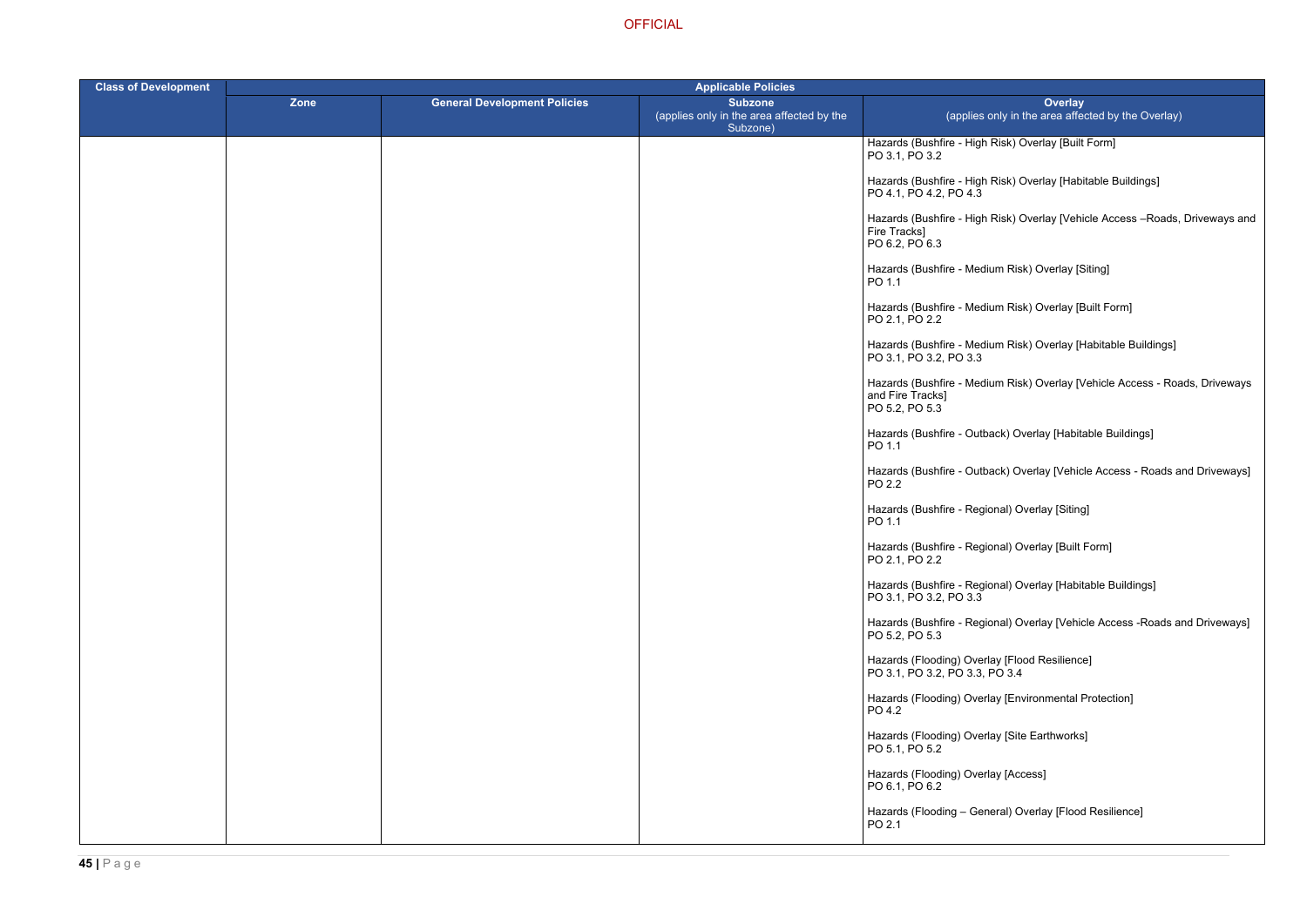ence Required) Overlay [Flood Resilience]

terations and additions]

ontext and Streetscape Amenity]

verlay [Land Use and Intensity]

Routes Overlay [Access - Safe Entry and Exit (Traffic

Routes Overlay [Access - On-Site Queuing]

Routes Overlay [Access - Existing Access Points]

Routes Overlay [Access - Location (Spacing)]

Routes Overlay [Access - Location (Sight Lines)]

Routes Overlay [Access - Mud and Debris]

Routes Overlay [Access - Stormwater]

Routes Overlay [Public Road Junctions]

Verlay [Access, Design and Function]

erlay [Built Form]

| <b>Class of Development</b> | <b>Applicable Policies</b> |                                     |                                                                         |                                                                              |
|-----------------------------|----------------------------|-------------------------------------|-------------------------------------------------------------------------|------------------------------------------------------------------------------|
|                             | Zone                       | <b>General Development Policies</b> | <b>Subzone</b><br>(applies only in the area affected by the<br>Subzone) | Ove<br>(applies only in the area                                             |
|                             |                            |                                     |                                                                         | Hazards (Flooding - Evidence Required)<br>PO 1.1                             |
|                             |                            |                                     |                                                                         | Heritage Adjacency Overlay [Built Form]<br>PO 1.1                            |
|                             |                            |                                     |                                                                         | Historic Area Overlay [All Development]<br>PO 1.1                            |
|                             |                            |                                     |                                                                         | Historic Area Overlay [Built Form]<br>PO 2.1, PO 2.2, PO 2.3, PO 2.4, PO 2.5 |
|                             |                            |                                     |                                                                         | Historic Area Overlay [Alterations and a<br>PO 3.1, PO 3.2                   |
|                             |                            |                                     |                                                                         | Historic Area Overlay [Context and Stree<br>PO 6.1, PO 6.2                   |
|                             |                            |                                     |                                                                         | Historic Area Overlay [Ruins]<br>PO 8.1                                      |
|                             |                            |                                     |                                                                         | Historic Shipwrecks Overlay [General]<br>PO 1.1                              |
|                             |                            |                                     |                                                                         | Interface Management Overlay [Land Us<br>PO 1.1                              |
|                             |                            |                                     |                                                                         | Key Outback and Rural Routes Overlay<br>Flow)]<br>PO 1.1                     |
|                             |                            |                                     |                                                                         | Key Outback and Rural Routes Overlay<br>PO 2.1                               |
|                             |                            |                                     |                                                                         | Key Outback and Rural Routes Overlay<br>PO 3.1                               |
|                             |                            |                                     |                                                                         | Key Outback and Rural Routes Overlay<br>PO 4.1                               |
|                             |                            |                                     |                                                                         | Key Outback and Rural Routes Overlay<br>PO 5.1                               |
|                             |                            |                                     |                                                                         | Key Outback and Rural Routes Overlay<br>PO 6.1                               |
|                             |                            |                                     |                                                                         | Key Outback and Rural Routes Overlay<br>PO 7.1                               |
|                             |                            |                                     |                                                                         | Key Outback and Rural Routes Overlay<br>PO 8.1                               |
|                             |                            |                                     |                                                                         | Key Railway Crossings Overlay [Access<br>PO 1.1                              |
|                             |                            |                                     |                                                                         | Local Heritage Place Overlay [Built Forn                                     |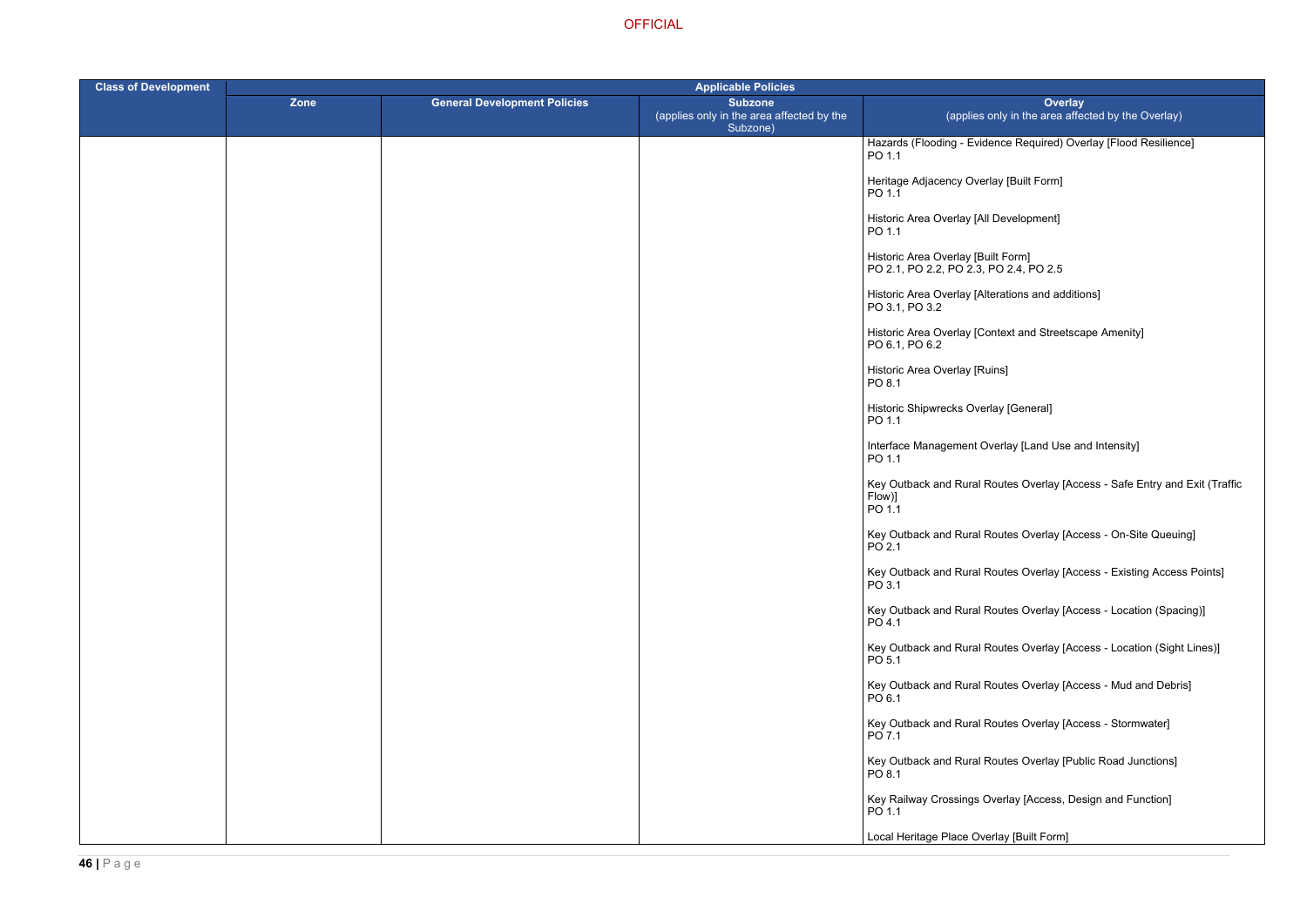| <b>Class of Development</b> | <b>Applicable Policies</b> |                                     |                                                                         |                                                                                                                   |  |
|-----------------------------|----------------------------|-------------------------------------|-------------------------------------------------------------------------|-------------------------------------------------------------------------------------------------------------------|--|
|                             | Zone                       | <b>General Development Policies</b> | <b>Subzone</b><br>(applies only in the area affected by the<br>Subzone) | <b>Overlay</b><br>(applies only in the area affected by the Overlay)                                              |  |
|                             |                            |                                     |                                                                         | PO 1.1, PO 1.2, PO 1.3, PO 1.4, PO 1.5, PO 1.6, PO 1.7                                                            |  |
|                             |                            |                                     |                                                                         | Local Heritage Place Overlay [Alterations and Additions]<br>PO 2.1, PO 2.2                                        |  |
|                             |                            |                                     |                                                                         | Local Heritage Place Overlay [Landscape Context and Streetscape Amenity]<br>PO <sub>5.1</sub>                     |  |
|                             |                            |                                     |                                                                         | Local Heritage Place Overlay [Conservation Works]<br>PO 7.1                                                       |  |
|                             |                            |                                     |                                                                         | Major Urban Transport Routes Overlay [Access - Safe Entry and Exit (Traffic<br>Flow)]<br>PO 1.1                   |  |
|                             |                            |                                     |                                                                         | Major Urban Transport Routes Overlay [Access - On-Site Queuing]<br>PO 2.1                                         |  |
|                             |                            |                                     |                                                                         | Major Urban Transport Routes Overlay [Access – Location (Spacing) - Existing<br>Access Points]<br>PO3.1           |  |
|                             |                            |                                     |                                                                         | Major Urban Transport Routes Overlay [Access - Location (Spacing) - New<br>Access Points]<br>PO 4.1               |  |
|                             |                            |                                     |                                                                         | Major Urban Transport Routes Overlay [Access - Location (Sight Lines)]<br>PO <sub>5.1</sub>                       |  |
|                             |                            |                                     |                                                                         | Major Urban Transport Routes Overlay [Access - Mud and Debris]<br>PO 6.1                                          |  |
|                             |                            |                                     |                                                                         | Major Urban Transport Routes Overlay [Access - Stormwater]<br>PO 7.1                                              |  |
|                             |                            |                                     |                                                                         | Major Urban Transport Routes Overlay [Building on Road Reserve]<br>PO 8.1                                         |  |
|                             |                            |                                     |                                                                         | Major Urban Transport Routes Overlay [Public Road Junctions]<br>PO 9.1                                            |  |
|                             |                            |                                     |                                                                         | Major Urban Transport Routes Overlay [Corner Cut-Offs]<br>PO 10.1                                                 |  |
|                             |                            |                                     |                                                                         | Mount Lofty Ranges Water Supply Catchment (Area 1) Overlay [Water Quality]<br>PO 1.1                              |  |
|                             |                            |                                     |                                                                         | Mount Lofty Ranges Water Supply Catchment (Area 1) Overlay [Wastewater]<br>PO 2.2, PO 2.3, PO 2.4                 |  |
|                             |                            |                                     |                                                                         | Mount Lofty Ranges Water Supply Catchment (Area 1) Overlay [Stormwater]<br>PO 3.1, PO 3.2, PO 3.3, PO 3.5, PO 3.9 |  |
|                             |                            |                                     |                                                                         | Mount Lofty Ranges Water Supply Catchment (Area 1) Overlay [Landscapes<br>and Natural Features]<br>PO 4.1         |  |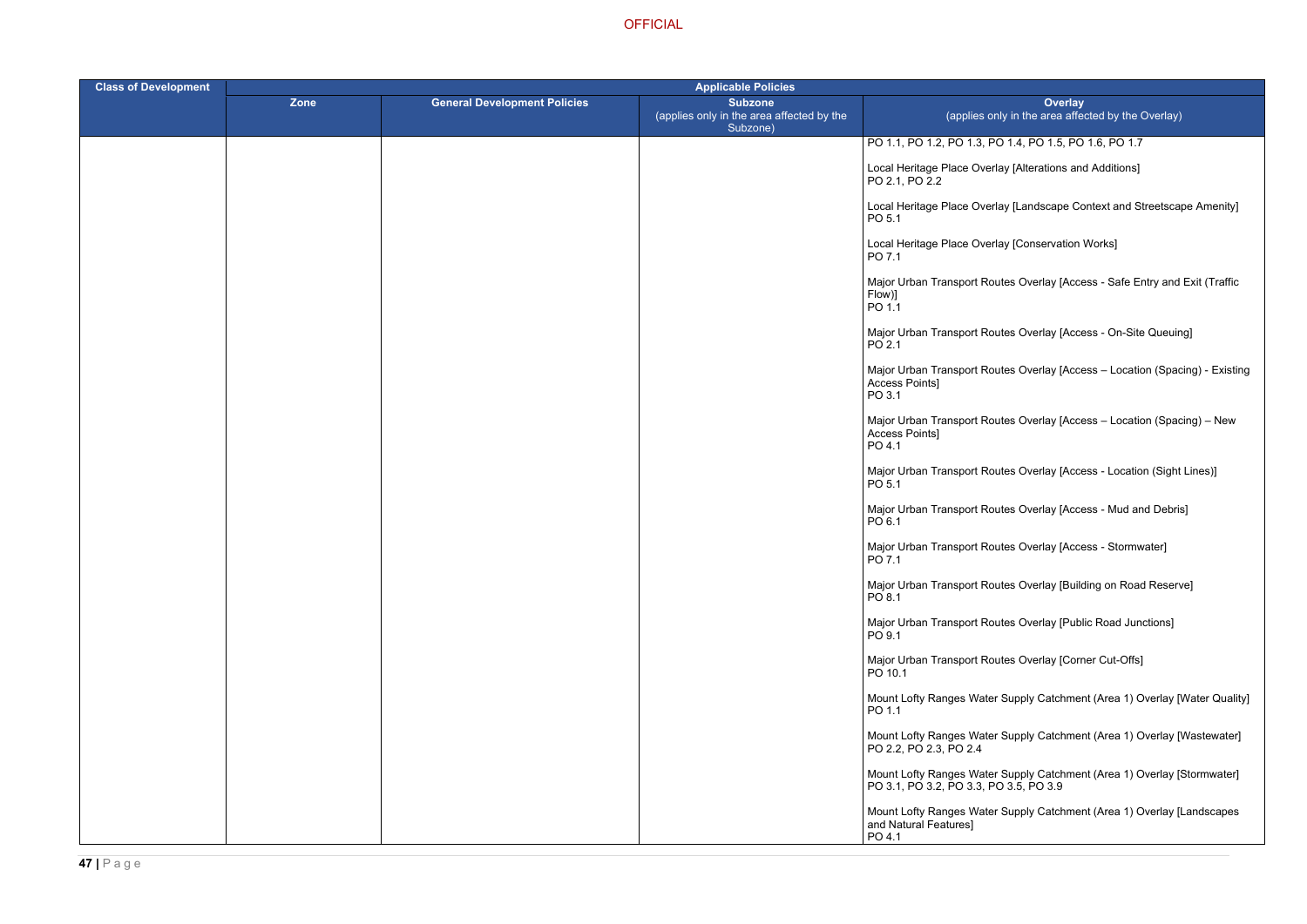- ter Supply Catchment (Area 2) Overlay [Water Quality]
- ter Supply Catchment (Area 2) Overlay [Wastewater]
- ter Supply Catchment (Area 2) Overlay [Stormwater] PO 3.1, PO 3.2, PO 3.3, PO 3.5, PO 3.9
- ter Supply Catchment (Area 2) Overlay [Landscapes
- ay [Environmental Protection]
- rlay [Non-Stop Corridor Overlay]
- tection Area Overlay [Protection of Strategic Resources]
- River Murray Twastewater
- Protection Area Overlay [Built Form and Character]
- Rrotection Area Overlay [Flood Resilience]
- River Murray Flood Protection Area Overlay [Environmental Protection]
- **Protection Area Overlay [Access]**
- Land Use and Intensity]
- Built Form and Character]
- Landscaping]
- Earthworks]
- agement Overlay [Land Use and Intensity]
- otection Overlay [Land Use and Intensity]

| <b>Class of Development</b> |      |                                     | <b>Applicable Policies</b>                                              |                                                            |  |
|-----------------------------|------|-------------------------------------|-------------------------------------------------------------------------|------------------------------------------------------------|--|
|                             | Zone | <b>General Development Policies</b> | <b>Subzone</b><br>(applies only in the area affected by the<br>Subzone) | (applies o                                                 |  |
|                             |      |                                     |                                                                         | Mount Lofty Ranges Wate<br>PO 1.1                          |  |
|                             |      |                                     |                                                                         | Mount Lofty Ranges Wate<br>PO 2.1, PO 2.4, PO 2.5          |  |
|                             |      |                                     |                                                                         | Mount Lofty Ranges Wate<br>PO 3.1, PO 3.2, PO 3.3, I       |  |
|                             |      |                                     |                                                                         | Mount Lofty Ranges Wate<br>and Natural Features]<br>PO 4.1 |  |
|                             |      |                                     |                                                                         | Native Vegetation Overlay<br>PO 1.1, PO 1.2, PO 1.4        |  |
|                             |      |                                     |                                                                         | Non-Stop Corridors Overl<br>PO 1.1                         |  |
|                             |      |                                     |                                                                         | <b>Resource Extraction Prot</b><br>PO 1.1                  |  |
|                             |      |                                     |                                                                         | River Murray Flood Plain<br>PO 1.1                         |  |
|                             |      |                                     |                                                                         | River Murray Flood Plain<br>PO 4.1, PO 4.3                 |  |
|                             |      |                                     |                                                                         | River Murray Flood Plain<br>PO 5.1, PO 5.2, PO 5.3         |  |
|                             |      |                                     |                                                                         | River Murray Flood Plain<br>PO 6.1, PO 6.2, PO 6.3         |  |
|                             |      |                                     |                                                                         | River Murray Flood Plain<br>PO 7.1, PO 7.2, PO 7.3         |  |
|                             |      |                                     |                                                                         | <b>Scenic Quality Overlay [L</b><br>PO 1.1                 |  |
|                             |      |                                     |                                                                         | Scenic Quality Overlay [B<br>PO 2.1                        |  |
|                             |      |                                     |                                                                         | Scenic Quality Overlay [L<br>PO 3.1                        |  |
|                             |      |                                     |                                                                         | Scenic Quality Overlay [E<br>PO 4.1                        |  |
|                             |      |                                     |                                                                         | Significant Interface Mana<br>PO 1.2                       |  |
|                             |      |                                     |                                                                         | Significant Landscape Pro                                  |  |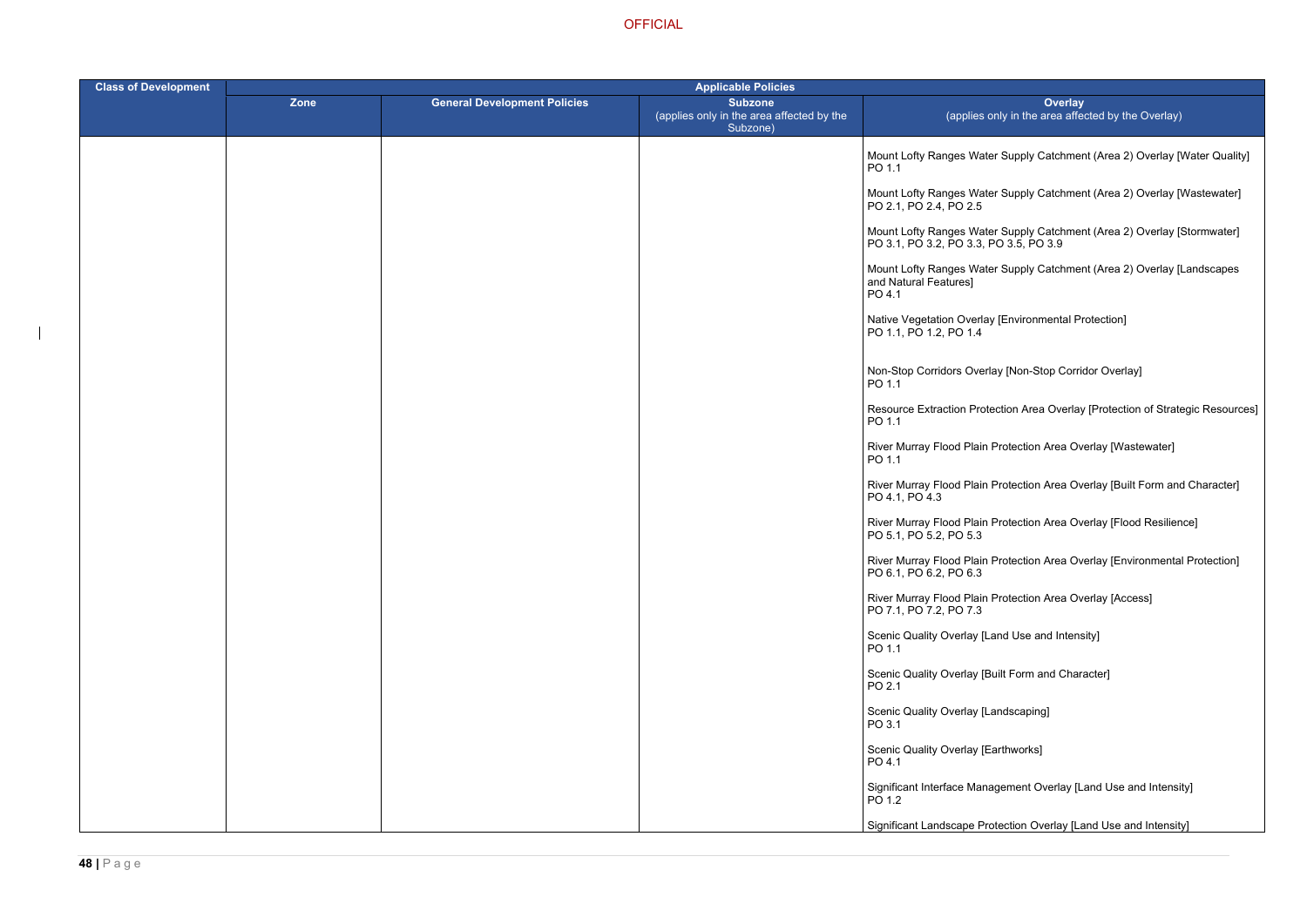otection Overlay [Built Form and Character]

ptection Overlay [Landscaping]

btection Overlay [Earthworks]

lay [Alterations and Additions]

lay [Landscape Context and Streetscape Amenity]

lay [Conservation Works]

**OFFICIAL** 

| <b>Class of Development</b> | <b>Applicable Policies</b> |                                     |                                                                         |                                                                                      |
|-----------------------------|----------------------------|-------------------------------------|-------------------------------------------------------------------------|--------------------------------------------------------------------------------------|
|                             | Zone                       | <b>General Development Policies</b> | <b>Subzone</b><br>(applies only in the area affected by the<br>Subzone) | Over<br>(applies only in the area                                                    |
|                             |                            |                                     |                                                                         | PO 1.1                                                                               |
|                             |                            |                                     |                                                                         | Significant Landscape Protection Overlay<br>PO 2.1, PO 2.2                           |
|                             |                            |                                     |                                                                         | Significant Landscape Protection Overlay<br>PO 3.1                                   |
|                             |                            |                                     |                                                                         | Significant Landscape Protection Overlay<br>PO 4.1                                   |
|                             |                            |                                     |                                                                         | State Heritage Area Overlay [Built Form]<br>PO 1.1, PO 1.2, PO 1.3, PO 1.4, PO 1.5   |
|                             |                            |                                     |                                                                         | State Heritage Area Overlay [Alterations<br>PO 2.1, PO 2.2                           |
|                             |                            |                                     |                                                                         | State Heritage Area Overlay [Landscape<br>PO 5.1                                     |
|                             |                            |                                     |                                                                         | State Heritage Area Overlay [Conservation]<br>PO 7.1                                 |
|                             |                            |                                     |                                                                         | State Heritage Place Overlay [Built Form]<br>PO 1.1, PO 1.2, PO 1.3, PO 1.4, PO 1.5, |
|                             |                            |                                     |                                                                         | State Heritage Place Overlay [Alterations<br>PO 2.1, PO 2.2                          |
|                             |                            |                                     |                                                                         | State Heritage Place Overlay [Landscape<br>PO 5.1                                    |
|                             |                            |                                     |                                                                         | State Heritage Place Overlay [Conservati<br>PO 7.1                                   |
|                             |                            |                                     |                                                                         | <b>State Significant Native Vegetation Areas</b><br>PO 1.1                           |
|                             |                            |                                     |                                                                         | <b>Urban Transport Routes Overlay [Access</b><br>PO 1.1                              |
|                             |                            |                                     |                                                                         | <b>Urban Transport Routes Overlay [Access</b><br>PO 2.1                              |
|                             |                            |                                     |                                                                         | <b>Urban Transport Routes Overlay [Access</b><br>Point]<br>PO 3.1                    |
|                             |                            |                                     |                                                                         | Urban Transport Routes Overlay [Access<br>Points]<br>PO 4.1                          |
|                             |                            |                                     |                                                                         | Urban Transport Routes Overlay [Access<br>PO 5.1                                     |
|                             |                            |                                     |                                                                         | Urban Transport Routes Overlay [Access                                               |

PO 1.1, PO 1.2, PO 1.3, PO 1.4, PO 1.5, PO 1.6, PO 1.7

rlay [Alterations and Additions]

rlay [Landscape Context and Streetscape Amenity]

rlay [Conservation Works]

egetation Areas Overlay [Environmental Protection]

Dverlay [Access - Safe Entry and Exit (Traffic Flow)]

Dverlay [Access - On-Site Queuing]

Dverlay [Access - (Location Spacing) - Existing Access

Dverlay [Access – Location (Spacing) – New Access

Dverlay [Access - Location (Sight Lines)]

Dverlay [Access – Mud and Debris]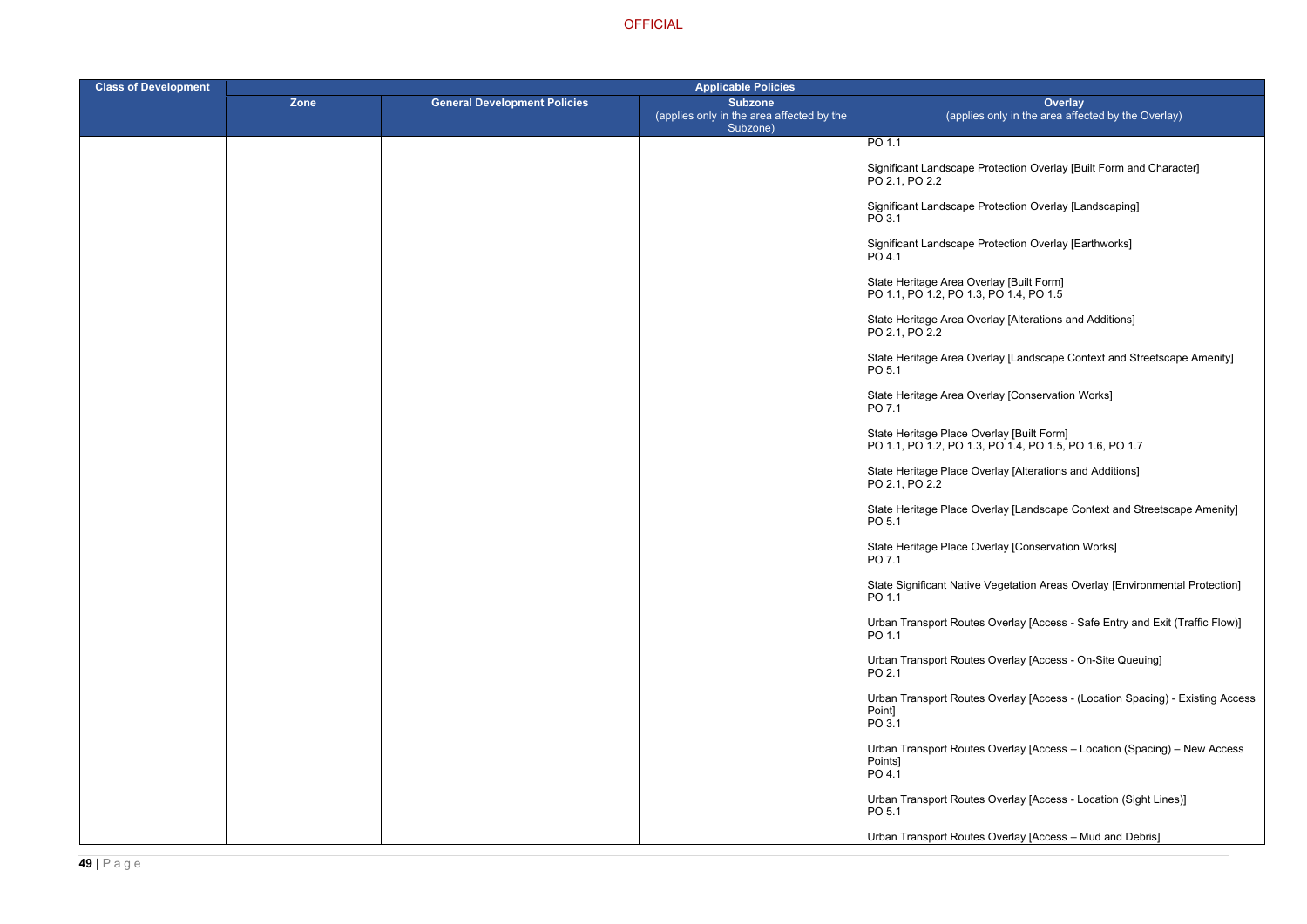- Overlay [Access Stormwater]
- Overlay [Building on Road Reserve]
- Overlay [Public Road Junctions]
- Overlay [Corner Cut-Offs]

Overlay [Land Use and Intensity]

- Overlay [Built Form]
- (Aircraft Landing Areas) Overlay [Built Form]
- (Regulated) Overlay [Built Form]
- verlay
- [All Development]
- [Built Form]  $PO$  2.4,  $PO$  2.5
- [Context and Streetscape Amenity]
- District Overlay [Land Use and Intensity]
- District Overlay [Built Form and Character]
- District Overlay [Built Form and Character in the Rural
- PO 3.1, PO 3.2, PO 3.3, PO 3.4, PO 3.5, PO 3.6
- District Overlay [Earthworks]

Hazard Risk Minimisation] PO 2.4, PO 2.5

| <b>Class of Development</b>                                                                                                                                   |      |                                                                                        | <b>Applicable Policies</b>                                              |                                                                                                               |
|---------------------------------------------------------------------------------------------------------------------------------------------------------------|------|----------------------------------------------------------------------------------------|-------------------------------------------------------------------------|---------------------------------------------------------------------------------------------------------------|
|                                                                                                                                                               | Zone | <b>General Development Policies</b>                                                    | <b>Subzone</b><br>(applies only in the area affected by the<br>Subzone) | Overlay<br>(applies only in the area affected                                                                 |
|                                                                                                                                                               |      |                                                                                        |                                                                         | PO 6.1<br>Urban Transport Routes Overlay [Access - Storr                                                      |
|                                                                                                                                                               |      |                                                                                        |                                                                         | PO 7.1<br>Urban Transport Routes Overlay [Building on Ro                                                      |
|                                                                                                                                                               |      |                                                                                        |                                                                         | PO 8.1<br>Urban Transport Routes Overlay [Public Road Ji<br>PO 9.1                                            |
|                                                                                                                                                               |      |                                                                                        |                                                                         | Urban Transport Routes Overlay [Corner Cut-Of<br>PO 10.1                                                      |
|                                                                                                                                                               |      |                                                                                        |                                                                         | Water Resources Overlay [Water Catchment]<br>PO 1.1, PO 1.2, PO 1.5, PO 1.6, PO 1.7, PO 1.8                   |
| Dwelling or residential flat<br>building undertaken by:<br>(a) the South Australian                                                                           | None | Housing Renewal [Land Use and Intensity]<br>PO 1.1, PO 1.2                             | None                                                                    | Aircraft Noise Exposure Overlay [Land Use and<br>PO 1.1                                                       |
| Housing Trust either<br>individually or jointly with<br>other persons or bodies                                                                               |      | Housing Renewal [Building Height]<br>PO 2.1, PO 2.2                                    |                                                                         | Aircraft Noise Exposure Overlay [Built Form]<br>PO 2.1                                                        |
| or<br>(b) a provider registered                                                                                                                               |      | Housing Renewal [Primary Street Setback]<br>PO 3.1                                     |                                                                         | Airport Building Heights (Aircraft Landing Areas)<br>PO 1.1                                                   |
| under the Community<br><b>Housing National Law</b><br>participating in a program<br>relating to the renewal of<br>housing endorsed by<br>the South Australian |      | Housing Renewal [Secondary Street Setback]<br>PO 4.1                                   |                                                                         | Airport Building Heights (Regulated) Overlay [Bu<br>PO 1.1                                                    |
|                                                                                                                                                               |      | Housing Renewal [Boundary Walls]<br>PO 5.1, PO 5.2                                     |                                                                         | <b>Building Near Airfields Overlay</b><br>PO 1.3                                                              |
| Housing Trust.                                                                                                                                                |      | Housing Renewal [Side Boundary Setback]<br>PO 6.1                                      |                                                                         | Character Area Overlay [All Development]<br>PO 1.1                                                            |
|                                                                                                                                                               |      | Housing Renewal [Rear Boundary Setback]<br>PO 7.1                                      |                                                                         | Character Area Overlay [Built Form]<br>PO 2.1, PO 2.2, PO 2.3, PO 2.4, PO 2.5                                 |
|                                                                                                                                                               |      | Housing Renewal [Buildings elevation design]<br>PO 8.1, PO 8.2, PO 8.3, PO 8.4, PO 8.5 |                                                                         | Character Area Overlay [Context and Streetscap<br>PO 6.1, PO 6.2                                              |
|                                                                                                                                                               |      | Housing Renewal [Outlook and amenity]<br>PO 9.1, PO 9.2                                |                                                                         | Character Preservation District Overlay [Land Us<br>PO 1.2                                                    |
|                                                                                                                                                               |      | Housing Renewal [Private Open Space]<br>PO 10.1                                        |                                                                         | Character Preservation District Overlay [Built Fo<br>PO 2.1, PO 2.2, PO 2.3                                   |
|                                                                                                                                                               |      | Housing Renewal [Visual privacy]<br>PO 11.1, PO 11.2                                   |                                                                         | Character Preservation District Overlay [Built For<br>Areal<br>PO 3.1, PO 3.2, PO 3.3, PO 3.4, PO 3.5, PO 3.6 |
|                                                                                                                                                               |      | Housing Renewal [Landscaping]<br>PO 12.1                                               |                                                                         | <b>Character Preservation District Overlay [Earthwo</b><br>PO 4.1                                             |
|                                                                                                                                                               |      | Housing Renewal [Water Sensitive Design]<br>PO 13.1                                    |                                                                         | Coastal Areas Overlay [Hazard Risk Minimisatio<br>PO 2.1, PO 2.2, PO 2.3, PO 2.4, PO 2.5                      |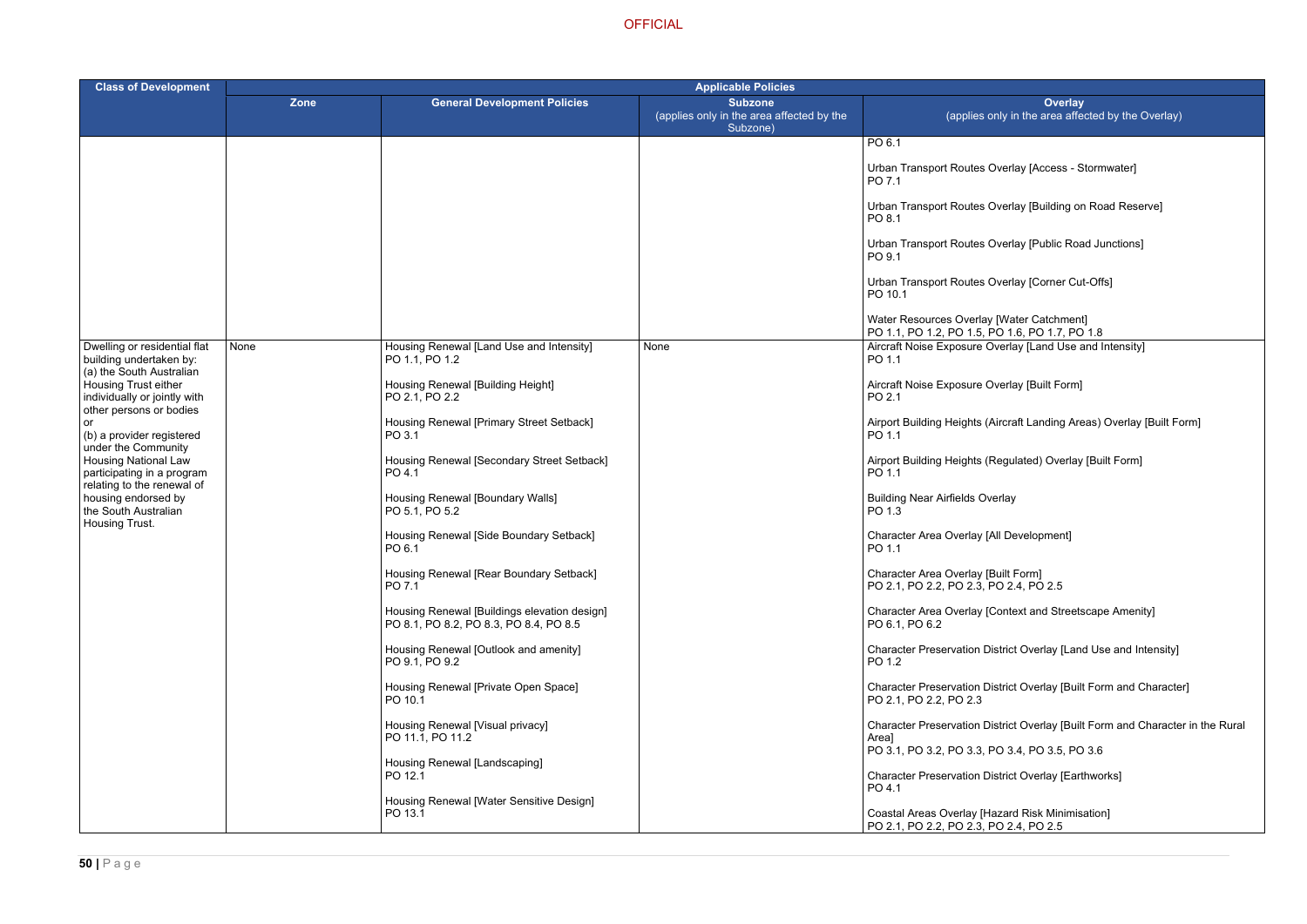PO 4.1, PO 4.2, PO 4.3, PO 4.4, PO 4.5, PO 4.6, PO 4.7

ing Overlay [Future Road Widening]

rerlay [Future Road Widening]

Pipelines Overlay [Land Use and Intensity]

ا Pipelines (Facilities) Overlay [Safety]

ils) Overlay [Land Use and Intensity]

ral Risk) Overlay [Siting]

ral Risk) Overlay [Built Form]

eral Risk) Overlay [Habitable Buildings]

ral Risk) Overlay [Vehicle Access – Roads, Driveways

Risk) Overlay [Land Use]

| <b>Class of Development</b> | <b>Applicable Policies</b> |                                                                              |                                                                         |                                                                                                         |  |
|-----------------------------|----------------------------|------------------------------------------------------------------------------|-------------------------------------------------------------------------|---------------------------------------------------------------------------------------------------------|--|
|                             | <b>Zone</b>                | <b>General Development Policies</b>                                          | <b>Subzone</b><br>(applies only in the area affected by the<br>Subzone) | Overlay<br>(applies only in the area affecte                                                            |  |
|                             |                            | Housing Renewal [Car Parking]<br>PO 14.1, PO 14.2, PO 14.3, PO 14.4, PO 14.5 |                                                                         | Coastal Areas Overlay [Coast Protection Works<br>PO 3.1, PO 3.2                                         |  |
|                             |                            | Housing Renewal [Overshadowing]<br>PO 15.1<br>Housing Renewal [Waste]        |                                                                         | Coastal Areas Overlay [Environment Protection]<br>PO 4.1, PO 4.2, PO 4.3, PO 4.4, PO 4.5, PO 4.6        |  |
|                             |                            | PO 16.1, PO 16.2<br>Housing Renewal [Vehicle Access]                         |                                                                         | Coastal Areas Overlay [Access]<br>PO 5.1, PO 5.2, PO 5.4                                                |  |
|                             |                            | PO 17.1, PO 17.2, PO 17.3, PO 17.4, PO 17.5, PO<br>17.6, PO 17.7             |                                                                         | <b>Coastal Flooding Overlay</b><br>PO 1.1                                                               |  |
|                             |                            | Housing Renewal [Storage]<br>PO 18.1                                         |                                                                         | Defence Aviation Area Overlay [Built Form]<br>PO 1.1                                                    |  |
|                             |                            | Housing Renewal [Earthworks]<br>PO 19.1                                      |                                                                         | Design Overlay [General]<br>PO 1.1                                                                      |  |
|                             |                            | Housing Renewal [Service connections and<br>infrastructure]<br>PO 20.1       |                                                                         | Future Local Road Widening Overlay [Future Ro<br>PO 1.1                                                 |  |
|                             |                            | Housing Renewal [Site contamination]<br>PO 21.1                              |                                                                         | Future Road Widening Overlay [Future Road W<br>PO 1.1                                                   |  |
|                             |                            |                                                                              |                                                                         | Gas and Liquid Petroleum Pipelines Overlay [La<br>PO 1.1                                                |  |
|                             |                            |                                                                              |                                                                         | Gas and Liquid Petroleum Pipelines (Facilities)<br>PO 1.1<br>Gateway Overlay [Built Form and Character] |  |
|                             |                            |                                                                              |                                                                         | PO 1.1, PO 1.2, PO 1.3<br>Gateway Overlay [Landscaping]                                                 |  |
|                             |                            |                                                                              |                                                                         | PO 3.1, PO 3.2, PO 3.3, PO 3.4<br>Hazards (Acid Sulfate Soils) Overlay [Land Use                        |  |
|                             |                            |                                                                              |                                                                         | PO 1.1<br>Hazards (Bushfire - General Risk) Overlay [Sitin                                              |  |
|                             |                            |                                                                              |                                                                         | PO 1.1<br>Hazards (Bushfire - General Risk) Overlay [Built                                              |  |
|                             |                            |                                                                              |                                                                         | PO 2.1<br>Hazards (Bushfire - General Risk) Overlay [Hab<br>PO 3.1, PO 3.2, PO 3.3                      |  |
|                             |                            |                                                                              |                                                                         | Hazards (Bushfire - General Risk) Overlay [Veh<br>and Fire Tracks]<br>PO 5.1, PO 5.2, PO 5.3            |  |
|                             |                            |                                                                              |                                                                         | Hazards (Bushfire - High Risk) Overlay [Land Us<br>PO 1.1                                               |  |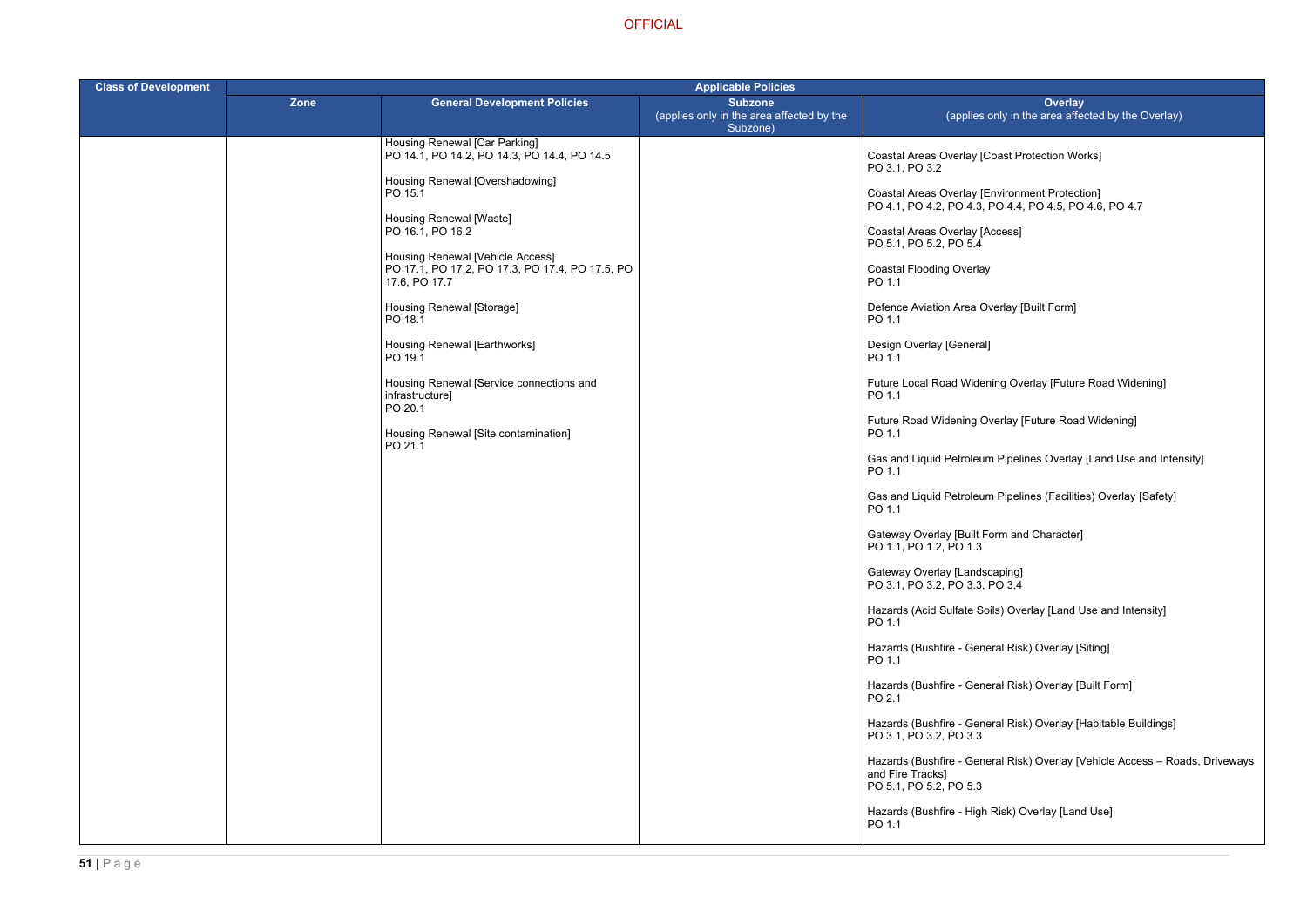- Risk) Overlay [Siting]
- Risk) Overlay [Built Form]
- Risk) Overlay [Habitable Buildings]
- Risk) Overlay [Vehicle Access –Roads, Driveways and
- ium Risk) Overlay [Siting]
- ium Risk) Overlay [Built Form]
- ium Risk) Overlay [Habitable Buildings]
- ium Risk) Overlay [Vehicle Access Roads, Driveways
- ack) Overlay [Habitable Buildings]
- ack) Overlay [Vehicle Access Roads and Driveways]
- onal) Overlay [Siting]
- onal) Overlay [Built Form]
- onal) Overlay [Vehicle Access -Roads and Driveways]
- 
- lay [Environmental Protection]
- Iay [Site Earthworks]
- lay [Access]
- eral) Overlay [Flood Resilience]

| <b>Class of Development</b> | <b>Applicable Policies</b> |                                     |                                                                         |                                                                                            |
|-----------------------------|----------------------------|-------------------------------------|-------------------------------------------------------------------------|--------------------------------------------------------------------------------------------|
|                             | Zone                       | <b>General Development Policies</b> | <b>Subzone</b><br>(applies only in the area affected by the<br>Subzone) | <b>Overlay</b><br>(applies only in the area affect                                         |
|                             |                            |                                     |                                                                         | Hazards (Bushfire - High Risk) Overlay [Siting]<br>PO 2.1                                  |
|                             |                            |                                     |                                                                         | Hazards (Bushfire - High Risk) Overlay [Built F<br>PO 3.1, PO 3.2                          |
|                             |                            |                                     |                                                                         | Hazards (Bushfire - High Risk) Overlay [Habita<br>PO 4.1, PO 4.2, PO 4.3                   |
|                             |                            |                                     |                                                                         | Hazards (Bushfire - High Risk) Overlay [Vehic<br>Fire Tracks]<br>PO 6.1, PO 6.2, PO 6.3    |
|                             |                            |                                     |                                                                         | Hazards (Bushfire - Medium Risk) Overlay [Sit<br>PO 1.1                                    |
|                             |                            |                                     |                                                                         | Hazards (Bushfire - Medium Risk) Overlay [Bu<br>PO 2.1, PO 2.2                             |
|                             |                            |                                     |                                                                         | Hazards (Bushfire - Medium Risk) Overlay [Ha<br>PO 3.1, PO 3.2, PO 3.3                     |
|                             |                            |                                     |                                                                         | Hazards (Bushfire - Medium Risk) Overlay [Ve<br>and Fire Tracks]<br>PO 5.1, PO 5.2, PO 5.3 |
|                             |                            |                                     |                                                                         | Hazards (Bushfire - Outback) Overlay [Habital<br>PO 1.1                                    |
|                             |                            |                                     |                                                                         | Hazards (Bushfire - Outback) Overlay [Vehicle<br>PO 2.1, PO 2.2                            |
|                             |                            |                                     |                                                                         | Hazards (Bushfire - Regional) Overlay [Siting]<br>PO 1.1                                   |
|                             |                            |                                     |                                                                         | Hazards (Bushfire - Regional) Overlay [Built F<br>PO 2.1, PO 2.2                           |
|                             |                            |                                     |                                                                         | Hazards (Bushfire - Regional) Overlay [Vehicle<br>PO 5.1, PO 5.2, PO 5.3                   |
|                             |                            |                                     |                                                                         | Hazards (Flooding) Overlay [Flood Resilience]<br>PO 3.1, PO 3.2, PO 3.3, PO 3.4, PO 3.5    |
|                             |                            |                                     |                                                                         | Hazards (Flooding) Overlay [Environmental Pr<br>PO 4.1, PO 4.2                             |
|                             |                            |                                     |                                                                         | Hazards (Flooding) Overlay [Site Earthworks]<br>PO 5.1, PO 5.2                             |
|                             |                            |                                     |                                                                         | Hazards (Flooding) Overlay [Access]<br>PO 6.1, PO 6.2                                      |
|                             |                            |                                     |                                                                         | Hazards (Flooding - General) Overlay [Flood<br>PO 2.1                                      |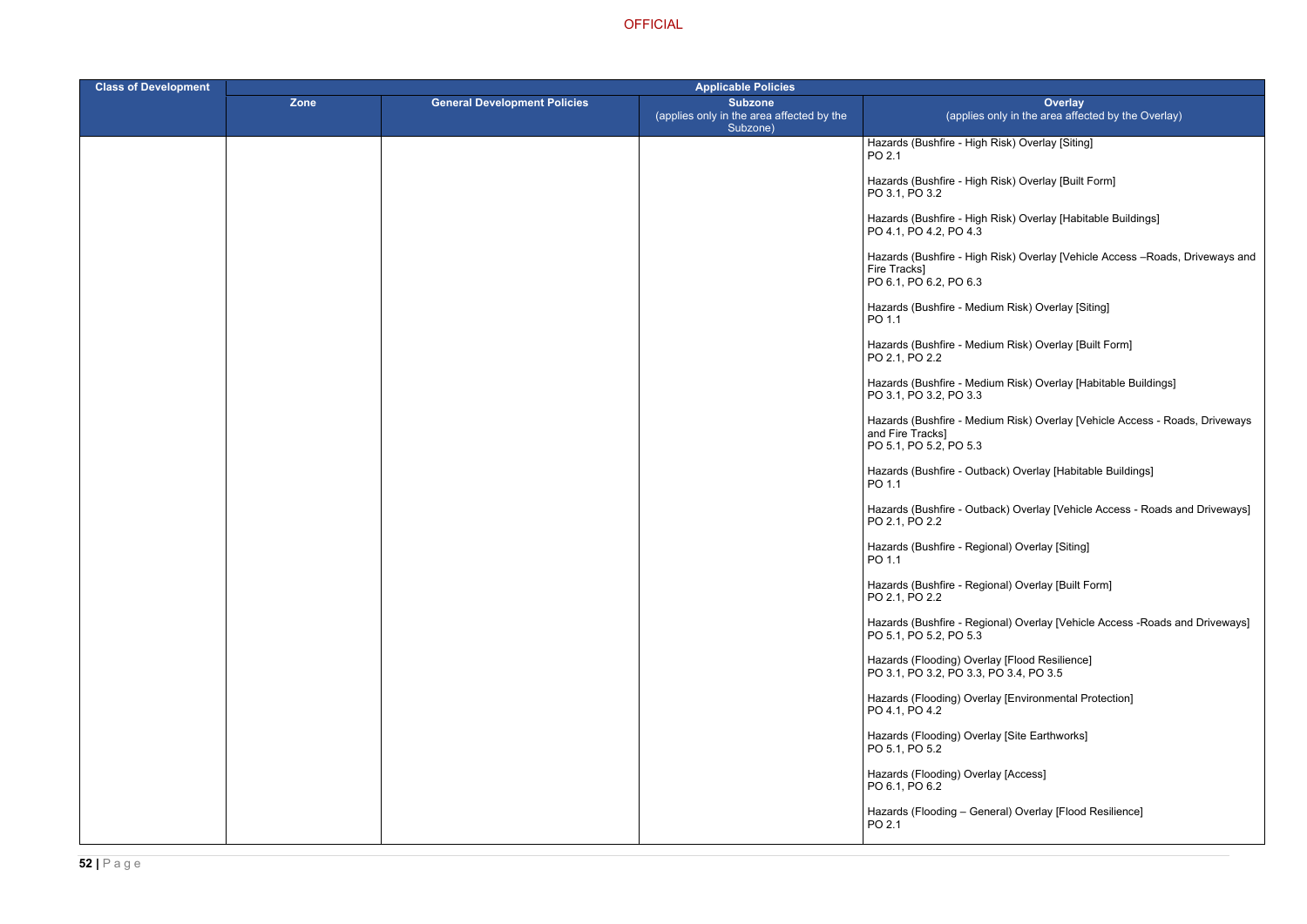lence Required) Overlay [Flood Resilience]

terations and additions]

ontext and Streetscape Amenity]

Iorerlay [Land Use and Intensity]

Routes Overlay [Access - Safe Entry and Exit (Traffic

Routes Overlay [Access - On-Site Queuing]

Routes Overlay [Access - Existing Access Points]

Routes Overlay [Access - Location (Spacing)]

Routes Overlay [Access - Location (Sight Lines)]

Routes Overlay [Access - Mud and Debris]

Routes Overlay [Access - Stormwater]

Routes Overlay [Public Road Junctions]

Dverlay [Access, Design and Function]

| <b>Class of Development</b> | <b>Applicable Policies</b> |                                     |                                                                         |                                                                              |
|-----------------------------|----------------------------|-------------------------------------|-------------------------------------------------------------------------|------------------------------------------------------------------------------|
|                             | Zone                       | <b>General Development Policies</b> | <b>Subzone</b><br>(applies only in the area affected by the<br>Subzone) | Ove<br>(applies only in the area                                             |
|                             |                            |                                     |                                                                         | Hazards (Flooding - Evidence Required)<br>PO 1.1                             |
|                             |                            |                                     |                                                                         | Heritage Adjacency Overlay [Built Form]<br>PO 1.1                            |
|                             |                            |                                     |                                                                         | Historic Area Overlay [All Development]<br>PO 1.1                            |
|                             |                            |                                     |                                                                         | Historic Area Overlay [Built Form]<br>PO 2.1, PO 2.2, PO 2.3, PO 2.4, PO 2.5 |
|                             |                            |                                     |                                                                         | Historic Area Overlay [Alterations and a<br>PO 3.1, PO 3.2                   |
|                             |                            |                                     |                                                                         | Historic Area Overlay [Context and Stree<br>PO 6.1, PO 6.2                   |
|                             |                            |                                     |                                                                         | Historic Area Overlay [Ruins]<br>PO 8.1                                      |
|                             |                            |                                     |                                                                         | Historic Shipwrecks Overlay [General]<br>PO 1.1                              |
|                             |                            |                                     |                                                                         | Interface Management Overlay [Land Us<br>PO 1.1                              |
|                             |                            |                                     |                                                                         | Key Outback and Rural Routes Overlay<br>Flow)]<br>PO 1.1                     |
|                             |                            |                                     |                                                                         | Key Outback and Rural Routes Overlay<br>PO 2.1                               |
|                             |                            |                                     |                                                                         | Key Outback and Rural Routes Overlay<br>PO 3.1                               |
|                             |                            |                                     |                                                                         | Key Outback and Rural Routes Overlay<br>PO 4.1                               |
|                             |                            |                                     |                                                                         | Key Outback and Rural Routes Overlay<br>PO 5.1                               |
|                             |                            |                                     |                                                                         | Key Outback and Rural Routes Overlay<br>PO 6.1                               |
|                             |                            |                                     |                                                                         | Key Outback and Rural Routes Overlay<br>PO 7.1                               |
|                             |                            |                                     |                                                                         | Key Outback and Rural Routes Overlay<br>PO 8.1                               |
|                             |                            |                                     |                                                                         | Key Railway Crossings Overlay [Access<br>PO 1.1                              |
|                             |                            |                                     |                                                                         | <b>Limited Dwelling Overlay</b>                                              |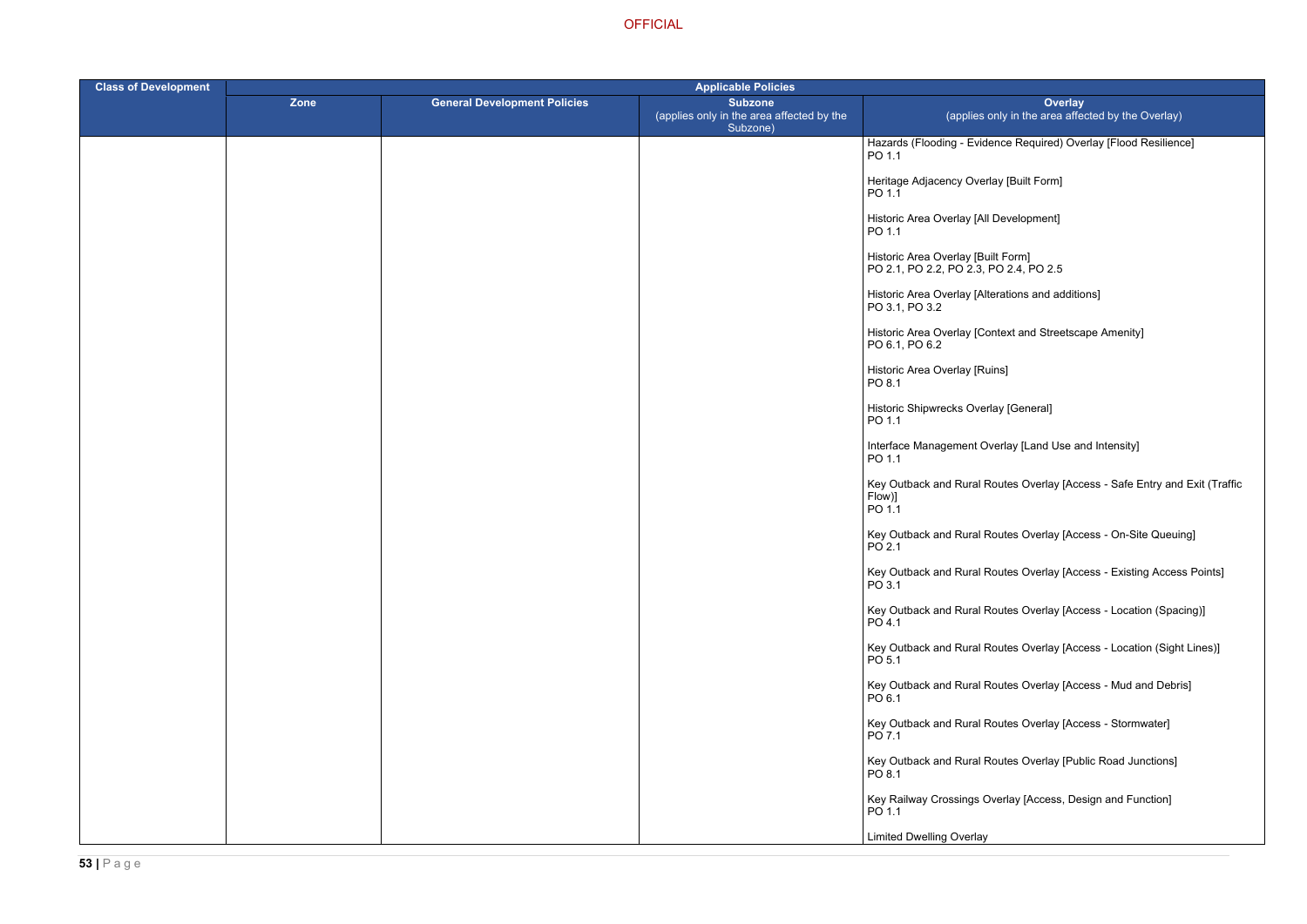PO 1.1, PO 1.2, PO 1.3, PO 1.4, PO 1.5, PO 1.6, PO 1.7

erlay [Alterations and Additions]

erlay [Landscape Context and Streetscape Amenity]

erlay [Conservation Works]

outes Overlay [Access - Safe Entry and Exit (Traffic

outes Overlay [Access - On-Site Queuing]

outes Overlay [Access – Location (Spacing) - Existing

outes Overlay [Access – Location (Spacing) – New

outes Overlay [Access - Location (Sight Lines)]

outes Overlay [Access - Mud and Debris]

outes Overlay [Access - Stormwater]

outes Overlay [Building on Road Reserve]

outes Overlay [Public Road Junctions]

outes Overlay [Corner Cut-Offs]

er Supply Catchment (Area 1) Overlay [Water Quality]

er Supply Catchment (Area 1) Overlay [Wastewater]

**OFFICIAL** 

| <b>Class of Development</b> | <b>Applicable Policies</b> |                                     |                                                                         |                                                                                      |
|-----------------------------|----------------------------|-------------------------------------|-------------------------------------------------------------------------|--------------------------------------------------------------------------------------|
|                             | <b>Zone</b>                | <b>General Development Policies</b> | <b>Subzone</b><br>(applies only in the area affected by the<br>Subzone) | Over<br>(applies only in the area a                                                  |
|                             |                            |                                     |                                                                         | PO 1.1                                                                               |
|                             |                            |                                     |                                                                         | Local Heritage Place Overlay [Built Form]<br>PO 1.1, PO 1.2, PO 1.3, PO 1.4, PO 1.5, |
|                             |                            |                                     |                                                                         | Local Heritage Place Overlay [Alterations<br>PO 2.1, PO 2.2                          |
|                             |                            |                                     |                                                                         | Local Heritage Place Overlay [Landscape<br>PO 5.1                                    |
|                             |                            |                                     |                                                                         | Local Heritage Place Overlay [Conservati<br>PO 7.1                                   |
|                             |                            |                                     |                                                                         | Major Urban Transport Routes Overlay [A<br>Flow)]<br>PO 1.1                          |
|                             |                            |                                     |                                                                         | Major Urban Transport Routes Overlay [A<br>PO 2.1                                    |
|                             |                            |                                     |                                                                         | Major Urban Transport Routes Overlay [A<br>Access Points]<br>PO 3.1                  |
|                             |                            |                                     |                                                                         | Major Urban Transport Routes Overlay [A<br>Access Points]<br>PO 4.1                  |
|                             |                            |                                     |                                                                         | Major Urban Transport Routes Overlay [A<br>PO 5.1                                    |
|                             |                            |                                     |                                                                         | Major Urban Transport Routes Overlay [A<br>PO 6.1                                    |
|                             |                            |                                     |                                                                         | Major Urban Transport Routes Overlay [A<br>PO 7.1                                    |
|                             |                            |                                     |                                                                         | Major Urban Transport Routes Overlay [B<br>PO 8.1                                    |
|                             |                            |                                     |                                                                         | Major Urban Transport Routes Overlay [F<br>PO 9.1                                    |
|                             |                            |                                     |                                                                         | Major Urban Transport Routes Overlay [C<br>PO 10.1                                   |
|                             |                            |                                     |                                                                         | Mount Lofty Ranges Water Supply Catch<br>PO 1.1                                      |
|                             |                            |                                     |                                                                         | Mount Lofty Ranges Water Supply Catch<br>PO 2.2, PO 2.3, PO 2.4                      |
|                             |                            |                                     |                                                                         | Mount Lofty Ranges Water Supply Catch<br>PO 3.1, PO 3.2, PO 3.3, PO 3.9              |

Mount Lofty Ranges Water Supply Catchment (Area 1) Overlay [Stormwater]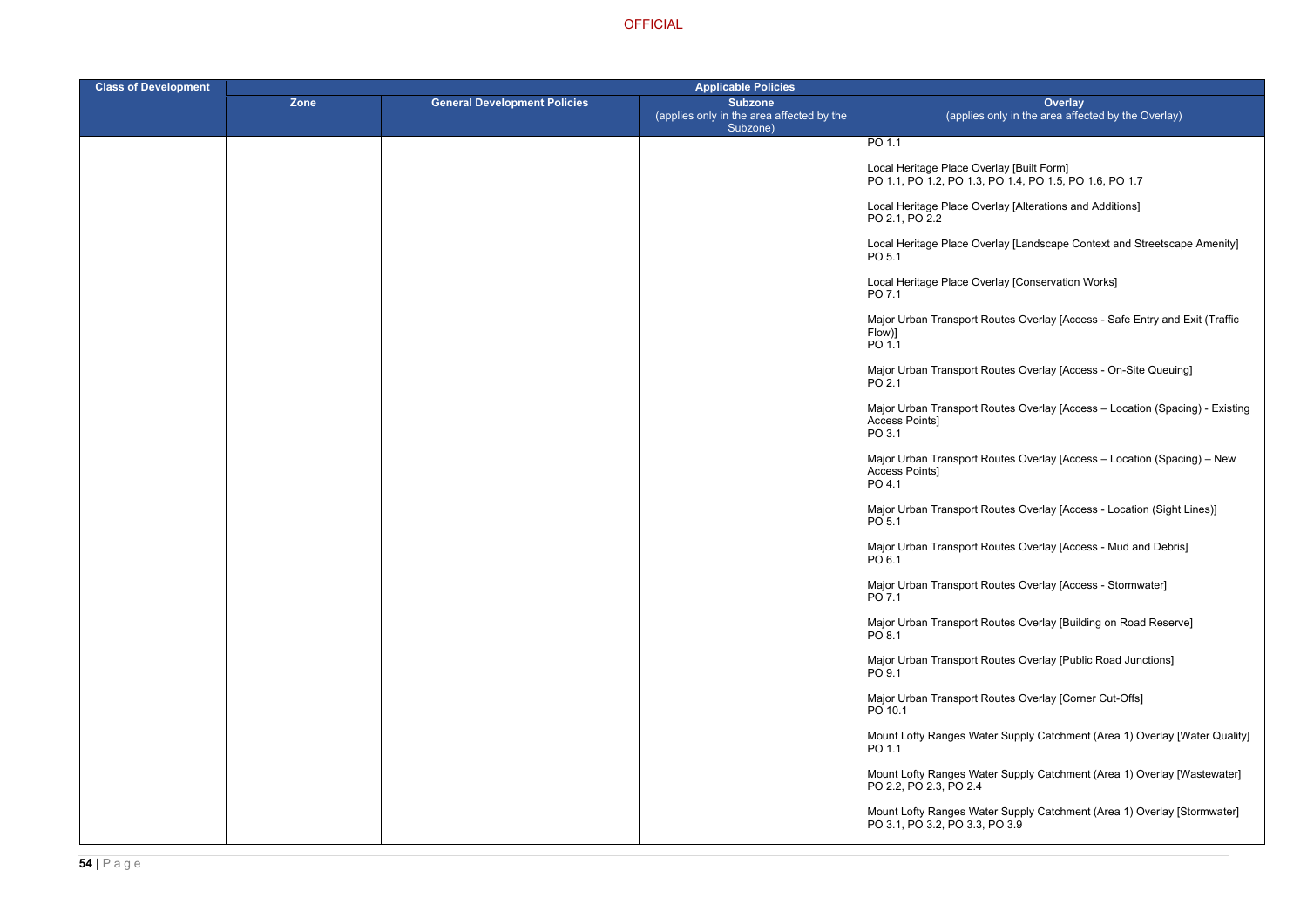er Supply Catchment (Area 1) Overlay [Landscapes

- ter Supply Catchment (Area 2) Overlay [Water Quality]
- ter Supply Catchment (Area 2) Overlay [Wastewater]
- ter Supply Catchment (Area 2) Overlay [Stormwater] PO 3.9
- ter Supply Catchment (Area 2) Overlay [Landscapes
- ay [Environmental Protection]
- rlay [Non-Stop Corridor Overlay]
- tection Area Overlay [Protection of Strategic Resources]
- River Murray Twastewater Protection Area Overlay [Wastewater]
- Protection Area Overlay [Built Form and Character]
- r Protection Area Overlay [Flood Resilience]
- **Protection Area Overlay [Environmental Protection]**
- **Protection Area Overlay [Access]**
- Land Use and Intensity]
- Built Form and Character]
- Landscaping]
- Earthworks]
- agement Overlay [Land Use and Intensity]

| <b>Class of Development</b> | <b>Applicable Policies</b> |                                     |                                                                         |                                                            |
|-----------------------------|----------------------------|-------------------------------------|-------------------------------------------------------------------------|------------------------------------------------------------|
|                             | Zone                       | <b>General Development Policies</b> | <b>Subzone</b><br>(applies only in the area affected by the<br>Subzone) | (applies o                                                 |
|                             |                            |                                     |                                                                         | Mount Lofty Ranges Wate<br>and Natural Features]<br>PO 4.1 |
|                             |                            |                                     |                                                                         | Mount Lofty Ranges Wate<br>PO 1.1                          |
|                             |                            |                                     |                                                                         | Mount Lofty Ranges Wate<br>PO 2.1, PO 2.4, PO 2.5          |
|                             |                            |                                     |                                                                         | Mount Lofty Ranges Wate<br>PO 3.1, PO 3.2, PO 3.3, R       |
|                             |                            |                                     |                                                                         | Mount Lofty Ranges Wate<br>and Natural Features]<br>PO 4.1 |
|                             |                            |                                     |                                                                         | Native Vegetation Overlay<br>PO 1.1, PO 1.2, PO 1.4        |
|                             |                            |                                     |                                                                         | Non-Stop Corridors Overl<br>PO 1.1                         |
|                             |                            |                                     |                                                                         | <b>Resource Extraction Prot</b><br>PO 1.1                  |
|                             |                            |                                     |                                                                         | River Murray Flood Plain<br>PO 1.1                         |
|                             |                            |                                     |                                                                         | River Murray Flood Plain<br>PO 4.1, PO 4.3                 |
|                             |                            |                                     |                                                                         | River Murray Flood Plain<br>PO 5.1, PO 5.2, PO 5.3         |
|                             |                            |                                     |                                                                         | River Murray Flood Plain<br>PO 6.1, PO 6.2, PO 6.3         |
|                             |                            |                                     |                                                                         | River Murray Flood Plain<br>PO 7.1, PO 7.2, PO 7.3         |
|                             |                            |                                     |                                                                         | Scenic Quality Overlay [L<br>PO 1.1                        |
|                             |                            |                                     |                                                                         | Scenic Quality Overlay [B<br>PO 2.1                        |
|                             |                            |                                     |                                                                         | Scenic Quality Overlay [L<br>PO 3.1                        |
|                             |                            |                                     |                                                                         | Scenic Quality Overlay [E<br>PO 4.1                        |
|                             |                            |                                     |                                                                         | Significant Interface Mana<br>PO 1.1                       |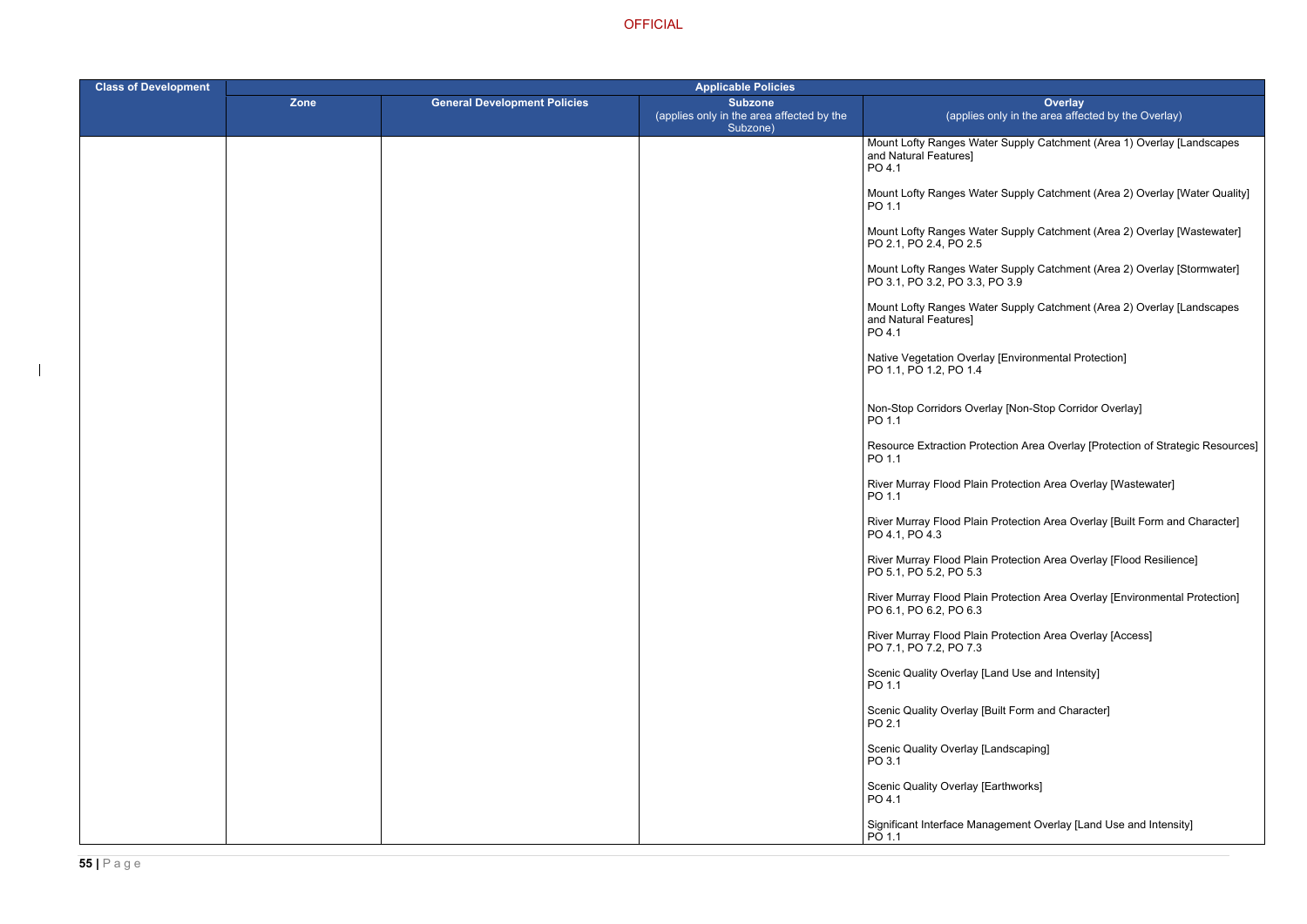rotection Overlay [Land Use and Intensity]

rotection Overlay [Built Form and Character]

rotection Overlay [Landscaping]

rotection Overlay [Earthworks]

rlay [Alterations and Additions]

rlay [Landscape Context and Streetscape Amenity]

rlay [Conservation Works]

erlay [Built Form] PO 1.1, PO 1.2, PO 1.3, PO 1.4, PO 1.5, PO 1.6, PO 1.7

erlay [Alterations and Additions]

erlay [Landscape Context and Streetscape Amenity]

erlay [Conservation Works]

/egetation Areas Overlay [Environmental Protection]

opment Overlay [Traffic Generating Development]

Overlay [Access - Safe Entry and Exit (Traffic Flow)]

Overlay [Access - On-Site Queuing]

Overlay [Access - (Location Spacing) - Existing Access

Overlay [Access – Location (Spacing) – New Access

| <b>Class of Development</b> | <b>Applicable Policies</b> |                                     |                                                                         |                                                                                    |
|-----------------------------|----------------------------|-------------------------------------|-------------------------------------------------------------------------|------------------------------------------------------------------------------------|
|                             | Zone                       | <b>General Development Policies</b> | <b>Subzone</b><br>(applies only in the area affected by the<br>Subzone) | Ove<br>(applies only in the area                                                   |
|                             |                            |                                     |                                                                         | Significant Landscape Protection Overla<br>PO 1.1                                  |
|                             |                            |                                     |                                                                         | Significant Landscape Protection Overla<br>PO 2.1, PO 2.2                          |
|                             |                            |                                     |                                                                         | Significant Landscape Protection Overla<br>PO 3.1                                  |
|                             |                            |                                     |                                                                         | Significant Landscape Protection Overla<br>PO 4.1                                  |
|                             |                            |                                     |                                                                         | State Heritage Area Overlay [Built Form]<br>PO 1.1, PO 1.2, PO 1.3, PO 1.4, PO 1.5 |
|                             |                            |                                     |                                                                         | State Heritage Area Overlay [Alterations<br>PO 2.1, PO 2.2                         |
|                             |                            |                                     |                                                                         | State Heritage Area Overlay [Landscape<br>PO 5.1                                   |
|                             |                            |                                     |                                                                         | State Heritage Area Overlay [Conservati<br>PO 7.1                                  |
|                             |                            |                                     |                                                                         | State Heritage Place Overlay [Built Form<br>PO 1.1, PO 1.2, PO 1.3, PO 1.4, PO 1.5 |
|                             |                            |                                     |                                                                         | State Heritage Place Overlay [Alterations<br>PO 2.1, PO 2.2                        |
|                             |                            |                                     |                                                                         | State Heritage Place Overlay [Landscap<br>PO 5.1                                   |
|                             |                            |                                     |                                                                         | State Heritage Place Overlay [Conserva<br>PO 7.1                                   |
|                             |                            |                                     |                                                                         | State Significant Native Vegetation Area<br>PO 1.1                                 |
|                             |                            |                                     |                                                                         | <b>Traffic Generating Development Overlay</b><br>PO 1.1, PO 1.2, PO 1.3            |
|                             |                            |                                     |                                                                         | Urban Transport Routes Overlay [Acces<br>PO 1.1                                    |
|                             |                            |                                     |                                                                         | <b>Urban Transport Routes Overlay [Acces</b><br>PO 2.1                             |
|                             |                            |                                     |                                                                         | Urban Transport Routes Overlay [Acces<br>Point]<br>PO 3.1                          |
|                             |                            |                                     |                                                                         | Urban Transport Routes Overlay [Acces<br>Points]<br>PO 4.1                         |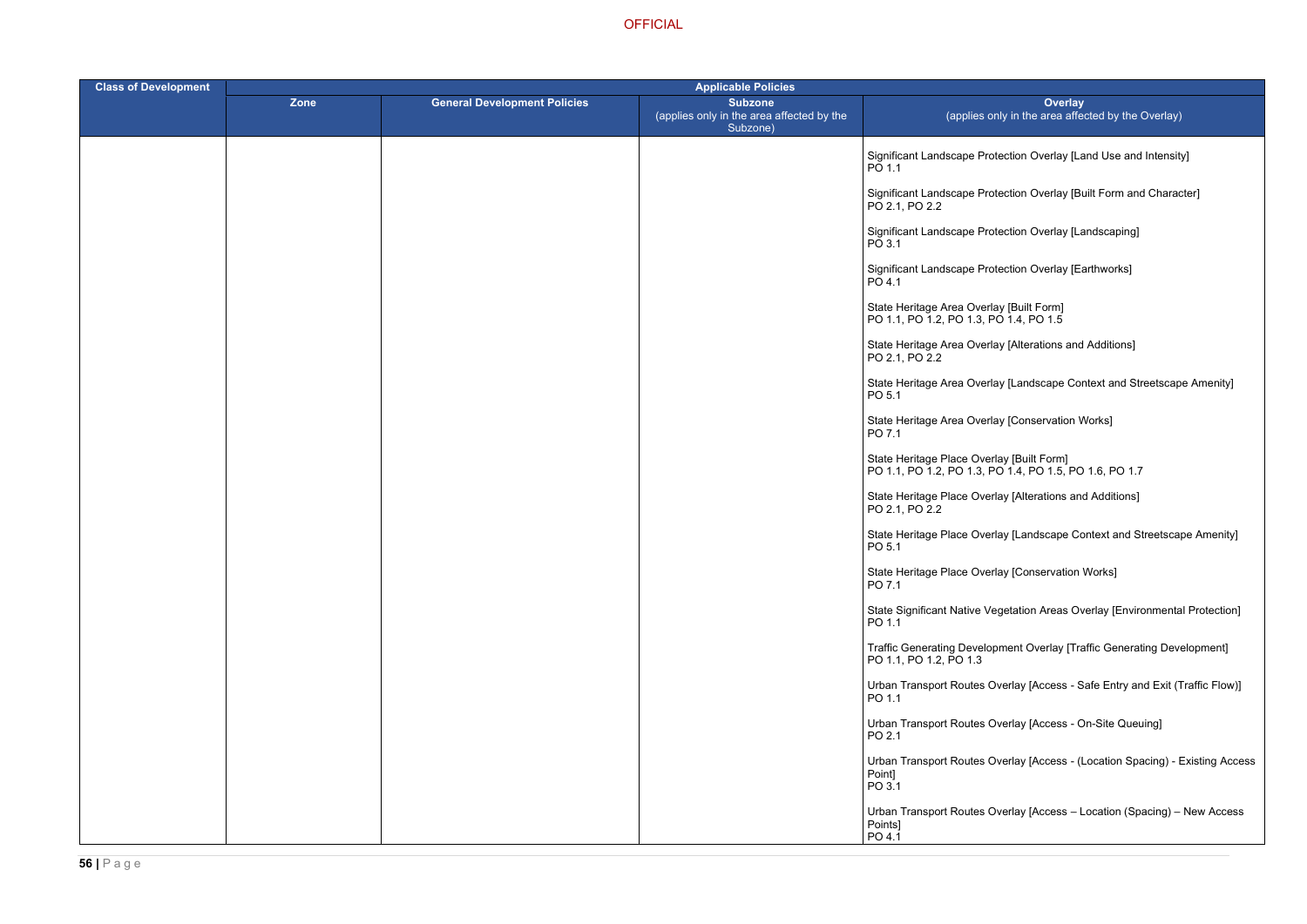- Overlay [Access Location (Sight Lines)]
- Overlay [Access Mud and Debris]
- Overlay [Access Stormwater]
- Overlay [Building on Road Reserve]
- Overlay [Public Road Junctions]
- Overlay [Corner Cut-Offs]

y [Water Catchment] PO 1.6, PO 1.7, PO 1.8 Norma, Airport Building Areas) Overlay [Built Form]

- (Regulated) Overlay [Built Form]
- [All Development]
- [Ancillary Development]
- 
- verlay [Built Form]
- Verlay [Future Road Widening]
- caping]
- $\mathsf{pils})$  Overlay [Land Use and Intensity]
- lay [Flood Resilience]
- rlay [Built Form]
- I Development]

| <b>Class of Development</b> | <b>Applicable Policies</b> |                                                       |                                                                         |                                                    |  |
|-----------------------------|----------------------------|-------------------------------------------------------|-------------------------------------------------------------------------|----------------------------------------------------|--|
|                             | Zone                       | <b>General Development Policies</b>                   | <b>Subzone</b><br>(applies only in the area affected by the<br>Subzone) | (applies                                           |  |
|                             |                            |                                                       |                                                                         | <b>Urban Transport Routes</b><br>PO 5.1            |  |
|                             |                            |                                                       |                                                                         | <b>Urban Transport Routes</b><br>PO 6.1            |  |
|                             |                            |                                                       |                                                                         | <b>Urban Transport Routes</b><br>PO 7.1            |  |
|                             |                            |                                                       |                                                                         | <b>Urban Transport Routes</b><br>PO 8.1            |  |
|                             |                            |                                                       |                                                                         | <b>Urban Transport Routes</b><br>PO 9.1            |  |
|                             |                            |                                                       |                                                                         | <b>Urban Transport Routes</b><br>PO 10.1           |  |
|                             |                            |                                                       |                                                                         | Water Resources Overlay<br>PO 1.1, PO 1.2, PO 1.5, |  |
| Fence                       | None                       | <b>Clearance from Overhead Powerlines</b><br>PO 1.1   | None                                                                    | Airport Building Heights (<br>PO 1.1               |  |
|                             |                            | Design [All development [Fences and Walls]]<br>PO 9.1 |                                                                         | Airport Building Heights (<br>PO 1.1               |  |
|                             |                            |                                                       |                                                                         | Character Area Overlay [<br>PO 1.1                 |  |
|                             |                            |                                                       |                                                                         | Character Area Overlay [<br>PO 4.4                 |  |
|                             |                            |                                                       |                                                                         | <b>Coastal Flooding Overlay</b><br>PO 1.1          |  |
|                             |                            |                                                       |                                                                         | Defence Aviation Area Ov<br>PO 1.1                 |  |
|                             |                            |                                                       |                                                                         | Future Road Widening O<br>PO 1.1                   |  |
|                             |                            |                                                       |                                                                         | Gateway Overlay [Landso<br>PO 3.3                  |  |
|                             |                            |                                                       |                                                                         | Hazards (Acid Sulfate So<br>PO 1.1                 |  |
|                             |                            |                                                       |                                                                         | Hazards (Flooding) Overl<br>PO 3.6                 |  |
|                             |                            |                                                       |                                                                         | Heritage Adjacency Over<br>PO 1.1                  |  |
|                             |                            |                                                       |                                                                         | Historic Area Overlay [All                         |  |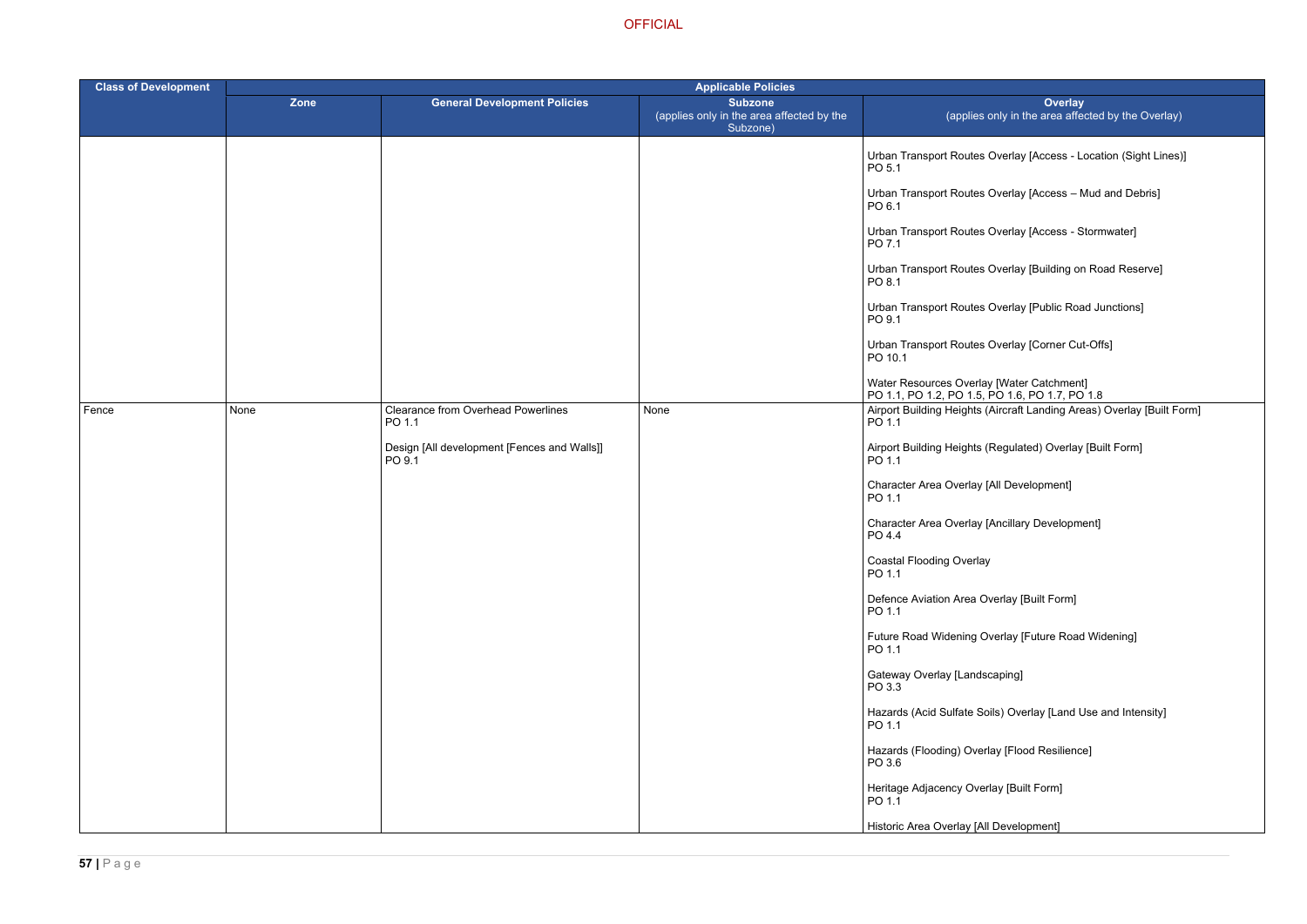icillary development]

outes Overlay [Corner Cut-Offs]

Jse) Overlay [Land Use]

Use) Overlay [Land Use]

Protection Area Overlay [Flood Resilience]

uilt Form and Character]

otection Overlay [Built Form and Character]

lay [Ancillary Development]

rlay [Ancillary Development]

egetation Areas Overlay [Environmental Protection]

Overlay [Corner Cut-Offs]

(Water Catchment]

| <b>Class of Development</b> | <b>Applicable Policies</b> |                                     |                                                                         |                                                                                     |
|-----------------------------|----------------------------|-------------------------------------|-------------------------------------------------------------------------|-------------------------------------------------------------------------------------|
|                             | Zone                       | <b>General Development Policies</b> | <b>Subzone</b><br>(applies only in the area affected by the<br>Subzone) | Over<br>(applies only in the area a                                                 |
|                             |                            |                                     |                                                                         | PO 1.1                                                                              |
|                             |                            |                                     |                                                                         | Historic Area Overlay [Ancillary developm<br>PO 4.4                                 |
|                             |                            |                                     |                                                                         | Historic Shipwrecks Overlay [General]<br>PO 1.1                                     |
|                             |                            |                                     |                                                                         | Local Heritage Place Overlay [Built Form]<br>PO 1.1, PO 1.2, PO 1.3, PO 1.5         |
|                             |                            |                                     |                                                                         | Major Urban Transport Routes Overlay [C<br>PO 10.1                                  |
|                             |                            |                                     |                                                                         | Marine Parks (Managed Use) Overlay [La<br>PO 1.1                                    |
|                             |                            |                                     |                                                                         | Marine Parks (Restricted Use) Overlay [L<br>PO 1.1                                  |
|                             |                            |                                     |                                                                         | Ramsar Wetlands Overlay [General]<br>PO 1.1, PO 1.2, PO 1.3, PO 1.4                 |
|                             |                            |                                     |                                                                         | River Murray Flood Plain Protection Area<br>PO 5.4                                  |
|                             |                            |                                     |                                                                         | Scenic Quality Overlay [Built Form and C<br>PO 2.1                                  |
|                             |                            |                                     |                                                                         | Scenic Quality Overlay [Earthworks]<br>PO 4.1                                       |
|                             |                            |                                     |                                                                         | Significant Landscape Protection Overlay<br>PO 2.1, PO 2.2                          |
|                             |                            |                                     |                                                                         | State Heritage Area Overlay [Built Form]<br>PO 1.1, PO 1.5                          |
|                             |                            |                                     |                                                                         | State Heritage Area Overlay [Ancillary De<br>PO 3.1, PO 3.4                         |
|                             |                            |                                     |                                                                         | State Heritage Place Overlay [Built Form]<br>PO 1.1, PO 1.2, PO 1.5, PO 1.6, PO 1.7 |
|                             |                            |                                     |                                                                         | State Heritage Place Overlay [Ancillary D<br>PO 3.4                                 |
|                             |                            |                                     |                                                                         | <b>State Significant Native Vegetation Areas</b><br>PO 1.1                          |
|                             |                            |                                     |                                                                         | Urban Transport Routes Overlay [Corner<br>PO 10.1                                   |
|                             |                            |                                     |                                                                         | Water Resources Overlay [Water Catchm<br>PO 1.1, PO 1.4, PO 1.7                     |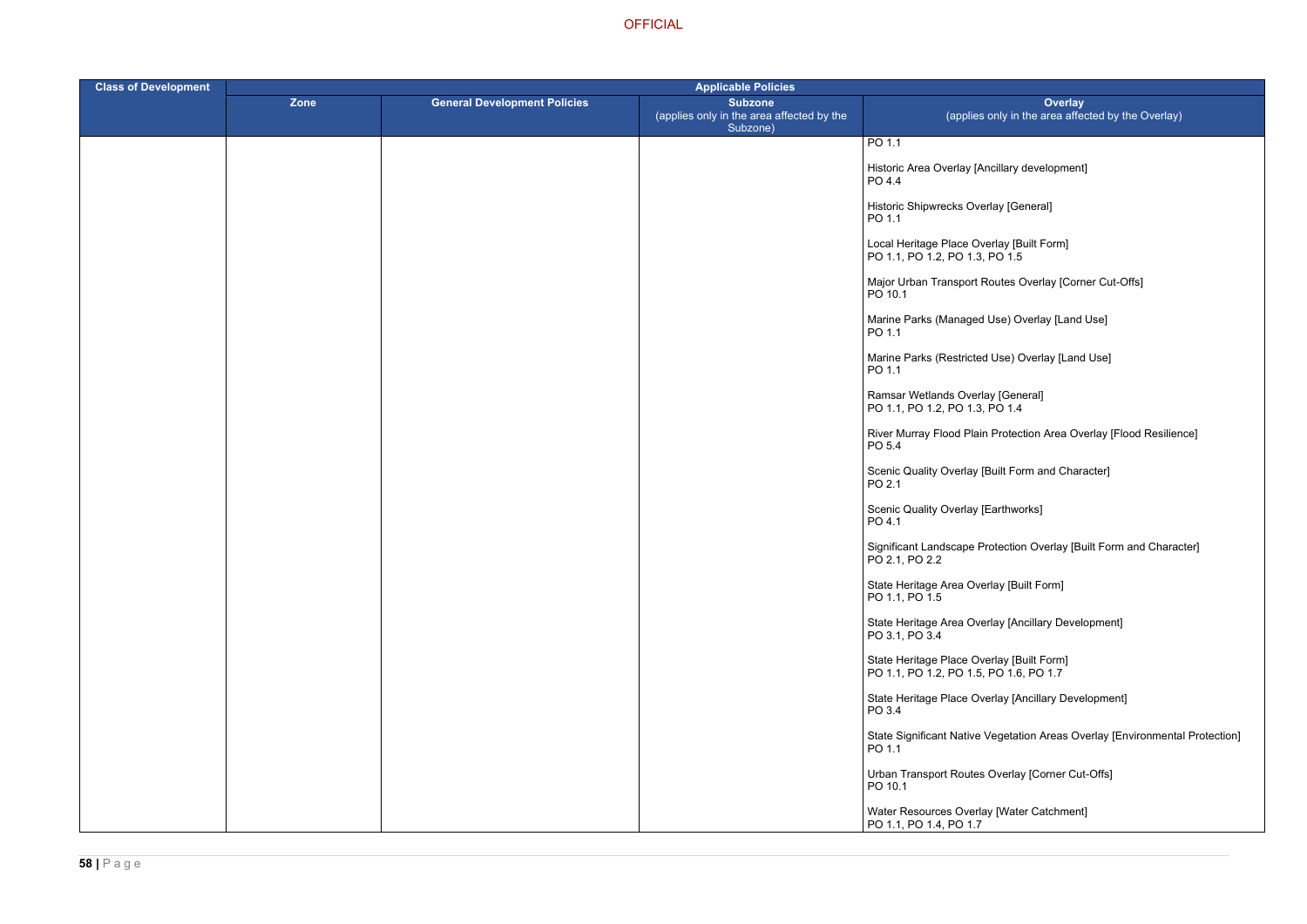- ary Overlay [Land Use]
- Iay [Land Division]
- lay [Built Form and Character]
- lay [Affordable Housing Incentives]
- lay [Movement and Car Parking]
- Overlay [Land Use and Intensity]
- (Aircraft Landing Areas) Overlay [Built Form]
- (Regulated) Overlay [Built Form]
- verlay
- All Development]
- 
- [Context and Streetscape Amenity]
- listrict Overlay [Land Use and Intensity]
- District Overlay [Built Form and Character]
- listrict Overlay [Built Form and Character in the Rural
- PO 3.1, PO 3.2, PO 3.3, PO 3.4, PO 3.5, PO 3.6
- District Overlay [Earthworks]
- Hazard Risk Minimisation] PO 2.4, PO 2.5
- Coast Protection Works]
- Environment Protection]

| <b>Class of Development</b> | <b>Applicable Policies</b>                      |                                                                                                               |                                                                                                              |                                                                                                            |  |
|-----------------------------|-------------------------------------------------|---------------------------------------------------------------------------------------------------------------|--------------------------------------------------------------------------------------------------------------|------------------------------------------------------------------------------------------------------------|--|
|                             | <b>Zone</b>                                     | <b>General Development Policies</b>                                                                           | <b>Subzone</b><br>(applies only in the area affected by the<br>Subzone)                                      | <b>Ove</b><br>(applies only in the area                                                                    |  |
| Group dwelling              | Land Use and Intensity<br>PO 1.1, PO 1.3        | <b>Clearance from Overhead Powerlines</b><br>PO 1.1                                                           | Hills Subzone [Site Dimensions and Land<br>Division]<br>PO 1.2                                               | Adelaide Dolphin Sanctuary Overlay [La<br>PO 1.1, PO 1.2, PO 1.3                                           |  |
|                             | <b>Building Height</b><br>PO 5.1                | Design [All development [External Appearance]]<br>PO 1.1, PO 1.2, PO 1.3, PO 1.4, PO 1.5                      | <b>Hills Subzone [Site Coverage]</b><br>PO 2.1<br>Hills Subzone [Built Form and Character]<br>PO 3.1, PO 3.2 | Affordable Housing Overlay [Land Divisi<br>PO 1.1, PO 1.2, PO 1.3                                          |  |
|                             | <b>Primary Street Setback</b><br>PO 6.1         | Design [All development [Safety]]<br>PO 2.1, PO 2.2, PO 2.3, PO 2.4, PO 2.5                                   |                                                                                                              | Affordable Housing Overlay [Built Form<br>PO 2.1                                                           |  |
|                             | <b>Secondary Street Setback</b><br>PO 7.1       | Design [All development [Landscaping]]<br>PO 3.1, PO 3.2                                                      | Hills Subzone [Side Boundary Setbacks]                                                                       | Affordable Housing Overlay [Affordable<br>PO 3.1, PO 3.2                                                   |  |
|                             | <b>Boundary Walls</b><br>PO 8.1                 | Design [All development [Environmental<br>Performance]]                                                       | PO 4.1<br>Hills Subzone [Earthworks and retaining]                                                           | Affordable Housing Overlay [Movement<br>PO 4.1                                                             |  |
|                             | Side Boundary Setback<br>PO 9.1                 | PO 4.1, PO 4.2, PO 4.3<br>Design [All development [On-                                                        | PO 5.1, PO 5.2<br><b>None</b>                                                                                | Aircraft Noise Exposure Overlay [Land L<br>PO 1.1                                                          |  |
|                             | Rear Boundary Setback<br>PO 10.1                | site Waste Treatment Systems]]<br>PO 6.1                                                                      |                                                                                                              | Airport Building Heights (Aircraft Landing<br>PO 1.1                                                       |  |
|                             | Site Dimensions and Land<br>Division<br>PO 11.3 | Design [All development [Carparking Appearance]]<br>PO 7.1, PO 7.2, PO 7.3, PO 7.4, PO 7.5, PO 7.6,<br>PO 7.7 |                                                                                                              | Airport Building Heights (Regulated) Ove<br>PO 1.1                                                         |  |
|                             | Earthworks and sloping land<br>PO 16.1          | Design [All development [Earthworks and sloping<br>land]]<br>PO 8.1, PO 8.2, PO 8.3, PO 8.4, PO 8.5           |                                                                                                              | <b>Building Near Airfields Overlay</b><br>PO 1.3                                                           |  |
|                             | Private Open Space<br>PO 18.1                   | Design [All development [Overlooking / Visual<br>Privacy (in building 3 storeys or less)]]                    |                                                                                                              | Character Area Overlay [All Developmer<br>PO 1.1                                                           |  |
|                             |                                                 | PO 10.1, PO 10.2<br>Design [All Residential development [Front                                                |                                                                                                              | Character Area Overlay [Built Form]<br>PO 2.1, PO 2.2, PO 2.3, PO 2.4, PO 2.5                              |  |
|                             |                                                 | elevations and passive surveillance]]<br>PO 11.1, PO 11.2                                                     |                                                                                                              | Character Area Overlay [Context and St<br>PO 6.1, PO 6.2                                                   |  |
|                             |                                                 | Design [All Residential development [Outlook and<br>amenity]]<br>PO 12.1, PO 12.2                             |                                                                                                              | <b>Character Preservation District Overlay</b><br>PO 1.2                                                   |  |
|                             |                                                 | Design [All Residential development [Garage<br>appearance]]                                                   |                                                                                                              | <b>Character Preservation District Overlay</b><br>PO 2.1, PO 2.2, PO 2.3                                   |  |
|                             |                                                 | PO 14.1                                                                                                       |                                                                                                              | <b>Character Preservation District Overlay</b><br>Area]                                                    |  |
|                             |                                                 | Design [All Residential development [Massing]]<br>PO 15.1                                                     |                                                                                                              | PO 3.1, PO 3.2, PO 3.3, PO 3.4, PO 3.5<br><b>Character Preservation District Overlay</b>                   |  |
|                             |                                                 | Design [All Residential development [Private Open]<br>Space]]<br>PO 17.1                                      |                                                                                                              | PO 4.1<br>Coastal Areas Overlay [Hazard Risk Mir                                                           |  |
|                             |                                                 | Design [All Residential development [Water<br>Sensitive Design]]<br>PO 18.1, PO 18.2                          |                                                                                                              | PO 2.1, PO 2.2, PO 2.3, PO 2.4, PO 2.5<br><b>Coastal Areas Overlay [Coast Protection</b><br>PO 3.1, PO 3.2 |  |
|                             |                                                 | Design [All Residential development [Car parking,                                                             |                                                                                                              | Coastal Areas Overlay [Environment Pro                                                                     |  |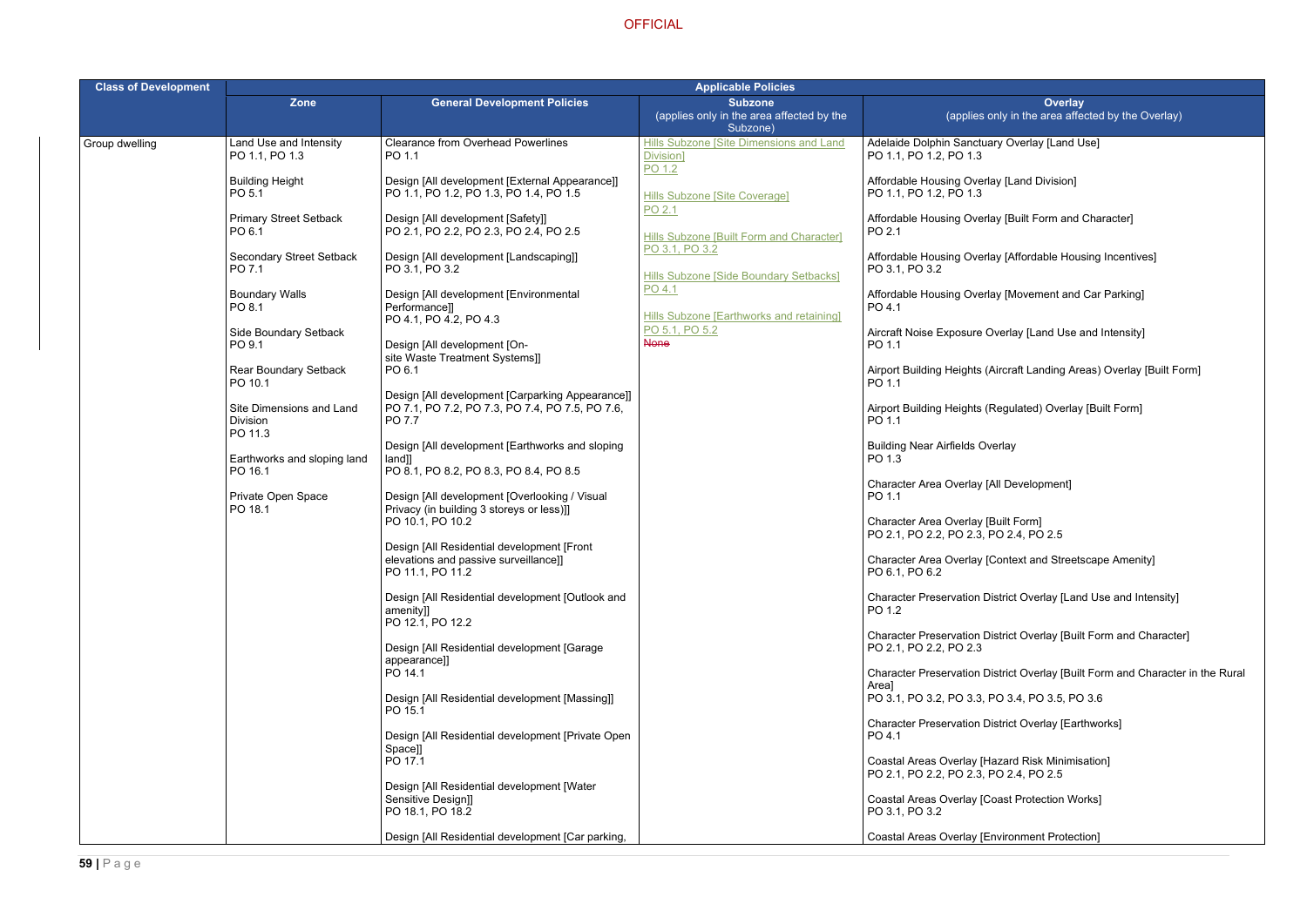- PO 4.1, PO 4.2, PO 4.3, PO 4.4, PO 4.5, PO 4.6, PO 4.7
- ccess]
- 
- verlay [Built Form]
- iing Overlay [Future Road Widening]
- rerlay [Future Road Widening]
- Pipelines (Facilities) Overlay [Safety]
- orm and Character]
- 
- ils) Overlay [Land Use and Intensity]
- eral Risk) Overlay [Siting]
- eral Risk) Overlay [Built Form]
- ral Risk) Overlay [Habitable Buildings]
- ral Risk) Overlay [Vehicle Access Roads, Driveways
- Risk) Overlay [Land Use]
- Risk) Overlay [Siting]
- Risk) Overlay [Built Form]
- Risk) Overlay [Habitable Buildings]
- Risk) Overlay [Vehicle Access –Roads, Driveways and

| <b>Class of Development</b> |      |                                                                                                                                   | <b>Applicable Policies</b>                                              |                                                                       |  |
|-----------------------------|------|-----------------------------------------------------------------------------------------------------------------------------------|-------------------------------------------------------------------------|-----------------------------------------------------------------------|--|
|                             | Zone | <b>General Development Policies</b>                                                                                               | <b>Subzone</b><br>(applies only in the area affected by the<br>Subzone) | (applies only in                                                      |  |
|                             |      | access and manoeuvrability]]<br>PO 19.1, PO 19.2, PO 19.3, PO 19.4, PO 19.5                                                       |                                                                         | PO 4.1, PO 4.2, PO 4.3, PO 4.4                                        |  |
|                             |      | Design [All Residential development<br>[Waste storage]]                                                                           |                                                                         | Coastal Areas Overlay [Access]<br>PO 5.1, PO 5.2, PO 5.4              |  |
|                             |      | PO 20.1                                                                                                                           |                                                                         | <b>Coastal Flooding Overlay</b><br>PO 1.1                             |  |
|                             |      | Design [All Residential development [Design of<br>Transportable Dwellings]]<br>PO 21.1                                            |                                                                         | Defence Aviation Area Overlay<br>PO 1.1                               |  |
|                             |      | Design [Group dwelling, residential flat buildings<br>and battle-axe development [Amenity]]<br>PO 22.1, PO 22.2, PO 22.3, PO 22.4 |                                                                         | Future Local Road Widening Ov<br>PO 1.1                               |  |
|                             |      | Design [Group dwelling, residential flat buildings<br>and battle-axe development [Communal Open                                   |                                                                         | Future Road Widening Overlay<br>PO 1.1                                |  |
|                             |      | Space]]<br>PO 23.1, PO 23.2, PO 23.3, PO 23.4, PO 23.5                                                                            |                                                                         | Gas and Liquid Petroleum Pipel<br>PO 1.1                              |  |
|                             |      | Design [Group dwelling, residential flat buildings<br>and battle-axe development [Carparking, access<br>and manoeuvrability]]     |                                                                         | Gateway Overlay [Built Form an<br>PO 1.1, PO 1.2, PO 1.3              |  |
|                             |      | PO 24.1, PO 24.2, PO 24.3, PO 24.4, PO 24.5, PO<br>24.6                                                                           |                                                                         | Gateway Overlay [Landscaping]<br>PO 3.1, PO 3.2, PO 3.3, PO 3.4       |  |
|                             |      | Design [Group dwelling, residential flat buildings<br>and battle-axe development [Soft Landscaping]]<br>PO 25.1, PO 25.2          |                                                                         | Hazards (Acid Sulfate Soils) Ov<br>PO 1.1                             |  |
|                             |      | Design [Group dwelling, residential flat buildings<br>and battle-axe development [Site Facilities                                 |                                                                         | Hazards (Bushfire - General Ris<br>PO 1.1                             |  |
|                             |      | / Waste Storage]]<br>PO 26.1, PO 26.2, PO 26.3, PO 26.4, PO 26.5, PO<br>26.6                                                      |                                                                         | Hazards (Bushfire - General Ris<br>PO 2.1                             |  |
|                             |      | Infrastructure and Renewable Energy Facilities<br>[Water Supply]                                                                  |                                                                         | Hazards (Bushfire - General Ris<br>PO 3.1, PO 3.2, PO 3.3             |  |
|                             |      | PO 11.2<br>Infrastructure and Renewable Energy Facilities                                                                         |                                                                         | Hazards (Bushfire - General Ris<br>and Fire Tracks]<br>PO 5.2, PO 5.3 |  |
|                             |      | [Wastewater Services]<br>PO 12.1, PO 12.2                                                                                         |                                                                         | Hazards (Bushfire - High Risk) (<br>PO 1.1                            |  |
|                             |      | Interface between Land Uses [Overshadowing]<br>PO 3.1, PO 3.2                                                                     |                                                                         | Hazards (Bushfire - High Risk) (<br>PO 2.1                            |  |
|                             |      | Site Contamination<br>PO 1.1                                                                                                      |                                                                         | Hazards (Bushfire - High Risk) (<br>PO 3.1                            |  |
|                             |      | Transport, Access and Parking [Vehicle Parking<br>Rates]<br>PO 5.1                                                                |                                                                         | Hazards (Bushfire - High Risk) (<br>PO 4.1, PO 4.2, PO 4.3            |  |
|                             |      |                                                                                                                                   |                                                                         | Hazards (Bushfire - High Risk) (<br>Fire Tracks]                      |  |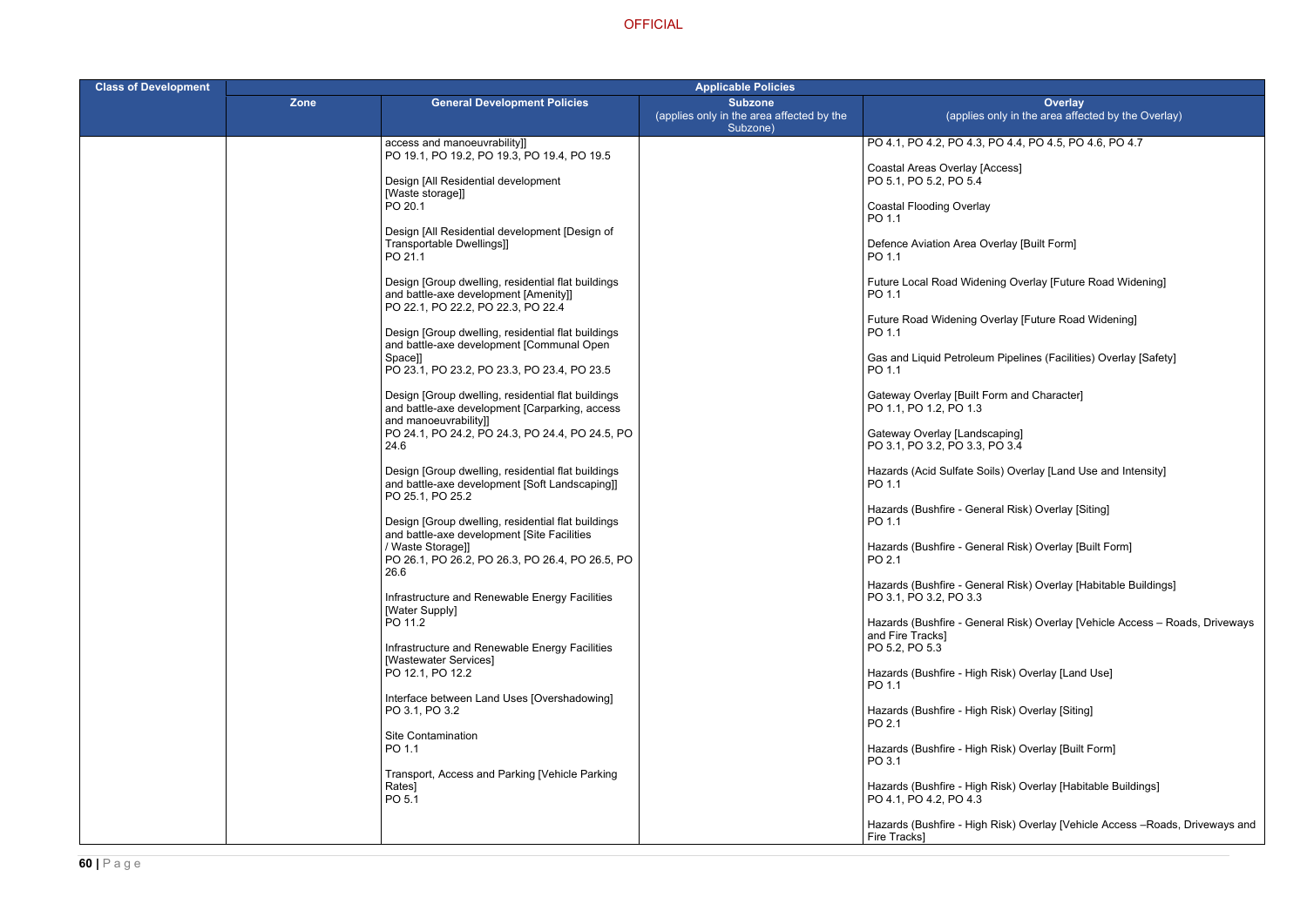- um Risk) Overlay [Siting]
- um Risk) Overlay [Built Form]
- um Risk) Overlay [Habitable Buildings]
- um Risk) Overlay [Vehicle Access Roads, Driveways
- ack) Overlay [Habitable Buildings]
- ack) Overlay [Vehicle Access Roads and Driveways]
- hal) Overlay [Siting]
- ) Dverlay [Built Form]
- bnal) Overlay [Habitable Buildings]
- onal) Overlay [Vehicle Access -Roads and Driveways]
- 
- ay [Environmental Protection]
- ay [Site Earthworks]
- ay [Access]
- eral) Overlay [Flood Resilience]
- ence Required) Overlay [Flood Resilience]
- ay [Built Form]
- Development]

| <b>Class of Development</b> | <b>Applicable Policies</b> |                                                            |                                                                         |                                                                                         |  |
|-----------------------------|----------------------------|------------------------------------------------------------|-------------------------------------------------------------------------|-----------------------------------------------------------------------------------------|--|
|                             | <b>Zone</b>                | <b>General Development Policies</b>                        | <b>Subzone</b><br>(applies only in the area affected by the<br>Subzone) | <b>Overlay</b><br>(applies only in the area affect                                      |  |
|                             |                            | Transport, Access and Parking [Corner Cut-Offs]<br>PO 10.1 |                                                                         | PO 6.2, PO 6.3                                                                          |  |
|                             |                            |                                                            |                                                                         | Hazards (Bushfire - Medium Risk) Overlay [Sit<br>PO 1.1                                 |  |
|                             |                            |                                                            |                                                                         | Hazards (Bushfire - Medium Risk) Overlay [Bu<br>PO 2.1                                  |  |
|                             |                            |                                                            |                                                                         | Hazards (Bushfire - Medium Risk) Overlay [Ha<br>PO 3.1, PO 3.2, PO 3.3                  |  |
|                             |                            |                                                            |                                                                         | Hazards (Bushfire - Medium Risk) Overlay [Ve<br>and Fire Tracks]<br>PO 5.2, PO 5.3      |  |
|                             |                            |                                                            |                                                                         | Hazards (Bushfire - Outback) Overlay [Habital<br>PO 1.1                                 |  |
|                             |                            |                                                            |                                                                         | Hazards (Bushfire - Outback) Overlay [Vehicle<br>PO 2.2                                 |  |
|                             |                            |                                                            |                                                                         | Hazards (Bushfire - Regional) Overlay [Siting]<br>PO 1.1                                |  |
|                             |                            |                                                            |                                                                         | Hazards (Bushfire - Regional) Overlay [Built F<br>PO 2.1                                |  |
|                             |                            |                                                            |                                                                         | Hazards (Bushfire - Regional) Overlay [Habita<br>PO 3.1, PO 3.2, PO 3.3                 |  |
|                             |                            |                                                            |                                                                         | Hazards (Bushfire - Regional) Overlay [Vehicle<br>PO 5.2, PO 5.3                        |  |
|                             |                            |                                                            |                                                                         | Hazards (Flooding) Overlay [Flood Resilience]<br>PO 3.1, PO 3.2, PO 3.3, PO 3.4, PO 3.5 |  |
|                             |                            |                                                            |                                                                         | Hazards (Flooding) Overlay [Environmental Pr<br>PO 4.2                                  |  |
|                             |                            |                                                            |                                                                         | Hazards (Flooding) Overlay [Site Earthworks]<br>PO 5.1, PO 5.2                          |  |
|                             |                            |                                                            |                                                                         | Hazards (Flooding) Overlay [Access]<br>PO 6.1, PO 6.2                                   |  |
|                             |                            |                                                            |                                                                         | Hazards (Flooding - General) Overlay [Flood<br>PO 2.1                                   |  |
|                             |                            |                                                            |                                                                         | Hazards (Flooding - Evidence Required) Over<br>PO 1.1                                   |  |
|                             |                            |                                                            |                                                                         | Heritage Adjacency Overlay [Built Form]<br>PO 1.1                                       |  |
|                             |                            |                                                            |                                                                         | Historic Area Overlay [All Development]<br>PO 1.1                                       |  |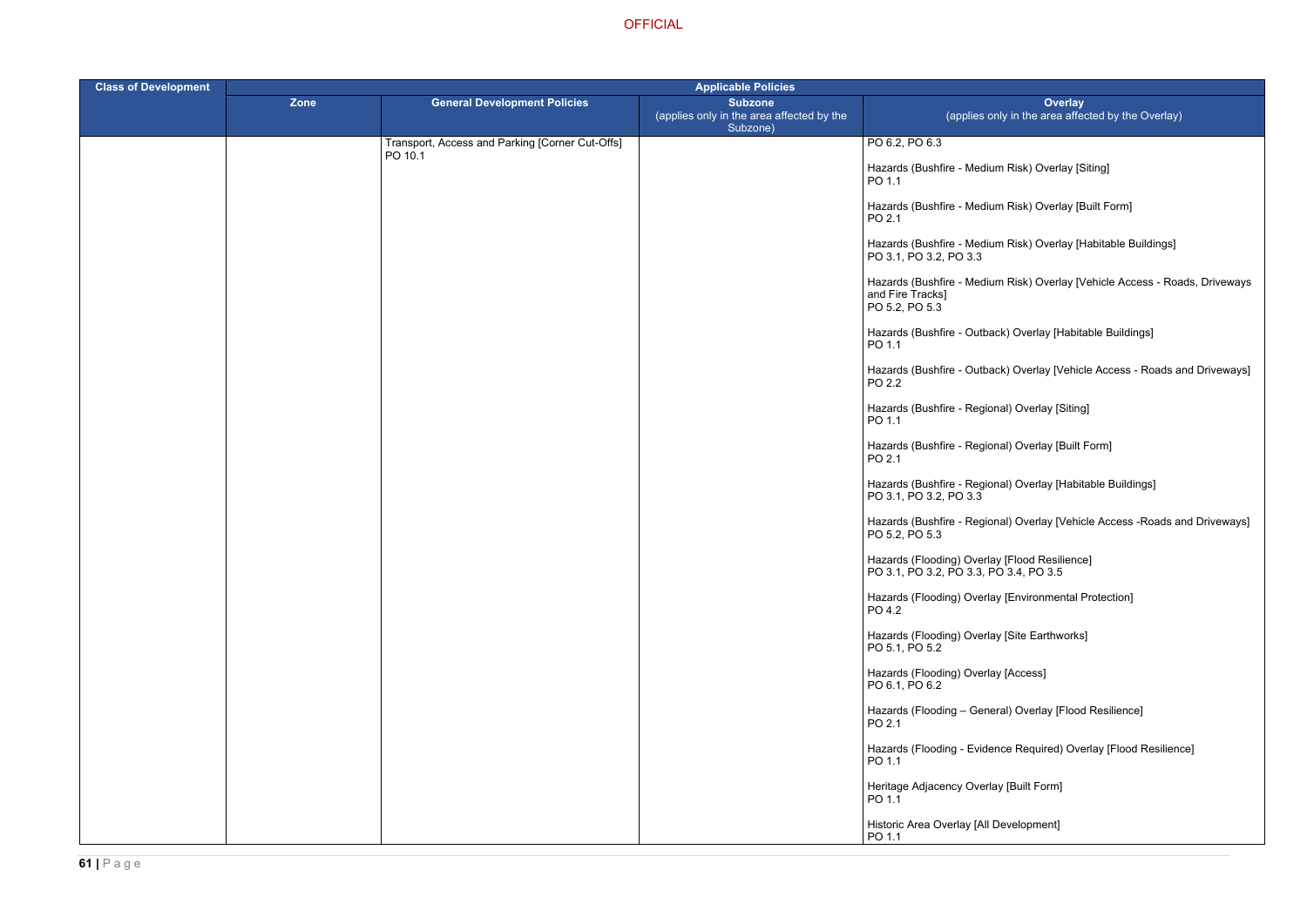ontext and Streetscape Amenity]

verlay [Land Use and Intensity]

Routes Overlay [Access - Safe Entry and Exit (Traffic

Routes Overlay [Access - On-Site Queuing]

Routes Overlay [Access - Existing Access Points]

Routes Overlay [Access - Location (Spacing)]

Routes Overlay [Access - Location (Sight Lines)]

Routes Overlay [Access - Mud and Debris]

Routes Overlay [Access - Stormwater]

Routes Overlay [Public Road Junctions]

Dverlay [Access, Design and Function]

**OFFICIAL** 

| <b>Class of Development</b> | <b>Applicable Policies</b> |                                     |                                                                         |                                                                                      |
|-----------------------------|----------------------------|-------------------------------------|-------------------------------------------------------------------------|--------------------------------------------------------------------------------------|
|                             | Zone                       | <b>General Development Policies</b> | <b>Subzone</b><br>(applies only in the area affected by the<br>Subzone) | Over<br>(applies only in the area a                                                  |
|                             |                            |                                     |                                                                         | Historic Area Overlay [Built Form]<br>PO 2.1, PO 2.2, PO 2.3, PO 2.4, PO 2.5         |
|                             |                            |                                     |                                                                         | Historic Area Overlay [Context and Street<br>PO 6.1, PO 6.2                          |
|                             |                            |                                     |                                                                         | Historic Area Overlay [Ruins]<br>PO 8.1                                              |
|                             |                            |                                     |                                                                         | Historic Shipwrecks Overlay [General]<br>PO 1.1                                      |
|                             |                            |                                     |                                                                         | Interface Management Overlay [Land Use<br>PO 1.1                                     |
|                             |                            |                                     |                                                                         | Key Outback and Rural Routes Overlay [/<br>Flow)]<br>PO 1.1                          |
|                             |                            |                                     |                                                                         | Key Outback and Rural Routes Overlay [<br>PO 2.1                                     |
|                             |                            |                                     |                                                                         | Key Outback and Rural Routes Overlay [<br>PO 3.1                                     |
|                             |                            |                                     |                                                                         | Key Outback and Rural Routes Overlay [<br>PO 4.1                                     |
|                             |                            |                                     |                                                                         | Key Outback and Rural Routes Overlay [<br>PO 5.1                                     |
|                             |                            |                                     |                                                                         | Key Outback and Rural Routes Overlay [<br>PO 6.1                                     |
|                             |                            |                                     |                                                                         | Key Outback and Rural Routes Overlay [<br>PO 7.1                                     |
|                             |                            |                                     |                                                                         | Key Outback and Rural Routes Overlay [I<br>PO 8.1                                    |
|                             |                            |                                     |                                                                         | Key Railway Crossings Overlay [Access,<br>$PO$ 1.1                                   |
|                             |                            |                                     |                                                                         | <b>Limited Dwelling Overlay</b><br>PO 1.1                                            |
|                             |                            |                                     |                                                                         | Local Heritage Place Overlay [Built Form]<br>PO 1.1, PO 1.2, PO 1.3, PO 1.4, PO 1.5, |
|                             |                            |                                     |                                                                         | Local Heritage Place Overlay [Landscape<br>PO 5.1                                    |
|                             |                            |                                     |                                                                         | Local Heritage Place Overlay [Conservati<br>PO 7.1                                   |
|                             |                            |                                     |                                                                         |                                                                                      |

PO 1.1, PO 1.2, PO 1.3, PO 1.4, PO 1.5, PO 1.6, PO 1.7

erlay [Landscape Context and Streetscape Amenity]

erlay [Conservation Works]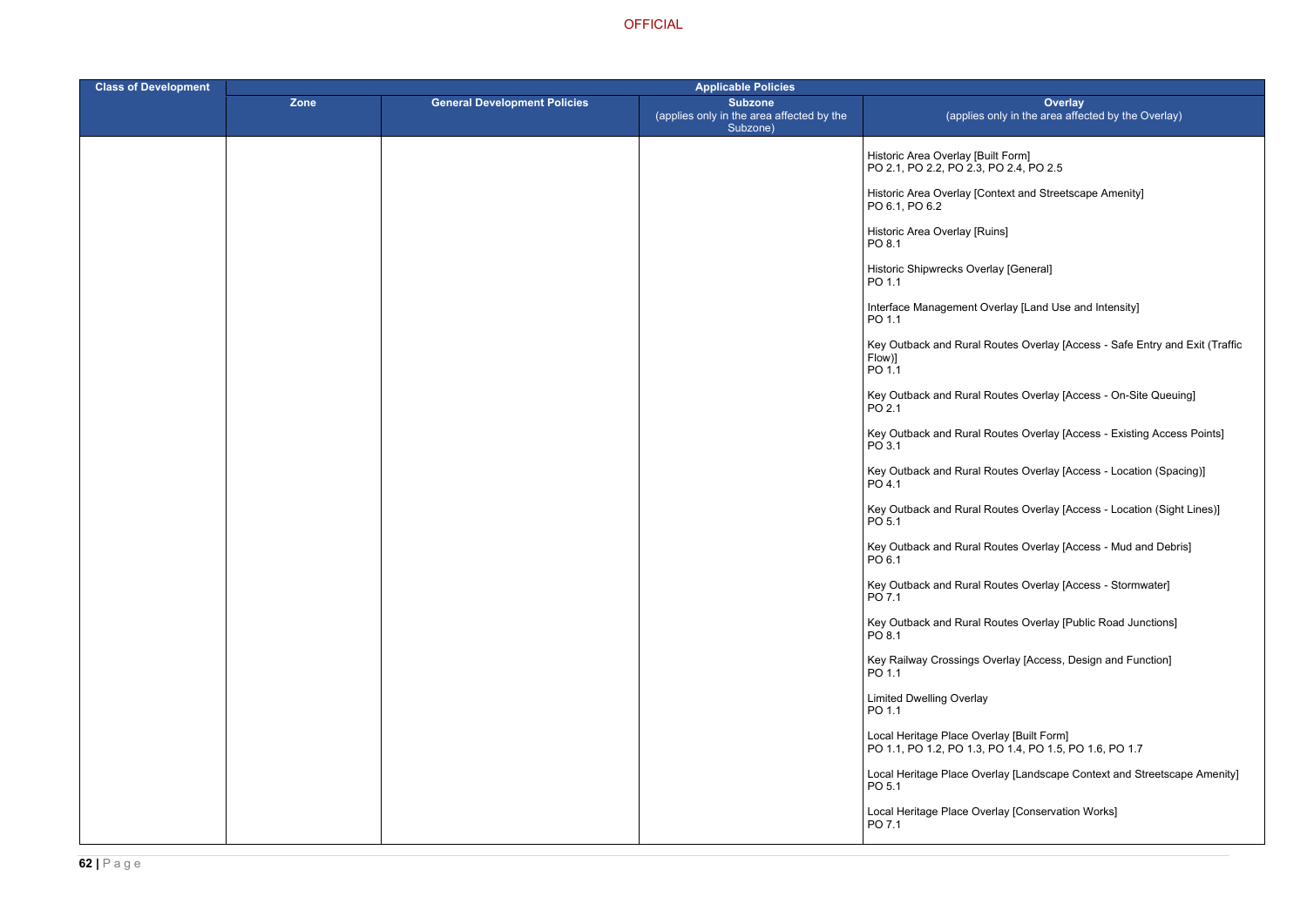Routes Overlay [Access - Safe Entry and Exit (Traffic

Routes Overlay [Access - On-Site Queuing]

Routes Overlay [Access – Location (Spacing) - Existing

Routes Overlay [Access – Location (Spacing) – New

Routes Overlay [Access - Location (Sight Lines)]

Routes Overlay [Access - Mud and Debris]

Routes Overlay [Access - Stormwater]

Routes Overlay [Building on Road Reserve]

Routes Overlay [Public Road Junctions]

Routes Overlay [Corner Cut-Offs]

ter Supply Catchment (Area 1) Overlay [Water Quality]

ter Supply Catchment (Area 1) Overlay [Wastewater]

**OFFICIAL** 

| <b>Class of Development</b> | <b>Applicable Policies</b> |                                     |                                                                         |                                                                 |
|-----------------------------|----------------------------|-------------------------------------|-------------------------------------------------------------------------|-----------------------------------------------------------------|
|                             | Zone                       | <b>General Development Policies</b> | <b>Subzone</b><br>(applies only in the area affected by the<br>Subzone) | (applies only in                                                |
|                             |                            |                                     |                                                                         | Major Urban Transport Routes (<br>Flow)]<br>PO 1.1              |
|                             |                            |                                     |                                                                         | Major Urban Transport Routes (<br>PO 2.1                        |
|                             |                            |                                     |                                                                         | Major Urban Transport Routes (<br>Access Points]<br>PO 3.1      |
|                             |                            |                                     |                                                                         | Major Urban Transport Routes (<br>Access Points]<br>PO 4.1      |
|                             |                            |                                     |                                                                         | Major Urban Transport Routes (<br>PO 5.1                        |
|                             |                            |                                     |                                                                         | Major Urban Transport Routes (<br>PO 6.1                        |
|                             |                            |                                     |                                                                         | Major Urban Transport Routes (<br>PO 7.1                        |
|                             |                            |                                     |                                                                         | Major Urban Transport Routes (<br>PO 8.1                        |
|                             |                            |                                     |                                                                         | Major Urban Transport Routes (<br>PO 9.1                        |
|                             |                            |                                     |                                                                         | Major Urban Transport Routes (<br>PO 10.1                       |
|                             |                            |                                     |                                                                         | Mount Lofty Ranges Water Sup<br>PO 1.1                          |
|                             |                            |                                     |                                                                         | Mount Lofty Ranges Water Sup<br>PO 2.2, PO 2.3, PO 2.4          |
|                             |                            |                                     |                                                                         | Mount Lofty Ranges Water Sup<br>PO 3.1, PO 3.2, PO 3.3, PO 3.9  |
|                             |                            |                                     |                                                                         | Mount Lofty Ranges Water Sup<br>and Natural Features]<br>PO 4.1 |
|                             |                            |                                     |                                                                         | Mount Lofty Ranges Water Sup<br>PO 1.1                          |
|                             |                            |                                     |                                                                         | Mount Lofty Ranges Water Sup<br>PO 2.1, PO 2.4, PO 2.5          |
|                             |                            |                                     |                                                                         | Mount Lofty Ranges Water Sup<br>PO 3.1, PO 3.2, PO 3.3, PO 3.9  |
|                             |                            |                                     |                                                                         | Mount Lofty Ranges Water Sup                                    |

Mount Lofty Ranges Water Supply Catchment (Area 1) Overlay [Stormwater]

ter Supply Catchment (Area 1) Overlay [Landscapes

ter Supply Catchment (Area 2) Overlay [Water Quality]

ter Supply Catchment (Area 2) Overlay [Wastewater]

er Supply Catchment (Area 2) Overlay [Stormwater]  $PO<sub>3.9</sub>$ 

ter Supply Catchment (Area 2) Overlay [Landscapes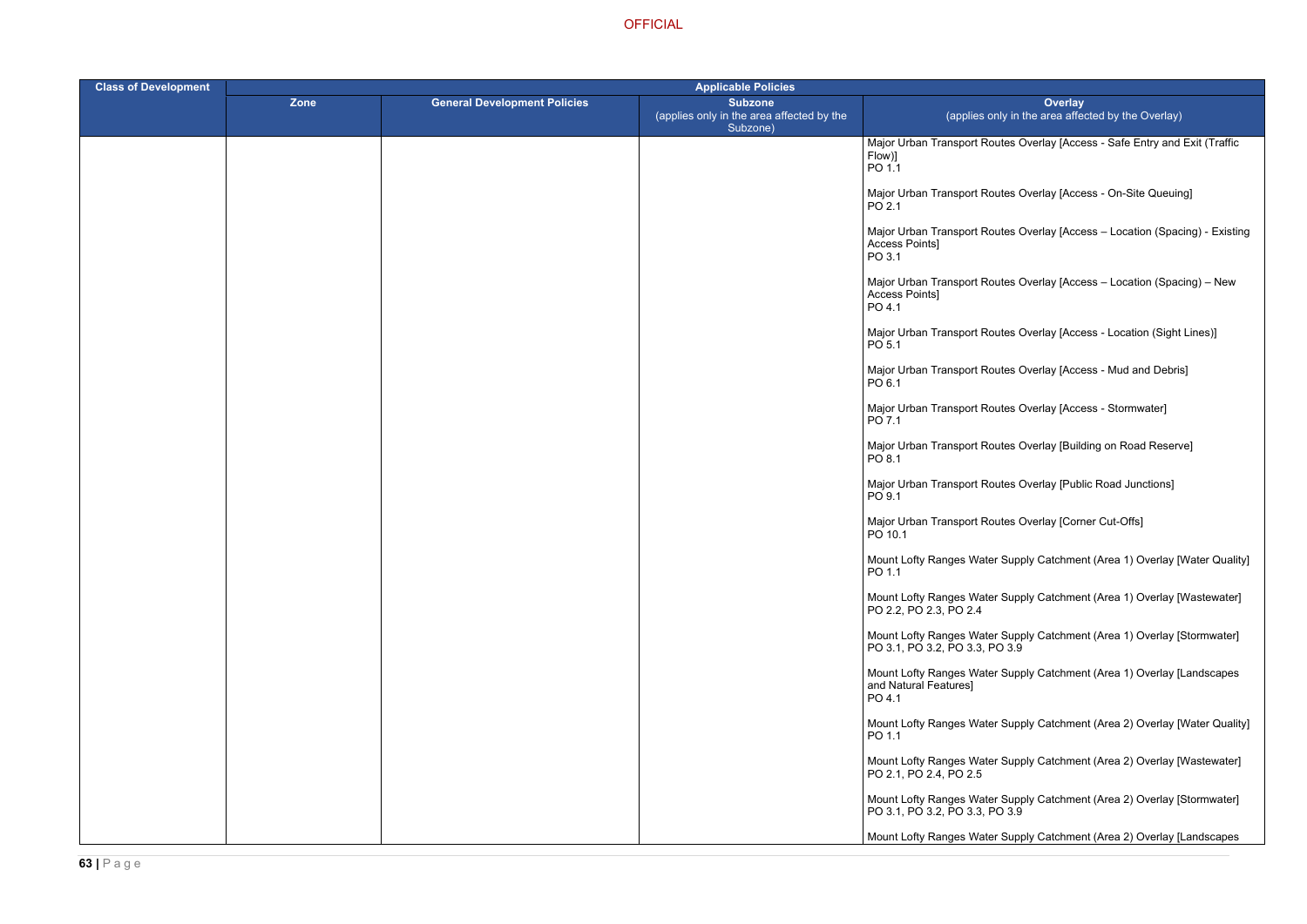- ay [Environmental Protection]
- rlay [Non-Stop Corridor Overlay]
- tection Area Overlay [Protection of Strategic Resources]
- Protection Area Overlay [Wastewater]
- Protection Area Overlay [Built Form and Character]
- r Protection Area Overlay [Flood Resilience]
- Rrotection Area Overlay [Environmental Protection]
- **Protection Area Overlay [Access]**
- Land Use and Intensity]
- Built Form and Character]
- Landscaping]
- Earthworks]
- agement Overlay [Land Use and Intensity]
- rotection Overlay [Land Use and Intensity]
- rotection Overlay [Built Form and Character]
- rotection Overlay [Landscaping]
- rotection Overlay [Earthworks]

| <b>Class of Development</b> | <b>Applicable Policies</b> |                                     |                                                                         |                                                                                    |
|-----------------------------|----------------------------|-------------------------------------|-------------------------------------------------------------------------|------------------------------------------------------------------------------------|
|                             | Zone                       | <b>General Development Policies</b> | <b>Subzone</b><br>(applies only in the area affected by the<br>Subzone) | Ove<br>(applies only in the area                                                   |
|                             |                            |                                     |                                                                         | and Natural Features]<br>PO 4.1                                                    |
|                             |                            |                                     |                                                                         | Native Vegetation Overlay [Environment<br>PO 1.1, PO 1.2, PO 1.4                   |
|                             |                            |                                     |                                                                         | Non-Stop Corridors Overlay [Non-Stop O<br>PO 1.1                                   |
|                             |                            |                                     |                                                                         | Resource Extraction Protection Area Ov<br>PO 1.1                                   |
|                             |                            |                                     |                                                                         | River Murray Flood Plain Protection Area<br>PO 1.1                                 |
|                             |                            |                                     |                                                                         | River Murray Flood Plain Protection Area<br>PO 4.1, PO 4.3                         |
|                             |                            |                                     |                                                                         | River Murray Flood Plain Protection Area<br>PO 5.1, PO 5.2, PO 5.3                 |
|                             |                            |                                     |                                                                         | River Murray Flood Plain Protection Area<br>PO 6.1, PO 6.2, PO 6.3                 |
|                             |                            |                                     |                                                                         | River Murray Flood Plain Protection Area<br>PO 7.1, PO 7.2, PO 7.3                 |
|                             |                            |                                     |                                                                         | Scenic Quality Overlay [Land Use and Ir<br>PO 1.1                                  |
|                             |                            |                                     |                                                                         | Scenic Quality Overlay [Built Form and 0<br>PO 2.1                                 |
|                             |                            |                                     |                                                                         | Scenic Quality Overlay [Landscaping]<br>PO 3.1                                     |
|                             |                            |                                     |                                                                         | Scenic Quality Overlay [Earthworks]<br>PO 4.1                                      |
|                             |                            |                                     |                                                                         | Significant Interface Management Overla<br>PO 1.1                                  |
|                             |                            |                                     |                                                                         | Significant Landscape Protection Overla<br>PO 1.1                                  |
|                             |                            |                                     |                                                                         | Significant Landscape Protection Overla<br>PO 2.1, PO 2.2                          |
|                             |                            |                                     |                                                                         | Significant Landscape Protection Overla<br>PO 3.1                                  |
|                             |                            |                                     |                                                                         | Significant Landscape Protection Overla<br>PO 4.1                                  |
|                             |                            |                                     |                                                                         | State Heritage Area Overlay [Built Form]<br>PO 1.1, PO 1.2, PO 1.3, PO 1.4, PO 1.5 |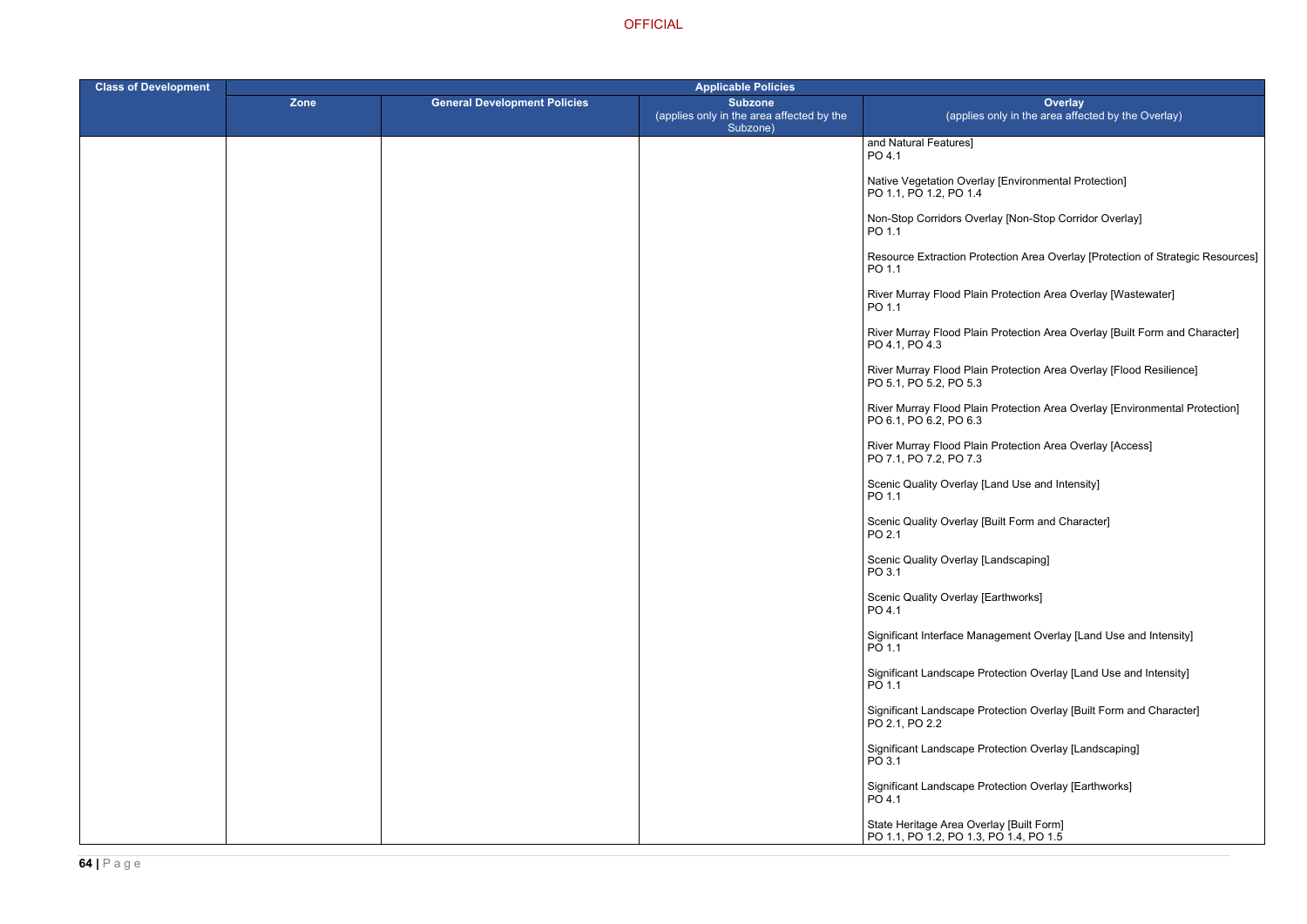- rlay [Landscape Context and Streetscape Amenity]
- rlay [Conservation Works]
- erlay [Built Form] PO 1.1, PO 1.2, PO 1.3, PO 1.4, PO 1.5, PO 1.6, PO 1.7
- erlay [Landscape Context and Streetscape Amenity]
- erlay [Conservation Works]
- Vegetation Areas Overlay [Environmental Protection]
- opment Overlay [Traffic Generating Development]
- Overlay [Access Safe Entry and Exit (Traffic Flow)]
- Overlay [Access On-Site Queuing]
- Overlay [Access (Location Spacing) Existing Access
- Overlay [Access Location (Spacing) New Access
- Overlay [Access Location (Sight Lines)]
- Overlay [Access Mud and Debris]
- Overlay [Access Stormwater]
- Overlay [Building on Road Reserve]
- Overlay [Public Road Junctions]
- Overlay [Corner Cut-Offs]

| <b>Class of Development</b> | <b>Applicable Policies</b> |                                     |                                                                         |                                                            |
|-----------------------------|----------------------------|-------------------------------------|-------------------------------------------------------------------------|------------------------------------------------------------|
|                             | Zone                       | <b>General Development Policies</b> | <b>Subzone</b><br>(applies only in the area affected by the<br>Subzone) | (applies o                                                 |
|                             |                            |                                     |                                                                         | State Heritage Area Over<br>PO 5.1                         |
|                             |                            |                                     |                                                                         | State Heritage Area Over<br>PO 7.1                         |
|                             |                            |                                     |                                                                         | State Heritage Place Ove<br>PO 1.1, PO 1.2, PO 1.3, R      |
|                             |                            |                                     |                                                                         | State Heritage Place Ove<br>PO 5.1                         |
|                             |                            |                                     |                                                                         | State Heritage Place Ove<br>PO 7.1                         |
|                             |                            |                                     |                                                                         | State Significant Native V<br>PO 1.1                       |
|                             |                            |                                     |                                                                         | <b>Traffic Generating Develd</b><br>PO 1.1, PO 1.2, PO 1.3 |
|                             |                            |                                     |                                                                         | <b>Urban Transport Routes (</b><br>PO 1.1                  |
|                             |                            |                                     |                                                                         | <b>Urban Transport Routes (</b><br>PO 2.1                  |
|                             |                            |                                     |                                                                         | <b>Urban Transport Routes (</b><br>Point]<br>PO 3.1        |
|                             |                            |                                     |                                                                         | <b>Urban Transport Routes (</b><br>Points]<br>PO 4.1       |
|                             |                            |                                     |                                                                         | <b>Urban Transport Routes (</b><br>PO 5.1                  |
|                             |                            |                                     |                                                                         | <b>Urban Transport Routes (</b><br>PO 6.1                  |
|                             |                            |                                     |                                                                         | Urban Transport Routes (<br>PO 7.1                         |
|                             |                            |                                     |                                                                         | <b>Urban Transport Routes (</b><br>PO 8.1                  |
|                             |                            |                                     |                                                                         | <b>Urban Transport Routes (</b><br>PO 9.1                  |
|                             |                            |                                     |                                                                         | <b>Urban Transport Routes (</b><br>PO 10.1                 |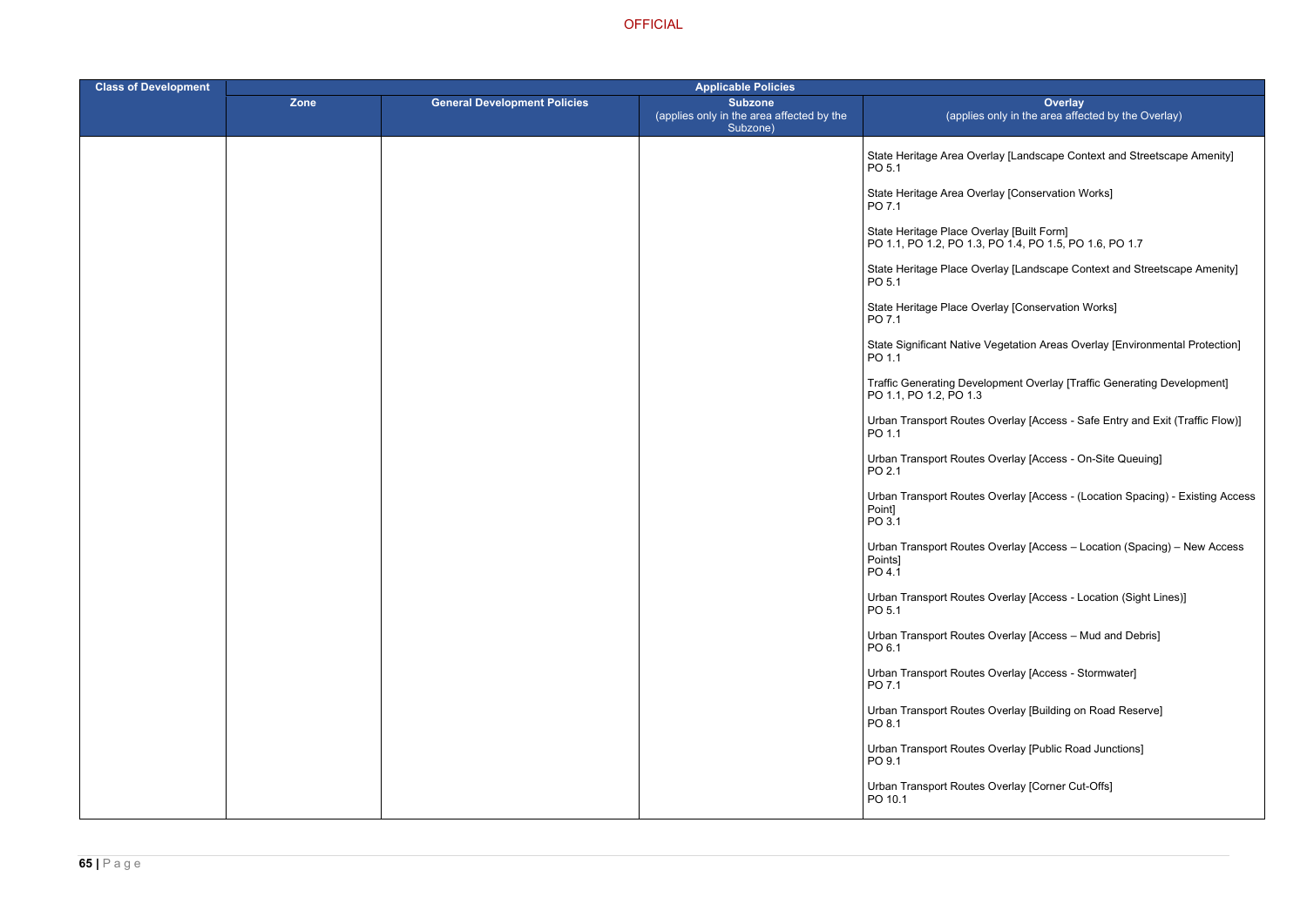ay [Affordable Housing Incentives]

Context and Streetscape Amenity]

istrict Overlay [Land Use and Intensity]

istrict Overlay [Earthworks]

azard Risk Minimisation]

oduction Areas Overlay

iing Overlay [Future Road Widening]

rerlay [Future Road Widening]

| <b>Class of Development</b> | <b>Applicable Policies</b>                               |                                                                                                      |                                                                                                       |                                                                                                 |
|-----------------------------|----------------------------------------------------------|------------------------------------------------------------------------------------------------------|-------------------------------------------------------------------------------------------------------|-------------------------------------------------------------------------------------------------|
|                             | Zone                                                     | <b>General Development Policies</b>                                                                  | <b>Subzone</b><br>(applies only in the area affected by the<br>Subzone)                               | Overlay<br>(applies only in the area affected                                                   |
|                             |                                                          |                                                                                                      |                                                                                                       | Water Resources Overlay [Water Catchment]<br>PO 1.1, PO 1.2, PO 1.5, PO 1.6, PO 1.7, PO 1.8     |
| Land division               | Land Use and Intensity<br>PO 1.1, PO 1.2, PO 1.3         | Land Division [All land division [Allotment<br>configuration]]<br>PO 1.1, PO 1.2                     | <b>Emerging Activity Centre Subzone [Land</b><br>Use and Intensity]<br>PO 1.1, PO 1.2, PO 1.3, PO 1.4 | Affordable Housing Overlay [Land Division]<br>PO 1.1, PO 1.2, PO 1.3                            |
|                             | Coordinated and Orderly<br>Development<br>PO 2.1, PO 2.2 | Land Division [All land division [Design and<br>Layout]]                                             | Hills Subzone [Site Dimensions and Land<br>Division]                                                  | Affordable Housing Overlay [Affordable Housing<br>PO 3.1                                        |
|                             | Open Space<br>PO 4.1, PO 4.2                             | PO 2.1, PO 2.2, PO 2.3, PO 2.4, PO 2.5, PO 2.6,<br>PO 2.7                                            | PO 1.1, 1.2                                                                                           | Aircraft Noise Exposure Overlay [Land Division]<br>PO 3.1                                       |
|                             | Site Dimensions and Land                                 | Land Division [All land division [Roads and<br>Access]]                                              | Hills Subzone [Earthworks and retaining]<br>PO 5.2                                                    | Character Area Overlay [All Development]<br>PO 1.1                                              |
|                             | <b>Division</b><br>PO 11.1, PO 11.2, PO 11.3             | PO 3.1, PO 3.2, PO 3.3, PO 3.4, PO 3.5, PO 3.6,<br>PO 3.7, PO 3.8, PO 3.9, PO 3.10                   |                                                                                                       | Character Area Overlay [Land Division]<br>PO 5.1                                                |
|                             | <b>Land Division Pattern</b><br>PO 12.1                  | Land Division [All land division [Infrastructure]]<br>PO 4.1, PO 4.2, PO 4.3, PO 4.4, PO 4.5, PO 4.6 |                                                                                                       | Character Area Overlay [Context and Streetscap<br>PO 6.1, PO 6.2                                |
|                             | <b>Tree Canopy</b><br>PO 13.1                            | Land Division [Minor Land Division (Under 20<br>Allotments) [Open Space]]<br>PO 5.1                  |                                                                                                       | Character Preservation District Overlay [Land Us<br>PO 1.1                                      |
|                             | <b>Concept Plans</b><br>PO 14.1                          | Land Division [Minor Land Division (Under 20<br>Allotments) [Solar Orientation]]                     |                                                                                                       | <b>Character Preservation District Overlay [Earthwo</b><br>PO 4.1                               |
|                             | Earthworks and sloping land<br>PO 16.1                   | PO 6.1<br>Land Division [Minor Land Division (Under 20<br>Allotments) [Water Sensitive Design]]      |                                                                                                       | Coastal Areas Overlay [Land Division]<br>PO 1.1, PO 1.2, PO 1.3                                 |
|                             |                                                          | PO 7.1, PO 7.2<br>Land Division [Minor Land Division (Under 20                                       |                                                                                                       | Coastal Areas Overlay [Hazard Risk Minimisatio<br>PO 2.3                                        |
|                             |                                                          | Allotments) [Battle-Axe Development]]<br>PO 8.1, PO 8.2, PO 8.3, PO 8.4                              |                                                                                                       | Coastal Areas Overlay [Coast Protection Works]<br>PO 3.1, PO 3.2                                |
|                             |                                                          | Land Division [Major Land Division (20+<br>Allotments) [Open Space]]<br>PO 9.1, PO 9.2, PO 9.3       |                                                                                                       | <b>Coastal Areas Overlay [Environment Protection]</b><br>PO 4.2, PO 4.3, PO 4.5, PO 4.6, PO 4.7 |
|                             |                                                          | Land Division [Major Land Division (20+<br>Allotments) [Water Sensitive Design]]                     |                                                                                                       | Coastal Areas Overlay [Access]<br>PO 5.1, PO 5.2, PO 5.3, PO 5.4                                |
|                             |                                                          | PO 10.1, PO 10.2, PO 10.3<br>Land Division [Major Land Division (20+                                 |                                                                                                       | <b>Coastal Flooding Overlay</b><br>PO 1.1                                                       |
|                             |                                                          | Allotments) [Solar Orientation]]<br>PO 11.1                                                          |                                                                                                       | <b>Dwelling Excision Overlay [Land Division]</b><br>PO 1.1                                      |
|                             |                                                          |                                                                                                      |                                                                                                       | Environment and Food Production Areas Overla<br>PO 1.1                                          |
|                             |                                                          |                                                                                                      |                                                                                                       | Future Local Road Widening Overlay [Future Ro<br>PO 1.1                                         |
|                             |                                                          |                                                                                                      |                                                                                                       | Future Road Widening Overlay [Future Road Wi<br>PO 1.1                                          |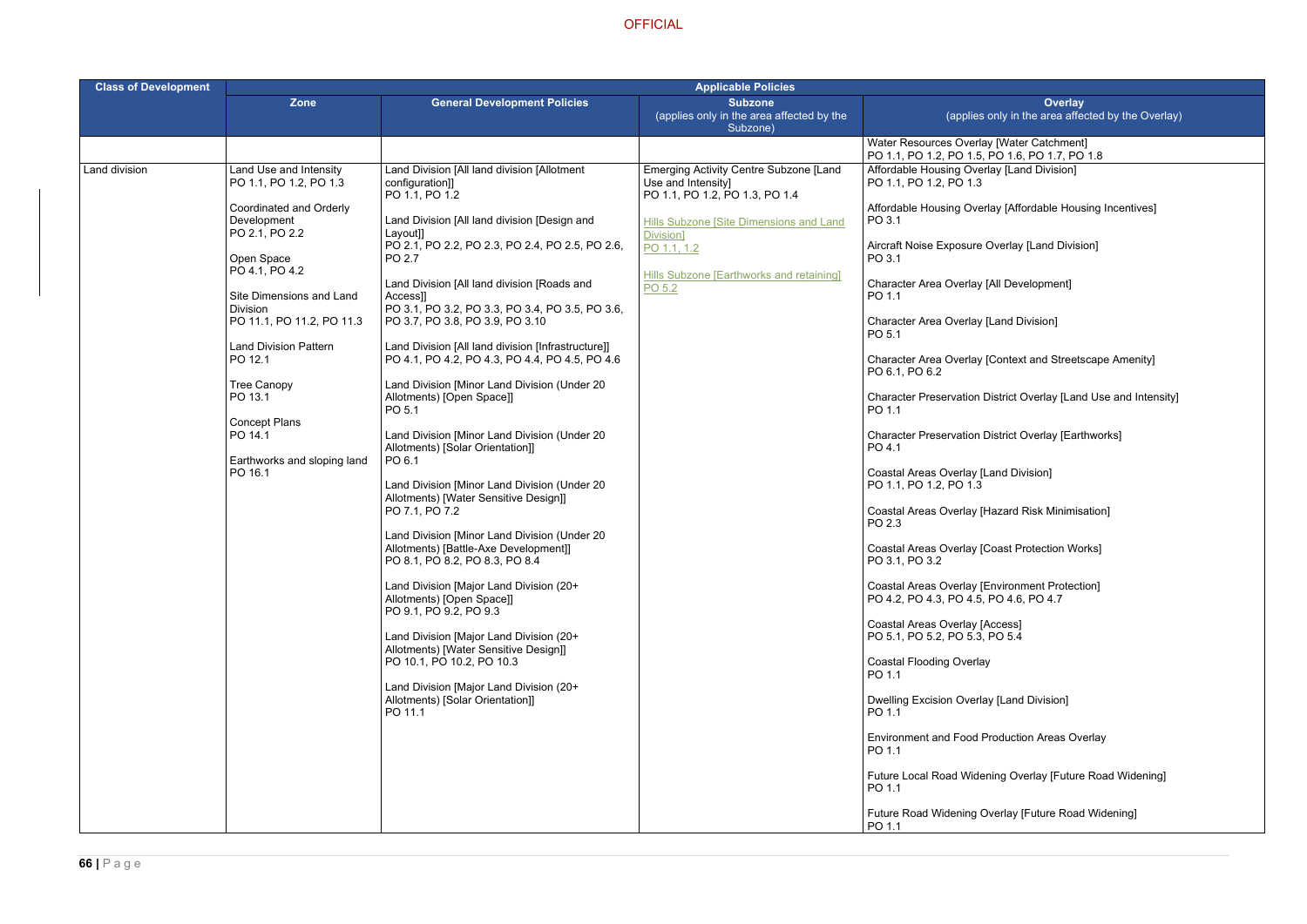m Pipelines Overlay [Land Use and Intensity]

m Pipelines (Facilities) Overlay [Safety]

eral Risk) Overlay [Land Division] PO 4.4

eral Risk) Overlay [Vehicle Access – Roads, Driveways

Risk) Overlay [Land Use]

Hazards (Bushfire - High Risk) Overlay [Land Division]

Risk) Overlay [Vehicle Access –Roads, Driveways and

ium Risk) Overlay [Land Division] PO 4.4

ium Risk) Overlay [Vehicle Access - Roads, Driveways

hack) Overlay [Vehicle Access - Roads and Driveways]

onal) Overlay [Land Division]

ional) Overlay [Vehicle Access -Roads and Driveways]

an Interface) Overlay [Land Division] PO 1.1, PO 1.2, PO 1.3, PO 1.4, PO 1.5, PO 1.6

an Interface) Overlay [Vehicle Access - Roads, ks]

lay [Land Division]

lay [Site Earthworks]

| <b>Class of Development</b> | <b>Applicable Policies</b> |                                     |                                                                         |                                                                                       |
|-----------------------------|----------------------------|-------------------------------------|-------------------------------------------------------------------------|---------------------------------------------------------------------------------------|
|                             | <b>Zone</b>                | <b>General Development Policies</b> | <b>Subzone</b><br>(applies only in the area affected by the<br>Subzone) | <b>Ove</b><br>(applies only in the area                                               |
|                             |                            |                                     |                                                                         | Gas and Liquid Petroleum Pipelines Ove<br>PO 1.1                                      |
|                             |                            |                                     |                                                                         | Gas and Liquid Petroleum Pipelines (Fa<br>PO 1.1                                      |
|                             |                            |                                     |                                                                         | Hazards (Bushfire - General Risk) Overl<br>PO 4.1, PO 4.2, PO 4.3, PO 4.4             |
|                             |                            |                                     |                                                                         | Hazards (Bushfire - General Risk) Overl<br>and Fire Tracks]<br>PO 5.1, PO 5.2, PO 5.3 |
|                             |                            |                                     |                                                                         | Hazards (Bushfire - High Risk) Overlay  <br>PO 1.1, PO 1.2                            |
|                             |                            |                                     |                                                                         | Hazards (Bushfire - High Risk) Overlay  <br>PO 5.1, PO 5.2, PO 5.3, PO 5.4, PO 5.5    |
|                             |                            |                                     |                                                                         | Hazards (Bushfire - High Risk) Overlay  <br>Fire Tracks]<br>PO 6.1, PO 6.2, PO 6.3    |
|                             |                            |                                     |                                                                         | Hazards (Bushfire - Medium Risk) Overl<br>PO 4.1, PO 4.2, PO 4.3, PO 4.4              |
|                             |                            |                                     |                                                                         | Hazards (Bushfire - Medium Risk) Overl<br>and Fire Tracks]<br>PO 5.1, PO 5.2, PO 5.3  |
|                             |                            |                                     |                                                                         | Hazards (Bushfire - Outback) Overlay [V<br>PO 2.1, PO 2.2                             |
|                             |                            |                                     |                                                                         | Hazards (Bushfire - Regional) Overlay [I<br>PO 4.1, PO 4.2, PO 4.3                    |
|                             |                            |                                     |                                                                         | Hazards (Bushfire - Regional) Overlay [\<br>PO 5.1, PO 5.2, PO 5.3                    |
|                             |                            |                                     |                                                                         | Hazards (Bushfire - Urban Interface) Ov<br>PO 1.1, PO 1.2, PO 1.3, PO 1.4, PO 1.5     |
|                             |                            |                                     |                                                                         | Hazards (Bushfire - Urban Interface) Ov<br>Driveways and Fire Tracks]<br>PO 2.1       |
|                             |                            |                                     |                                                                         | Hazards (Flooding) Overlay [Land Divisi<br>PO 1.1                                     |
|                             |                            |                                     |                                                                         | Hazards (Flooding) Overlay [Site Earthw<br>PO 5.1, PO 5.2                             |
|                             |                            |                                     |                                                                         | Hazards (Flooding) Overlay [Access]<br>PO 6.1, PO 6.2                                 |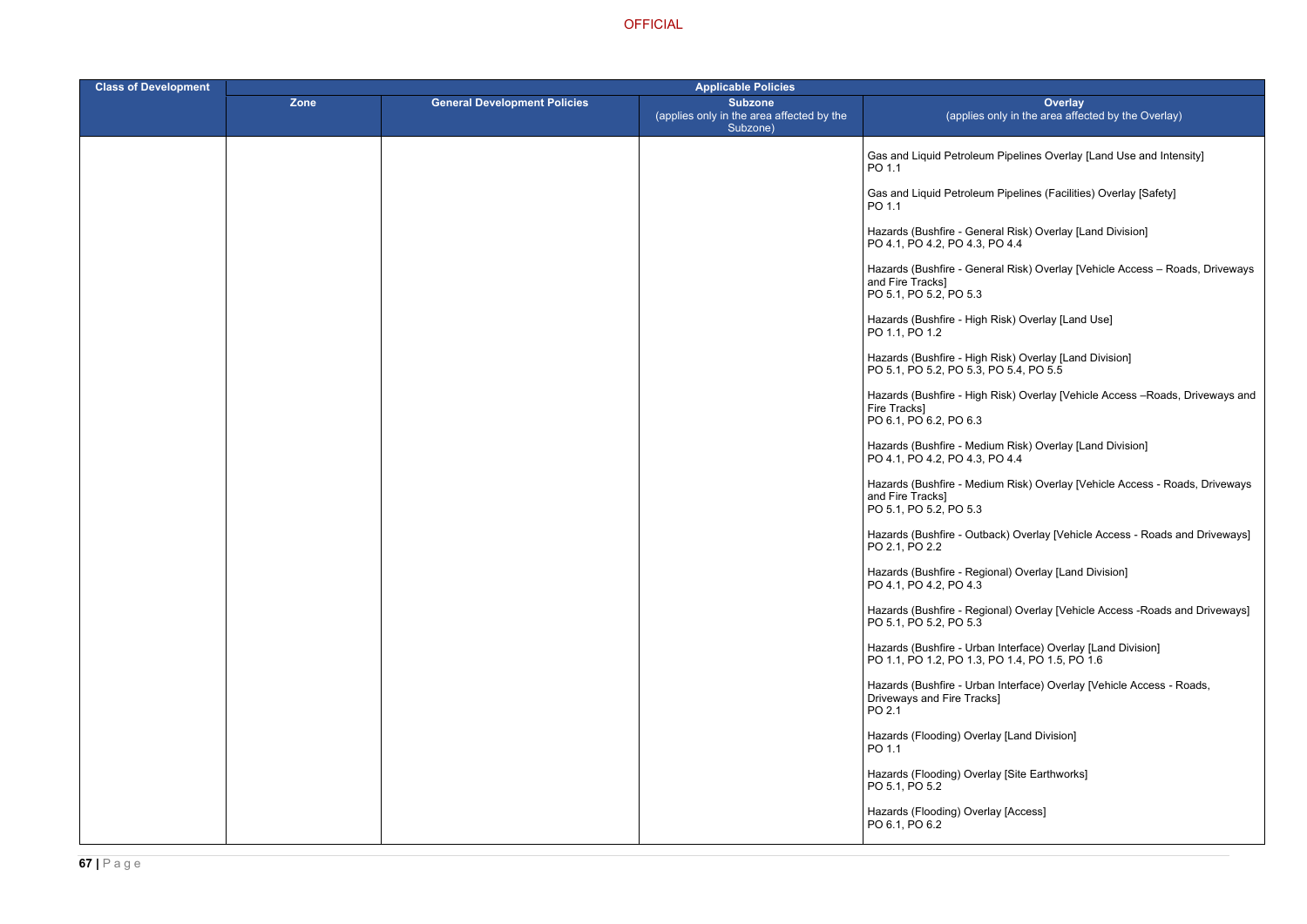rlay [Land Division]

Development]

Ind Division]

uins]

Routes Overlay [Access - Safe Entry and Exit (Traffic

Routes Overlay [Access - On-Site Queuing]

Routes Overlay [Access - Existing Access Points]

Routes Overlay [Access - Location (Spacing)]

Routes Overlay [Access - Location (Sight Lines)]

Routes Overlay [Access - Mud and Debris]

Routes Overlay [Access - Stormwater]

Routes Overlay [Public Road Junctions]

Dverlay [Access, Design and Function]

verlay [General]

erlay [Land Division]

outes Overlay [Access - Safe Entry and Exit (Traffic

outes Overlay [Access - On-Site Queuing]

outes Overlay [Access – Location (Spacing) - Existing

| <b>Class of Development</b> | <b>Applicable Policies</b> |                                     |                                                                         |                                                      |
|-----------------------------|----------------------------|-------------------------------------|-------------------------------------------------------------------------|------------------------------------------------------|
|                             | Zone                       | <b>General Development Policies</b> | <b>Subzone</b><br>(applies only in the area affected by the<br>Subzone) | (applies o                                           |
|                             |                            |                                     |                                                                         | Heritage Adjacency Overl<br>PO 2.1                   |
|                             |                            |                                     |                                                                         | Historic Area Overlay [All<br>PO 1.1                 |
|                             |                            |                                     |                                                                         | Historic Area Overlay [Lar<br>PO 5.1                 |
|                             |                            |                                     |                                                                         | Historic Area Overlay [Ru<br>PO 8.1                  |
|                             |                            |                                     |                                                                         | Key Outback and Rural R<br>Flow)]<br>PO 1.1          |
|                             |                            |                                     |                                                                         | Key Outback and Rural R<br>PO 2.1                    |
|                             |                            |                                     |                                                                         | Key Outback and Rural R<br>PO 3.1                    |
|                             |                            |                                     |                                                                         | Key Outback and Rural R<br>PO 4.1                    |
|                             |                            |                                     |                                                                         | Key Outback and Rural R<br>PO 5.1                    |
|                             |                            |                                     |                                                                         | Key Outback and Rural R<br>PO 6.1                    |
|                             |                            |                                     |                                                                         | Key Outback and Rural R<br>PO 7.1                    |
|                             |                            |                                     |                                                                         | Key Outback and Rural R<br>PO 8.1                    |
|                             |                            |                                     |                                                                         | Key Railway Crossings O<br>PO 1.1                    |
|                             |                            |                                     |                                                                         | Limited Land Division Ove<br>PO 1.1, PO 1.2          |
|                             |                            |                                     |                                                                         | Local Heritage Place Ove<br>PO 4.1                   |
|                             |                            |                                     |                                                                         | Major Urban Transport Ro<br>Flow)]<br>PO 1.1         |
|                             |                            |                                     |                                                                         | Major Urban Transport Ro<br>PO 2.1                   |
|                             |                            |                                     |                                                                         | Major Urban Transport Ro<br>Access Points]<br>PO 3.1 |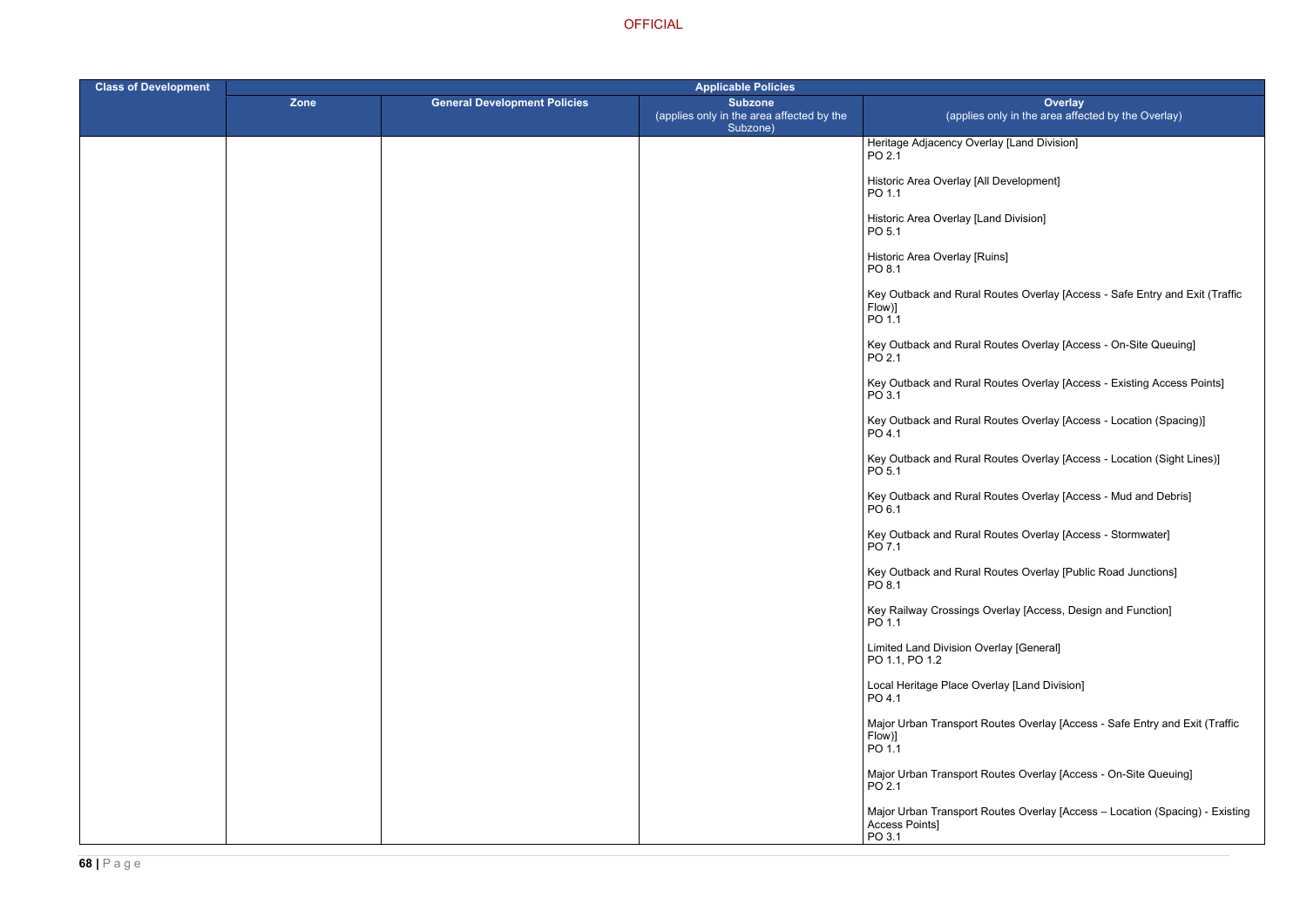outes Overlay [Access – Location (Spacing) – New

- butes Overlay [Access Location (Sight Lines)]
- outes Overlay [Access Mud and Debris]
- outes Overlay [Access Stormwater]
- outes Overlay [Building on Road Reserve]
- outes Overlay [Public Road Junctions]
- Jse) Overlay [Land Use]
- Use) Overlay [Land Use]
- er Supply Catchment (Area 1) Overlay [Water Quality]
- er Supply Catchment (Area 1) Overlay [Wastewater]  $PO 2.4$
- er Supply Catchment (Area 1) Overlay [Stormwater]
- er Supply Catchment (Area 1) Overlay [Landscapes
- er Supply Catchment (Area 1) Overlay [Land Division]
- er Supply Catchment (Area 2) Overlay [Water Quality]
- Mount Lofty Ranges Water Supply Catchment (Area 2) Overlay [Wastewater]
	- er Supply Catchment (Area 2) Overlay [Stormwater]  $P_{\rm O}$  3.9
	- er Supply Catchment (Area 2) Overlay [Landscapes

# er Supply Catchment (Area 2) Overlay [Land Division]

| <b>Class of Development</b> | <b>Applicable Policies</b> |                                     |                                                                         |                                                                 |
|-----------------------------|----------------------------|-------------------------------------|-------------------------------------------------------------------------|-----------------------------------------------------------------|
|                             | Zone                       | <b>General Development Policies</b> | <b>Subzone</b><br>(applies only in the area affected by the<br>Subzone) | (applies only in                                                |
|                             |                            |                                     |                                                                         | Major Urban Transport Routes (<br>Access Points]<br>PO 4.1      |
|                             |                            |                                     |                                                                         | Major Urban Transport Routes (<br>PO 5.1                        |
|                             |                            |                                     |                                                                         | Major Urban Transport Routes (<br>PO 6.1                        |
|                             |                            |                                     |                                                                         | Major Urban Transport Routes (<br>PO 7.1                        |
|                             |                            |                                     |                                                                         | Major Urban Transport Routes (<br>PO 8.1                        |
|                             |                            |                                     |                                                                         | Major Urban Transport Routes (<br>PO 9.1                        |
|                             |                            |                                     |                                                                         | Marine Parks (Managed Use) O<br>PO 1.1                          |
|                             |                            |                                     |                                                                         | Marine Parks (Restricted Use) 0<br>PO 1.1                       |
|                             |                            |                                     |                                                                         | Mount Lofty Ranges Water Sup<br>PO 1.1                          |
|                             |                            |                                     |                                                                         | Mount Lofty Ranges Water Sup<br>PO 2.1, PO 2.2, PO 2.3, PO 2.4  |
|                             |                            |                                     |                                                                         | Mount Lofty Ranges Water Sup<br>PO 3.1, PO 3.3, PO 3.9          |
|                             |                            |                                     |                                                                         | Mount Lofty Ranges Water Sup<br>and Natural Features]<br>PO 4.1 |
|                             |                            |                                     |                                                                         | Mount Lofty Ranges Water Sup<br>PO 5.1, PO 5.2                  |
|                             |                            |                                     |                                                                         | Mount Lofty Ranges Water Sup<br>PO 1.1                          |
|                             |                            |                                     |                                                                         | Mount Lofty Ranges Water Sup<br>PO 2.1, PO 2.3, PO 2.4, PO 2.5  |
|                             |                            |                                     |                                                                         | Mount Lofty Ranges Water Sup<br>PO 3.1, PO 3.2, PO 3.3, PO 3.9  |
|                             |                            |                                     |                                                                         | Mount Lofty Ranges Water Sup<br>and Natural Features]<br>PO 4.1 |
|                             |                            |                                     |                                                                         | Mount Lofty Ranges Water Sup                                    |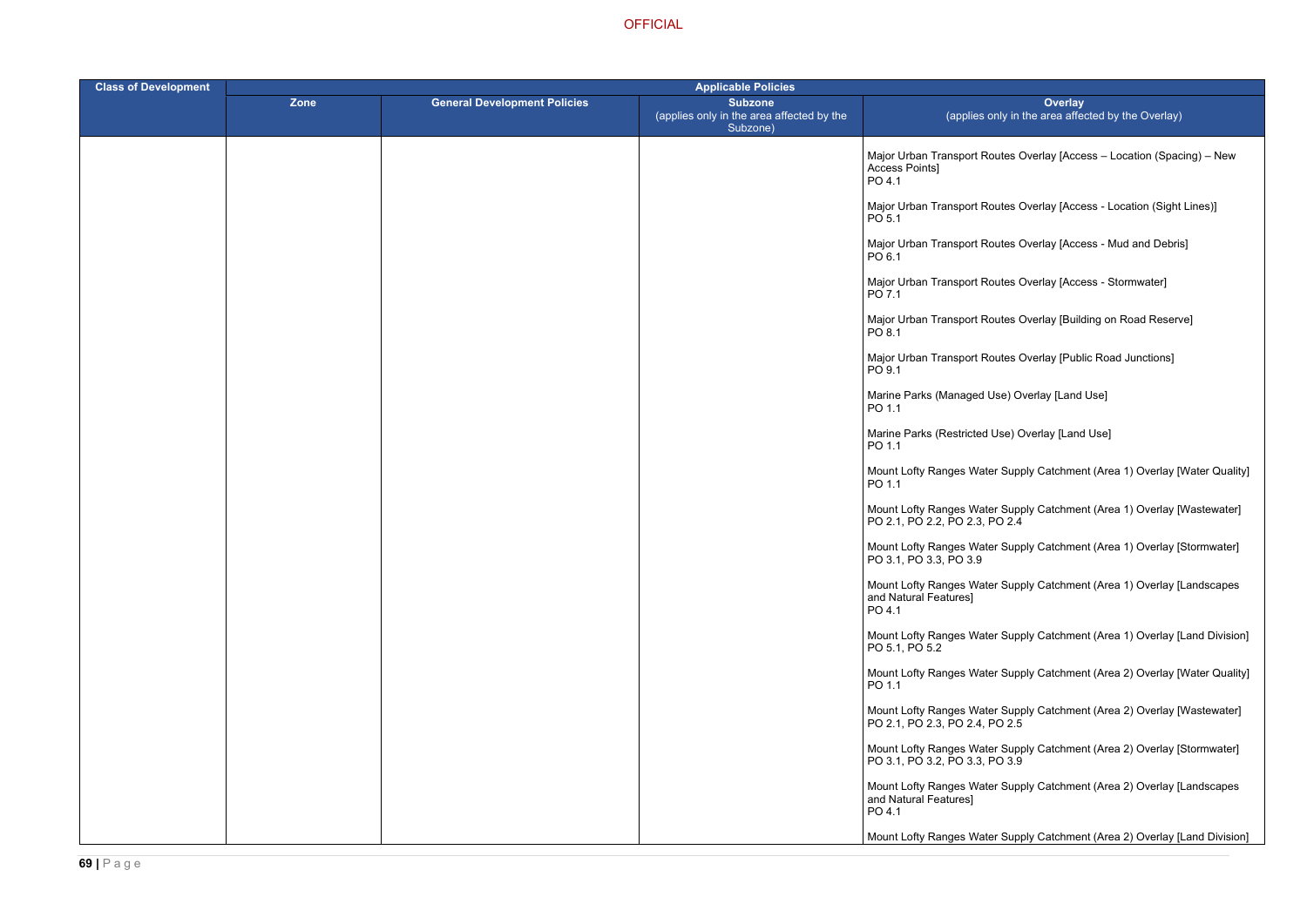- ay [Land division]
- rlay [Non-Stop Corridor Overlay]
- ay [Land Division]
- t Tree Overlay [Land Division]
- tection Area Overlay [Protection of Strategic Resources]
- Rrotection Area Overlay [Land Division]
- Rrotection Area Overlay [Access]
- Protection Area Overlay [Land Division]
- agement Overlay [Land Use and Intensity]
- rlay [Land Division]
- erlay [Land Division]
- Vegetation Areas Overlay [Land division]
- opment Overlay [Traffic Generating Development]
- Overlay [Access Safe Entry and Exit (Traffic Flow)]
- Overlay [Access On-Site Queuing]
- Overlay [Access (Location Spacing) Existing Access
- Overlay [Access Location (Spacing) New Access

| <b>Class of Development</b> | <b>Applicable Policies</b> |                                     |                                                                         |                                                            |
|-----------------------------|----------------------------|-------------------------------------|-------------------------------------------------------------------------|------------------------------------------------------------|
|                             | Zone                       | <b>General Development Policies</b> | <b>Subzone</b><br>(applies only in the area affected by the<br>Subzone) | (applies o                                                 |
|                             |                            |                                     |                                                                         | PO 5.1, PO 5.2                                             |
|                             |                            |                                     |                                                                         | Native Vegetation Overlay<br>PO 2.1                        |
|                             |                            |                                     |                                                                         | Non-Stop Corridors Overl<br>PO 1.1                         |
|                             |                            |                                     |                                                                         | Ramsar Wetlands Overla<br>PO 2.1                           |
|                             |                            |                                     |                                                                         | Regulated and Significant<br>PO 3.1                        |
|                             |                            |                                     |                                                                         | Resource Extraction Prote<br>PO 1.1                        |
|                             |                            |                                     |                                                                         | River Murray Flood Plain<br>PO 3.1, PO 3.2                 |
|                             |                            |                                     |                                                                         | River Murray Flood Plain<br>PO 7.1, PO 7.2, PO 7.3         |
|                             |                            |                                     |                                                                         | <b>River Murray Tributaries I</b><br>PO 2.1, PO 2.2        |
|                             |                            |                                     |                                                                         | Significant Interface Mana<br>PO 1.1                       |
|                             |                            |                                     |                                                                         | State Heritage Area Over<br>PO 4.1                         |
|                             |                            |                                     |                                                                         | State Heritage Place Ove<br>PO 4.1                         |
|                             |                            |                                     |                                                                         | State Significant Native V<br>PO 2.1                       |
|                             |                            |                                     |                                                                         | <b>Traffic Generating Develd</b><br>PO 1.1, PO 1.2, PO 1.3 |
|                             |                            |                                     |                                                                         | <b>Urban Transport Routes (</b><br>PO 1.1                  |
|                             |                            |                                     |                                                                         | <b>Urban Transport Routes (</b><br>PO 2.1                  |
|                             |                            |                                     |                                                                         | <b>Urban Transport Routes (</b><br>Point]<br>PO 3.1        |
|                             |                            |                                     |                                                                         | <b>Urban Transport Routes (</b><br>Points]<br>PO 4.1       |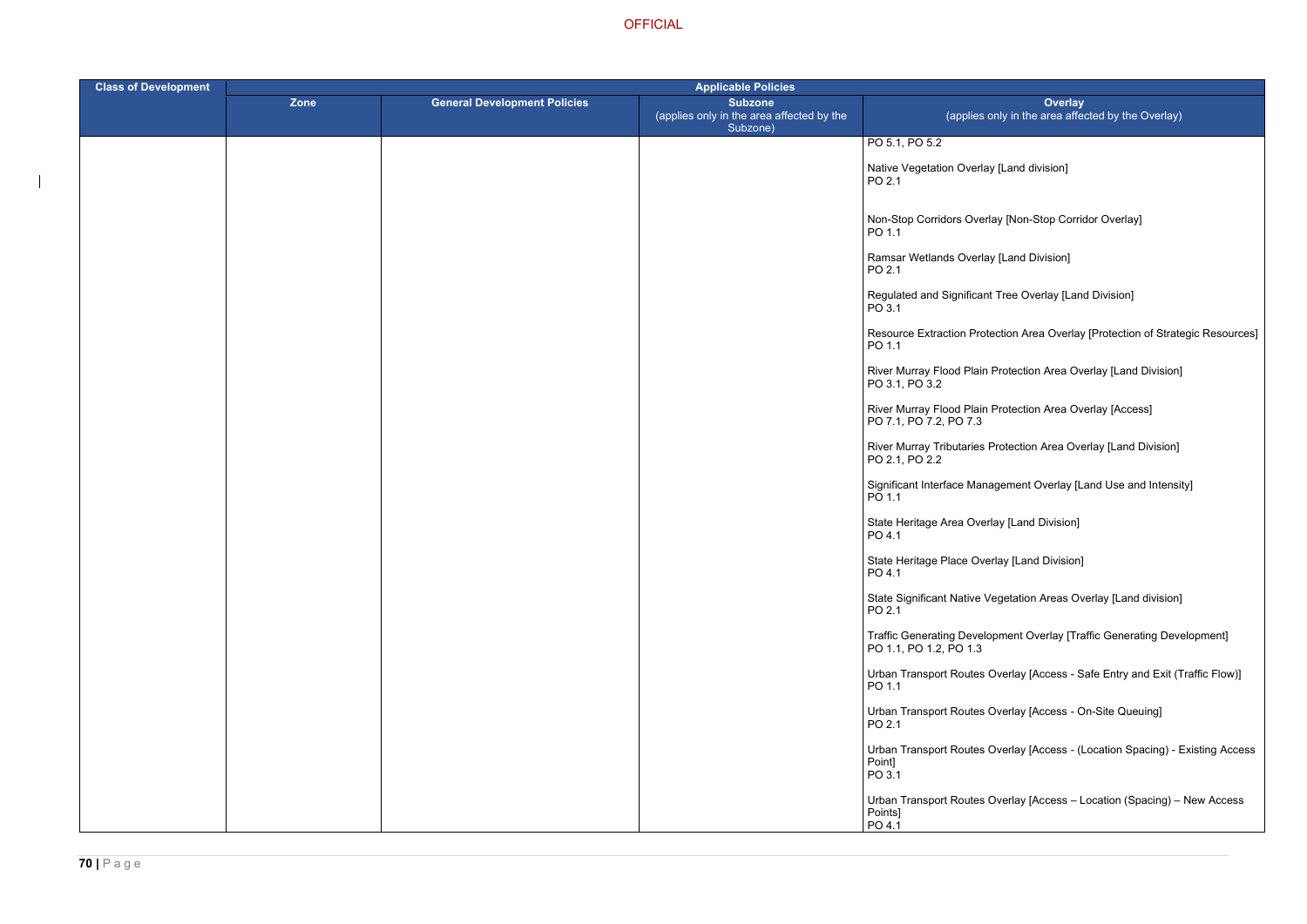- Overlay [Access Location (Sight Lines)]
- Overlay [Access Mud and Debris]
- Overlay [Access Stormwater]
- Overlay [Building on Road Reserve]
- Overlay [Public Road Junctions]
- (Aircraft Landing Areas) Overlay [Built Form]
- (Regulated) Overlay [Built Form]
- verlay
- [All Development]
- 
- [Ancillary Development]
- [Context and Streetscape Amenity]
- District Overlay [Built Form and Character]
- District Overlay [Built Form and Character in the Rural
- PO 3.1, PO 3.2, PO 3.3, PO 3.4, PO 3.5, PO 3.6
- District Overlay [Earthworks]
- Hazard Risk Minimisation] PO 2.4, PO 2.5
- Coast Protection Works]
- Environment Protection] PO 4.4, PO 4.6, PO 4.7

| <b>Class of Development</b> | <b>Applicable Policies</b>                                       |                                                                                                                                                                                                                                                                                                                                                  |                                                                                                                                                                                                                                                             |                                                                                                                                                                                                                                                                                                                                                                                                                                                                                                                                                                                                                                                                                                                                                                                                                                                                                                                                                                                                                                              |
|-----------------------------|------------------------------------------------------------------|--------------------------------------------------------------------------------------------------------------------------------------------------------------------------------------------------------------------------------------------------------------------------------------------------------------------------------------------------|-------------------------------------------------------------------------------------------------------------------------------------------------------------------------------------------------------------------------------------------------------------|----------------------------------------------------------------------------------------------------------------------------------------------------------------------------------------------------------------------------------------------------------------------------------------------------------------------------------------------------------------------------------------------------------------------------------------------------------------------------------------------------------------------------------------------------------------------------------------------------------------------------------------------------------------------------------------------------------------------------------------------------------------------------------------------------------------------------------------------------------------------------------------------------------------------------------------------------------------------------------------------------------------------------------------------|
|                             | Zone                                                             | <b>General Development Policies</b>                                                                                                                                                                                                                                                                                                              | <b>Subzone</b><br>(applies only in the area affected by the<br>Subzone)                                                                                                                                                                                     | <b>Ove</b><br>(applies only in the area                                                                                                                                                                                                                                                                                                                                                                                                                                                                                                                                                                                                                                                                                                                                                                                                                                                                                                                                                                                                      |
| Outbuilding                 | Ancillary Structures and<br><b>Buildings</b><br>PO 17.1, PO 17.2 | <b>Clearance from Overhead Powerlines</b><br>PO 1.1<br>Design [All development [Earthworks and sloping<br>[and]<br>PO 8.1, PO 8.2, PO 8.3, PO 8.4<br>Design [All Residential development [Car parking,<br>access and manoeuvrability]]<br>PO 19.4, PO 19.5<br>Infrastructure and Renewable Energy Facilities<br>[Wastewater Services]<br>PO 12.2 | <b>Hills Subzone [Site Coverage]</b><br>PO 2.1<br>Hills Subzone [Built Form and Character]<br>PO 3.1, PO 3.2<br><b>Hills Subzone [Side Boundary Setbacks]</b><br>PO 4.1<br><b>Hills Subzone [Earthworks and retaining]</b><br>PO 5.1, PO 5.2<br><b>None</b> | <b>Urban Transport Routes Overlay [Acces</b><br>PO 5.1<br><b>Urban Transport Routes Overlay [Acces</b><br>PO 6.1<br><b>Urban Transport Routes Overlay [Acces</b><br>PO 7.1<br>Urban Transport Routes Overlay [Buildir<br>PO 8.1<br>Urban Transport Routes Overlay [Public<br>PO 9.1<br>Airport Building Heights (Aircraft Landing<br>PO 1.1<br>Airport Building Heights (Regulated) Ove<br>PO 1.1<br><b>Building Near Airfields Overlay</b><br>PO 1.3<br>Character Area Overlay [All Developmer<br>PO 1.1<br>Character Area Overlay [Built Form]<br>PO 2.1, PO 2.2, PO 2.3, PO 2.4, PO 2.5<br>Character Area Overlay [Ancillary Devel<br>PO 4.1, PO 4.2<br>Character Area Overlay [Context and St<br>PO 6.1, PO 6.2<br><b>Character Preservation District Overlay</b><br>PO 2.1, PO 2.2<br><b>Character Preservation District Overlay</b><br>Area]<br>PO 3.1, PO 3.2, PO 3.3, PO 3.4, PO 3.5<br><b>Character Preservation District Overlay</b><br>PO 4.1<br>Coastal Areas Overlay [Hazard Risk Mir<br>PO 2.1, PO 2.2, PO 2.3, PO 2.4, PO 2.5 |
|                             |                                                                  |                                                                                                                                                                                                                                                                                                                                                  |                                                                                                                                                                                                                                                             | <b>Coastal Areas Overlay [Coast Protection</b><br>PO 3.1, PO 3.2<br>Coastal Areas Overlay [Environment Pro<br>PO 4.1, PO 4.2, PO 4.3, PO 4.4, PO 4.6                                                                                                                                                                                                                                                                                                                                                                                                                                                                                                                                                                                                                                                                                                                                                                                                                                                                                         |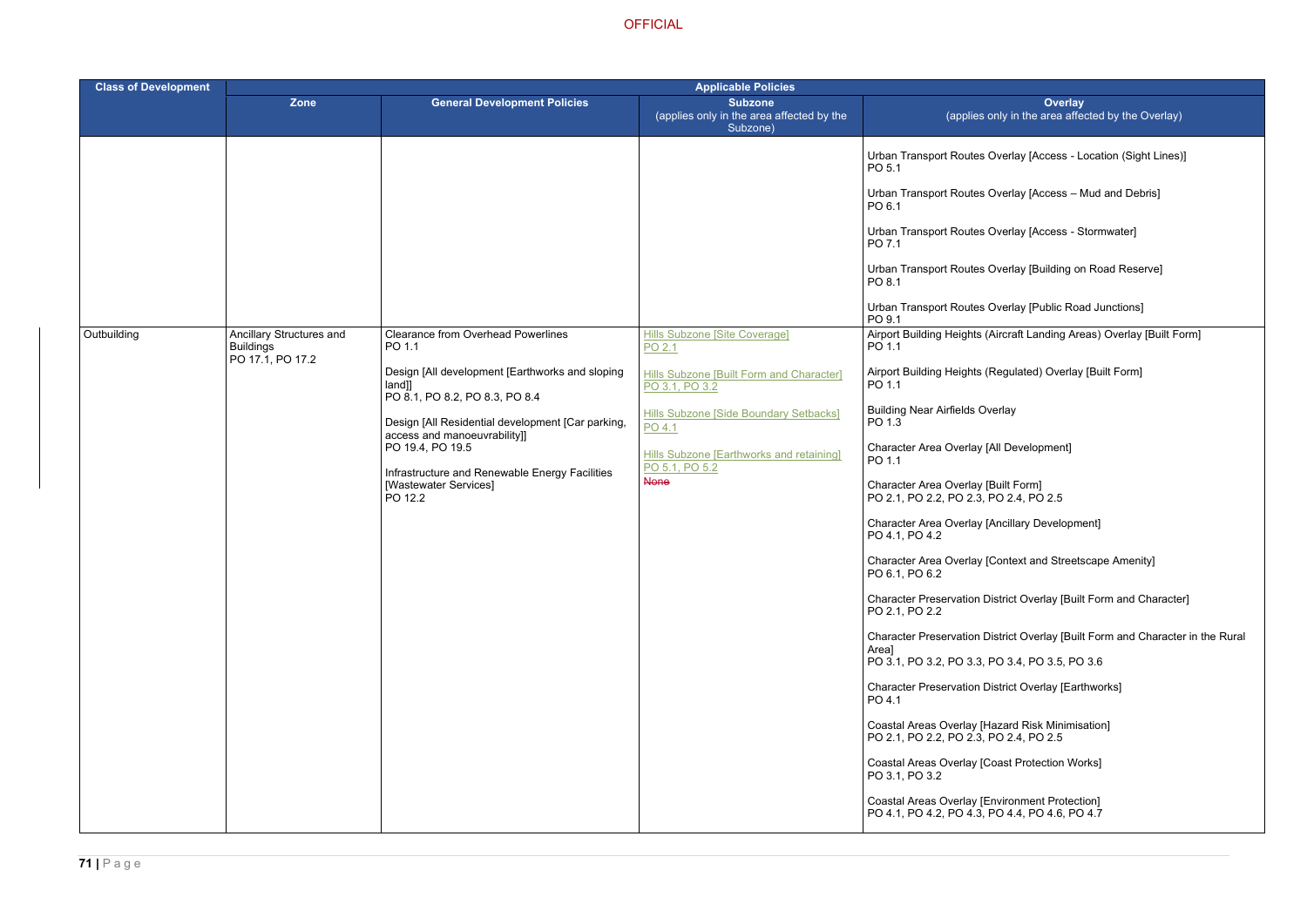Access]

- verlay [Built Form]
- ning Overlay [Future Road Widening]
- Verlay [Future Road Widening]
- Form and Character]
- cape Amenity]
- 
- $\mathsf{pils})$  Overlay [Land Use and Intensity]
- eral Risk) Overlay [Siting]
- eral Risk) Overlay [Built Form]
- eral Risk) Overlay [Vehicle Access Roads, Driveways
- ا Risk) Overlay [Land Use]
- ا Risk) Overlay [Siting]
- ا Risk) Overlay [Built Form]
- ا Risk) Overlay [Vehicle Access –Roads, Driveways and
- lium Risk) Overlay [Siting]
- lium Risk) Overlay [Built Form]

| <b>Class of Development</b> | <b>Applicable Policies</b> |                                     |                                                                         |                                                                       |
|-----------------------------|----------------------------|-------------------------------------|-------------------------------------------------------------------------|-----------------------------------------------------------------------|
|                             | Zone                       | <b>General Development Policies</b> | <b>Subzone</b><br>(applies only in the area affected by the<br>Subzone) | (applies only in                                                      |
|                             |                            |                                     |                                                                         | Coastal Areas Overlay [Access]<br>PO 5.1, PO 5.2, PO 5.4              |
|                             |                            |                                     |                                                                         | <b>Coastal Flooding Overlay</b><br>PO 1.1                             |
|                             |                            |                                     |                                                                         | Defence Aviation Area Overlay  <br>PO 1.1                             |
|                             |                            |                                     |                                                                         | Future Local Road Widening Ov<br>PO 1.1                               |
|                             |                            |                                     |                                                                         | Future Road Widening Overlay<br>PO 1.1                                |
|                             |                            |                                     |                                                                         | Gateway Overlay [Built Form an<br>PO 1.1, PO 1.2                      |
|                             |                            |                                     |                                                                         | Gateway Overlay [Landscape A<br>PO 2.1                                |
|                             |                            |                                     |                                                                         | Gateway Overlay [Landscaping]<br>PO 3.1, PO 3.2, PO 3.3, PO 3.4       |
|                             |                            |                                     |                                                                         | Hazards (Acid Sulfate Soils) Ov<br>PO 1.1                             |
|                             |                            |                                     |                                                                         | Hazards (Bushfire - General Ris<br>PO 1.1                             |
|                             |                            |                                     |                                                                         | Hazards (Bushfire - General Ris<br>PO 2.1, PO 2.2                     |
|                             |                            |                                     |                                                                         | Hazards (Bushfire - General Ris<br>and Fire Tracks]<br>PO 5.2, PO 5.3 |
|                             |                            |                                     |                                                                         | Hazards (Bushfire - High Risk) (<br>PO 1.1                            |
|                             |                            |                                     |                                                                         | Hazards (Bushfire - High Risk) (<br>PO 2.1                            |
|                             |                            |                                     |                                                                         | Hazards (Bushfire - High Risk) (<br>PO 3.1, PO 3.2                    |
|                             |                            |                                     |                                                                         | Hazards (Bushfire - High Risk) (<br>Fire Tracks]<br>PO 6.2, PO 6.3    |
|                             |                            |                                     |                                                                         | Hazards (Bushfire - Medium Ris<br>PO 1.1                              |
|                             |                            |                                     |                                                                         | Hazards (Bushfire - Medium Ris<br>PO 2.1, PO 2.2                      |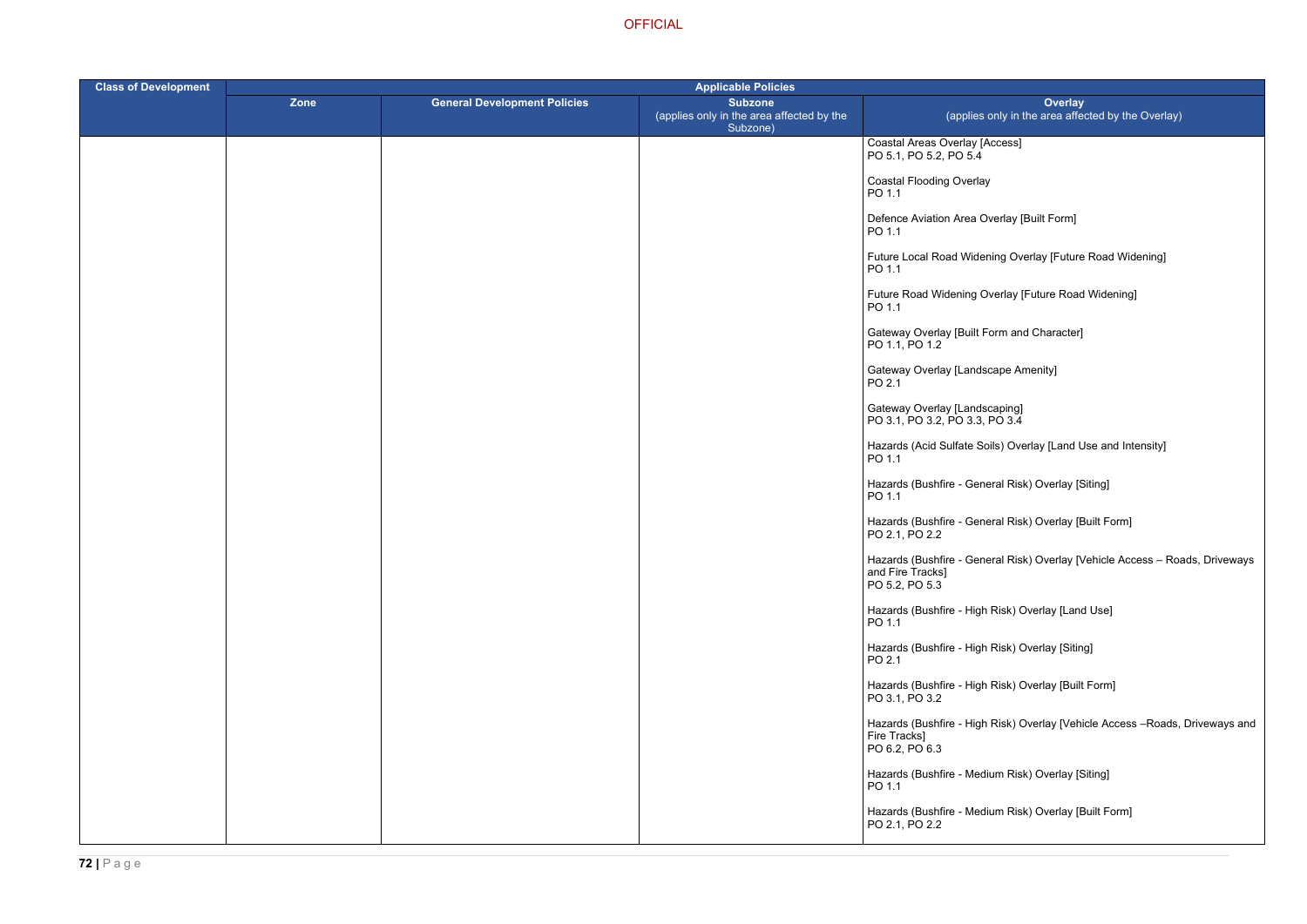ium Risk) Overlay [Vehicle Access - Roads, Driveways

back) Overlay [Vehicle Access - Roads and Driveways]

ional) Overlay [Built Form]

ional) Overlay [Vehicle Access -Roads and Driveways]

lay [Environmental Protection]

ontext and Streetscape Amenity]

Routes Overlay [Access - Safe Entry and Exit (Traffic

Routes Overlay [Access - On-Site Queuing]

| <b>Class of Development</b> | <b>Applicable Policies</b> |                                     |                                                                         |                                                                                    |
|-----------------------------|----------------------------|-------------------------------------|-------------------------------------------------------------------------|------------------------------------------------------------------------------------|
|                             | <b>Zone</b>                | <b>General Development Policies</b> | <b>Subzone</b><br>(applies only in the area affected by the<br>Subzone) | <b>Overlay</b><br>(applies only in the area affect                                 |
|                             |                            |                                     |                                                                         | Hazards (Bushfire - Medium Risk) Overlay [Ve<br>and Fire Tracks]<br>PO 5.2, PO 5.3 |
|                             |                            |                                     |                                                                         | Hazards (Bushfire - Outback) Overlay [Vehicle<br>PO 2.2                            |
|                             |                            |                                     |                                                                         | Hazards (Bushfire - Regional) Overlay [Siting]<br>PO 1.1                           |
|                             |                            |                                     |                                                                         | Hazards (Bushfire - Regional) Overlay [Built F<br>PO 2.1, PO 2.2                   |
|                             |                            |                                     |                                                                         | Hazards (Bushfire - Regional) Overlay [Vehicle<br>PO 5.2, PO 5.3                   |
|                             |                            |                                     |                                                                         | Hazards (Flooding) Overlay [Flood Resilience]<br>PO 3.1, PO 3.2, PO 3.3, PO 3.4    |
|                             |                            |                                     |                                                                         | Hazards (Flooding) Overlay [Environmental Pr<br>PO 4.1, PO 4.2                     |
|                             |                            |                                     |                                                                         | Hazards (Flooding) Overlay [Site Earthworks]<br>PO 5.1, PO 5.2                     |
|                             |                            |                                     |                                                                         | Hazards (Flooding) Overlay [Access]<br>PO 6.1, PO 6.2                              |
|                             |                            |                                     |                                                                         | Heritage Adjacency Overlay [Built Form]<br>PO 1.1                                  |
|                             |                            |                                     |                                                                         | Historic Area Overlay [All Development]<br>PO 1.1                                  |
|                             |                            |                                     |                                                                         | Historic Area Overlay [Built Form]<br>PO 2.1, PO 2.2, PO 2.3, PO 2.4, PO 2.5       |
|                             |                            |                                     |                                                                         | Historic Area Overlay [Ancillary development]<br>PO 4.1, PO 4.2                    |
|                             |                            |                                     |                                                                         | Historic Area Overlay [Context and Streetscap<br>PO 6.1, PO 6.2                    |
|                             |                            |                                     |                                                                         | Historic Area Overlay [Ruins]<br>PO 8.1                                            |
|                             |                            |                                     |                                                                         | Historic Shipwrecks Overlay [General]<br>PO 1.1                                    |
|                             |                            |                                     |                                                                         | Key Outback and Rural Routes Overlay [Acce<br>Flow)]<br>PO 1.1                     |
|                             |                            |                                     |                                                                         | Key Outback and Rural Routes Overlay [Acce<br>PO 2.1                               |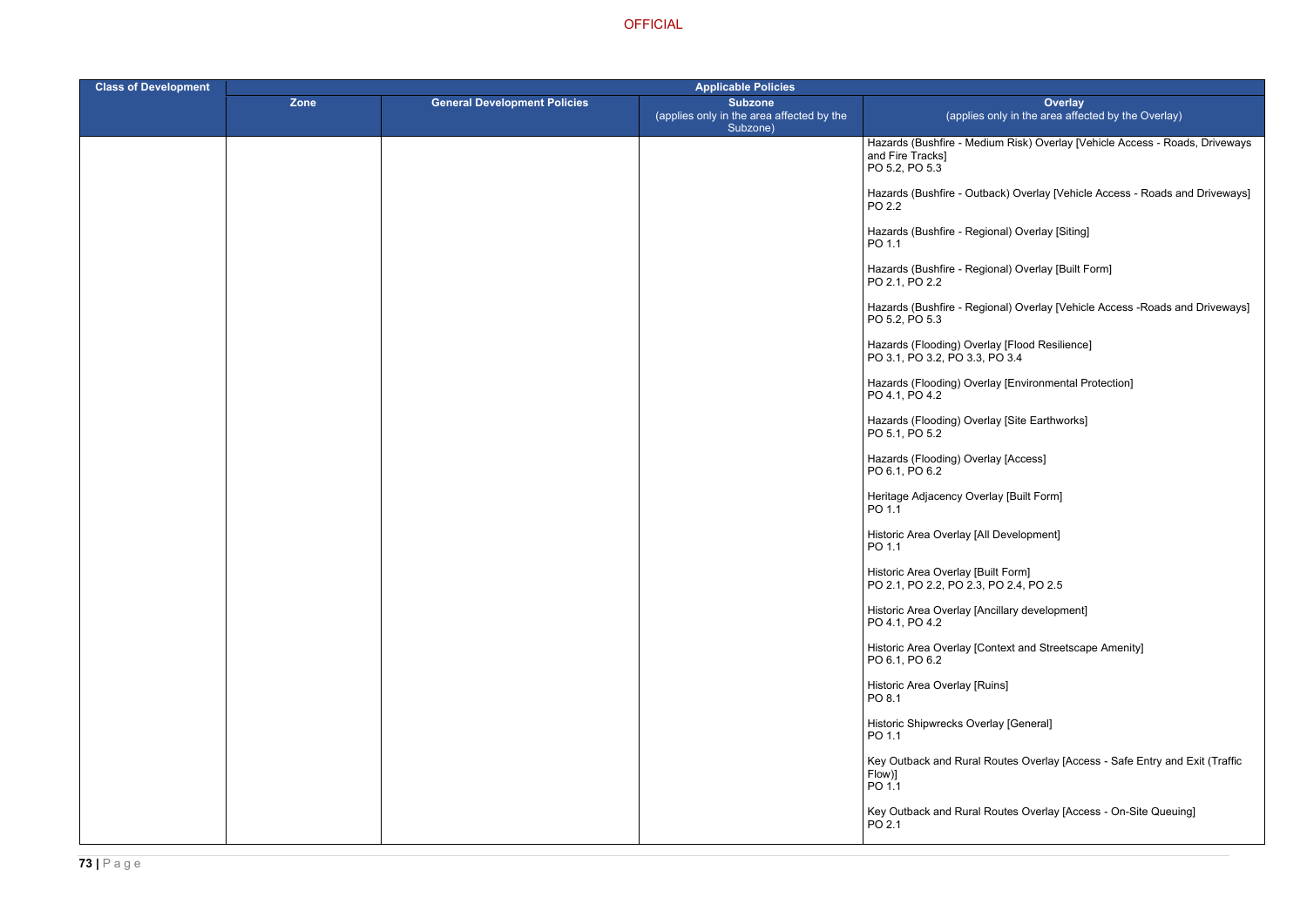Routes Overlay [Access - Existing Access Points]

Routes Overlay [Access - Location (Spacing)]

Routes Overlay [Access - Location (Sight Lines)]

Routes Overlay [Access - Mud and Debris]

Routes Overlay [Access - Stormwater]

Routes Overlay [Public Road Junctions]

Dverlay [Access, Design and Function]

PO 1.1, PO 1.2, PO 1.3, PO 1.4, PO 1.5, PO 1.6, PO 1.7

erlay [Ancillary Development]

erlay [Landscape Context and Streetscape Amenity]

erlay [Conservation Works]

ا Woutes Overlay [Access - Safe Entry and Exit (Traffic

Routes Overlay [Access - On-Site Queuing]

Routes Overlay [Access – Location (Spacing) - Existing

Routes Overlay [Access – Location (Spacing) – New

Routes Overlay [Access - Location (Sight Lines)]

Routes Overlay [Access - Mud and Debris]

Routes Overlay [Access - Stormwater]

| <b>Class of Development</b> | <b>Applicable Policies</b> |                                     |                                                                         |                                                                                      |
|-----------------------------|----------------------------|-------------------------------------|-------------------------------------------------------------------------|--------------------------------------------------------------------------------------|
|                             | Zone                       | <b>General Development Policies</b> | <b>Subzone</b><br>(applies only in the area affected by the<br>Subzone) | Over<br>(applies only in the area a                                                  |
|                             |                            |                                     |                                                                         | Key Outback and Rural Routes Overlay [<br>PO 3.1                                     |
|                             |                            |                                     |                                                                         | Key Outback and Rural Routes Overlay [<br>PO 4.1                                     |
|                             |                            |                                     |                                                                         | Key Outback and Rural Routes Overlay [/<br>PO 5.1                                    |
|                             |                            |                                     |                                                                         | Key Outback and Rural Routes Overlay [<br>PO 6.1                                     |
|                             |                            |                                     |                                                                         | Key Outback and Rural Routes Overlay [/<br>PO 7.1                                    |
|                             |                            |                                     |                                                                         | Key Outback and Rural Routes Overlay [I<br>PO 8.1                                    |
|                             |                            |                                     |                                                                         | Key Railway Crossings Overlay [Access,<br>PO 1.1                                     |
|                             |                            |                                     |                                                                         | Local Heritage Place Overlay [Built Form]<br>PO 1.1, PO 1.2, PO 1.3, PO 1.4, PO 1.5, |
|                             |                            |                                     |                                                                         | Local Heritage Place Overlay [Ancillary D<br>PO 3.1, PO 3.2                          |
|                             |                            |                                     |                                                                         | Local Heritage Place Overlay [Landscape<br>PO 5.1                                    |
|                             |                            |                                     |                                                                         | Local Heritage Place Overlay [Conservati<br>PO 7.1                                   |
|                             |                            |                                     |                                                                         | Major Urban Transport Routes Overlay [A<br>  Flow)]<br>PO 1.1                        |
|                             |                            |                                     |                                                                         | Major Urban Transport Routes Overlay [A<br>PO 2.1                                    |
|                             |                            |                                     |                                                                         | Major Urban Transport Routes Overlay [A<br>Access Points]<br>PO 3.1                  |
|                             |                            |                                     |                                                                         | Major Urban Transport Routes Overlay [A<br>Access Points]<br>PO 4.1                  |
|                             |                            |                                     |                                                                         | Major Urban Transport Routes Overlay [A<br>PO 5.1                                    |
|                             |                            |                                     |                                                                         | Major Urban Transport Routes Overlay [A<br>PO 6.1                                    |
|                             |                            |                                     |                                                                         | Major Urban Transport Routes Overlay [A<br>PO 7.1                                    |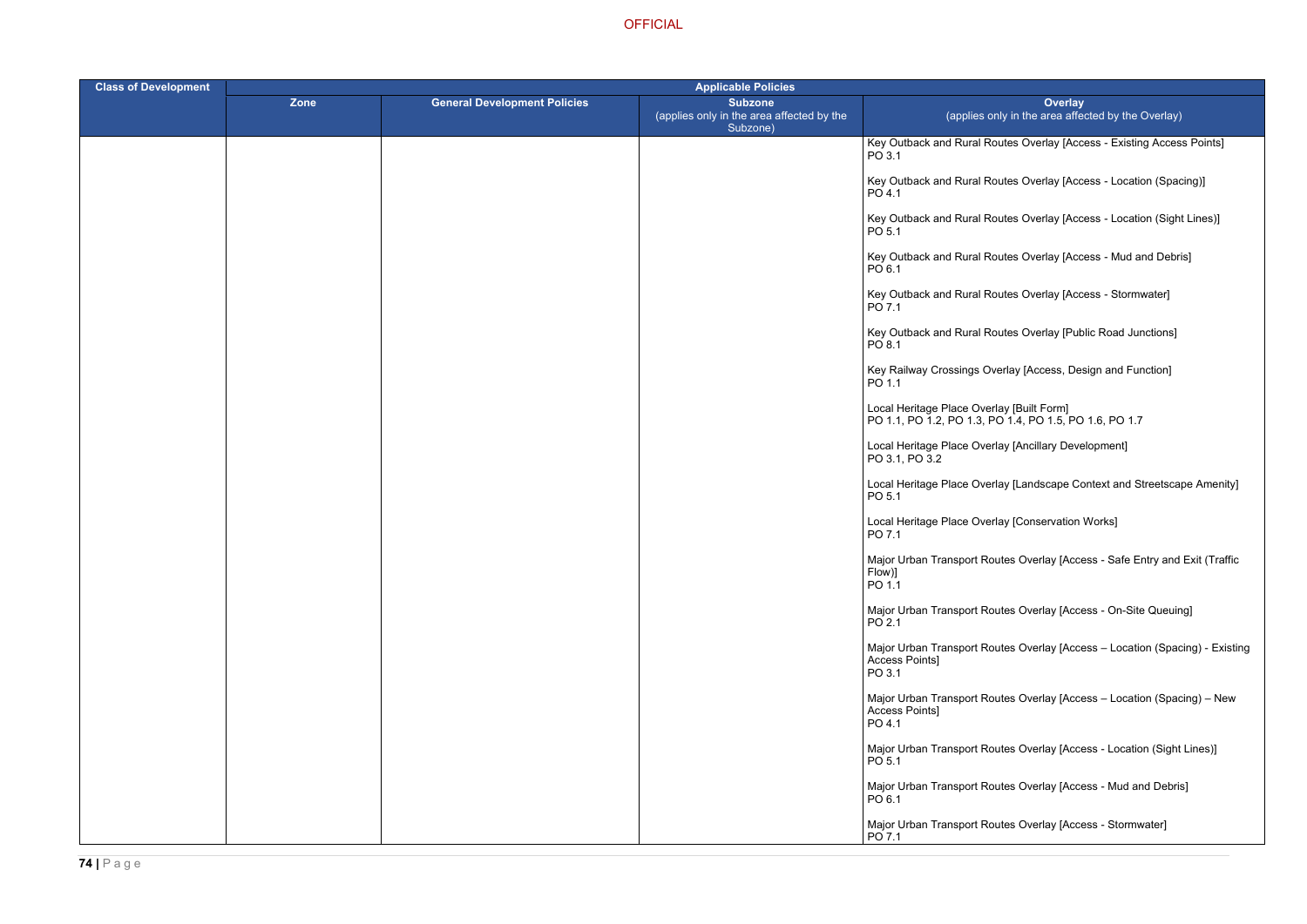- outes Overlay [Building on Road Reserve]
- outes Overlay [Public Road Junctions]
- outes Overlay [Corner Cut-Offs]
- er Supply Catchment (Area 1) Overlay [Water Quality]
- er Supply Catchment (Area 1) Overlay [Stormwater] PO 3.1, PO 3.2, PO 3.3, PO 3.4, PO 3.9
- er Supply Catchment (Area 1) Overlay [Landscapes
- er Supply Catchment (Area 2) Overlay [Water Quality]
- Mount Lofty Ranges Water Supply Catchment (Area 2) Overlay [Stormwater]
	- er Supply Catchment (Area 2) Overlay [Landscapes
	- Ny [Environmental Protection]
	- lay [Non-Stop Corridor Overlay]
	- Protection Area Overlay [Wastewater]
	- Protection Area Overlay [Built Form and Character]
	- Protection Area Overlay [Flood Resilience]
	- Protection Area Overlay [Environmental Protection] PO 6.4
	- Protection Area Overlay [Access]
	- Land Use and Intensity]
	- Suilt Form and Character]

| <b>Class of Development</b> | <b>Applicable Policies</b> |                                     |                                                                         |                                                                                 |
|-----------------------------|----------------------------|-------------------------------------|-------------------------------------------------------------------------|---------------------------------------------------------------------------------|
|                             | <b>Zone</b>                | <b>General Development Policies</b> | <b>Subzone</b><br>(applies only in the area affected by the<br>Subzone) | Ove<br>(applies only in the area                                                |
|                             |                            |                                     |                                                                         | Major Urban Transport Routes Overlay [<br>PO 8.1                                |
|                             |                            |                                     |                                                                         | Major Urban Transport Routes Overlay [<br>PO 9.1                                |
|                             |                            |                                     |                                                                         | Major Urban Transport Routes Overlay [<br>PO 10.1                               |
|                             |                            |                                     |                                                                         | Mount Lofty Ranges Water Supply Catcl<br>PO 1.1                                 |
|                             |                            |                                     |                                                                         | Mount Lofty Ranges Water Supply Catcl<br>PO 3.1, PO 3.2, PO 3.3, PO 3.4, PO 3.9 |
|                             |                            |                                     |                                                                         | Mount Lofty Ranges Water Supply Catcl<br>and Natural Features]<br>PO 4.1        |
|                             |                            |                                     |                                                                         | Mount Lofty Ranges Water Supply Catcl<br>PO 1.1                                 |
|                             |                            |                                     |                                                                         | Mount Lofty Ranges Water Supply Catcl<br>PO 3.1, PO 3.2, PO 3.3, PO 3.4, PO 3.9 |
|                             |                            |                                     |                                                                         | Mount Lofty Ranges Water Supply Catcl<br>and Natural Features]<br>PO 4.1        |
|                             |                            |                                     |                                                                         | Native Vegetation Overlay [Environment<br>PO 1.1, PO 1.2, PO 1.4                |
|                             |                            |                                     |                                                                         | Non-Stop Corridors Overlay [Non-Stop 0<br>PO 1.1                                |
|                             |                            |                                     |                                                                         | River Murray Flood Plain Protection Area<br>PO 1.1                              |
|                             |                            |                                     |                                                                         | River Murray Flood Plain Protection Area<br>PO 4.1, PO 4.3                      |
|                             |                            |                                     |                                                                         | River Murray Flood Plain Protection Area<br>PO 5.1, PO 5.3, PO 5.4              |
|                             |                            |                                     |                                                                         | River Murray Flood Plain Protection Area<br>PO 6.1, PO 6.2, PO 6.3, PO 6.4      |
|                             |                            |                                     |                                                                         | River Murray Flood Plain Protection Area<br>PO 7.1, PO 7.2, PO 7.3              |
|                             |                            |                                     |                                                                         | Scenic Quality Overlay [Land Use and Ir<br>PO 1.1                               |
|                             |                            |                                     |                                                                         | Scenic Quality Overlay [Built Form and (<br>PO 2.1                              |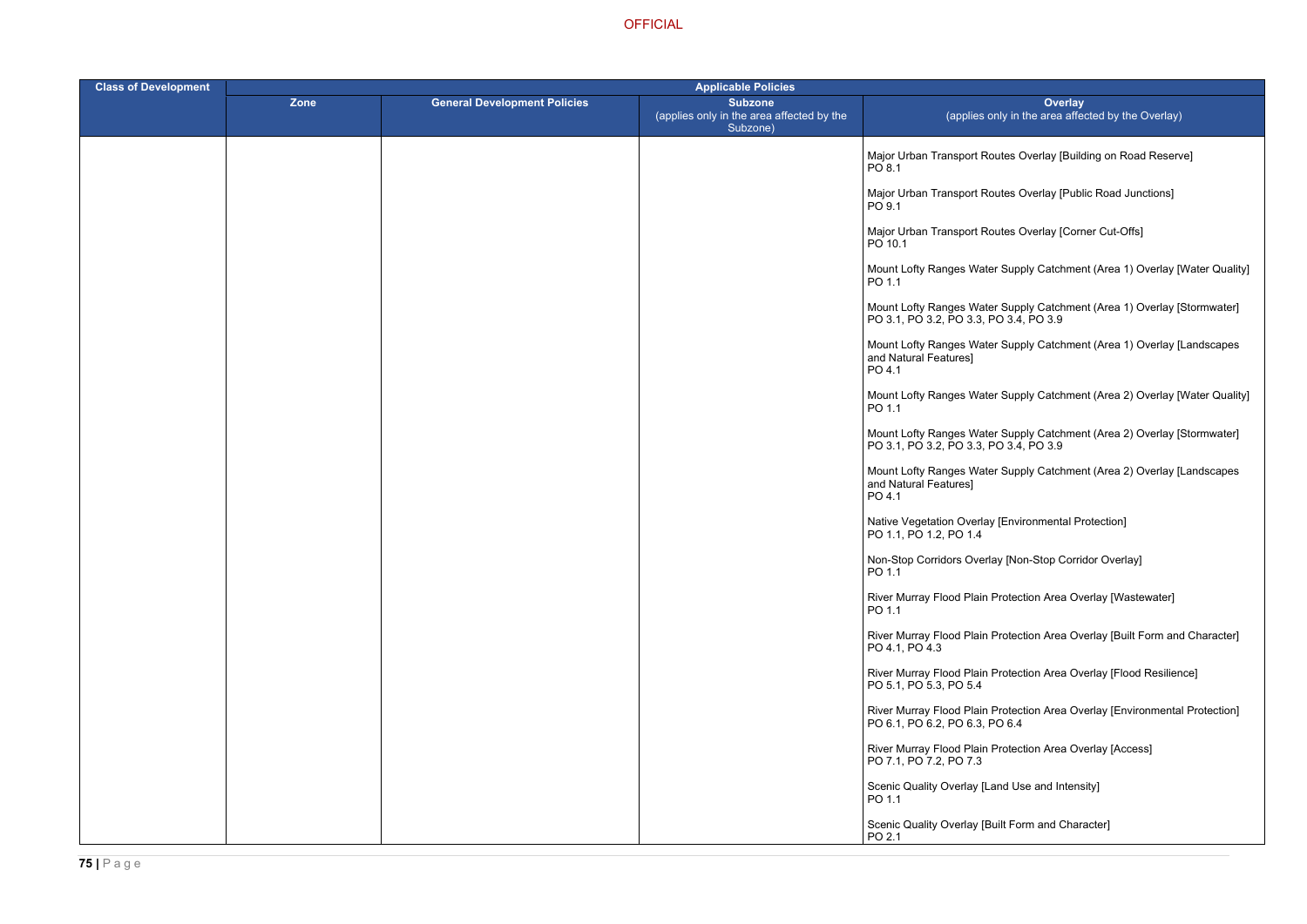## Earthworks]

- rotection Overlay [Built Form and Character]
- rotection Overlay [Landscaping]
- rotection Overlay [Earthworks]
- 
- rlay [Ancillary Development]
- rlay [Landscape Context and Streetscape Amenity]
- rlay [Conservation Works]
- PO 1.1, PO 1.2, PO 1.3, PO 1.4, PO 1.5, PO 1.6, PO 1.7
	- erlay [Ancillary Development]
	- erlay [Landscape Context and Streetscape Amenity]
	- erlay [Conservation Works]
	- /egetation Areas Overlay [Environmental Protection]
	- Overlay [Access Safe Entry and Exit (Traffic Flow)]
	- Overlay [Access On-Site Queuing]
	- Overlay [Access (Location Spacing) Existing Access
	- Overlay [Access Location (Spacing) New Access
	- Overlay [Access Location (Sight Lines)]

| <b>Class of Development</b> | <b>Applicable Policies</b> |                                     |                                                                         |                                                                                      |
|-----------------------------|----------------------------|-------------------------------------|-------------------------------------------------------------------------|--------------------------------------------------------------------------------------|
|                             | Zone                       | <b>General Development Policies</b> | <b>Subzone</b><br>(applies only in the area affected by the<br>Subzone) | Over<br>(applies only in the area                                                    |
|                             |                            |                                     |                                                                         | Scenic Quality Overlay [Earthworks]<br>PO 4.1                                        |
|                             |                            |                                     |                                                                         | Significant Landscape Protection Overlay<br>PO 2.1, PO 2.2                           |
|                             |                            |                                     |                                                                         | Significant Landscape Protection Overlay<br>PO 3.1                                   |
|                             |                            |                                     |                                                                         | Significant Landscape Protection Overlay<br>PO 4.1                                   |
|                             |                            |                                     |                                                                         | State Heritage Area Overlay [Built Form]<br>PO 1.1, PO 1.2, PO 1.3, PO 1.4, PO 1.5   |
|                             |                            |                                     |                                                                         | State Heritage Area Overlay [Ancillary De<br>PO 3.1, PO 3.2                          |
|                             |                            |                                     |                                                                         | State Heritage Area Overlay [Landscape<br>PO 5.1                                     |
|                             |                            |                                     |                                                                         | State Heritage Area Overlay [Conservation]<br>PO 7.1                                 |
|                             |                            |                                     |                                                                         | State Heritage Place Overlay [Built Form]<br>PO 1.1, PO 1.2, PO 1.3, PO 1.4, PO 1.5, |
|                             |                            |                                     |                                                                         | State Heritage Place Overlay [Ancillary D<br>PO 3.1, PO 3.2                          |
|                             |                            |                                     |                                                                         | State Heritage Place Overlay [Landscape<br>PO 5.1                                    |
|                             |                            |                                     |                                                                         | State Heritage Place Overlay [Conservati<br>PO 7.1                                   |
|                             |                            |                                     |                                                                         | <b>State Significant Native Vegetation Areas</b><br>PO 1.1                           |
|                             |                            |                                     |                                                                         | <b>Urban Transport Routes Overlay [Access</b><br>PO 1.1                              |
|                             |                            |                                     |                                                                         | <b>Urban Transport Routes Overlay [Access</b><br>PO 2.1                              |
|                             |                            |                                     |                                                                         | <b>Urban Transport Routes Overlay [Access</b><br>Point]<br>PO 3.1                    |
|                             |                            |                                     |                                                                         | Urban Transport Routes Overlay [Access<br>Points]<br>PO 4.1                          |
|                             |                            |                                     |                                                                         | Urban Transport Routes Overlay [Access<br>PO 5.1                                     |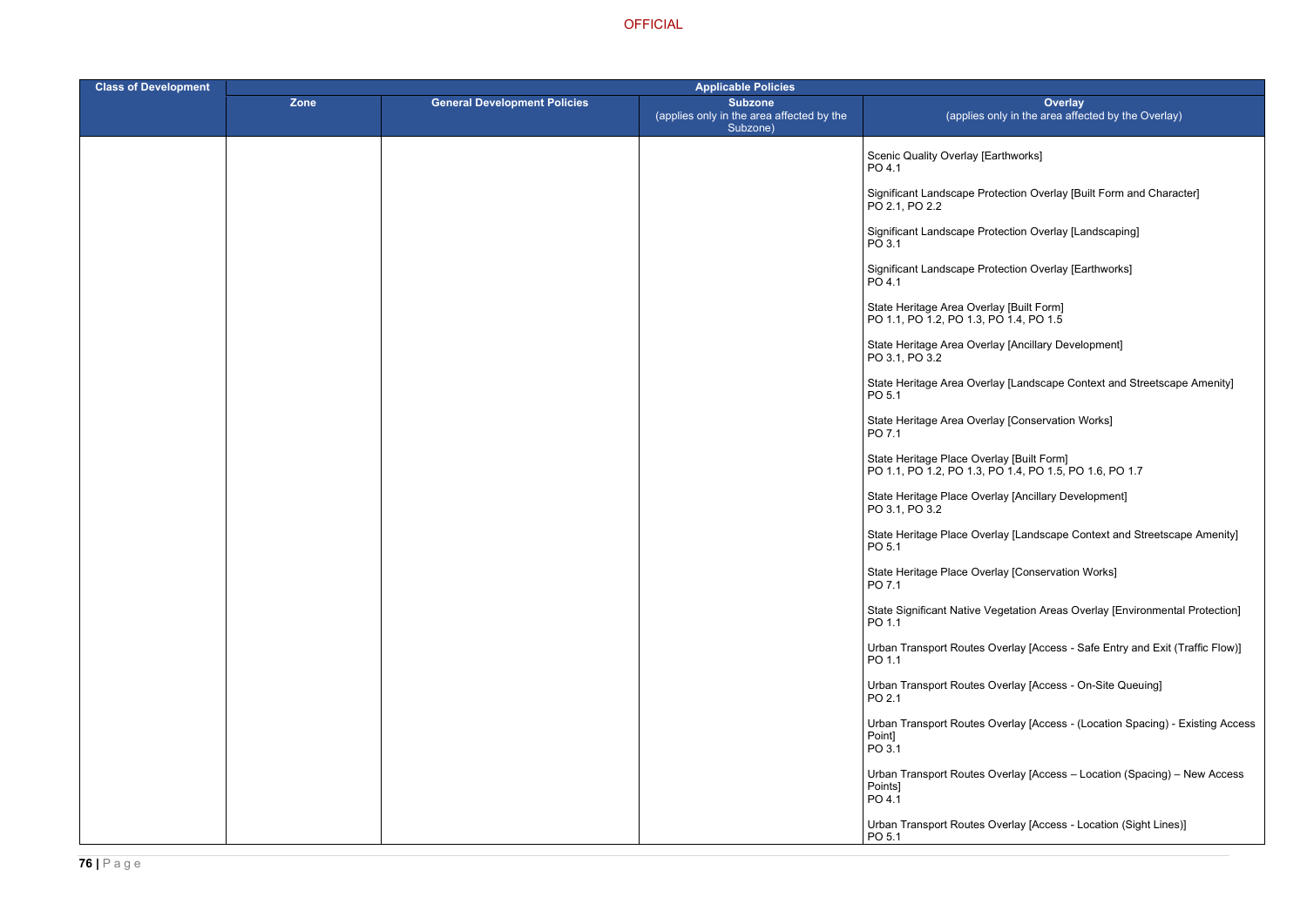- Overlay [Access Mud and Debris]
- Overlay [Access Stormwater]
- Overlay [Building on Road Reserve]
- Overlay [Public Road Junctions]
- Overlay [Corner Cut-Offs]

- lay [Built Form and Character]
- lay [Affordable Housing Incentives]
- lay [Movement and Car Parking]
- Overlay [Land Use and Intensity]
- (Aircraft Landing Areas) Overlay [Built Form]
- (Regulated) Overlay [Built Form]
- verlay
- [All Development]
- [Built Form]  $PO$  2.4,  $PO$  2.5
- [Context and Streetscape Amenity]
- District Overlay [Land Use and Intensity]
- District Overlay [Built Form and Character]

| <b>Class of Development</b> | <b>Applicable Policies</b>                             |                                                                                                               |                                                                         |                                                                                             |
|-----------------------------|--------------------------------------------------------|---------------------------------------------------------------------------------------------------------------|-------------------------------------------------------------------------|---------------------------------------------------------------------------------------------|
|                             | <b>Zone</b>                                            | <b>General Development Policies</b>                                                                           | <b>Subzone</b><br>(applies only in the area affected by the<br>Subzone) | Overlay<br>(applies only in the area affected                                               |
|                             |                                                        |                                                                                                               |                                                                         | Urban Transport Routes Overlay [Access - Mud<br>PO 6.1                                      |
|                             |                                                        |                                                                                                               |                                                                         | Urban Transport Routes Overlay [Access - Storr<br>PO 7.1                                    |
|                             |                                                        |                                                                                                               |                                                                         | Urban Transport Routes Overlay [Building on Ro<br>PO 8.1                                    |
|                             |                                                        |                                                                                                               |                                                                         | Urban Transport Routes Overlay [Public Road Jr<br>PO 9.1                                    |
|                             |                                                        |                                                                                                               |                                                                         | Urban Transport Routes Overlay [Corner Cut-Of<br>PO 10.1                                    |
|                             |                                                        |                                                                                                               |                                                                         | Water Resources Overlay [Water Catchment]<br>PO 1.1, PO 1.2, PO 1.5, PO 1.6, PO 1.7, PO 1.8 |
| Residential flat building   | Land Use and Intensity<br>PO 1.1, PO 1.3               | <b>Clearance from Overhead Powerlines</b><br>PO 1.1                                                           | Hills Subzone [Site Dimensions and Land<br>Division]<br>PO 1.2          | Affordable Housing Overlay [Land Division]<br>PO 1.1, PO 1.2, PO 1.3                        |
|                             | <b>Building Height</b><br>PO 5.1                       | Design [All development [External Appearance]]<br>PO 1.1, PO 1.2, PO 1.3, PO 1.4, PO 1.5                      | <b>Hills Subzone [Site Coverage]</b><br>PO 2.1                          | Affordable Housing Overlay [Built Form and Cha<br>PO 2.1                                    |
|                             | <b>Primary Street Setback</b><br>PO 6.1                | Design [All development [Safety]]<br>PO 2.1, PO 2.2, PO 2.3, PO 2.4, PO 2.5                                   | Hills Subzone [Built Form and Character]                                | Affordable Housing Overlay [Affordable Housing<br>PO 3.1, PO 3.2                            |
|                             | <b>Secondary Street Setback</b><br>PO 7.1              | Design [All development [Landscaping]]<br>PO 3.1, PO 3.2                                                      | PO 3.1, PO 3.2<br>Hills Subzone [Side Boundary Setbacks]                | Affordable Housing Overlay [Movement and Car<br>PO 4.1                                      |
|                             | <b>Boundary Walls</b><br>PO 8.1                        | Design [All development [Environmental<br>Performance]]<br>PO 4.1, PO 4.2, PO 4.3                             | PO 4.1<br>Hills Subzone [Earthworks and retaining]                      | Aircraft Noise Exposure Overlay [Land Use and<br>PO 1.1                                     |
|                             | Side Boundary Setback<br>PO 9.1                        | Design [All development [On-                                                                                  | PO 5.1, PO 5.2<br><b>None</b>                                           | Airport Building Heights (Aircraft Landing Areas)<br>PO 1.1                                 |
|                             | <b>Rear Boundary Setback</b><br>PO 10.1                | site Waste Treatment Systems]]<br>PO 6.1                                                                      |                                                                         | Airport Building Heights (Regulated) Overlay [Bu<br>PO 1.1                                  |
|                             | Site Dimensions and Land<br><b>Division</b><br>PO 11.3 | Design [All development [Carparking Appearance]]<br>PO 7.1, PO 7.2, PO 7.3, PO 7.4, PO 7.5, PO 7.6,<br>PO 7.7 |                                                                         | <b>Building Near Airfields Overlay</b><br>PO 1.3                                            |
|                             | Earthworks and sloping land<br>PO 16.1                 | Design [All development [Earthworks and sloping<br>$land]$ ]<br>PO 8.1, PO 8.2, PO 8.3, PO 8.4, PO 8.5        |                                                                         | Character Area Overlay [All Development]<br>PO 1.1                                          |
|                             | Private Open Space<br>PO 18.1                          | Design [All development [Overlooking / Visual<br>Privacy (in building 3 storeys or less)]]                    |                                                                         | Character Area Overlay [Built Form]<br>PO 2.1, PO 2.2, PO 2.3, PO 2.4, PO 2.5               |
|                             |                                                        | PO 10.1, PO 10.2                                                                                              |                                                                         | Character Area Overlay [Context and Streetscap<br>PO 6.1, PO 6.2                            |
|                             |                                                        | Design [All Residential development [Front<br>elevations and passive surveillance]]<br>PO 11.1, PO 11.2       |                                                                         | Character Preservation District Overlay [Land Us<br>PO 1.2                                  |
|                             |                                                        | Design [All Residential development [Outlook and                                                              |                                                                         | Character Preservation District Overlay [Built Fo                                           |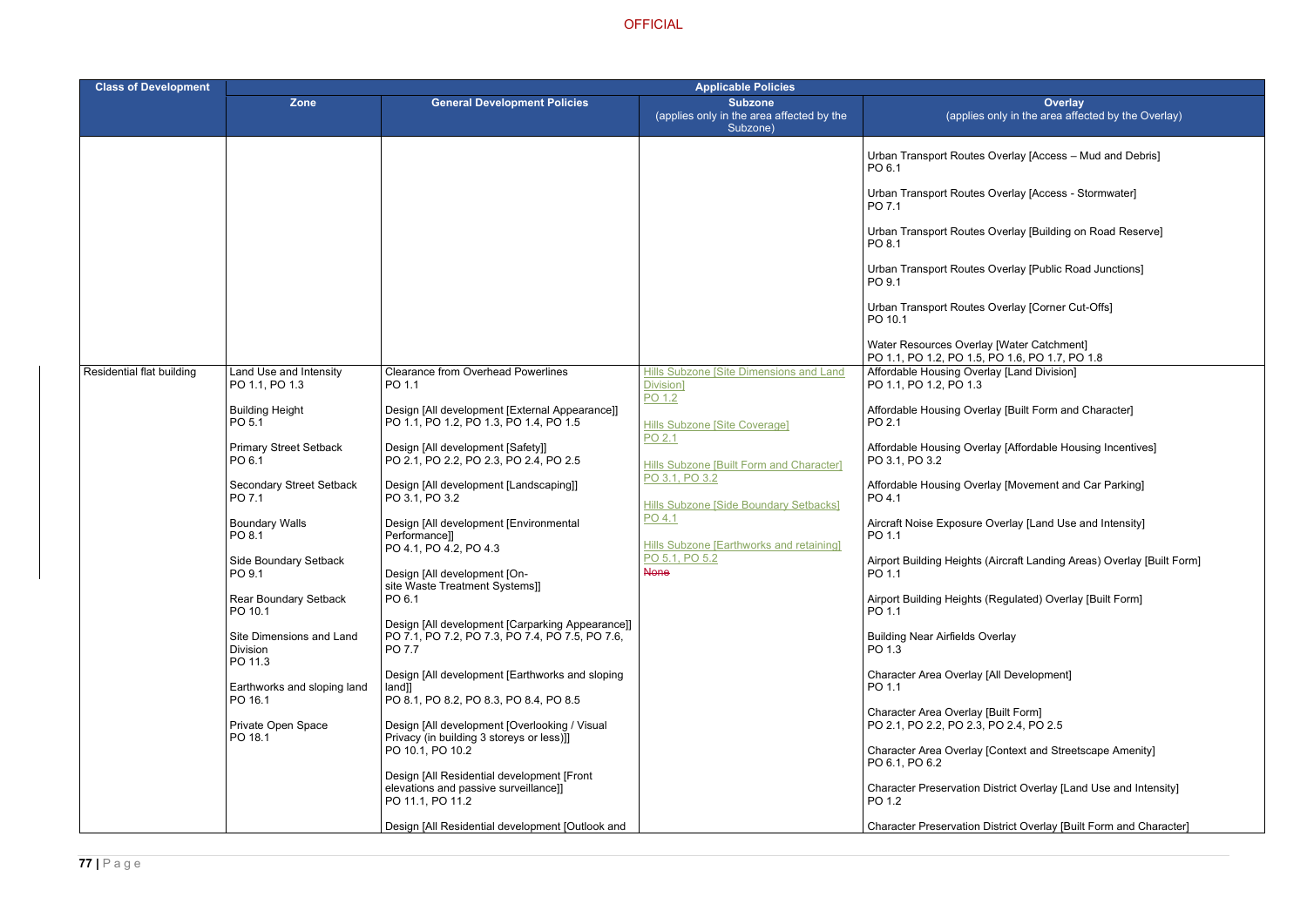$\vec{C}$  istrict Overlay [Built Form and Character in the Rural

| <b>Class of Development</b> | <b>Applicable Policies</b> |                                                                                                                                   |                                                                         |                                                                                                  |
|-----------------------------|----------------------------|-----------------------------------------------------------------------------------------------------------------------------------|-------------------------------------------------------------------------|--------------------------------------------------------------------------------------------------|
|                             | <b>Zone</b>                | <b>General Development Policies</b>                                                                                               | <b>Subzone</b><br>(applies only in the area affected by the<br>Subzone) | Overlay<br>(applies only in the area affecte                                                     |
|                             |                            | amenity]]<br>PO 12.1, PO 12.2                                                                                                     |                                                                         | PO 2.1, PO 2.2, PO 2.3                                                                           |
|                             |                            | Design [All Residential development [Garage                                                                                       |                                                                         | <b>Character Preservation District Overlay [Built Form</b><br>Area]                              |
|                             |                            | appearance]]<br>PO 14.1                                                                                                           |                                                                         | PO 3.1, PO 3.2, PO 3.3, PO 3.4, PO 3.5, PO 3.6                                                   |
|                             |                            | Design [All Residential development [Massing]]<br>PO 15.1                                                                         |                                                                         | Character Preservation District Overlay [Earthw<br>PO 4.1                                        |
|                             |                            | Design [All Residential development [Private Open<br>Space]]                                                                      |                                                                         | Coastal Areas Overlay [Hazard Risk Minimisatic<br>PO 2.1, PO 2.2, PO 2.3, PO 2.4, PO 2.5         |
|                             |                            | PO 17.1                                                                                                                           |                                                                         | Coastal Areas Overlay [Coast Protection Works]<br>PO 3.1, PO 3.2                                 |
|                             |                            | Design [All Residential development [Water<br>Sensitive Design]]<br>PO 18.1, PO 18.2                                              |                                                                         | Coastal Areas Overlay [Environment Protection]<br>PO 4.1, PO 4.2, PO 4.3, PO 4.4, PO 4.5, PO 4.6 |
|                             |                            | Design [All Residential development [Car parking,<br>access and manoeuvrability]]<br>PO 19.1, PO 19.2, PO 19.3, PO 19.4, PO 19.5  |                                                                         | <b>Coastal Areas Overlay [Access]</b><br>PO 5.1, PO 5.2, PO 5.4                                  |
|                             |                            | Design [All Residential development<br>[Waste storage]]                                                                           |                                                                         | <b>Coastal Flooding Overlay</b><br>PO 1.1                                                        |
|                             |                            | PO 20.1                                                                                                                           |                                                                         | Defence Aviation Area Overlay [Built Form]<br>PO 1.1                                             |
|                             |                            | Design [All Residential development [Design of<br>Transportable Dwellings]]<br>PO 21.1                                            |                                                                         | Future Local Road Widening Overlay [Future Ro<br>PO 1.1                                          |
|                             |                            | Design [Group dwelling, residential flat buildings<br>and battle-axe development [Amenity]]<br>PO 22.1, PO 22.2, PO 22.3, PO 22.4 |                                                                         | Future Road Widening Overlay [Future Road W<br>PO 1.1                                            |
|                             |                            | Design [Group dwelling, residential flat buildings<br>and battle-axe development [Communal Open                                   |                                                                         | Gas and Liquid Petroleum Pipelines (Facilities)<br>PO 1.1                                        |
|                             |                            | Space]]<br>PO 23.1, PO 23.2, PO 23.3, PO 23.4, PO 23.5                                                                            |                                                                         | Gateway Overlay [Built Form and Character]<br>PO 1.1, PO 1.2, PO 1.3                             |
|                             |                            | Design [Group dwelling, residential flat buildings<br>and battle-axe development [Carparking, access<br>and manoeuvrability]]     |                                                                         | Gateway Overlay [Landscaping]<br>PO 3.1, PO 3.2, PO 3.3, PO 3.4                                  |
|                             |                            | PO 24.1, PO 24.2, PO 24.3, PO 24.4, PO 24.5, PO<br>24.6                                                                           |                                                                         | Hazards (Acid Sulfate Soils) Overlay [Land Use<br>PO 1.1                                         |
|                             |                            | Design [Group dwelling, residential flat buildings<br>and battle-axe development [Soft Landscaping]]<br>PO 25.1, PO 25.2          |                                                                         | Hazards (Bushfire - General Risk) Overlay [Sitin<br>PO 1.1                                       |
|                             |                            | Design [Group dwelling, residential flat buildings<br>and battle-axe development [Site Facilities                                 |                                                                         | Hazards (Bushfire - General Risk) Overlay [Built<br>PO 2.1                                       |
|                             |                            | / Waste Storage]]<br>PO 26.1, PO 26.2, PO 26.3, PO 26.4, PO 26.5, PO<br>26.6                                                      |                                                                         | Hazards (Bushfire - General Risk) Overlay [Hab<br>PO 3.1, PO 3.2, PO 3.3                         |
|                             |                            | Infrastructure and Renewable Energy Facilities                                                                                    |                                                                         | Hazards (Bushfire - General Risk) Overlay [Veh<br>and Fire Tracks]                               |

PO 3.1, PO 3.2, PO 3.3, PO 3.4, PO 3.5, PO 3.6

istrict Overlay [Earthworks]

azard Risk Minimisation] PO 2.4, PO 2.5

PO 4.1, PO 4.2, PO 4.3, PO 4.4, PO 4.5, PO 4.6, PO 4.7

ing Overlay [Future Road Widening]

rerlay [Future Road Widening]

Pipelines (Facilities) Overlay [Safety]

ils) Overlay [Land Use and Intensity]

ral Risk) Overlay [Siting]

ral Risk) Overlay [Built Form]

ral Risk) Overlay [Habitable Buildings]

eral Risk) Overlay [Vehicle Access – Roads, Driveways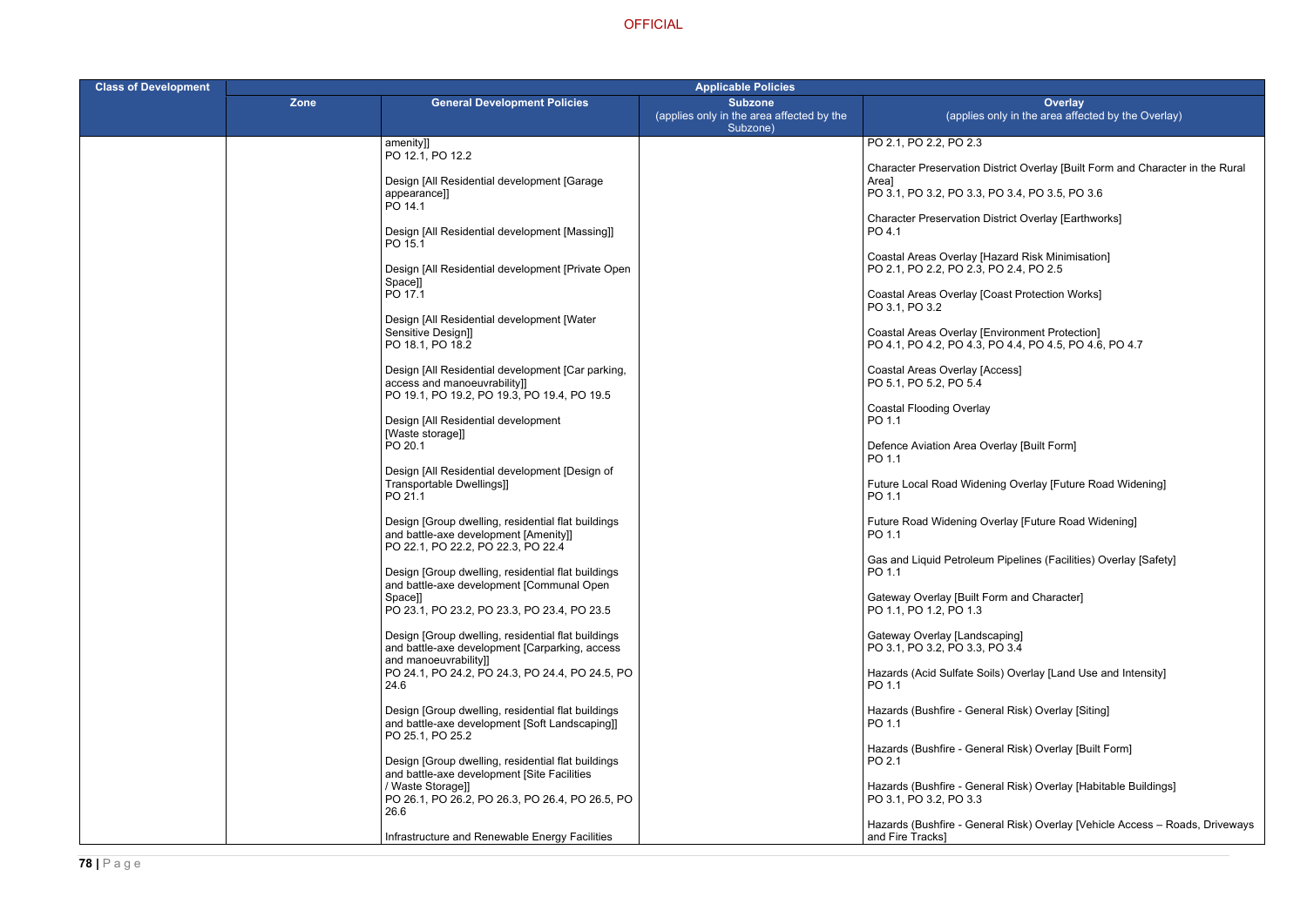- Risk) Overlay [Land Use]
- Risk) Overlay [Siting]
- Risk) Overlay [Built Form]
- Risk) Overlay [Habitable Buildings]
- Risk) Overlay [Vehicle Access –Roads, Driveways and
- um Risk) Overlay [Siting]
- um Risk) Overlay [Built Form]
- um Risk) Overlay [Habitable Buildings]
- um Risk) Overlay [Vehicle Access Roads, Driveways
- ack) Overlay [Habitable Buildings]
- ack) Overlay [Vehicle Access Roads and Driveways]
- mal) Overlay [Siting]
- mal) Overlay [Built Form]
- )nal) Overlay [Habitable Buildings]
- nal) Overlay [Vehicle Access -Roads and Driveways]
- ay [Flood Resilience]  $\overline{PO}$  3.4, PO 3.5
- ay [Environmental Protection]
- ay [Site Earthworks]

| <b>Class of Development</b> |      |                                                                    | <b>Applicable Policies</b>                                              |                                                                 |  |
|-----------------------------|------|--------------------------------------------------------------------|-------------------------------------------------------------------------|-----------------------------------------------------------------|--|
|                             | Zone | <b>General Development Policies</b>                                | <b>Subzone</b><br>(applies only in the area affected by the<br>Subzone) | (applies of                                                     |  |
|                             |      | [Water Supply]                                                     |                                                                         | PO 5.2, PO 5.3                                                  |  |
|                             |      | PO 11.2<br>Infrastructure and Renewable Energy Facilities          |                                                                         | Hazards (Bushfire - High F<br>PO 1.1                            |  |
|                             |      | [Wastewater Services]<br>PO 12.1, PO 12.2                          |                                                                         | Hazards (Bushfire - High F<br>PO 2.1                            |  |
|                             |      | Interface between Land Uses [Overshadowing]<br>PO 3.1, PO 3.2      |                                                                         | Hazards (Bushfire - High F<br>PO 3.1                            |  |
|                             |      | Site Contamination<br>PO 1.1                                       |                                                                         | Hazards (Bushfire - High F<br>PO 4.1, PO 4.2, PO 4.3            |  |
|                             |      | Transport, Access and Parking [Vehicle Parking<br>Rates]<br>PO 5.1 |                                                                         | Hazards (Bushfire - High F<br>Fire Tracks]<br>PO 6.2, PO 6.3    |  |
|                             |      | Transport, Access and Parking [Corner Cut-Offs]<br>PO 10.1         |                                                                         | Hazards (Bushfire - Mediu<br>PO 1.1                             |  |
|                             |      |                                                                    |                                                                         | Hazards (Bushfire - Mediu<br>PO 2.1                             |  |
|                             |      |                                                                    |                                                                         | Hazards (Bushfire - Mediu<br>PO 3.1, PO 3.2, PO 3.3             |  |
|                             |      |                                                                    |                                                                         | Hazards (Bushfire - Mediu<br>and Fire Tracks]<br>PO 5.2, PO 5.3 |  |
|                             |      |                                                                    |                                                                         | Hazards (Bushfire - Outba<br>PO 1.1                             |  |
|                             |      |                                                                    |                                                                         | Hazards (Bushfire - Outba<br>PO 2.2                             |  |
|                             |      |                                                                    |                                                                         | Hazards (Bushfire - Regior<br>PO 1.1                            |  |
|                             |      |                                                                    |                                                                         | Hazards (Bushfire - Regior<br>PO 2.1                            |  |
|                             |      |                                                                    |                                                                         | Hazards (Bushfire - Regio<br>PO 3.1, PO 3.2, PO 3.3             |  |
|                             |      |                                                                    |                                                                         | Hazards (Bushfire - Regio<br>PO 5.2, PO 5.3                     |  |
|                             |      |                                                                    |                                                                         | Hazards (Flooding) Overla<br>PO 3.1, PO 3.2, PO 3.3, P          |  |
|                             |      |                                                                    |                                                                         | Hazards (Flooding) Overla<br>PO 4.2                             |  |
|                             |      |                                                                    |                                                                         | Hazards (Flooding) Overla                                       |  |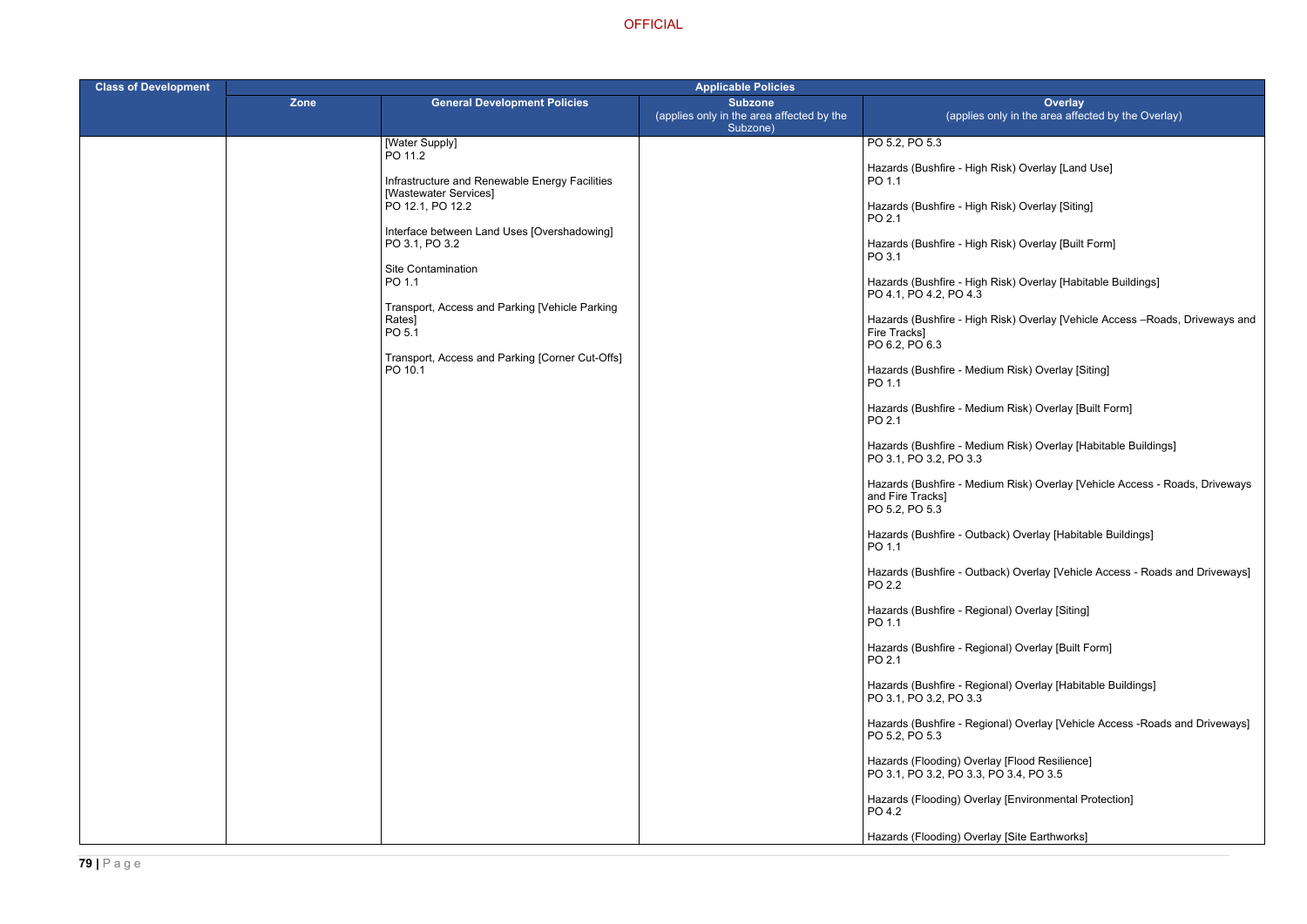heral) Overlay [Flood Resilience]

lence Required) Overlay [Flood Resilience]

ontext and Streetscape Amenity]

Iorthay [Land Use and Intensity]

Routes Overlay [Access - Safe Entry and Exit (Traffic

Routes Overlay [Access - On-Site Queuing]

Routes Overlay [Access - Existing Access Points]

Routes Overlay [Access - Location (Spacing)]

Routes Overlay [Access - Location (Sight Lines)]

Routes Overlay [Access - Mud and Debris]

Routes Overlay [Access - Stormwater]

Routes Overlay [Public Road Junctions]

| <b>Class of Development</b> | <b>Applicable Policies</b> |                                     |                                                                         |                                                                              |
|-----------------------------|----------------------------|-------------------------------------|-------------------------------------------------------------------------|------------------------------------------------------------------------------|
|                             | <b>Zone</b>                | <b>General Development Policies</b> | <b>Subzone</b><br>(applies only in the area affected by the<br>Subzone) | Ove<br>(applies only in the area                                             |
|                             |                            |                                     |                                                                         | PO 5.1, PO 5.2                                                               |
|                             |                            |                                     |                                                                         | Hazards (Flooding) Overlay [Access]<br>PO 6.1, PO 6.2                        |
|                             |                            |                                     |                                                                         | Hazards (Flooding - General) Overlay [I<br>PO 2.1                            |
|                             |                            |                                     |                                                                         | Hazards (Flooding - Evidence Required)<br>PO 1.1                             |
|                             |                            |                                     |                                                                         | Heritage Adjacency Overlay [Built Form]<br>PO 1.1                            |
|                             |                            |                                     |                                                                         | Historic Area Overlay [All Development]<br>PO 1.1                            |
|                             |                            |                                     |                                                                         | Historic Area Overlay [Built Form]<br>PO 2.1, PO 2.2, PO 2.3, PO 2.4, PO 2.5 |
|                             |                            |                                     |                                                                         | Historic Area Overlay [Context and Stree<br>PO 6.1, PO 6.2                   |
|                             |                            |                                     |                                                                         | Historic Area Overlay [Ruins]<br>PO 8.1                                      |
|                             |                            |                                     |                                                                         | Historic Shipwrecks Overlay [General]<br>PO 1.1                              |
|                             |                            |                                     |                                                                         | Interface Management Overlay [Land Us<br>PO 1.1                              |
|                             |                            |                                     |                                                                         | Key Outback and Rural Routes Overlay<br>Flow)]<br>PO 1.1                     |
|                             |                            |                                     |                                                                         | Key Outback and Rural Routes Overlay<br>PO 2.1                               |
|                             |                            |                                     |                                                                         | Key Outback and Rural Routes Overlay<br>PO 3.1                               |
|                             |                            |                                     |                                                                         | Key Outback and Rural Routes Overlay<br>PO 4.1                               |
|                             |                            |                                     |                                                                         | Key Outback and Rural Routes Overlay<br>PO 5.1                               |
|                             |                            |                                     |                                                                         | Key Outback and Rural Routes Overlay<br>PO 6.1                               |
|                             |                            |                                     |                                                                         | Key Outback and Rural Routes Overlay<br>PO 7.1                               |
|                             |                            |                                     |                                                                         | Key Outback and Rural Routes Overlay<br>PO 8.1                               |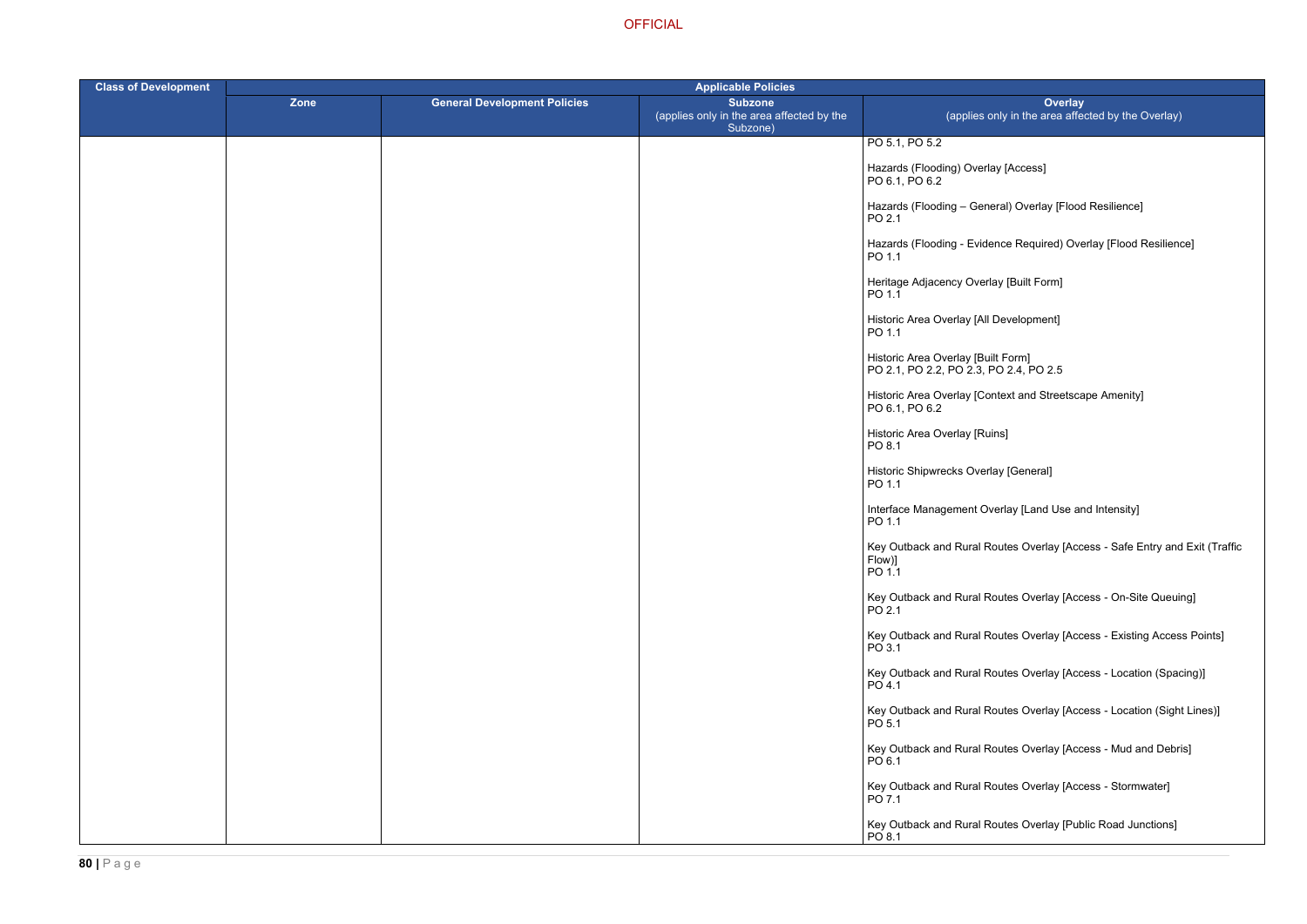Dverlay [Access, Design and Function]

- erlay [Built Form] PO 1.1, PO 1.2, PO 1.3, PO 1.4, PO 1.5, PO 1.6, PO 1.7
- erlay [Landscape Context and Streetscape Amenity]
- erlay [Conservation Works]
- outes Overlay [Access Safe Entry and Exit (Traffic

Routes Overlay [Access - On-Site Queuing]

- Routes Overlay [Access Location (Spacing) Existing
- Routes Overlay [Access Location (Spacing) New
- outes Overlay [Access Location (Sight Lines)]
- Routes Overlay [Access Mud and Debris]
- Routes Overlay [Access Stormwater]
- Routes Overlay [Building on Road Reserve]
- Routes Overlay [Public Road Junctions]
- Routes Overlay [Corner Cut-Offs]
- ter Supply Catchment (Area 1) Overlay [Water Quality]
- ter Supply Catchment (Area 1) Overlay [Wastewater]
- ter Supply Catchment (Area 1) Overlay [Stormwater]

| <b>Class of Development</b> |             |                                     | <b>Applicable Policies</b>                                              |                                                       |  |
|-----------------------------|-------------|-------------------------------------|-------------------------------------------------------------------------|-------------------------------------------------------|--|
|                             | <b>Zone</b> | <b>General Development Policies</b> | <b>Subzone</b><br>(applies only in the area affected by the<br>Subzone) | (applies o                                            |  |
|                             |             |                                     |                                                                         | Key Railway Crossings O<br>PO 1.1                     |  |
|                             |             |                                     |                                                                         | <b>Limited Dwelling Overlay</b><br>PO 1.1             |  |
|                             |             |                                     |                                                                         | Local Heritage Place Ove<br>PO 1.1, PO 1.2, PO 1.3, R |  |
|                             |             |                                     |                                                                         | Local Heritage Place Ove<br>PO 5.1                    |  |
|                             |             |                                     |                                                                         | Local Heritage Place Ove<br>PO 7.1                    |  |
|                             |             |                                     |                                                                         | Major Urban Transport Ro<br>Flow)]<br>PO 1.1          |  |
|                             |             |                                     |                                                                         | Major Urban Transport Ro<br>PO 2.1                    |  |
|                             |             |                                     |                                                                         | Major Urban Transport Ro<br>Access Points]<br>PO 3.1  |  |
|                             |             |                                     |                                                                         | Major Urban Transport Ro<br>Access Points]<br>PO 4.1  |  |
|                             |             |                                     |                                                                         | Major Urban Transport Ro<br>PO 5.1                    |  |
|                             |             |                                     |                                                                         | Major Urban Transport Ro<br>PO 6.1                    |  |
|                             |             |                                     |                                                                         | Major Urban Transport Ro<br>PO 7.1                    |  |
|                             |             |                                     |                                                                         | Major Urban Transport Ro<br>PO 8.1                    |  |
|                             |             |                                     |                                                                         | Major Urban Transport Ro<br>PO 9.1                    |  |
|                             |             |                                     |                                                                         | Major Urban Transport Ro<br>PO 10.1                   |  |
|                             |             |                                     |                                                                         | Mount Lofty Ranges Wate<br>PO 1.1                     |  |
|                             |             |                                     |                                                                         | Mount Lofty Ranges Wate<br>PO 2.2, PO 2.3, PO 2.4     |  |
|                             |             |                                     |                                                                         | Mount Lofty Ranges Wate                               |  |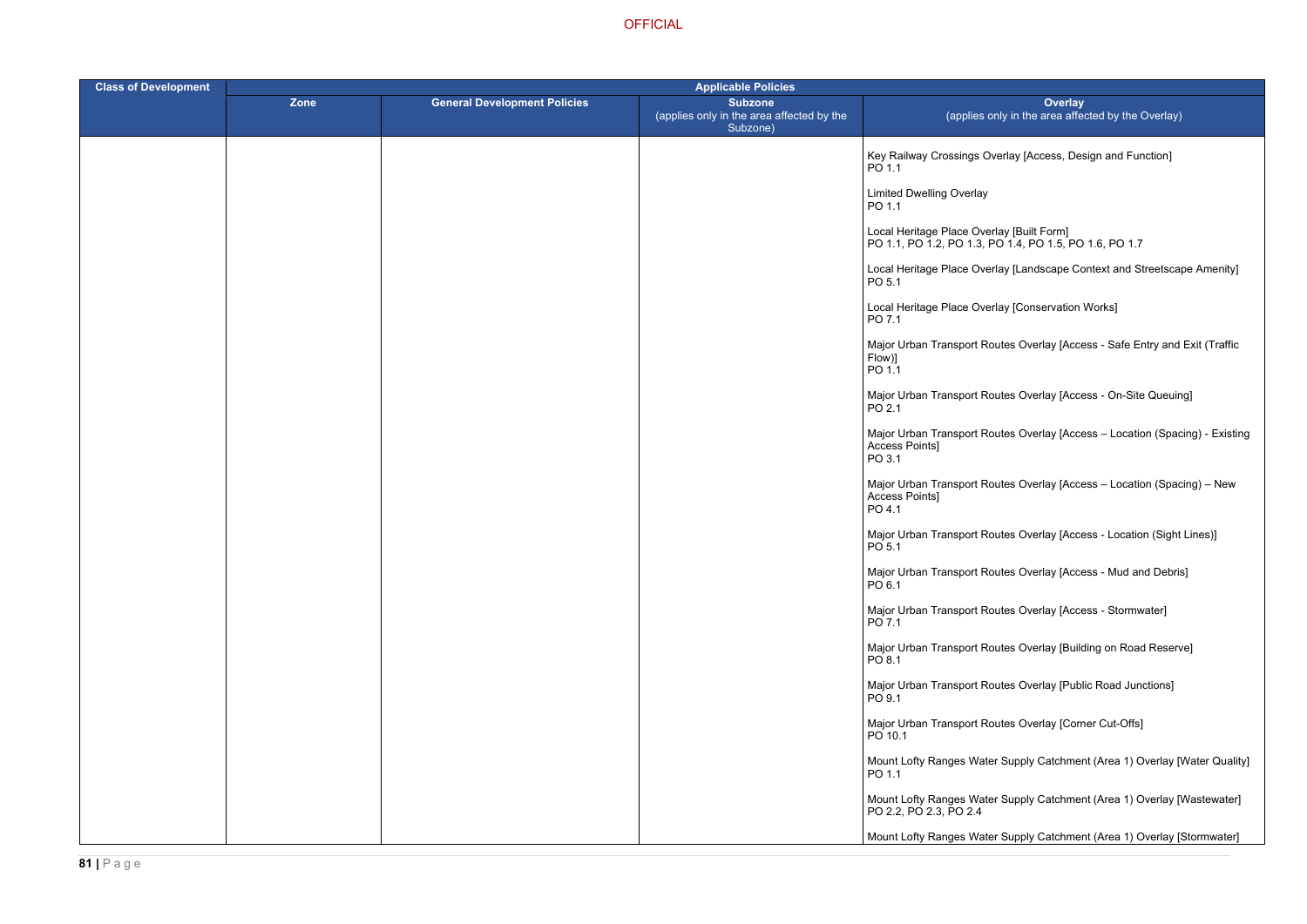# $PO$  3.9

ter Supply Catchment (Area 1) Overlay [Landscapes

- ter Supply Catchment (Area 2) Overlay [Water Quality]
- ter Supply Catchment (Area 2) Overlay [Wastewater]
- ter Supply Catchment (Area 2) Overlay [Stormwater]  $PO<sub>3.9</sub>$
- ter Supply Catchment (Area 2) Overlay [Landscapes
- ay [Environmental Protection]
- Overlay [Siting and Design]
- rlay [Non-Stop Corridor Overlay]
- tection Area Overlay [Protection of Strategic Resources]
- River Murray Thotection Area Overlay [Wastewater]
- r Protection Area Overlay [Built Form and Character]
- Protection Area Overlay [Flood Resilience]
- Rrotection Area Overlay [Environmental Protection]
- **Protection Area Overlay [Access]**
- Land Use and Intensity]
- Built Form and Character]
- \_andscaping]
- Earthworks]

| <b>Class of Development</b> | <b>Applicable Policies</b> |                                     |                                                                         |                                                            |
|-----------------------------|----------------------------|-------------------------------------|-------------------------------------------------------------------------|------------------------------------------------------------|
|                             | Zone                       | <b>General Development Policies</b> | <b>Subzone</b><br>(applies only in the area affected by the<br>Subzone) | (applies                                                   |
|                             |                            |                                     |                                                                         | PO 3.1, PO 3.2, PO 3.3, I                                  |
|                             |                            |                                     |                                                                         | Mount Lofty Ranges Wate<br>and Natural Features]<br>PO 4.1 |
|                             |                            |                                     |                                                                         | Mount Lofty Ranges Wate<br>PO 1.1                          |
|                             |                            |                                     |                                                                         | Mount Lofty Ranges Wate<br>PO 2.1, PO 2.4, PO 2.5          |
|                             |                            |                                     |                                                                         | Mount Lofty Ranges Wate<br>PO 3.1, PO 3.2, PO 3.3, I       |
|                             |                            |                                     |                                                                         | Mount Lofty Ranges Wate<br>and Natural Features]<br>PO 4.1 |
|                             |                            |                                     |                                                                         | Native Vegetation Overla<br>PO 1.1, PO 1.2, PO 1.4         |
|                             |                            |                                     |                                                                         | Noise and Air Emissions<br>PO 1.1, PO 1.2, PO 1.3          |
|                             |                            |                                     |                                                                         | Non-Stop Corridors Over<br>PO 1.1                          |
|                             |                            |                                     |                                                                         | <b>Resource Extraction Prot</b><br>PO 1.1                  |
|                             |                            |                                     |                                                                         | <b>River Murray Flood Plain</b><br>PO 1.1                  |
|                             |                            |                                     |                                                                         | River Murray Flood Plain<br>PO 4.1, PO 4.3                 |
|                             |                            |                                     |                                                                         | River Murray Flood Plain<br>PO 5.1, PO 5.2, PO 5.3         |
|                             |                            |                                     |                                                                         | River Murray Flood Plain<br>PO 6.1, PO 6.2, PO 6.3         |
|                             |                            |                                     |                                                                         | River Murray Flood Plain<br>PO 7.1, PO 7.2, PO 7.3         |
|                             |                            |                                     |                                                                         | Scenic Quality Overlay [L<br>PO 1.1                        |
|                             |                            |                                     |                                                                         | Scenic Quality Overlay [B<br>PO 2.1                        |
|                             |                            |                                     |                                                                         | Scenic Quality Overlay [L<br>PO 3.1                        |
|                             |                            |                                     |                                                                         | Scenic Quality Overlay [E                                  |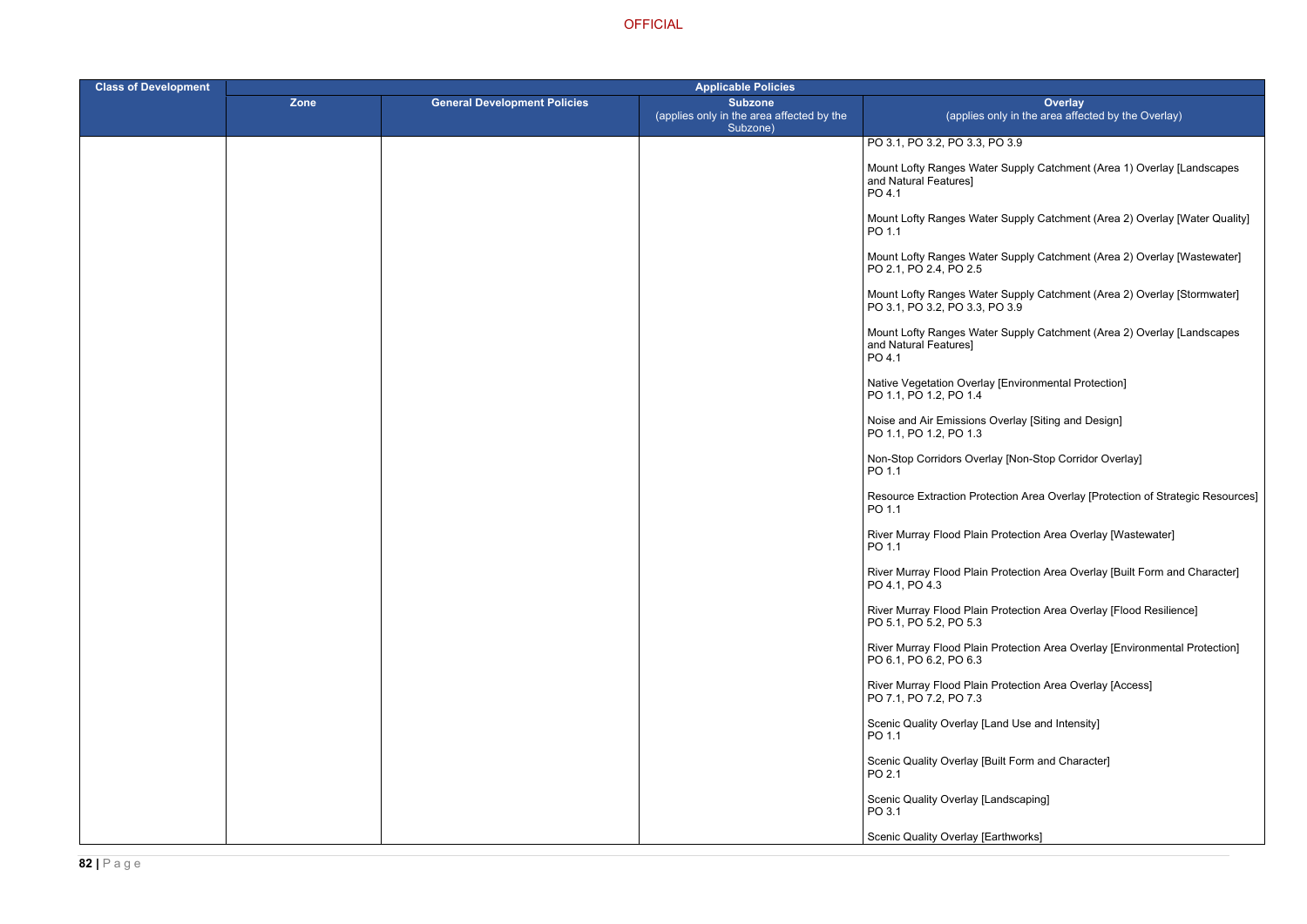agement Overlay [Land Use and Intensity]

otection Overlay [Land Use and Intensity]

rotection Overlay [Built Form and Character]

otection Overlay [Landscaping]

otection Overlay [Earthworks]

Iay [Landscape Context and Streetscape Amenity]

Iay [Conservation Works]

**OFFICIAL** 

| <b>Class of Development</b> | <b>Applicable Policies</b> |                                     |                                                                         |                                                                                      |
|-----------------------------|----------------------------|-------------------------------------|-------------------------------------------------------------------------|--------------------------------------------------------------------------------------|
|                             | Zone                       | <b>General Development Policies</b> | <b>Subzone</b><br>(applies only in the area affected by the<br>Subzone) | Over<br>(applies only in the area                                                    |
|                             |                            |                                     |                                                                         | PO 4.1                                                                               |
|                             |                            |                                     |                                                                         | Significant Interface Management Overla<br>PO 1.1                                    |
|                             |                            |                                     |                                                                         | Significant Landscape Protection Overlay<br>PO 1.1                                   |
|                             |                            |                                     |                                                                         | Significant Landscape Protection Overlay<br>PO 2.1, PO 2.2                           |
|                             |                            |                                     |                                                                         | Significant Landscape Protection Overlay<br>PO 3.1                                   |
|                             |                            |                                     |                                                                         | Significant Landscape Protection Overlay<br>PO 4.1                                   |
|                             |                            |                                     |                                                                         | State Heritage Area Overlay [Built Form]<br>PO 1.1, PO 1.2, PO 1.3, PO 1.4, PO 1.5   |
|                             |                            |                                     |                                                                         | State Heritage Area Overlay [Landscape<br>PO 5.1                                     |
|                             |                            |                                     |                                                                         | State Heritage Area Overlay [Conservation]<br>PO 7.1                                 |
|                             |                            |                                     |                                                                         | State Heritage Place Overlay [Built Form]<br>PO 1.1, PO 1.2, PO 1.3, PO 1.4, PO 1.5, |
|                             |                            |                                     |                                                                         | State Heritage Place Overlay [Landscape<br>PO 5.1                                    |
|                             |                            |                                     |                                                                         | State Heritage Place Overlay [Conservati<br>PO 7.1                                   |
|                             |                            |                                     |                                                                         | <b>State Significant Native Vegetation Areas</b><br>PO 1.1                           |
|                             |                            |                                     |                                                                         | <b>Traffic Generating Development Overlay</b><br>PO 1.1, PO 1.2, PO 1.3              |
|                             |                            |                                     |                                                                         | <b>Urban Transport Routes Overlay [Access</b><br>PO 1.1                              |
|                             |                            |                                     |                                                                         | <b>Urban Transport Routes Overlay [Access</b><br>PO 2.1                              |
|                             |                            |                                     |                                                                         | <b>Urban Transport Routes Overlay [Access</b><br>Point]<br>PO 3.1                    |
|                             |                            |                                     |                                                                         | Urban Transport Routes Overlay [Access<br>Points]<br>PO 4.1                          |
|                             |                            |                                     |                                                                         | Urban Transport Routes Overlay [Access                                               |

PO 1.1, PO 1.2, PO 1.3, PO 1.4, PO 1.5, PO 1.6, PO 1.7

erlay [Landscape Context and Streetscape Amenity]

erlay [Conservation Works]

/egetation Areas Overlay [Environmental Protection]

opment Overlay [Traffic Generating Development]

Overlay [Access - Safe Entry and Exit (Traffic Flow)]

Overlay [Access - On-Site Queuing]

Overlay [Access - (Location Spacing) - Existing Access

Overlay [Access – Location (Spacing) – New Access

Overlay [Access - Location (Sight Lines)]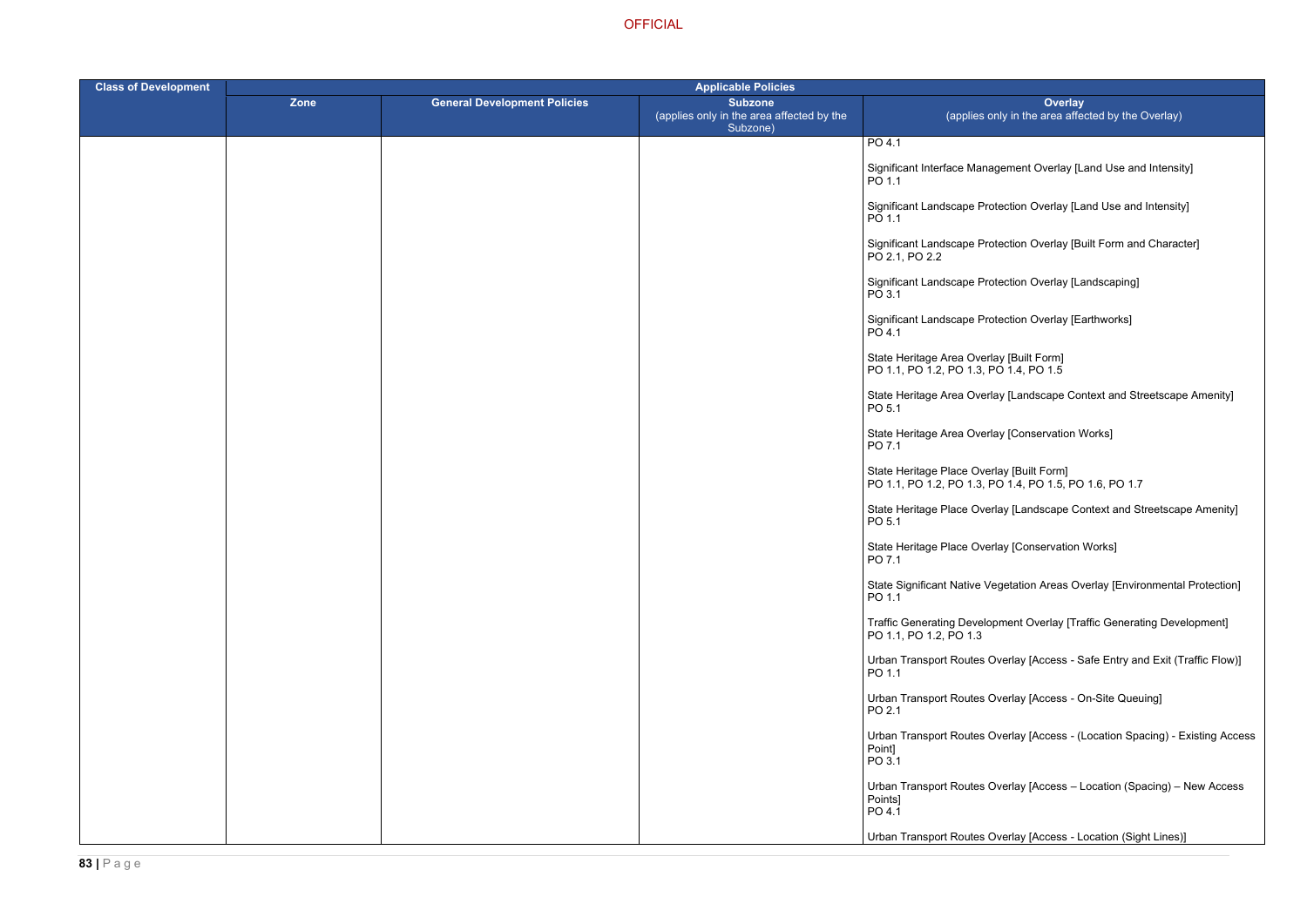- Overlay [Access Mud and Debris]
- Overlay [Access Stormwater]
- Overlay [Building on Road Reserve]
- Overlay [Public Road Junctions]
- Overlay [Corner Cut-Offs]

- [Built Form]
- Hazard Risk Minimisation]
- Coast Protection Works]
- Environment Protection]

- verlay [Future Road Widening]
- bils) Overlay [Land Use and Intensity]
- lay [Site Earthworks]
- I Development]
- uilt Form]
- erlay [Built Form]

| <b>Class of Development</b> | <b>Applicable Policies</b>             |                                                               |                                                                         |                                                                                             |
|-----------------------------|----------------------------------------|---------------------------------------------------------------|-------------------------------------------------------------------------|---------------------------------------------------------------------------------------------|
|                             | Zone                                   | <b>General Development Policies</b>                           | <b>Subzone</b><br>(applies only in the area affected by the<br>Subzone) | Overlay<br>(applies only in the area affected                                               |
|                             |                                        |                                                               |                                                                         | PO <sub>5.1</sub><br>Urban Transport Routes Overlay [Access - Mud<br>PO 6.1                 |
|                             |                                        |                                                               |                                                                         | Urban Transport Routes Overlay [Access - Storr<br>PO 7.1                                    |
|                             |                                        |                                                               |                                                                         | Urban Transport Routes Overlay [Building on Ro<br>PO 8.1                                    |
|                             |                                        |                                                               |                                                                         | Urban Transport Routes Overlay [Public Road Ji<br>PO 9.1                                    |
|                             |                                        |                                                               |                                                                         | Urban Transport Routes Overlay [Corner Cut-Of<br>PO 10.1                                    |
|                             |                                        |                                                               |                                                                         | Water Resources Overlay [Water Catchment]<br>PO 1.1, PO 1.2, PO 1.5, PO 1.6, PO 1.7, PO 1.8 |
| Retaining wall              | Earthworks and sloping land<br>PO 16.1 | Design [All development [Fences and Walls]]<br>PO 9.1, PO 9.2 | <b>Hills Subzone [Built Form and Character]</b><br>PO 3.1, PO 3.2       | Character Area Overlay [All Development]<br>PO 1.1                                          |
|                             |                                        |                                                               | <b>Hills Subzone [Earthworks and retaining]</b><br>PO 5.1, PO 5.2       | Character Area Overlay [Built Form]<br>PO 2.1, PO 2.5                                       |
|                             |                                        |                                                               | <b>None</b>                                                             | Coastal Areas Overlay [Hazard Risk Minimisatio<br>PO 2.3, PO 2.4                            |
|                             |                                        |                                                               |                                                                         | Coastal Areas Overlay [Coast Protection Works]<br>PO 3.1, PO 3.2, PO 3.3                    |
|                             |                                        |                                                               |                                                                         | <b>Coastal Areas Overlay [Environment Protection]</b><br>PO 4.2, PO 4.3, PO 4.7             |
|                             |                                        |                                                               |                                                                         | <b>Coastal Flooding Overlay</b><br>PO 1.1                                                   |
|                             |                                        |                                                               |                                                                         | Future Road Widening Overlay [Future Road Wi<br>PO 1.1                                      |
|                             |                                        |                                                               |                                                                         | Hazards (Acid Sulfate Soils) Overlay [Land Use<br>PO 1.1                                    |
|                             |                                        |                                                               |                                                                         | Hazards (Flooding) Overlay [Site Earthworks]<br>PO 5.1, PO 5.2                              |
|                             |                                        |                                                               |                                                                         | Historic Area Overlay [All Development]<br>PO 1.1                                           |
|                             |                                        |                                                               |                                                                         | Historic Area Overlay [Built Form]<br>PO 2.1, PO 2.5                                        |
|                             |                                        |                                                               |                                                                         | Local Heritage Place Overlay [Built Form]<br>PO 1.1, PO 1.5                                 |
|                             |                                        |                                                               |                                                                         |                                                                                             |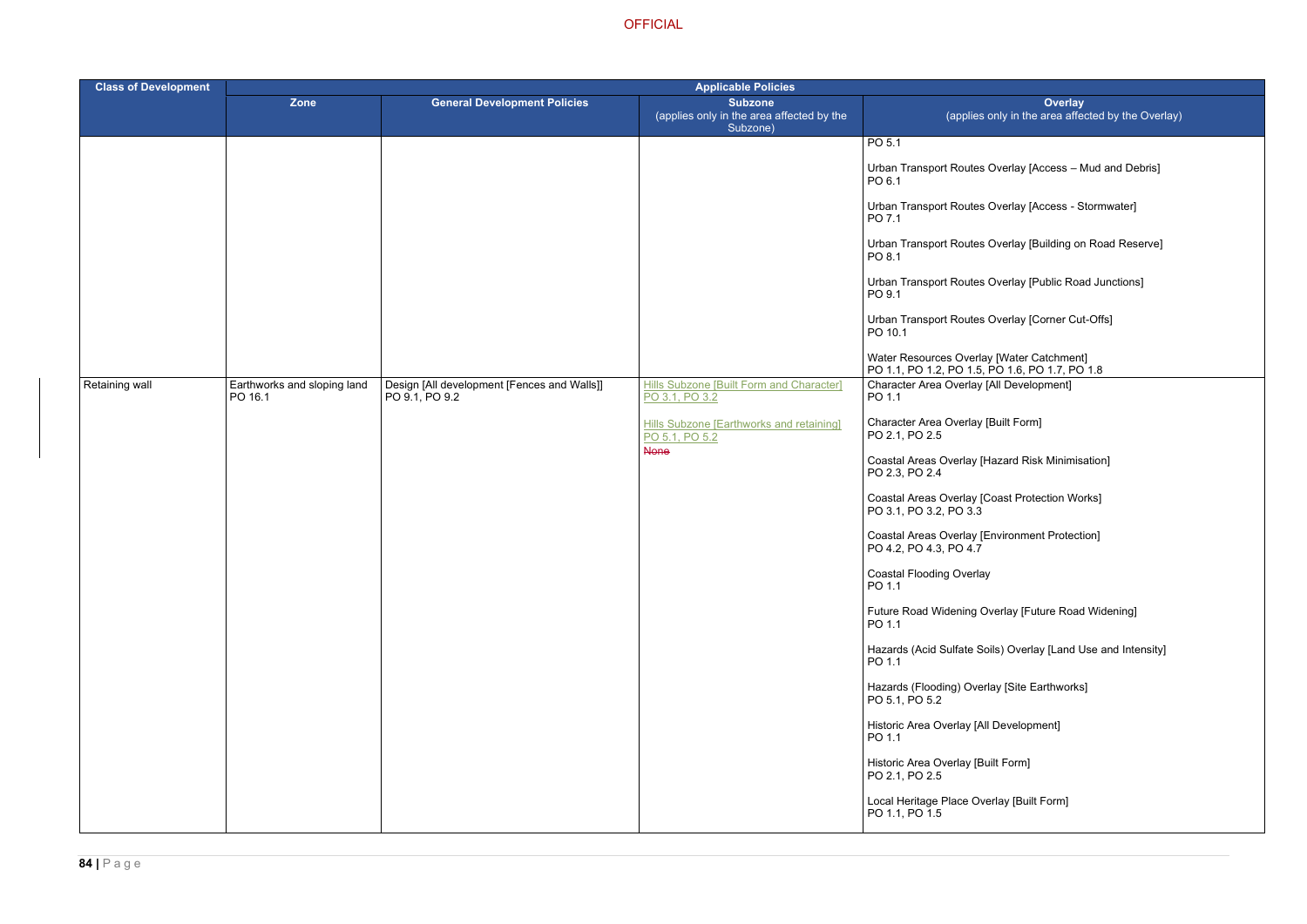Use) Overlay [Land Use]

Use) Overlay [Land Use]

ter Supply Catchment (Area 1) Overlay [Stormwater]

ter Supply Catchment (Area 1) Overlay [Landscapes

ter Supply Catchment (Area 2) Overlay [Stormwater]

ter Supply Catchment (Area 2) Overlay [Landscapes

ay [Environmental Protection]

River Murray Term and Character Protection Area Overlay [Built Form and Character]

Land Use and Intensity]

Built Form and Character]

rotection Overlay [Earthworks]

rlay [Built Form]

erlay [Built Form]

Vegetation Areas Overlay [Environmental Protection]

Overlay [Public Road Junctions]

y [Water Catchment]  $P<sub>O</sub>$  1.8 ary Overlay [Land Use]

| <b>Class of Development</b> | <b>Applicable Policies</b>               |                                                     |                                                                                |                                                                      |
|-----------------------------|------------------------------------------|-----------------------------------------------------|--------------------------------------------------------------------------------|----------------------------------------------------------------------|
|                             | Zone                                     | <b>General Development Policies</b>                 | <b>Subzone</b><br>(applies only in the area affected by the<br>Subzone)        | (applies only in the a                                               |
|                             |                                          |                                                     |                                                                                | Marine Parks (Managed Use) Overla<br>PO 1.1                          |
|                             |                                          |                                                     |                                                                                | Marine Parks (Restricted Use) Over<br>PO 1.1                         |
|                             |                                          |                                                     |                                                                                | Mount Lofty Ranges Water Supply C<br>PO 3.9                          |
|                             |                                          |                                                     |                                                                                | Mount Lofty Ranges Water Supply C<br>and Natural Features]<br>PO 4.1 |
|                             |                                          |                                                     |                                                                                | Mount Lofty Ranges Water Supply C<br>PO 3.9                          |
|                             |                                          |                                                     |                                                                                | Mount Lofty Ranges Water Supply C<br>and Natural Features]<br>PO 4.1 |
|                             |                                          |                                                     |                                                                                | Native Vegetation Overlay [Environn<br>PO 1.1, PO 1.2, PO 1.4        |
|                             |                                          |                                                     |                                                                                | Ramsar Wetlands Overlay [General]<br>PO 1.1, PO 1.2, PO 1.3, PO 1.4  |
|                             |                                          |                                                     |                                                                                | River Murray Flood Plain Protection<br>PO 4.4                        |
|                             |                                          |                                                     |                                                                                | Scenic Quality Overlay [Land Use ar<br>PO 1.1                        |
|                             |                                          |                                                     |                                                                                | Scenic Quality Overlay [Built Form a<br>PO 2.1                       |
|                             |                                          |                                                     |                                                                                | Significant Landscape Protection Ov<br>PO 4.1                        |
|                             |                                          |                                                     |                                                                                | State Heritage Area Overlay [Built F<br>PO 1.1, PO 1.5               |
|                             |                                          |                                                     |                                                                                | State Heritage Place Overlay [Built F<br>PO 1.1, PO 1.5              |
|                             |                                          |                                                     |                                                                                | State Significant Native Vegetation /<br>PO 1.1                      |
|                             |                                          |                                                     |                                                                                | Urban Transport Routes Overlay [Pu<br>PO 9.1                         |
|                             |                                          |                                                     |                                                                                | Water Resources Overlay [Water Ca<br>PO 1.1, PO 1.5, PO 1.7, PO 1.8  |
| Row dwelling                | Land Use and Intensity<br>PO 1.1, PO 1.3 | <b>Clearance from Overhead Powerlines</b><br>PO 1.1 | Emerging Activity Centre Subzone [Land<br>Use and Intensity]<br>PO 1.1, PO 1.5 | Adelaide Dolphin Sanctuary Overlay<br>PO 1.1, PO 1.2, PO 1.3         |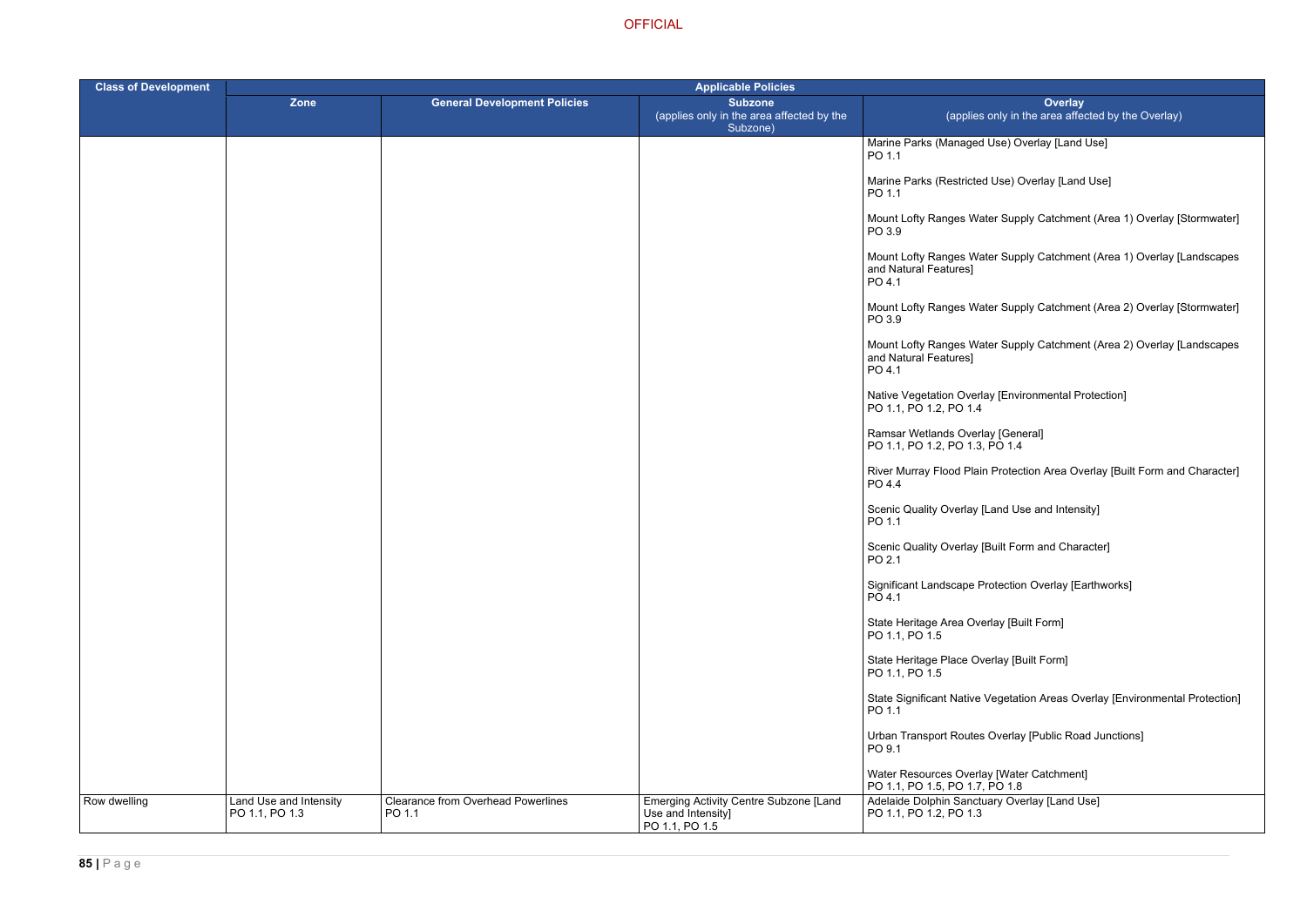**Hay [Land Division]** 

lay [Built Form and Character]

lay [Affordable Housing Incentives]

lay [Movement and Car Parking]

Overlay [Land Use and Intensity]

Overlay [Built Form]

(Aircraft Landing Areas) Overlay [Built Form]

(Regulated) Overlay [Built Form]

[All Development]

[Context and Streetscape Amenity]

District Overlay [Land Use and Intensity]

District Overlay [Built Form and Character]

District Overlay [Built Form and Character in the Rural

| <b>Class of Development</b> |                                                              |                                                                                                                                      | <b>Applicable Policies</b>                                              |                                                                                                            |  |
|-----------------------------|--------------------------------------------------------------|--------------------------------------------------------------------------------------------------------------------------------------|-------------------------------------------------------------------------|------------------------------------------------------------------------------------------------------------|--|
|                             | <b>Zone</b>                                                  | <b>General Development Policies</b>                                                                                                  | <b>Subzone</b><br>(applies only in the area affected by the<br>Subzone) | <b>Ove</b><br>(applies only in the area                                                                    |  |
|                             | <b>Building Height</b><br>PO 5.1                             | Design [All development [On-<br>site Waste Treatment Systems]]<br>PO 6.1                                                             | <b>Emerging Activity Centre Subzone [Built</b><br>Form and Character]   | Affordable Housing Overlay [Land Divisi<br>PO 1.1, PO 1.2, PO 1.3                                          |  |
|                             | <b>Primary Street Setback</b><br>PO 6.1                      | Design [All development [Carparking Appearance]]<br>PO 7.1                                                                           | PO 2.1, PO 2.2, PO 2.3<br>Hills Subzone [Site Dimensions and Land       | Affordable Housing Overlay [Built Form<br>PO 2.1                                                           |  |
|                             | <b>Secondary Street Setback</b><br>PO 7.1                    | Design [All development [Earthworks and sloping<br>[and]                                                                             | Division]<br>PO 1.2                                                     | Affordable Housing Overlay [Affordable<br>PO 3.1, PO 3.2                                                   |  |
|                             | <b>Boundary Walls</b><br>PO 8.1                              | PO 8.1, PO 8.2, PO 8.3, PO 8.4, PO 8.5<br>Design [All development [Overlooking / Visual                                              | <b>Hills Subzone [Site Coverage]</b><br>PO 2.1                          | Affordable Housing Overlay [Movement<br>PO 4.1                                                             |  |
|                             | Side Boundary Setback<br>PO 9.1                              | Privacy (in building 3 storeys or less)]]<br>PO 10.1, PO 10.2                                                                        | Hills Subzone [Built Form and Character]<br>PO 3.1, PO 3.2              | Aircraft Noise Exposure Overlay [Land L<br>PO 1.1                                                          |  |
|                             | <b>Rear Boundary Setback</b><br>PO 10.1                      | Design [All Residential development [Front<br>elevations and passive surveillance]]<br>PO 11.1, PO 11.2                              | Hills Subzone [Side Boundary Setbacks]<br>PO 4.1                        | Aircraft Noise Exposure Overlay [Built F<br>PO 2.1                                                         |  |
|                             | Site Dimensions and Land<br>Division<br>PO 11.3              | Design [All Residential development [Outlook and<br>amenity]]                                                                        | Hills Subzone [Earthworks and retaining]<br>PO 5.1, PO 5.2              | Airport Building Heights (Aircraft Landing<br>PO 1.1                                                       |  |
|                             | Earthworks and sloping land<br>PO 16.1<br>Private Open Space | PO 12.1<br>Design [All Residential development [Garage<br>appearance]]<br>PO 14.1                                                    |                                                                         | Airport Building Heights (Regulated) Ove<br>PO 1.1<br><b>Building Near Airfields Overlay</b><br>PO 1.3     |  |
|                             | PO 18.1                                                      | Design [All Residential development [Massing]]<br>PO 15.1                                                                            |                                                                         | Character Area Overlay [All Developmer<br>PO 1.1                                                           |  |
|                             |                                                              | Design [All Residential development [Private Open<br>Space]]<br>PO 17.1                                                              |                                                                         | Character Area Overlay [Built Form]<br>PO 2.1, PO 2.2, PO 2.3, PO 2.4, PO 2.5                              |  |
|                             |                                                              | Design [All Residential development [Car parking,<br>access and manoeuvrability]]<br>PO 19.1, PO 19.2, PO 19.3, PO 19.4, PO 19.5, PO |                                                                         | Character Area Overlay [Context and St<br>PO 6.1, PO 6.2<br><b>Character Preservation District Overlay</b> |  |
|                             |                                                              | 19.6<br>Design [All Residential development                                                                                          |                                                                         | PO 1.2<br><b>Character Preservation District Overlay</b>                                                   |  |
|                             |                                                              | [Waste storage]]<br>PO 20.1                                                                                                          |                                                                         | PO 2.1, PO 2.2, PO 2.3<br><b>Character Preservation District Overlay</b>                                   |  |
|                             |                                                              | Design [All Residential development [Design of<br>Transportable Dwellings]]<br>PO 21.1                                               |                                                                         | Area]<br>PO 3.1, PO 3.2, PO 3.3, PO 3.4, PO 3.5                                                            |  |
|                             |                                                              | Design [Group dwelling, residential flat buildings<br>and battle-axe development [Amenity]]                                          |                                                                         | Character Preservation District Overlay<br>PO 4.1                                                          |  |
|                             |                                                              | PO 22.2, PO 22.3, PO 22.4<br>Design [Group dwelling, residential flat buildings                                                      |                                                                         | Coastal Areas Overlay [Hazard Risk Mir<br>PO 2.1, PO 2.2, PO 2.3, PO 2.4, PO 2.5                           |  |
|                             |                                                              | and battle-axe development [Carparking, access<br>and manoeuvrability]]<br>PO 24.4                                                   |                                                                         | <b>Coastal Areas Overlay [Coast Protection</b><br>PO 3.1, PO 3.2                                           |  |
|                             |                                                              |                                                                                                                                      |                                                                         | Coastal Areas Overlay [Environment Pro                                                                     |  |

PO 3.1, PO 3.2, PO 3.3, PO 3.4, PO 3.5, PO 3.6

District Overlay [Earthworks]

Hazard Risk Minimisation] PO 2.4, PO 2.5

Coast Protection Works]

Environment Protection]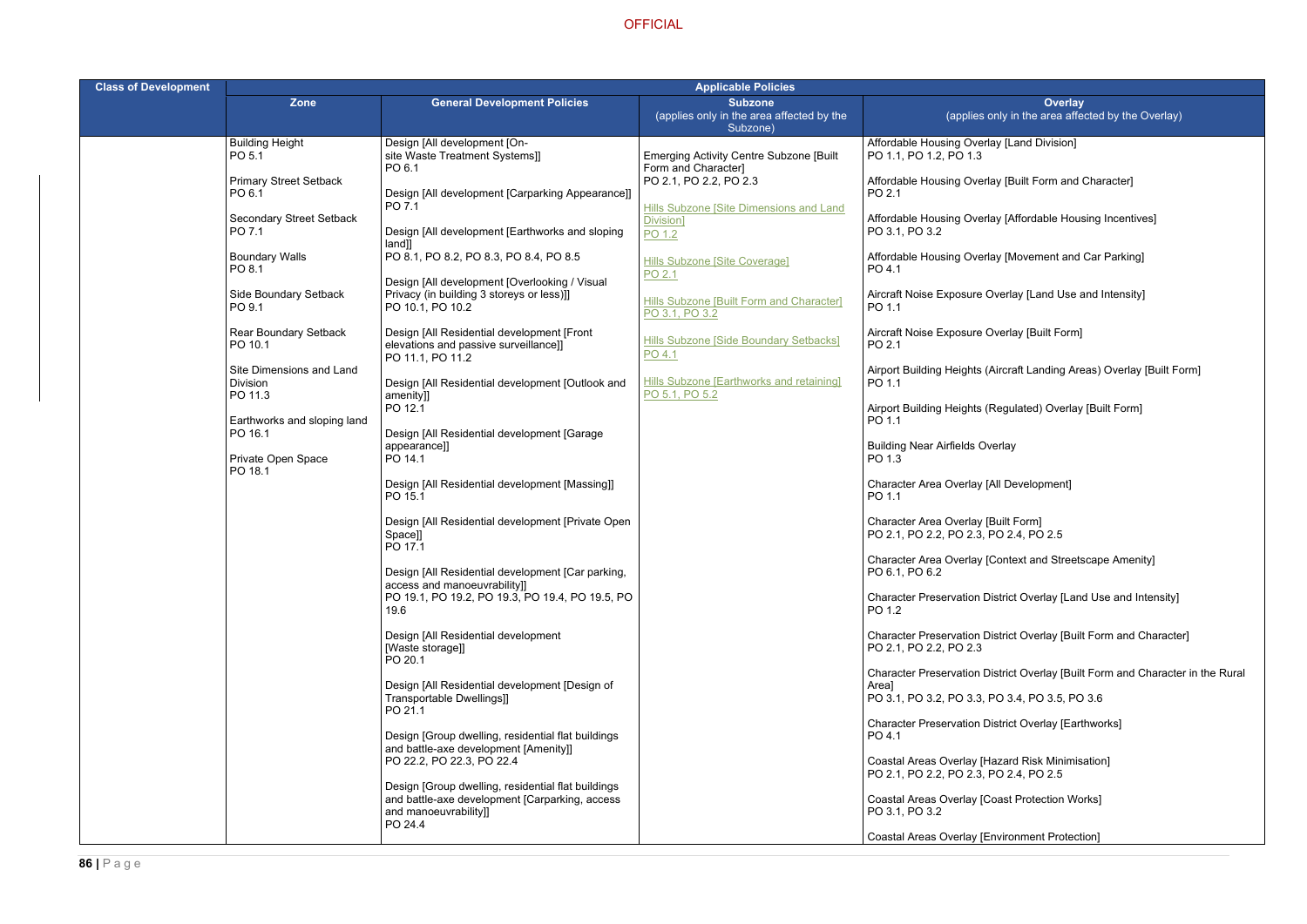- PO 4.1, PO 4.2, PO 4.3, PO 4.4, PO 4.5, PO 4.6, PO 4.7
- ccess]
- 
- verlay [Built Form]
- iing Overlay [Future Road Widening]
- /erlay
- rerlay [Future Road Widening]
- Pipelines (Facilities) Overlay [Safety]
- orm and Character]
- 
- ils) Overlay [Land Use and Intensity]
- eral Risk) Overlay <mark>[Siting]</mark>
- eral Risk) Overlay [Built Form]
- ral Risk) Overlay [Habitable Buildings]
- eral Risk) Overlay [Vehicle Access Roads, Driveways
- Risk) Overlay [Land Use]
- Risk) Overlay [Siting]
- Risk) Overlay [Built Form]
- Risk) Overlay [Habitable Buildings]

| <b>Class of Development</b> | <b>Applicable Policies</b> |                                                                                             |                                                                         |                                                                       |  |
|-----------------------------|----------------------------|---------------------------------------------------------------------------------------------|-------------------------------------------------------------------------|-----------------------------------------------------------------------|--|
|                             | Zone                       | <b>General Development Policies</b>                                                         | <b>Subzone</b><br>(applies only in the area affected by the<br>Subzone) | (applies only in                                                      |  |
|                             |                            | Infrastructure and Renewable Energy Facilities                                              |                                                                         | PO 4.1, PO 4.2, PO 4.3, PO 4.4                                        |  |
|                             |                            | [Water Supply]<br>PO 11.2                                                                   |                                                                         | Coastal Areas Overlay [Access]<br>PO 5.1, PO 5.2, PO 5.4              |  |
|                             |                            | Infrastructure and Renewable Energy Facilities<br>[Wastewater Services]<br>PO 12.1, PO 12.2 |                                                                         | <b>Coastal Flooding Overlay</b><br>PO 1.1                             |  |
|                             |                            | Interface between Land Uses [Overshadowing]<br>PO 3.1, PO 3.2, PO 3.3                       |                                                                         | Defence Aviation Area Overlay<br>PO 1.1                               |  |
|                             |                            | Site Contamination<br>PO 1.1                                                                |                                                                         | Future Local Road Widening Ov<br>PO 1.1                               |  |
|                             |                            | Transport, Access and Parking [Vehicle Parking<br>Rates]<br>PO 5.1                          |                                                                         | Future Road Widening Overlay<br>DO <sub>1</sub>                       |  |
|                             |                            | Transport, Access and Parking [Corner Cut-Offs]<br>PO 10.1                                  |                                                                         | Future Road Widening Overlay<br>PO 1.1                                |  |
|                             |                            |                                                                                             |                                                                         | Gas and Liquid Petroleum Pipel<br>PO 1.1                              |  |
|                             |                            |                                                                                             |                                                                         | Gateway Overlay [Built Form an<br>PO 1.1, PO 1.2, PO 1.3              |  |
|                             |                            |                                                                                             |                                                                         | Gateway Overlay [Landscaping]<br>PO 3.1, PO 3.2, PO 3.3, PO 3.4       |  |
|                             |                            |                                                                                             |                                                                         | Hazards (Acid Sulfate Soils) Ov<br>PO 1.1                             |  |
|                             |                            |                                                                                             |                                                                         | Hazards (Bushfire - General Ris<br>PO 1.1                             |  |
|                             |                            |                                                                                             |                                                                         | Hazards (Bushfire - General Ris<br>PO 2.1                             |  |
|                             |                            |                                                                                             |                                                                         | Hazards (Bushfire - General Ris<br>PO 3.1, PO 3.2, PO 3.3             |  |
|                             |                            |                                                                                             |                                                                         | Hazards (Bushfire - General Ris<br>and Fire Tracks]<br>PO 5.2, PO 5.3 |  |
|                             |                            |                                                                                             |                                                                         | Hazards (Bushfire - High Risk) (<br>PO 1.1                            |  |
|                             |                            |                                                                                             |                                                                         | Hazards (Bushfire - High Risk) (<br>PO 2.1                            |  |
|                             |                            |                                                                                             |                                                                         | Hazards (Bushfire - High Risk) (<br>PO 3.1                            |  |
|                             |                            |                                                                                             |                                                                         | Hazards (Bushfire - High Risk) (<br>PO 4.1, PO 4.2, PO 4.3            |  |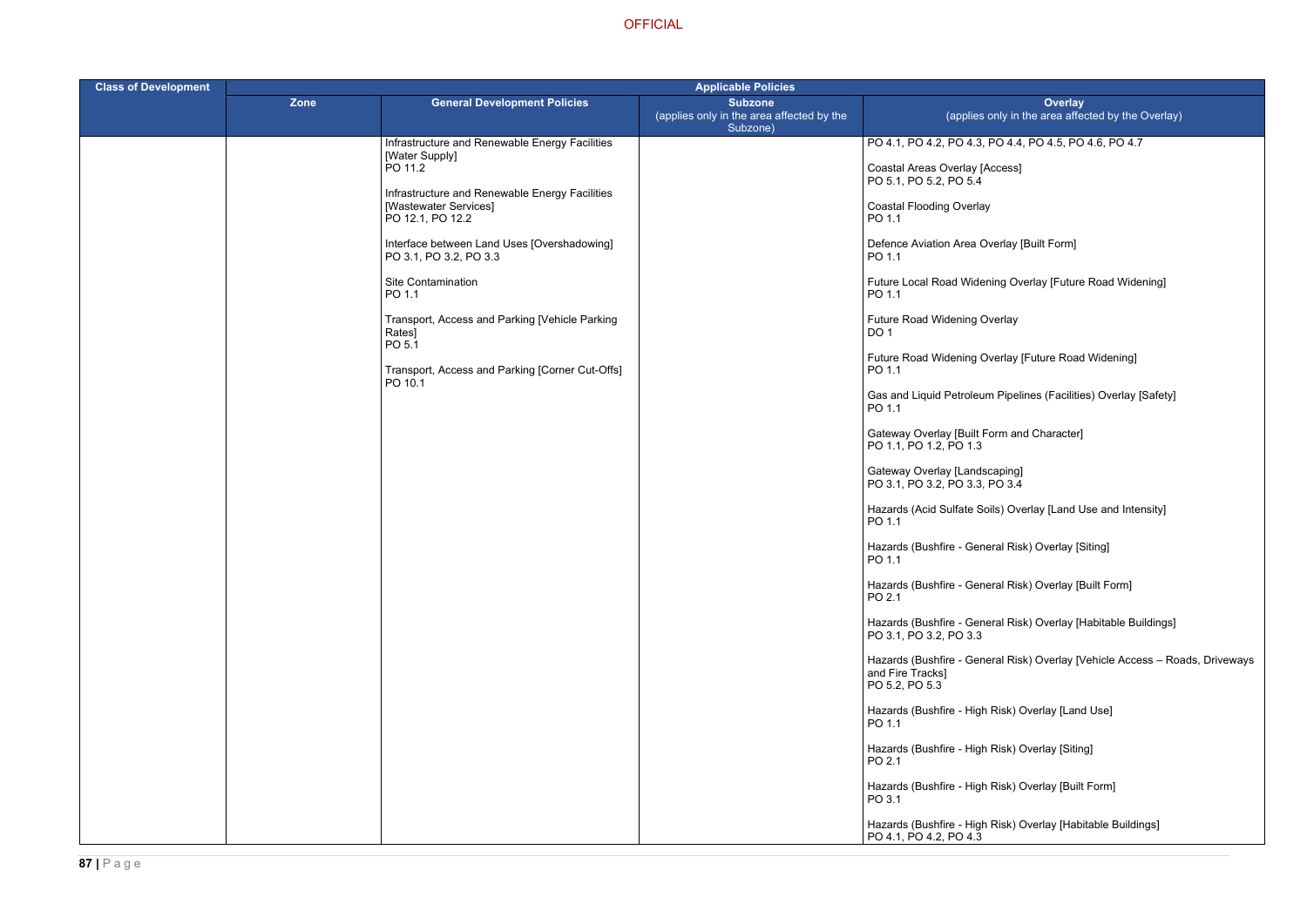Risk) Overlay [Vehicle Access –Roads, Driveways and

- um Risk) Overlay [Siting]
- um Risk) Overlay [Built Form]
- um Risk) Overlay [Habitable Buildings]
- um Risk) Overlay [Vehicle Access Roads, Driveways
- ack) Overlay [Habitable Buildings]
- ack) Overlay [Vehicle Access Roads and Driveways]
- ) Dverlay [Siting]
- ) Dverlay [Built Form]
- hal) Overlay [Habitable Buildings]
- onal) Overlay [Vehicle Access -Roads and Driveways]
- 
- ay [Environmental Protection]
- ay [Site Earthworks]
- ay [Access]
- eral) Overlay [Flood Resilience]
- ence Required) Overlay [Flood Resilience]
- lay [Built Form]

| <b>Class of Development</b> | <b>Applicable Policies</b> |                                     |                                                                         |                                                                                         |
|-----------------------------|----------------------------|-------------------------------------|-------------------------------------------------------------------------|-----------------------------------------------------------------------------------------|
|                             | <b>Zone</b>                | <b>General Development Policies</b> | <b>Subzone</b><br>(applies only in the area affected by the<br>Subzone) | <b>Overlay</b><br>(applies only in the area affect                                      |
|                             |                            |                                     |                                                                         | Hazards (Bushfire - High Risk) Overlay [Vehic<br>Fire Tracks]<br>PO 6.2, PO 6.3         |
|                             |                            |                                     |                                                                         | Hazards (Bushfire - Medium Risk) Overlay [Sit<br>PO 1.1                                 |
|                             |                            |                                     |                                                                         | Hazards (Bushfire - Medium Risk) Overlay [Bu<br>PO 2.1                                  |
|                             |                            |                                     |                                                                         | Hazards (Bushfire - Medium Risk) Overlay [Ha<br>PO 3.1, PO 3.2, PO 3.3                  |
|                             |                            |                                     |                                                                         | Hazards (Bushfire - Medium Risk) Overlay [Ve<br>and Fire Tracks]<br>PO 5.2, PO 5.3      |
|                             |                            |                                     |                                                                         | Hazards (Bushfire - Outback) Overlay [Habital<br>PO 1.1                                 |
|                             |                            |                                     |                                                                         | Hazards (Bushfire - Outback) Overlay [Vehicle<br>PO 2.2                                 |
|                             |                            |                                     |                                                                         | Hazards (Bushfire - Regional) Overlay [Siting]<br>PO 1.1                                |
|                             |                            |                                     |                                                                         | Hazards (Bushfire - Regional) Overlay [Built F<br>PO 2.1                                |
|                             |                            |                                     |                                                                         | Hazards (Bushfire - Regional) Overlay [Habita<br>PO 3.1, PO 3.2, PO 3.3                 |
|                             |                            |                                     |                                                                         | Hazards (Bushfire - Regional) Overlay [Vehicle<br>PO 5.2, PO 5.3                        |
|                             |                            |                                     |                                                                         | Hazards (Flooding) Overlay [Flood Resilience]<br>PO 3.1, PO 3.2, PO 3.3, PO 3.4, PO 3.5 |
|                             |                            |                                     |                                                                         | Hazards (Flooding) Overlay [Environmental Pr<br>PO 4.2                                  |
|                             |                            |                                     |                                                                         | Hazards (Flooding) Overlay [Site Earthworks]<br>PO 5.1, PO 5.2                          |
|                             |                            |                                     |                                                                         | Hazards (Flooding) Overlay [Access]<br>PO 6.1, PO 6.2                                   |
|                             |                            |                                     |                                                                         | Hazards (Flooding - General) Overlay [Flood<br>PO 2.1                                   |
|                             |                            |                                     |                                                                         | Hazards (Flooding - Evidence Required) Over<br>PO 1.1                                   |
|                             |                            |                                     |                                                                         | Heritage Adjacency Overlay [Built Form]<br>PO 1.1                                       |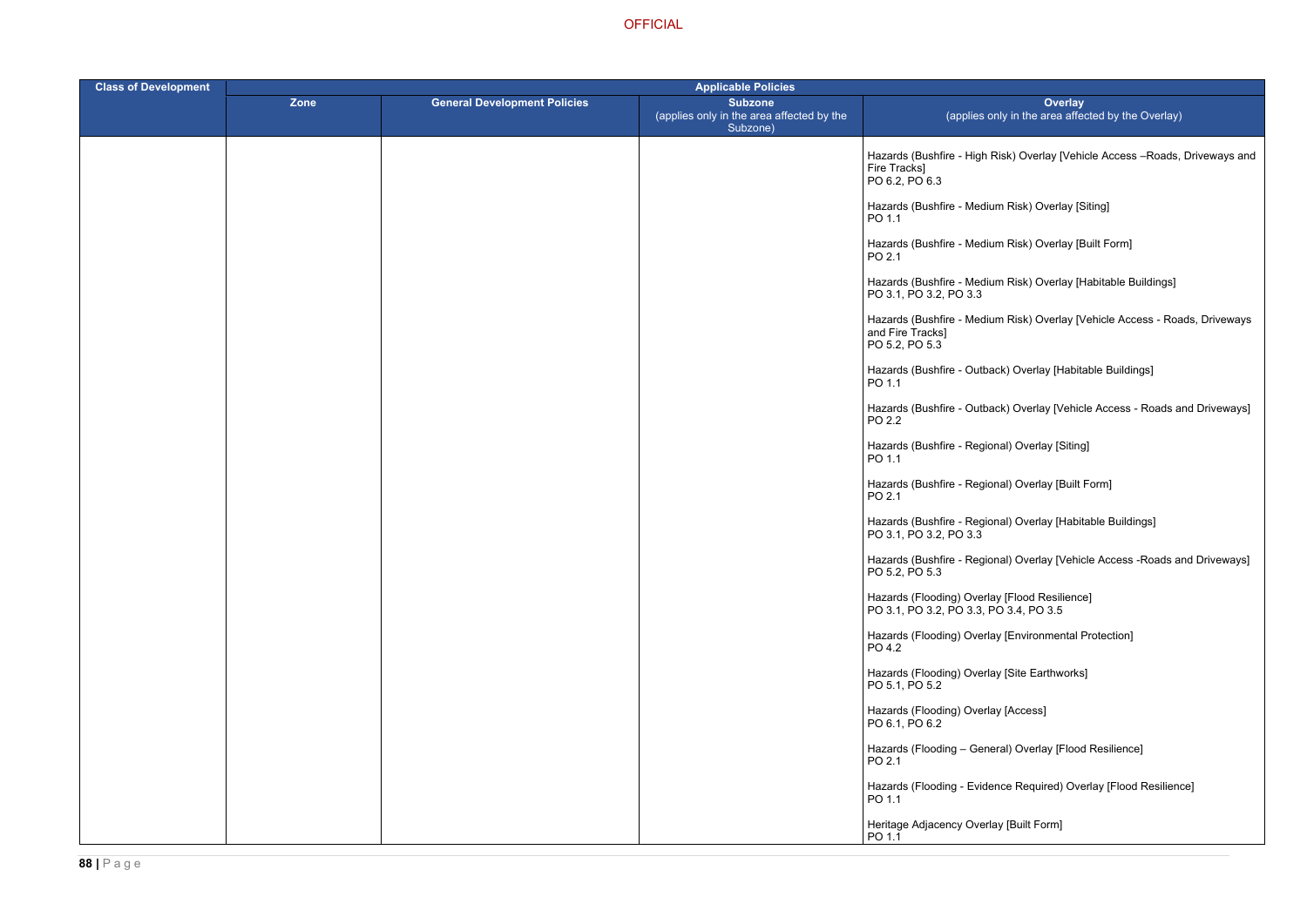terations and additions]

ontext and Streetscape Amenity]

Ioterlay [Land Use and Intensity]

Routes Overlay [Access - Safe Entry and Exit (Traffic

Routes Overlay [Access - On-Site Queuing]

Routes Overlay [Access - Existing Access Points]

Routes Overlay [Access - Location (Spacing)]

Routes Overlay [Access - Location (Sight Lines)]

Routes Overlay [Access - Mud and Debris]

Routes Overlay [Access - Stormwater]

Routes Overlay [Public Road Junctions]

Dverlay [Access, Design and Function]

**OFFICIAL** 

| <b>Class of Development</b> | <b>Applicable Policies</b> |                                     |                                                                         |                                                                                      |
|-----------------------------|----------------------------|-------------------------------------|-------------------------------------------------------------------------|--------------------------------------------------------------------------------------|
|                             | Zone                       | <b>General Development Policies</b> | <b>Subzone</b><br>(applies only in the area affected by the<br>Subzone) | Over<br>(applies only in the area a                                                  |
|                             |                            |                                     |                                                                         | Historic Area Overlay [All Development]<br>PO 1.1                                    |
|                             |                            |                                     |                                                                         | Historic Area Overlay [Built Form]<br>PO 2.1, PO 2.2, PO 2.3, PO 2.4, PO 2.5         |
|                             |                            |                                     |                                                                         | Historic Area Overlay [Alterations and add<br>PO 3.1, PO 3.2                         |
|                             |                            |                                     |                                                                         | Historic Area Overlay [Context and Street<br>PO 6.1, PO 6.2                          |
|                             |                            |                                     |                                                                         | Historic Area Overlay [Ruins]<br>PO 8.1                                              |
|                             |                            |                                     |                                                                         | Historic Shipwrecks Overlay [General]<br>PO 1.1                                      |
|                             |                            |                                     |                                                                         | Interface Management Overlay [Land Use<br>PO 1.1                                     |
|                             |                            |                                     |                                                                         | Key Outback and Rural Routes Overlay [<br>Flow)]<br>PO 1.1                           |
|                             |                            |                                     |                                                                         | Key Outback and Rural Routes Overlay [<br>PO 2.1                                     |
|                             |                            |                                     |                                                                         | Key Outback and Rural Routes Overlay [/<br>PO 3.1                                    |
|                             |                            |                                     |                                                                         | Key Outback and Rural Routes Overlay [/<br>PO 4.1                                    |
|                             |                            |                                     |                                                                         | Key Outback and Rural Routes Overlay [<br>PO <sub>5.1</sub>                          |
|                             |                            |                                     |                                                                         | Key Outback and Rural Routes Overlay [<br>PO 6.1                                     |
|                             |                            |                                     |                                                                         | Key Outback and Rural Routes Overlay [<br>PO 7.1                                     |
|                             |                            |                                     |                                                                         | Key Outback and Rural Routes Overlay [I<br>PO 8.1                                    |
|                             |                            |                                     |                                                                         | Key Railway Crossings Overlay [Access,<br>PO 1.1                                     |
|                             |                            |                                     |                                                                         | <b>Limited Dwelling Overlay</b><br>PO 1.1                                            |
|                             |                            |                                     |                                                                         | Local Heritage Place Overlay [Built Form]<br>PO 1.1, PO 1.2, PO 1.3, PO 1.4, PO 1.5, |

PO 1.1, PO 1.2, PO 1.3, PO 1.4, PO 1.5, PO 1.6, PO 1.7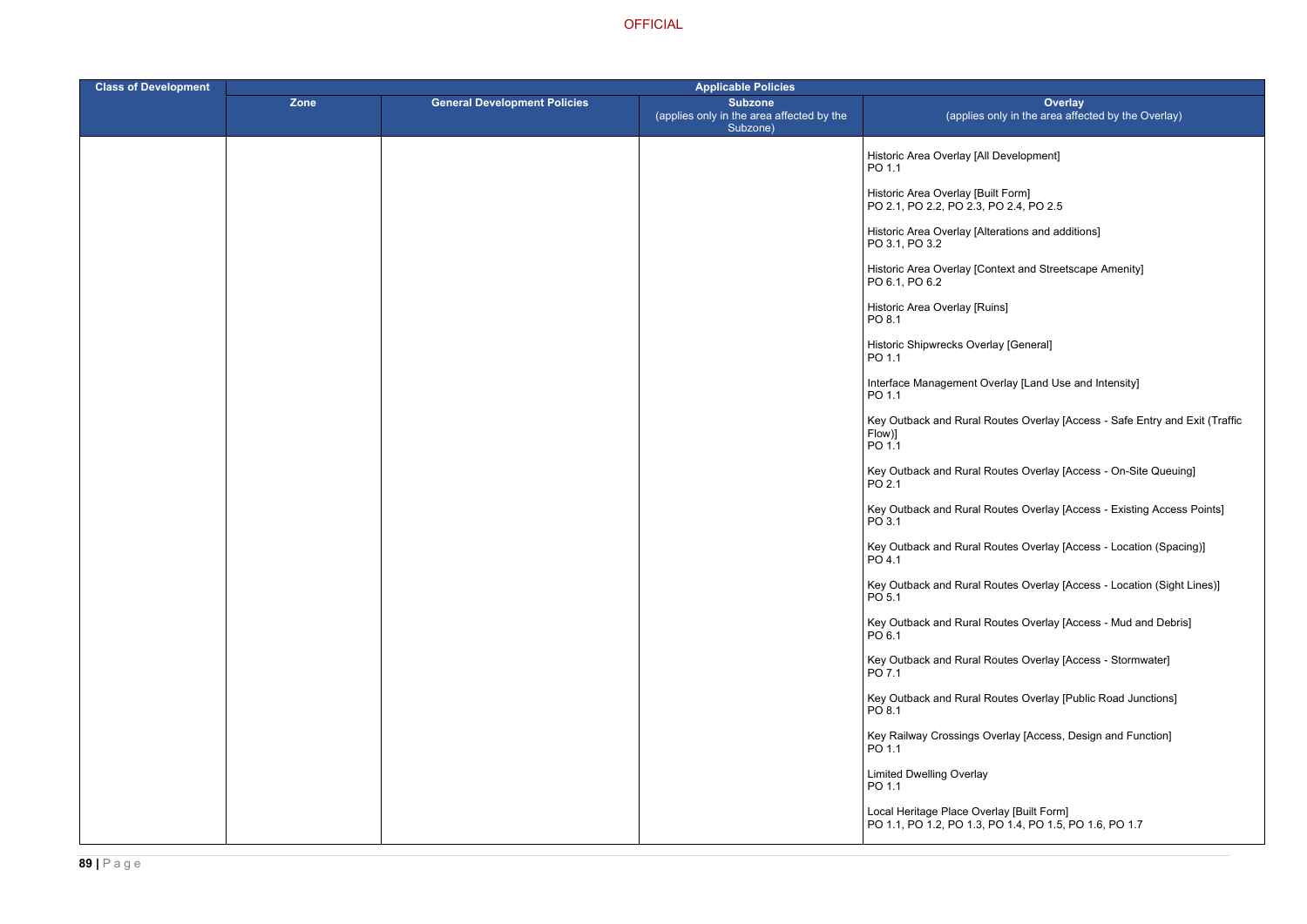erlay [Alterations and Additions]

erlay [Landscape Context and Streetscape Amenity]

erlay [Conservation Works]

outes Overlay [Access - Safe Entry and Exit (Traffic

Routes Overlay [Access - On-Site Queuing]

Routes Overlay [Access – Location (Spacing) - Existing

Routes Overlay [Access – Location (Spacing) – New

Routes Overlay [Access - Location (Sight Lines)]

Routes Overlay [Access - Mud and Debris]

outes Overlay [Access - Stormwater]

Routes Overlay [Building on Road Reserve]

Routes Overlay [Public Road Junctions]

Routes Overlay [Corner Cut-Offs]

ter Supply Catchment (Area 1) Overlay [Water Quality]

ter Supply Catchment (Area 1) Overlay [Wastewater]

ter Supply Catchment (Area 1) Overlay [Stormwater]  $PO<sub>3.9</sub>$ 

ter Supply Catchment (Area 1) Overlay [Landscapes

ter Supply Catchment (Area 2) Overlay [Water Quality]

| <b>Class of Development</b> | <b>Applicable Policies</b> |                                     |                                                                         |                                                            |
|-----------------------------|----------------------------|-------------------------------------|-------------------------------------------------------------------------|------------------------------------------------------------|
|                             | <b>Zone</b>                | <b>General Development Policies</b> | <b>Subzone</b><br>(applies only in the area affected by the<br>Subzone) | (applies o                                                 |
|                             |                            |                                     |                                                                         | Local Heritage Place Ove<br>PO 2.1, PO 2.2                 |
|                             |                            |                                     |                                                                         | Local Heritage Place Ove<br>PO 5.1                         |
|                             |                            |                                     |                                                                         | Local Heritage Place Ove<br>PO 7.1                         |
|                             |                            |                                     |                                                                         | Major Urban Transport Ro<br>Flow)]<br>PO 1.1               |
|                             |                            |                                     |                                                                         | Major Urban Transport Ro<br>PO 2.1                         |
|                             |                            |                                     |                                                                         | Major Urban Transport Ro<br>Access Points]<br>PO 3.1       |
|                             |                            |                                     |                                                                         | Major Urban Transport Ro<br>Access Points]<br>PO 4.1       |
|                             |                            |                                     |                                                                         | Major Urban Transport Ro<br>PO 5.1                         |
|                             |                            |                                     |                                                                         | Major Urban Transport Ro<br>PO 6.1                         |
|                             |                            |                                     |                                                                         | Major Urban Transport Ro<br>PO 7.1                         |
|                             |                            |                                     |                                                                         | Major Urban Transport Ro<br>PO 8.1                         |
|                             |                            |                                     |                                                                         | Major Urban Transport Ro<br>PO 9.1                         |
|                             |                            |                                     |                                                                         | Major Urban Transport Ro<br>PO 10.1                        |
|                             |                            |                                     |                                                                         | Mount Lofty Ranges Wate<br>PO 1.1                          |
|                             |                            |                                     |                                                                         | Mount Lofty Ranges Wate<br>PO 2.2, PO 2.3, PO 2.4          |
|                             |                            |                                     |                                                                         | Mount Lofty Ranges Wate<br>PO 3.1, PO 3.2, PO 3.3, R       |
|                             |                            |                                     |                                                                         | Mount Lofty Ranges Wate<br>and Natural Features]<br>PO 4.1 |
|                             |                            |                                     |                                                                         | Mount Lofty Ranges Wate                                    |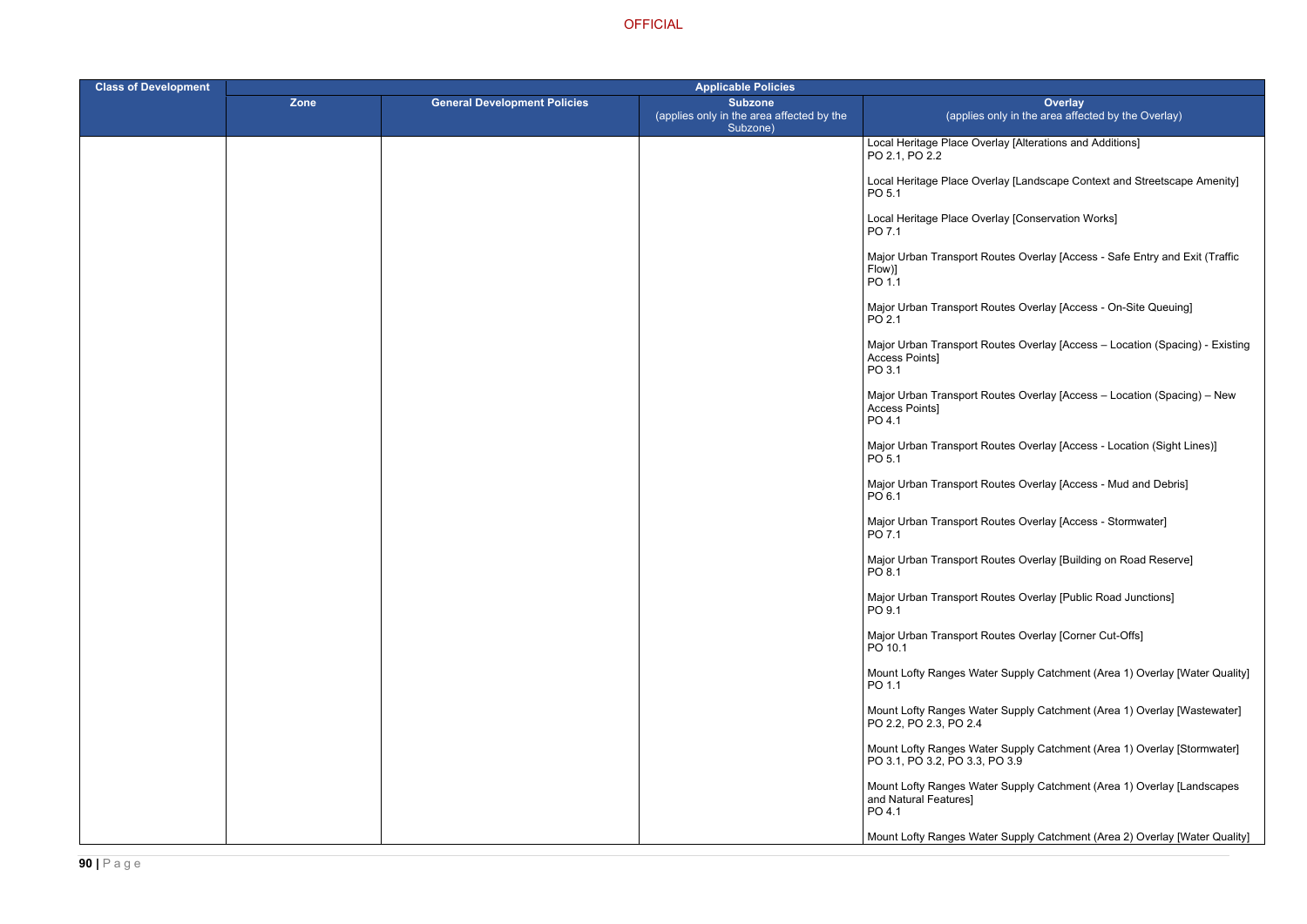- ter Supply Catchment (Area 2) Overlay [Wastewater]
- ter Supply Catchment (Area 2) Overlay [Stormwater] PO 3.9
- ter Supply Catchment (Area 2) Overlay [Landscapes
- ay [Environmental Protection]
- rlay [Non-Stop Corridor Overlay]
- tection Area Overlay [Protection of Strategic Resources]
- Protection Area Overlay [Wastewater]
- Protection Area Overlay [Built Form and Character]
- ا Protection Area Overlay [Flood Resilience]
- **Protection Area Overlay [Environmental Protection]**
- **Protection Area Overlay [Access]**
- Land Use and Intensity]
- Built Form and Character]
- Landscaping]
- Earthworks]
- agement Overlay [Land Use and Intensity]
- rotection Overlay [Land Use and Intensity]
- rotection Overlay [Built Form and Character]

| <b>Class of Development</b> | <b>Applicable Policies</b> |                                     |                                                                         |                                                            |
|-----------------------------|----------------------------|-------------------------------------|-------------------------------------------------------------------------|------------------------------------------------------------|
|                             | <b>Zone</b>                | <b>General Development Policies</b> | <b>Subzone</b><br>(applies only in the area affected by the<br>Subzone) | (applies o                                                 |
|                             |                            |                                     |                                                                         | PO 1.1                                                     |
|                             |                            |                                     |                                                                         | Mount Lofty Ranges Wate<br>PO 2.1, PO 2.4, PO 2.5          |
|                             |                            |                                     |                                                                         | Mount Lofty Ranges Wate<br>PO 3.1, PO 3.2, PO 3.3, R       |
|                             |                            |                                     |                                                                         | Mount Lofty Ranges Wate<br>and Natural Features]<br>PO 4.1 |
|                             |                            |                                     |                                                                         | Native Vegetation Overlay<br>PO 1.1, PO 1.2, PO 1.4        |
|                             |                            |                                     |                                                                         | Non-Stop Corridors Overl<br>PO 1.1                         |
|                             |                            |                                     |                                                                         | <b>Resource Extraction Prot</b><br>PO 1.1                  |
|                             |                            |                                     |                                                                         | River Murray Flood Plain<br>PO 1.1                         |
|                             |                            |                                     |                                                                         | River Murray Flood Plain<br>PO 4.1, PO 4.3                 |
|                             |                            |                                     |                                                                         | River Murray Flood Plain<br>PO 5.1, PO 5.2, PO 5.3         |
|                             |                            |                                     |                                                                         | River Murray Flood Plain<br>PO 6.1, PO 6.2, PO 6.3         |
|                             |                            |                                     |                                                                         | <b>River Murray Flood Plain</b><br>PO 7.1, PO 7.2, PO 7.3  |
|                             |                            |                                     |                                                                         | Scenic Quality Overlay [L<br>PO 1.1                        |
|                             |                            |                                     |                                                                         | <b>Scenic Quality Overlay [B</b><br>PO 2.1                 |
|                             |                            |                                     |                                                                         | Scenic Quality Overlay [L<br>PO 3.1                        |
|                             |                            |                                     |                                                                         | Scenic Quality Overlay [E<br>PO 4.1                        |
|                             |                            |                                     |                                                                         | Significant Interface Mana<br>PO 1.1                       |
|                             |                            |                                     |                                                                         | Significant Landscape Pro<br>PO 1.1                        |
|                             |                            |                                     |                                                                         | Significant Landscape Pro<br>PO 2.1, PO 2.2                |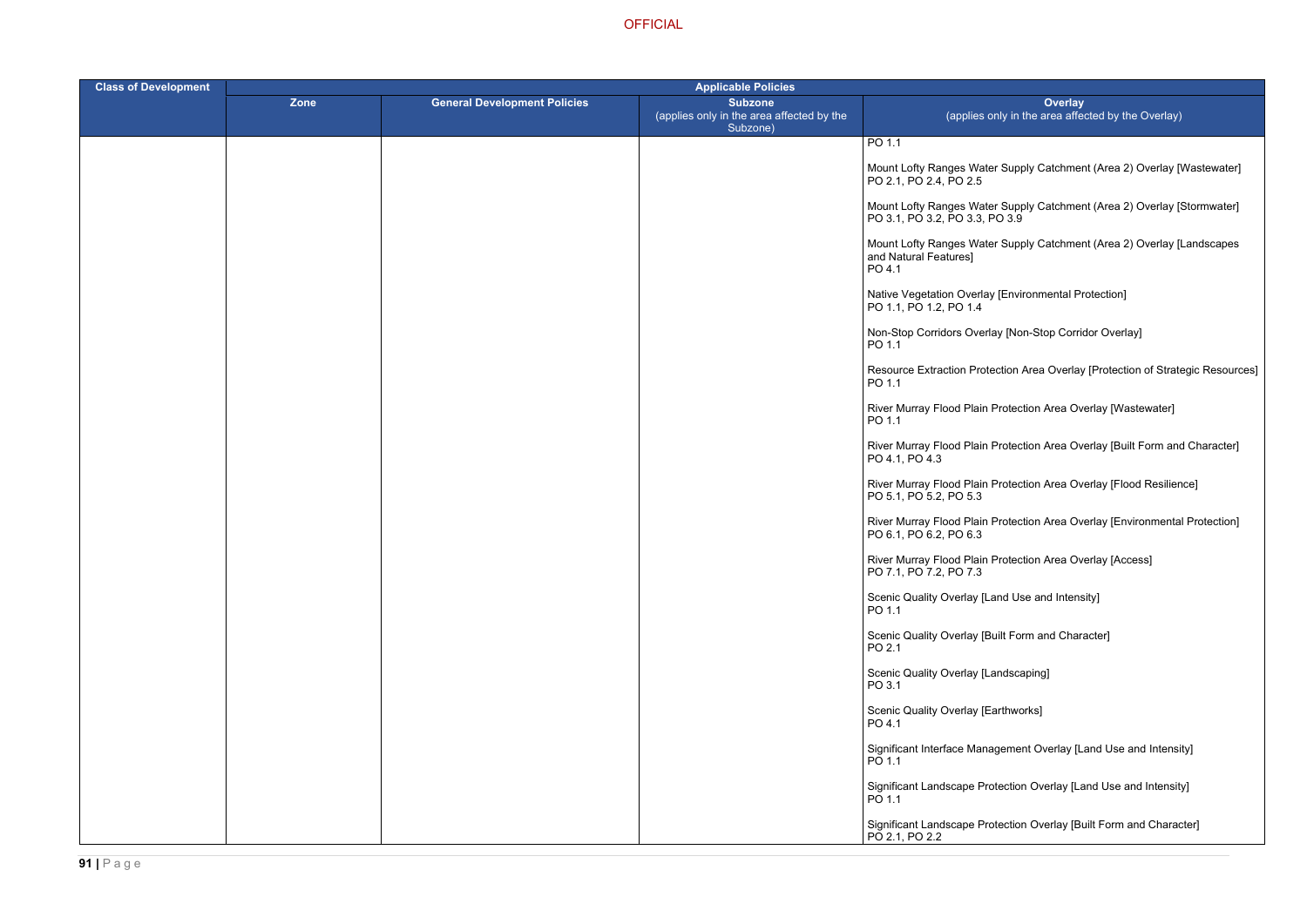otection Overlay [Landscaping]

otection Overlay [Earthworks]

Iay [Built Form]  $PO$  1.4, PO 1.5

rlay [Alterations and Additions]

lay [Landscape Context and Streetscape Amenity]

lay [Conservation Works]

erlay [Built Form] PO 1.1, PO 1.2, PO 1.3, PO 1.4, PO 1.5, PO 1.6, PO 1.7

erlay [Alterations and Additions]

erlay [Landscape Context and Streetscape Amenity]

erlay [Conservation Works]

/egetation Areas Overlay [Environmental Protection]

opment Overlay [Traffic Generating Development]

Overlay [Access - Safe Entry and Exit (Traffic Flow)]

Overlay [Access - On-Site Queuing]

Overlay [Access - (Location Spacing) - Existing Access

Overlay [Access – Location (Spacing) – New Access

Overlay [Access - Location (Sight Lines)]

Overlay [Access – Mud and Debris]

| <b>Class of Development</b> | <b>Applicable Policies</b> |                                     |                                                                         |                                                            |
|-----------------------------|----------------------------|-------------------------------------|-------------------------------------------------------------------------|------------------------------------------------------------|
|                             | Zone                       | <b>General Development Policies</b> | <b>Subzone</b><br>(applies only in the area affected by the<br>Subzone) | (applies c                                                 |
|                             |                            |                                     |                                                                         | Significant Landscape Pro<br>PO 3.1                        |
|                             |                            |                                     |                                                                         | Significant Landscape Pro<br>PO 4.1                        |
|                             |                            |                                     |                                                                         | State Heritage Area Overl<br>PO 1.1, PO 1.2, PO 1.3, F     |
|                             |                            |                                     |                                                                         | State Heritage Area Overl<br>PO 2.1, PO 2.2                |
|                             |                            |                                     |                                                                         | State Heritage Area Overl<br>PO 5.1                        |
|                             |                            |                                     |                                                                         | State Heritage Area Overl<br>PO 7.1                        |
|                             |                            |                                     |                                                                         | State Heritage Place Ove<br>PO 1.1, PO 1.2, PO 1.3, F      |
|                             |                            |                                     |                                                                         | State Heritage Place Ove<br>PO 2.1, PO 2.2                 |
|                             |                            |                                     |                                                                         | State Heritage Place Ove<br>PO 5.1                         |
|                             |                            |                                     |                                                                         | State Heritage Place Ove<br>PO 7.1                         |
|                             |                            |                                     |                                                                         | State Significant Native V<br>PO 1.1                       |
|                             |                            |                                     |                                                                         | <b>Traffic Generating Develo</b><br>PO 1.1, PO 1.2, PO 1.3 |
|                             |                            |                                     |                                                                         | <b>Urban Transport Routes 0</b><br>PO 1.1                  |
|                             |                            |                                     |                                                                         | <b>Urban Transport Routes 0</b><br>PO 2.1                  |
|                             |                            |                                     |                                                                         | <b>Urban Transport Routes 0</b><br>Point]<br>PO 3.1        |
|                             |                            |                                     |                                                                         | Urban Transport Routes (<br>Points]<br>PO 4.1              |
|                             |                            |                                     |                                                                         | <b>Urban Transport Routes 0</b><br>PO 5.1                  |
|                             |                            |                                     |                                                                         | <b>Urban Transport Routes 0</b><br>PO 6.1                  |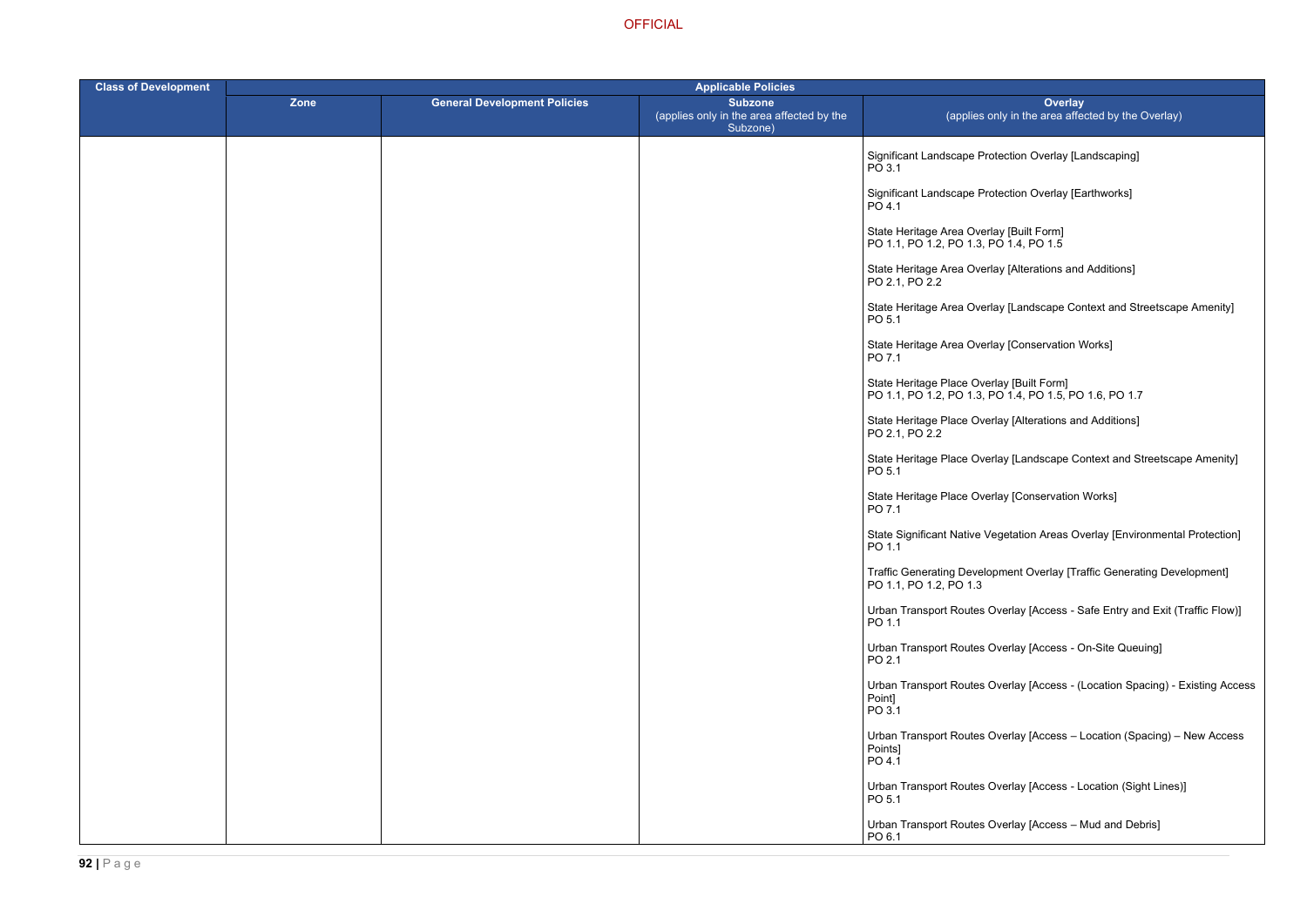- Overlay [Access Stormwater]
- Overlay [Building on Road Reserve]
- Overlay [Public Road Junctions]
- Overlay [Corner Cut-Offs]

- Iay [Land Division]
- lay [Built Form and Character]
- lay [Affordable Housing Incentives]
- rlay [Movement and Car Parking]
- Overlay [Land Use and Intensity]
- Overlay [Built Form]
- (Aircraft Landing Areas) Overlay [Built Form]
- (Regulated) Overlay [Built Form]
- verlay
- [All Development]
- 
- [Context and Streetscape Amenity]

District Overlay [Land Use and Intensity]

| <b>Class of Development</b> | <b>Applicable Policies</b>                      |                                                                                                                |                                                                                       |                                                                                             |
|-----------------------------|-------------------------------------------------|----------------------------------------------------------------------------------------------------------------|---------------------------------------------------------------------------------------|---------------------------------------------------------------------------------------------|
|                             | Zone                                            | <b>General Development Policies</b>                                                                            | <b>Subzone</b><br>(applies only in the area affected by the<br>Subzone)               | Overlay<br>(applies only in the area affected                                               |
|                             |                                                 |                                                                                                                |                                                                                       | Urban Transport Routes Overlay [Access - Storr<br>PO 7.1                                    |
|                             |                                                 |                                                                                                                |                                                                                       | Urban Transport Routes Overlay [Building on Ro<br>PO 8.1                                    |
|                             |                                                 |                                                                                                                |                                                                                       | Urban Transport Routes Overlay [Public Road Jr<br>PO 9.1                                    |
|                             |                                                 |                                                                                                                |                                                                                       | Urban Transport Routes Overlay [Corner Cut-Of<br>PO 10.1                                    |
|                             |                                                 |                                                                                                                |                                                                                       | Water Resources Overlay [Water Catchment]<br>PO 1.1, PO 1.2, PO 1.5, PO 1.6, PO 1.7, PO 1.8 |
| Semi-detached dwelling      | Land Use and Intensity<br>PO 1.1, PO 1.3        | <b>Clearance from Overhead Powerlines</b><br>PO 1.1                                                            | <b>Emerging Activity Centre Subzone [Land</b><br>Use and Intensity]<br>PO 1.1, PO 1.5 | Adelaide Dolphin Sanctuary Overlay [Land Use]<br>PO 1.1, PO 1.2, PO 1.3                     |
|                             | <b>Building Height</b><br>PO 5.1                | Design [All development [On-<br>site Waste Treatment Systems]]<br>PO 6.1                                       | <b>Emerging Activity Centre Subzone [Built</b><br>Form and Character]                 | Affordable Housing Overlay [Land Division]<br>PO 1.1, PO 1.2, PO 1.3                        |
|                             | <b>Primary Street Setback</b><br>PO 6.1         | Design [All development [Carparking Appearance]]<br>PO 7.1                                                     | PO 2.1, PO 2.2, PO 2.3                                                                | Affordable Housing Overlay [Built Form and Cha<br>PO 2.1                                    |
| PO 7.1                      | <b>Secondary Street Setback</b>                 | Design [All development [Earthworks and sloping                                                                | Hills Subzone [Site Dimensions and Land<br>Division]<br>PO 1.2                        | Affordable Housing Overlay [Affordable Housing<br>PO 3.1, PO 3.2                            |
|                             | <b>Boundary Walls</b><br>PO 8.1                 | land]]<br>PO 8.1, PO 8.2, PO 8.3, PO 8.4, PO 8.5                                                               | Hills Subzone [Site Coverage]<br>PO 2.1                                               | Affordable Housing Overlay [Movement and Car<br>PO 4.1                                      |
|                             | Side Boundary Setback<br>PO 9.1                 | Design [All development [Overlooking / Visual<br>Privacy (in building 3 storeys or less)]]<br>PO 10.1, PO 10.2 | Hills Subzone [Built Form and Character]<br>PO 3.1, PO 3.2                            | Aircraft Noise Exposure Overlay [Land Use and<br>PO 1.1                                     |
|                             | <b>Rear Boundary Setback</b><br>PO 10.1         | Design [All Residential development [Front<br>elevations and passive surveillance]]<br>PO 11.1, PO 11.2        | <b>Hills Subzone [Side Boundary Setbacks]</b><br>PO 4.1                               | Aircraft Noise Exposure Overlay [Built Form]<br>PO 2.1                                      |
|                             | Site Dimensions and Land<br>Division<br>PO 11.3 | Design [All Residential development [Outlook and<br>amenity]]                                                  | Hills Subzone [Earthworks and retaining]<br>PO 5.1, PO 5.2                            | Airport Building Heights (Aircraft Landing Areas)<br>PO 1.1                                 |
|                             | Earthworks and sloping land<br>PO 16.1          | PO 12.1<br>Design [All Residential development [Garage                                                         |                                                                                       | Airport Building Heights (Regulated) Overlay [Bu<br>PO 1.1                                  |
|                             | Private Open Space<br>PO 18.1                   | appearance]]<br>PO 14.1                                                                                        |                                                                                       | <b>Building Near Airfields Overlay</b><br>PO 1.3                                            |
|                             |                                                 | Design [All Residential development [Massing]]<br>PO 15.1                                                      |                                                                                       | Character Area Overlay [All Development]<br>PO 1.1                                          |
|                             |                                                 | Design [All Residential development [Private Open<br>Space]]<br>PO 17.1                                        |                                                                                       | Character Area Overlay [Built Form]<br>PO 2.1, PO 2.2, PO 2.3, PO 2.4, PO 2.5               |
|                             |                                                 | Design [All Residential development [Car parking,<br>access and manoeuvrability]]                              |                                                                                       | <b>Character Area Overlay [Context and Streetscap</b><br>PO 6.1, PO 6.2                     |
|                             |                                                 | PO 19.1, PO 19.2, PO 19.3, PO 19.4, PO 19.5, PO                                                                |                                                                                       | Character Preservation District Overlay [Land Us                                            |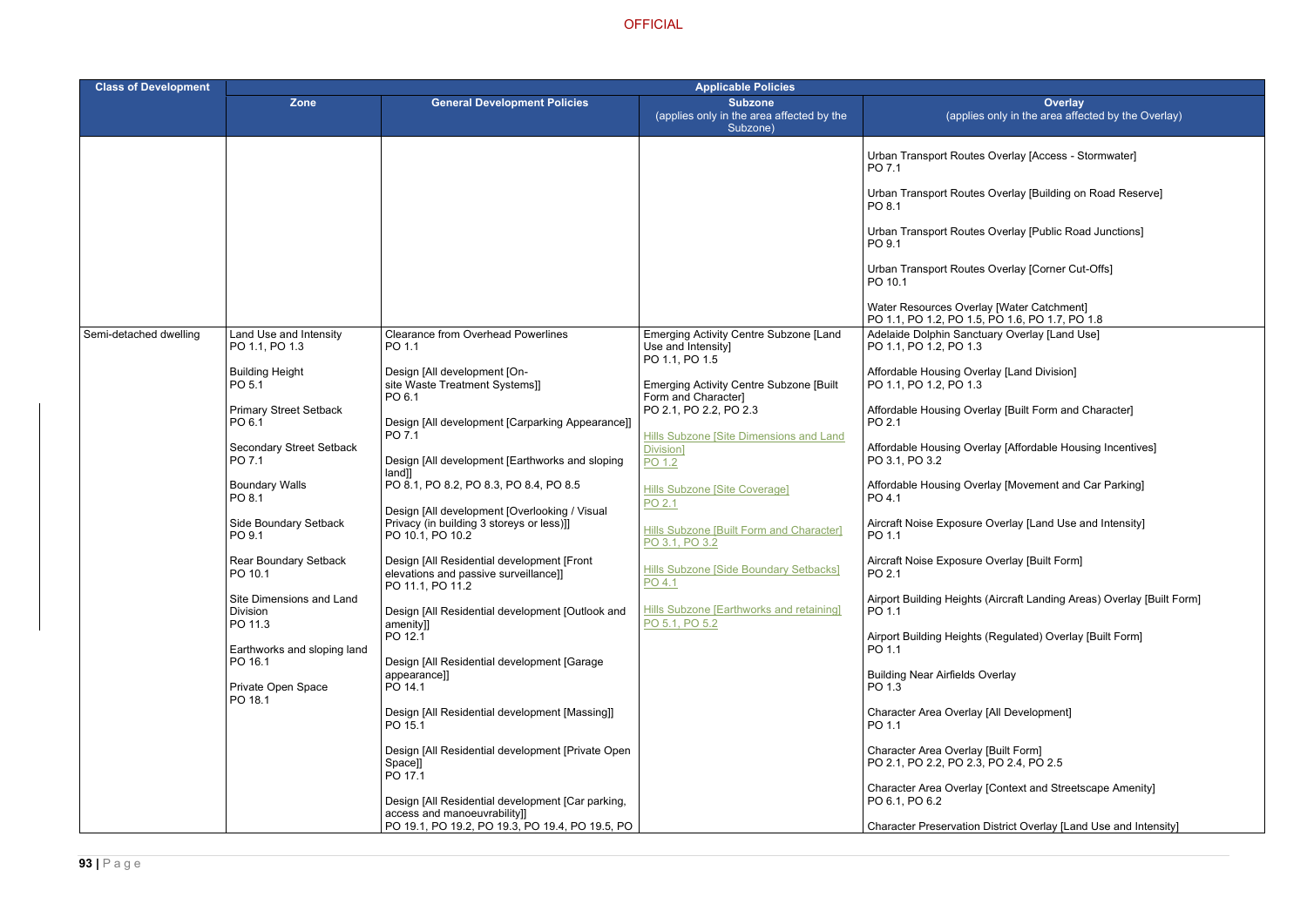listrict Overlay [Built Form and Character]

istrict Overlay [Built Form and Character in the Rural

| <b>Class of Development</b> | <b>Applicable Policies</b> |                                                                                                                                                                                                                                                                                                                                                                |                                                                         |                                                                                                                                                                                                                                                                                                                                                                                                        |  |
|-----------------------------|----------------------------|----------------------------------------------------------------------------------------------------------------------------------------------------------------------------------------------------------------------------------------------------------------------------------------------------------------------------------------------------------------|-------------------------------------------------------------------------|--------------------------------------------------------------------------------------------------------------------------------------------------------------------------------------------------------------------------------------------------------------------------------------------------------------------------------------------------------------------------------------------------------|--|
|                             | <b>Zone</b>                | <b>General Development Policies</b>                                                                                                                                                                                                                                                                                                                            | <b>Subzone</b><br>(applies only in the area affected by the<br>Subzone) | Overlay<br>(applies only in the area affecte                                                                                                                                                                                                                                                                                                                                                           |  |
|                             |                            | 19.6                                                                                                                                                                                                                                                                                                                                                           |                                                                         | PO 1.2                                                                                                                                                                                                                                                                                                                                                                                                 |  |
|                             |                            | Design [All Residential development<br>[Waste storage]]<br>PO 20.1                                                                                                                                                                                                                                                                                             |                                                                         | <b>Character Preservation District Overlay [Built Form</b><br>PO 2.1, PO 2.2, PO 2.3                                                                                                                                                                                                                                                                                                                   |  |
|                             |                            | Design [All Residential development [Design of<br>Transportable Dwellings]]                                                                                                                                                                                                                                                                                    |                                                                         | <b>Character Preservation District Overlay [Built Form</b><br>Areal<br>PO 3.1, PO 3.2, PO 3.3, PO 3.4, PO 3.5, PO 3.6                                                                                                                                                                                                                                                                                  |  |
|                             |                            | PO 21.1<br>Design [Group dwelling, residential flat buildings<br>and battle-axe development [Amenity]]<br>PO 22.2, PO 22.3, PO 22.4<br>Design [Group dwelling, residential flat buildings<br>and battle-axe development [Carparking, access<br>and manoeuvrability]]<br>PO 24.4<br>Infrastructure and Renewable Energy Facilities<br>[Water Supply]<br>PO 11.2 |                                                                         | <b>Character Preservation District Overlay [Earthw</b><br>PO 4.1<br>Coastal Areas Overlay [Hazard Risk Minimisatic<br>PO 2.1, PO 2.2, PO 2.3, PO 2.4, PO 2.5<br><b>Coastal Areas Overlay [Coast Protection Works</b><br>PO 3.1, PO 3.2<br>Coastal Areas Overlay [Environment Protection]<br>PO 4.1, PO 4.2, PO 4.3, PO 4.4, PO 4.5, PO 4.6<br>Coastal Areas Overlay [Access]<br>PO 5.1, PO 5.2, PO 5.4 |  |
|                             |                            | Infrastructure and Renewable Energy Facilities<br>[Wastewater Services]<br>PO 12.1, PO 12.2                                                                                                                                                                                                                                                                    |                                                                         | <b>Coastal Flooding Overlay</b><br>PO 1.1                                                                                                                                                                                                                                                                                                                                                              |  |
|                             |                            | Interface between Land Uses [Overshadowing]<br>PO 3.1, PO 3.2, PO 3.3                                                                                                                                                                                                                                                                                          |                                                                         | Defence Aviation Area Overlay [Built Form]<br>PO 1.1                                                                                                                                                                                                                                                                                                                                                   |  |
|                             |                            | <b>Site Contamination</b><br>PO 1.1                                                                                                                                                                                                                                                                                                                            |                                                                         | Future Local Road Widening Overlay [Future Ro<br>PO 1.1                                                                                                                                                                                                                                                                                                                                                |  |
|                             |                            | Transport, Access and Parking [Vehicle Parking<br>Rates]<br>PO 5.1                                                                                                                                                                                                                                                                                             |                                                                         | Future Road Widening Overlay [Future Road W<br>PO 1.1                                                                                                                                                                                                                                                                                                                                                  |  |
|                             |                            | Transport, Access and Parking [Corner Cut-Offs]<br>PO 10.1                                                                                                                                                                                                                                                                                                     |                                                                         | Gas and Liquid Petroleum Pipelines (Facilities)<br>PO 1.1                                                                                                                                                                                                                                                                                                                                              |  |
|                             |                            |                                                                                                                                                                                                                                                                                                                                                                |                                                                         | Gateway Overlay [Built Form and Character]<br>PO 1.1, PO 1.2, PO 1.3                                                                                                                                                                                                                                                                                                                                   |  |
|                             |                            |                                                                                                                                                                                                                                                                                                                                                                |                                                                         | Gateway Overlay [Landscaping]<br>PO 3.1, PO 3.2, PO 3.3, PO 3.4                                                                                                                                                                                                                                                                                                                                        |  |
|                             |                            |                                                                                                                                                                                                                                                                                                                                                                |                                                                         | Hazards (Acid Sulfate Soils) Overlay [Land Use<br>PO 1.1                                                                                                                                                                                                                                                                                                                                               |  |
|                             |                            |                                                                                                                                                                                                                                                                                                                                                                |                                                                         | Hazards (Bushfire - General Risk) Overlay [Sitin<br>PO 1.1                                                                                                                                                                                                                                                                                                                                             |  |
|                             |                            |                                                                                                                                                                                                                                                                                                                                                                |                                                                         | Hazards (Bushfire - General Risk) Overlay [Built<br>PO 2.1                                                                                                                                                                                                                                                                                                                                             |  |
|                             |                            |                                                                                                                                                                                                                                                                                                                                                                |                                                                         | Hazards (Bushfire - General Risk) Overlay [Hab<br>PO 3.1, PO 3.3                                                                                                                                                                                                                                                                                                                                       |  |

PO 3.1, PO 3.2, PO 3.3, PO 3.4, PO 3.5, PO 3.6

istrict Overlay [Earthworks]

azard Risk Minimisation] PO 2.4, PO 2.5

PO 4.1, PO 4.2, PO 4.3, PO 4.4, PO 4.5, PO 4.6, PO 4.7

ing Overlay [Future Road Widening]

verlay [Future Road Widening]

Pipelines (Facilities) Overlay [Safety]

ils) Overlay [Land Use and Intensity]

ral Risk) Overlay [Siting]

eral Risk) Overlay [Built Form]

eral Risk) Overlay [Habitable Buildings]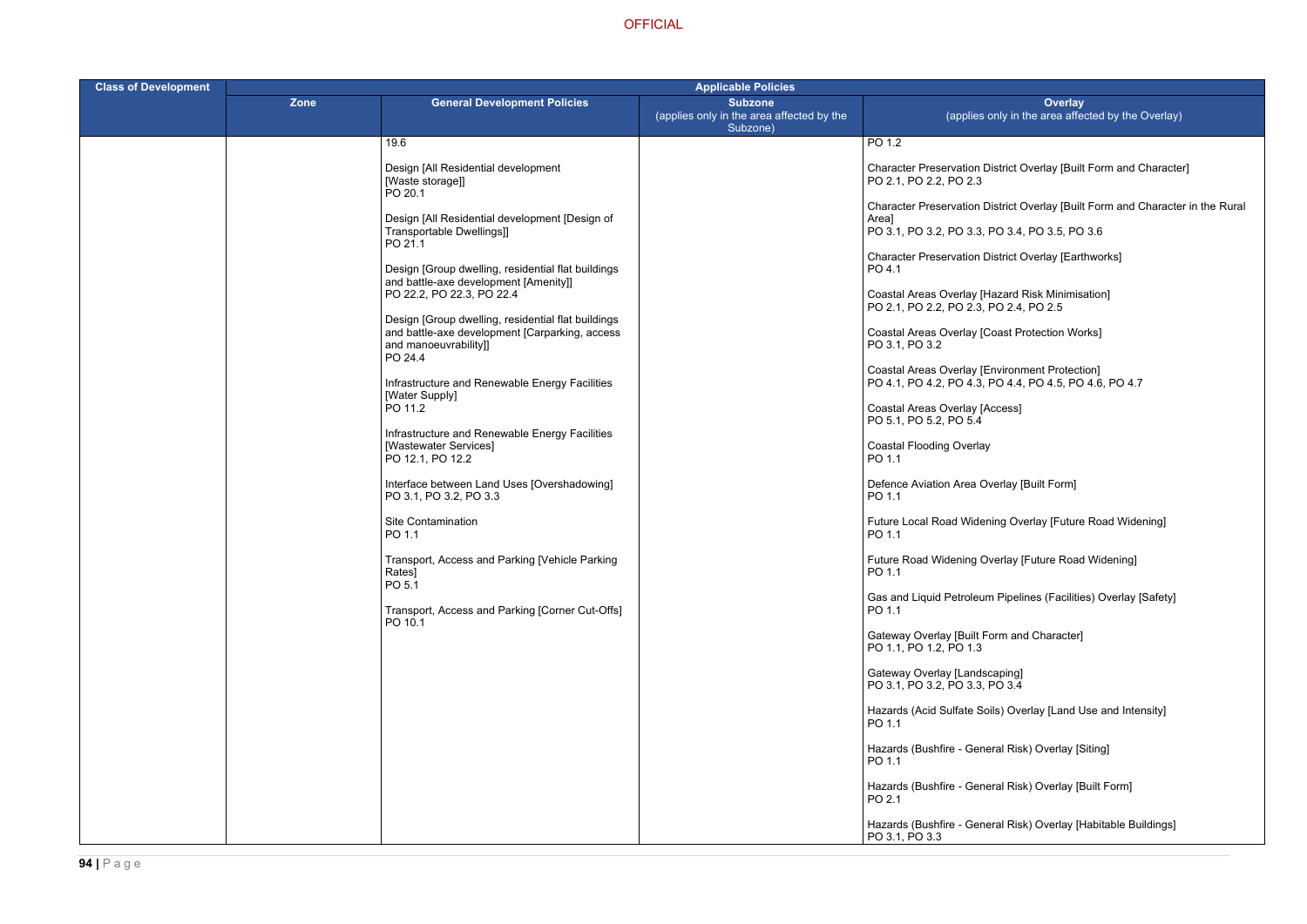ral Risk) Overlay [Vehicle Access – Roads, Driveways

- Risk) Overlay [Land Use]
- Risk) Overlay [Siting]
- Risk) Overlay [Built Form]
- Risk) Overlay [Habitable Buildings]
- Risk) Overlay [Vehicle Access –Roads, Driveways and
- um Risk) Overlay [Siting]
- um Risk) Overlay [Built Form]
- um Risk) Overlay [Habitable Buildings]
- am Risk) Overlay [Vehicle Access Roads, Driveways
- ack) Overlay [Habitable Buildings]
- ack) Overlay [Vehicle Access Roads and Driveways]
- mal) Overlay [Siting]
- ) Dverlay [Built Form]
- onal) Overlay [Habitable Buildings]
- onal) Overlay [Vehicle Access -Roads and Driveways]
- 
- ay [Environmental Protection]

| <b>Class of Development</b> | <b>Applicable Policies</b> |                                     |                                                                         |                                                                                         |
|-----------------------------|----------------------------|-------------------------------------|-------------------------------------------------------------------------|-----------------------------------------------------------------------------------------|
|                             | <b>Zone</b>                | <b>General Development Policies</b> | <b>Subzone</b><br>(applies only in the area affected by the<br>Subzone) | <b>Overlay</b><br>(applies only in the area affect                                      |
|                             |                            |                                     |                                                                         | Hazards (Bushfire - General Risk) Overlay [Ve<br>and Fire Tracks]<br>PO 5.2, PO 5.3     |
|                             |                            |                                     |                                                                         | Hazards (Bushfire - High Risk) Overlay [Land<br>PO 1.1                                  |
|                             |                            |                                     |                                                                         | Hazards (Bushfire - High Risk) Overlay [Siting]<br>PO 2.1                               |
|                             |                            |                                     |                                                                         | Hazards (Bushfire - High Risk) Overlay [Built F<br>PO 3.1                               |
|                             |                            |                                     |                                                                         | Hazards (Bushfire - High Risk) Overlay [Habita<br>PO 4.1, PO 4.2, PO 4.3                |
|                             |                            |                                     |                                                                         | Hazards (Bushfire - High Risk) Overlay [Vehic<br>Fire Tracks]<br>PO 6.2, PO 6.3         |
|                             |                            |                                     |                                                                         | Hazards (Bushfire - Medium Risk) Overlay [Sit<br>PO 1.1                                 |
|                             |                            |                                     |                                                                         | Hazards (Bushfire - Medium Risk) Overlay [Bu<br>PO 2.1, PO 2.2                          |
|                             |                            |                                     |                                                                         | Hazards (Bushfire - Medium Risk) Overlay [Ha<br>PO 3.1, PO 3.3                          |
|                             |                            |                                     |                                                                         | Hazards (Bushfire - Medium Risk) Overlay [Ve<br>and Fire Tracks]<br>PO 5.2, PO 5.3      |
|                             |                            |                                     |                                                                         | Hazards (Bushfire - Outback) Overlay [Habital<br>PO 1.1                                 |
|                             |                            |                                     |                                                                         | Hazards (Bushfire - Outback) Overlay [Vehicle<br>PO 2.2                                 |
|                             |                            |                                     |                                                                         | Hazards (Bushfire - Regional) Overlay [Siting]<br>PO 1.1                                |
|                             |                            |                                     |                                                                         | Hazards (Bushfire - Regional) Overlay [Built F<br>PO 2.1, PO 2.2                        |
|                             |                            |                                     |                                                                         | Hazards (Bushfire - Regional) Overlay [Habita<br>PO 3.1, PO 3.3                         |
|                             |                            |                                     |                                                                         | Hazards (Bushfire - Regional) Overlay [Vehicle<br>PO 5.2, PO 5.3                        |
|                             |                            |                                     |                                                                         | Hazards (Flooding) Overlay [Flood Resilience]<br>PO 3.1, PO 3.2, PO 3.3, PO 3.4, PO 3.5 |
|                             |                            |                                     |                                                                         | Hazards (Flooding) Overlay [Environmental Pr                                            |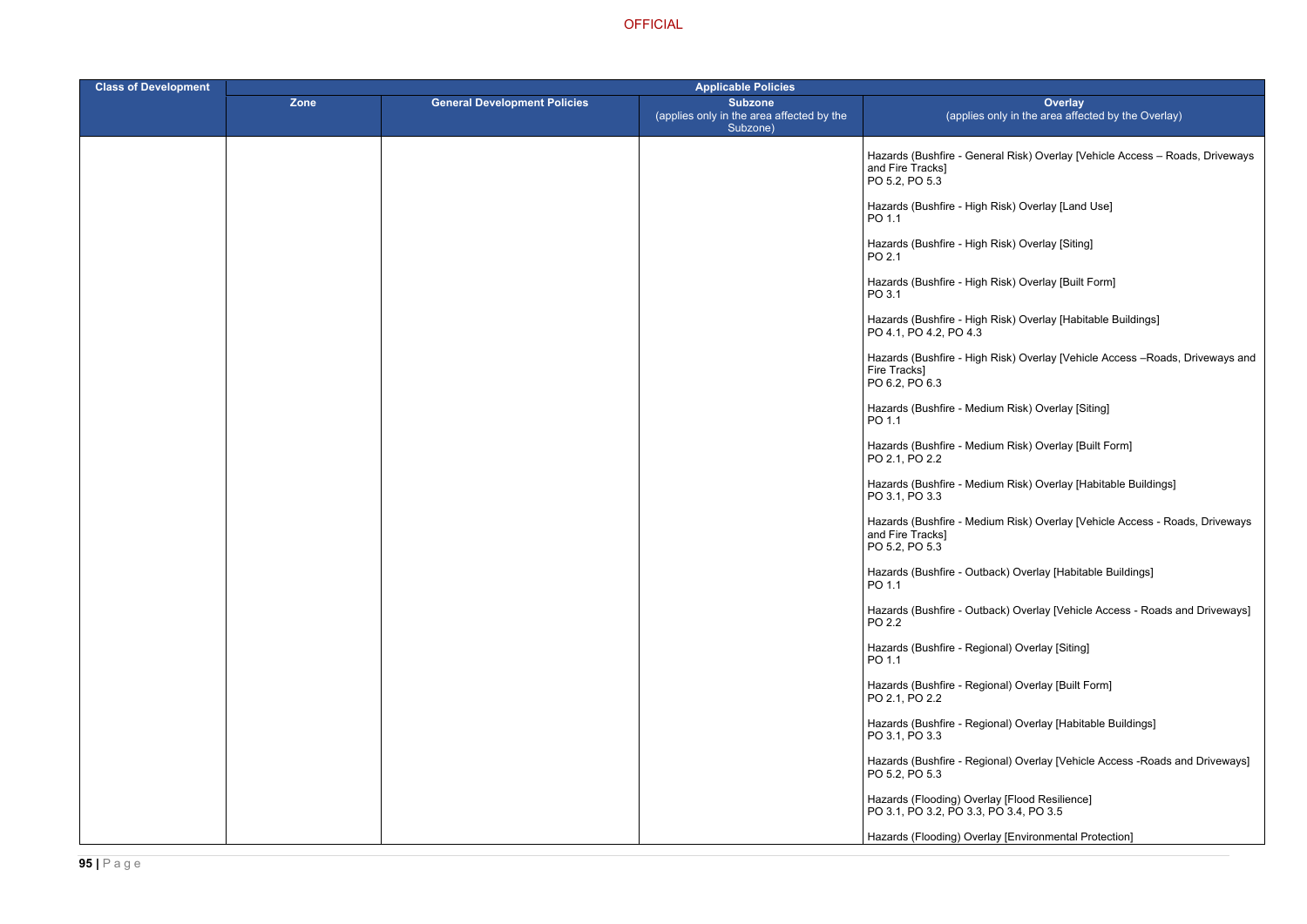- Iay [Site Earthworks]
- lay [Access]
- heral) Overlay [Flood Resilience]
- ence Required) Overlay [Flood Resilience]
- rlay [Built Form]
- I Development]
- 
- terations and additions]
- ontext and Streetscape Amenity]
- ins]
- rlay [General]
- $\sqrt{U}$  Interface Meana Intensity  $J$
- Routes Overlay [Access Safe Entry and Exit (Traffic
- Routes Overlay [Access On-Site Queuing]
- Routes Overlay [Access Existing Access Points]
- Routes Overlay [Access Location (Spacing)]
- Routes Overlay [Access Location (Sight Lines)]
- Routes Overlay [Access Mud and Debris]

| <b>Class of Development</b> | <b>Applicable Policies</b> |                                     |                                                                         |                                                                              |
|-----------------------------|----------------------------|-------------------------------------|-------------------------------------------------------------------------|------------------------------------------------------------------------------|
|                             | Zone                       | <b>General Development Policies</b> | <b>Subzone</b><br>(applies only in the area affected by the<br>Subzone) | Ove<br>(applies only in the area                                             |
|                             |                            |                                     |                                                                         | PO 4.1, PO 4.2                                                               |
|                             |                            |                                     |                                                                         | Hazards (Flooding) Overlay [Site Earthw<br>PO 5.1, PO 5.2                    |
|                             |                            |                                     |                                                                         | Hazards (Flooding) Overlay [Access]<br>PO 6.1, PO 6.2                        |
|                             |                            |                                     |                                                                         | Hazards (Flooding - General) Overlay [I<br>PO 2.1                            |
|                             |                            |                                     |                                                                         | Hazards (Flooding - Evidence Required)<br>PO 1.1                             |
|                             |                            |                                     |                                                                         | Heritage Adjacency Overlay [Built Form]<br>PO 1.1                            |
|                             |                            |                                     |                                                                         | Historic Area Overlay [All Development]<br>PO 1.1                            |
|                             |                            |                                     |                                                                         | Historic Area Overlay [Built Form]<br>PO 2.1, PO 2.2, PO 2.3, PO 2.4, PO 2.5 |
|                             |                            |                                     |                                                                         | Historic Area Overlay [Alterations and a<br>PO 3.1, PO 3.2                   |
|                             |                            |                                     |                                                                         | Historic Area Overlay [Context and Stree<br>PO 6.1, PO 6.2                   |
|                             |                            |                                     |                                                                         | Historic Area Overlay [Ruins]<br>PO 8.1                                      |
|                             |                            |                                     |                                                                         | Historic Shipwrecks Overlay [General]<br>PO 1.1                              |
|                             |                            |                                     |                                                                         | Interface Management Overlay [Land Us<br>PO 1.1                              |
|                             |                            |                                     |                                                                         | Key Outback and Rural Routes Overlay<br>Flow)]<br>PO 1.1                     |
|                             |                            |                                     |                                                                         | Key Outback and Rural Routes Overlay<br>PO 2.1                               |
|                             |                            |                                     |                                                                         | Key Outback and Rural Routes Overlay<br>PO 3.1                               |
|                             |                            |                                     |                                                                         | Key Outback and Rural Routes Overlay<br>PO 4.1                               |
|                             |                            |                                     |                                                                         | Key Outback and Rural Routes Overlay<br>PO 5.1                               |
|                             |                            |                                     |                                                                         | Key Outback and Rural Routes Overlay<br>PO 6.1                               |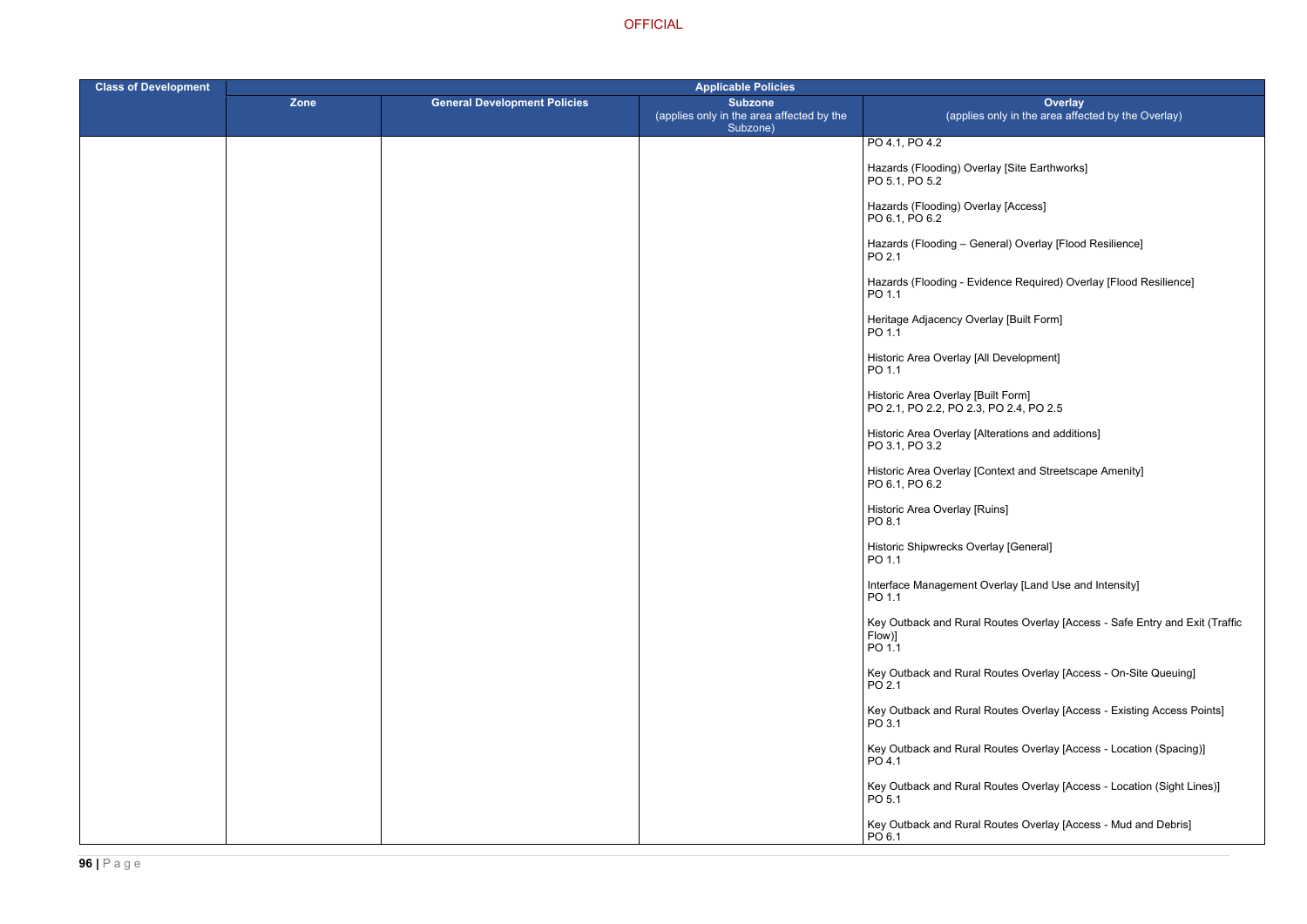Routes Overlay [Access - Stormwater]

Routes Overlay [Public Road Junctions]

Dverlay [Access, Design and Function]

PO 1.1, PO 1.2, PO 1.3, PO 1.4, PO 1.5, PO 1.6, PO 1.7

erlay [Alterations and Additions]

erlay [Landscape Context and Streetscape Amenity]

erlay [Conservation Works]

outes Overlay [Access - Safe Entry and Exit (Traffic

Routes Overlay [Access - On-Site Queuing]

outes Overlay [Access – Location (Spacing) - Existing

Routes Overlay [Access – Location (Spacing) – New

outes Overlay [Access - Location (Sight Lines)]

Routes Overlay [Access - Mud and Debris]

Routes Overlay [Access - Stormwater]

Routes Overlay [Building on Road Reserve]

Routes Overlay [Public Road Junctions]

Routes Overlay [Corner Cut-Offs]

| <b>Class of Development</b> | <b>Applicable Policies</b> |                                     |                                                                         |                                                                                      |  |
|-----------------------------|----------------------------|-------------------------------------|-------------------------------------------------------------------------|--------------------------------------------------------------------------------------|--|
|                             | Zone                       | <b>General Development Policies</b> | <b>Subzone</b><br>(applies only in the area affected by the<br>Subzone) | Over<br>(applies only in the area a                                                  |  |
|                             |                            |                                     |                                                                         | Key Outback and Rural Routes Overlay [<br>PO 7.1                                     |  |
|                             |                            |                                     |                                                                         | Key Outback and Rural Routes Overlay [I<br>PO 8.1                                    |  |
|                             |                            |                                     |                                                                         | Key Railway Crossings Overlay [Access,<br>PO 1.1                                     |  |
|                             |                            |                                     |                                                                         | <b>Limited Dwelling Overlay</b><br>PO 1.1                                            |  |
|                             |                            |                                     |                                                                         | Local Heritage Place Overlay [Built Form]<br>PO 1.1, PO 1.2, PO 1.3, PO 1.4, PO 1.5, |  |
|                             |                            |                                     |                                                                         | Local Heritage Place Overlay [Alterations<br>PO 2.1, PO 2.2                          |  |
|                             |                            |                                     |                                                                         | Local Heritage Place Overlay [Landscape<br>PO 5.1                                    |  |
|                             |                            |                                     |                                                                         | Local Heritage Place Overlay [Conservati<br>PO 7.1                                   |  |
|                             |                            |                                     |                                                                         | Major Urban Transport Routes Overlay [A<br>Flow)]<br>PO 1.1                          |  |
|                             |                            |                                     |                                                                         | Major Urban Transport Routes Overlay [A<br>PO 2.1                                    |  |
|                             |                            |                                     |                                                                         | Major Urban Transport Routes Overlay [A<br>Access Points]<br>PO 3.1                  |  |
|                             |                            |                                     |                                                                         | Major Urban Transport Routes Overlay [A<br>Access Points]<br>PO 4.1                  |  |
|                             |                            |                                     |                                                                         | Major Urban Transport Routes Overlay [A<br>PO 5.1                                    |  |
|                             |                            |                                     |                                                                         | Major Urban Transport Routes Overlay [A<br>PO 6.1                                    |  |
|                             |                            |                                     |                                                                         | Major Urban Transport Routes Overlay [A<br>PO 7.1                                    |  |
|                             |                            |                                     |                                                                         | Major Urban Transport Routes Overlay [B<br>PO 8.1                                    |  |
|                             |                            |                                     |                                                                         | Major Urban Transport Routes Overlay [F<br>PO 9.1                                    |  |
|                             |                            |                                     |                                                                         | Major Urban Transport Routes Overlay [C                                              |  |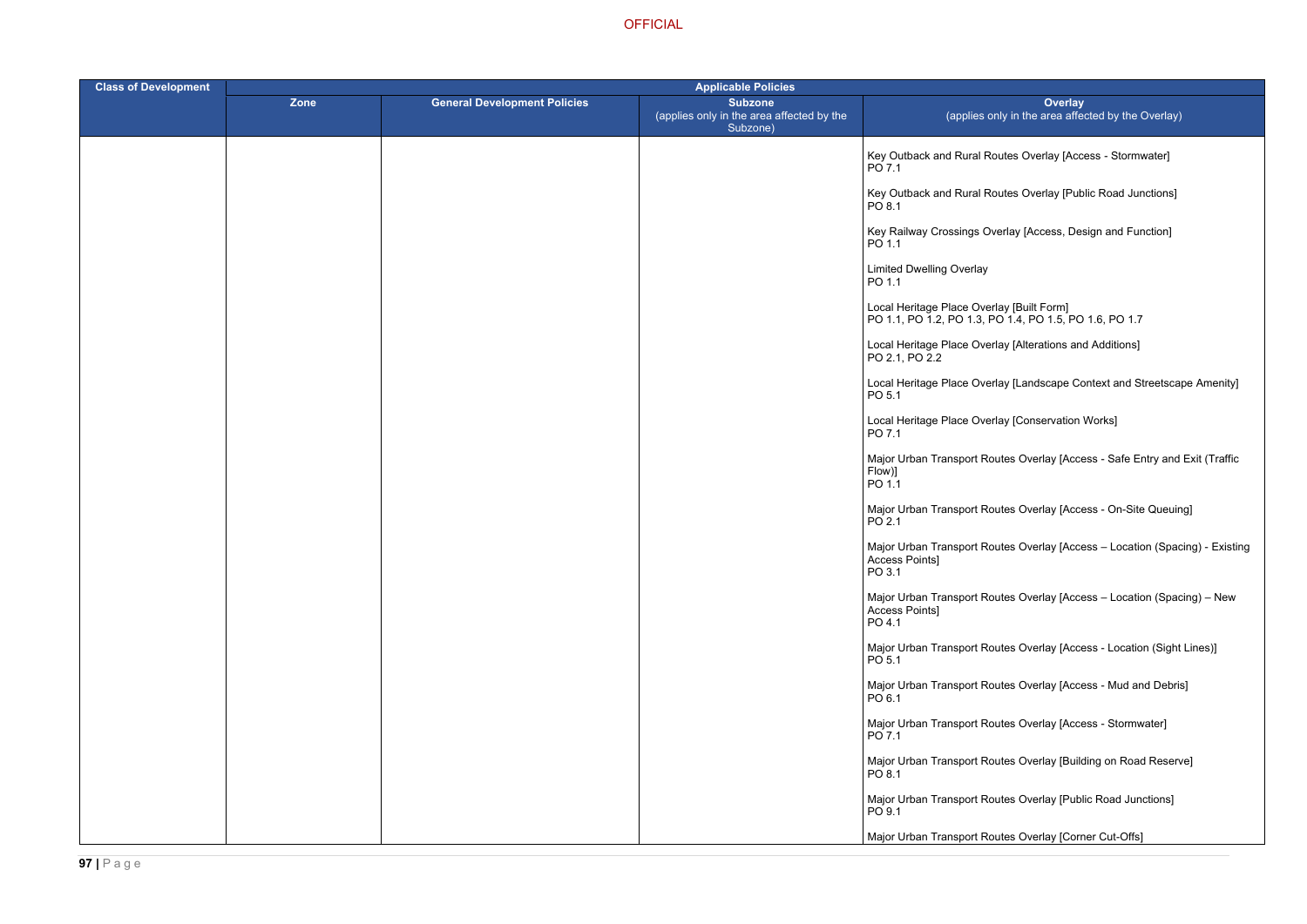er Supply Catchment (Area 1) Overlay [Water Quality]

er Supply Catchment (Area 1) Overlay [Wastewater]

er Supply Catchment (Area 1) Overlay [Stormwater]  $PO 3.9$ 

er Supply Catchment (Area 1) Overlay [Landscapes

er Supply Catchment (Area 2) Overlay [Water Quality]

er Supply Catchment (Area 2) Overlay [Wastewater]

er Supply Catchment (Area 2) Overlay [Stormwater]  $P_{\rm O}$  3.9

er Supply Catchment (Area 2) Overlay [Landscapes

Ve [Environmental Protection]

ay [Non-Stop Corridor Overlay]

ection Area Overlay [Protection of Strategic Resources]

Protection Area Overlay [Wastewater]

Protection Area Overlay [Built Form and Character]

Protection Area Overlay [Flood Resilience]

Protection Area Overlay [Environmental Protection]

Protection Area Overlay [Access]

and Use and Intensity]

uilt Form and Character]

| <b>Class of Development</b> | <b>Applicable Policies</b> |                                     |                                                                         |                                                            |
|-----------------------------|----------------------------|-------------------------------------|-------------------------------------------------------------------------|------------------------------------------------------------|
|                             | Zone                       | <b>General Development Policies</b> | <b>Subzone</b><br>(applies only in the area affected by the<br>Subzone) | (applies o                                                 |
|                             |                            |                                     |                                                                         | PO 10.1                                                    |
|                             |                            |                                     |                                                                         | Mount Lofty Ranges Wate<br>PO 1.1                          |
|                             |                            |                                     |                                                                         | Mount Lofty Ranges Wate<br>PO 2.2, PO 2.3, PO 2.4          |
|                             |                            |                                     |                                                                         | Mount Lofty Ranges Wate<br>PO 3.1, PO 3.2, PO 3.3, P       |
|                             |                            |                                     |                                                                         | Mount Lofty Ranges Wate<br>and Natural Features]<br>PO 4.1 |
|                             |                            |                                     |                                                                         | Mount Lofty Ranges Wate<br>PO 1.1                          |
|                             |                            |                                     |                                                                         | Mount Lofty Ranges Wate<br>PO 2.1, PO 2.4, PO 2.5          |
|                             |                            |                                     |                                                                         | Mount Lofty Ranges Wate<br>PO 3.1, PO 3.2, PO 3.3, P       |
|                             |                            |                                     |                                                                         | Mount Lofty Ranges Wate<br>and Natural Features]<br>PO 4.1 |
|                             |                            |                                     |                                                                         | Native Vegetation Overlay<br>PO 1.1, PO 1.2, PO 1.4        |
|                             |                            |                                     |                                                                         | Non-Stop Corridors Overla<br>PO 1.1                        |
|                             |                            |                                     |                                                                         | <b>Resource Extraction Prote</b><br>PO 1.1                 |
|                             |                            |                                     |                                                                         | River Murray Flood Plain I<br>PO 1.1                       |
|                             |                            |                                     |                                                                         | River Murray Flood Plain I<br>PO 4.1, PO 4.3               |
|                             |                            |                                     |                                                                         | River Murray Flood Plain I<br>PO 5.1, PO 5.2, PO 5.3       |
|                             |                            |                                     |                                                                         | River Murray Flood Plain I<br>PO 6.1, PO 6.2, PO 6.3       |
|                             |                            |                                     |                                                                         | River Murray Flood Plain I<br>PO 7.1, PO 7.2, PO 7.3       |
|                             |                            |                                     |                                                                         | Scenic Quality Overlay [La<br>PO 1.1                       |
|                             |                            |                                     |                                                                         | Scenic Quality Overlay [Br                                 |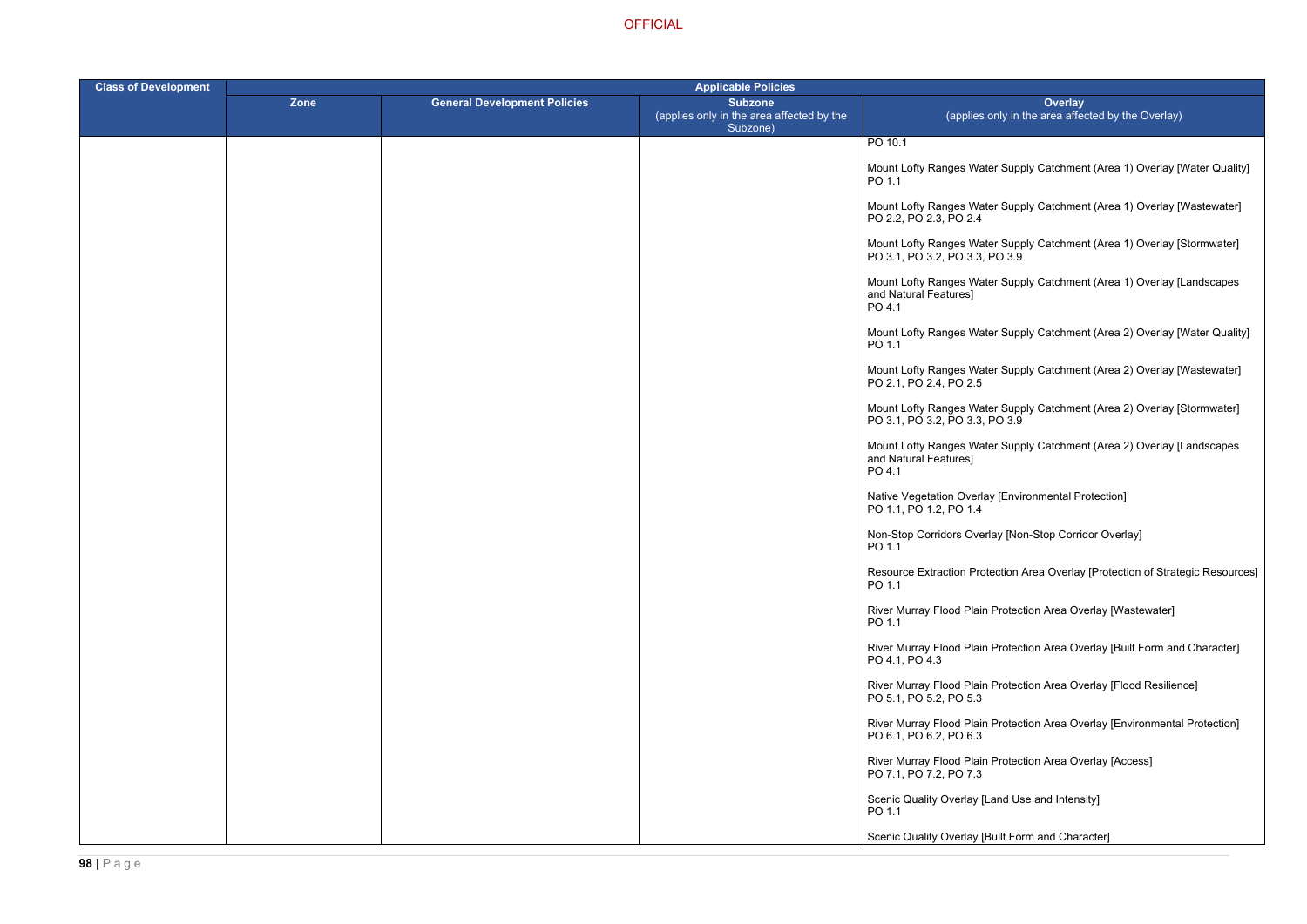agement Overlay [Land Use and Intensity]

otection Overlay [Land Use and Intensity]

otection Overlay [Built Form and Character]

otection Overlay [Landscaping]

otection Overlay [Earthworks]

Iay [Alterations and Additions]

lay [Landscape Context and Streetscape Amenity]

lay [Conservation Works]

**OFFICIAL** 

| <b>Class of Development</b> |      |                                     |                                                                         |                                                                                      |
|-----------------------------|------|-------------------------------------|-------------------------------------------------------------------------|--------------------------------------------------------------------------------------|
|                             | Zone | <b>General Development Policies</b> | <b>Subzone</b><br>(applies only in the area affected by the<br>Subzone) | Over<br>(applies only in the area                                                    |
|                             |      |                                     |                                                                         | PO 2.1                                                                               |
|                             |      |                                     |                                                                         | Scenic Quality Overlay [Landscaping]<br>PO 3.1                                       |
|                             |      |                                     |                                                                         | Scenic Quality Overlay [Earthworks]<br>PO 4.1                                        |
|                             |      |                                     |                                                                         | Significant Interface Management Overla<br>PO 1.1                                    |
|                             |      |                                     |                                                                         | Significant Landscape Protection Overlay<br>PO 1.1                                   |
|                             |      |                                     |                                                                         | Significant Landscape Protection Overlay<br>PO 2.1, PO 2.2                           |
|                             |      |                                     |                                                                         | Significant Landscape Protection Overlay<br>PO 3.1                                   |
|                             |      |                                     |                                                                         | Significant Landscape Protection Overlay<br>PO 4.1                                   |
|                             |      |                                     |                                                                         | State Heritage Area Overlay [Built Form]<br>PO 1.1, PO 1.2, PO 1.3, PO 1.4, PO 1.5   |
|                             |      |                                     |                                                                         | State Heritage Area Overlay [Alterations<br>PO 2.1, PO 2.2                           |
|                             |      |                                     |                                                                         | State Heritage Area Overlay [Landscape<br>PO 5.1                                     |
|                             |      |                                     |                                                                         | State Heritage Area Overlay [Conservation]<br>PO 7.1                                 |
|                             |      |                                     |                                                                         | State Heritage Place Overlay [Built Form]<br>PO 1.1, PO 1.2, PO 1.3, PO 1.4, PO 1.5, |
|                             |      |                                     |                                                                         | State Heritage Place Overlay [Alterations<br>PO 2.1, PO 2.2                          |
|                             |      |                                     |                                                                         | State Heritage Place Overlay [Landscape<br>PO 5.1                                    |
|                             |      |                                     |                                                                         | State Heritage Place Overlay [Conservati<br>PO 7.1                                   |
|                             |      |                                     |                                                                         | <b>State Significant Native Vegetation Areas</b><br>PO 1.1                           |
|                             |      |                                     |                                                                         | <b>Traffic Generating Development Overlay</b><br>PO 1.1, PO 1.2, PO 1.3              |
|                             |      |                                     |                                                                         | <b>Urban Transport Routes Overlay [Access</b><br>PO 1.1                              |

PO 1.1, PO 1.2, PO 1.3, PO 1.4, PO 1.5, PO 1.6, PO 1.7

erlay [Alterations and Additions]

erlay [Landscape Context and Streetscape Amenity]

erlay [Conservation Works]

/egetation Areas Overlay [Environmental Protection]

opment Overlay [Traffic Generating Development]

Overlay [Access - Safe Entry and Exit (Traffic Flow)]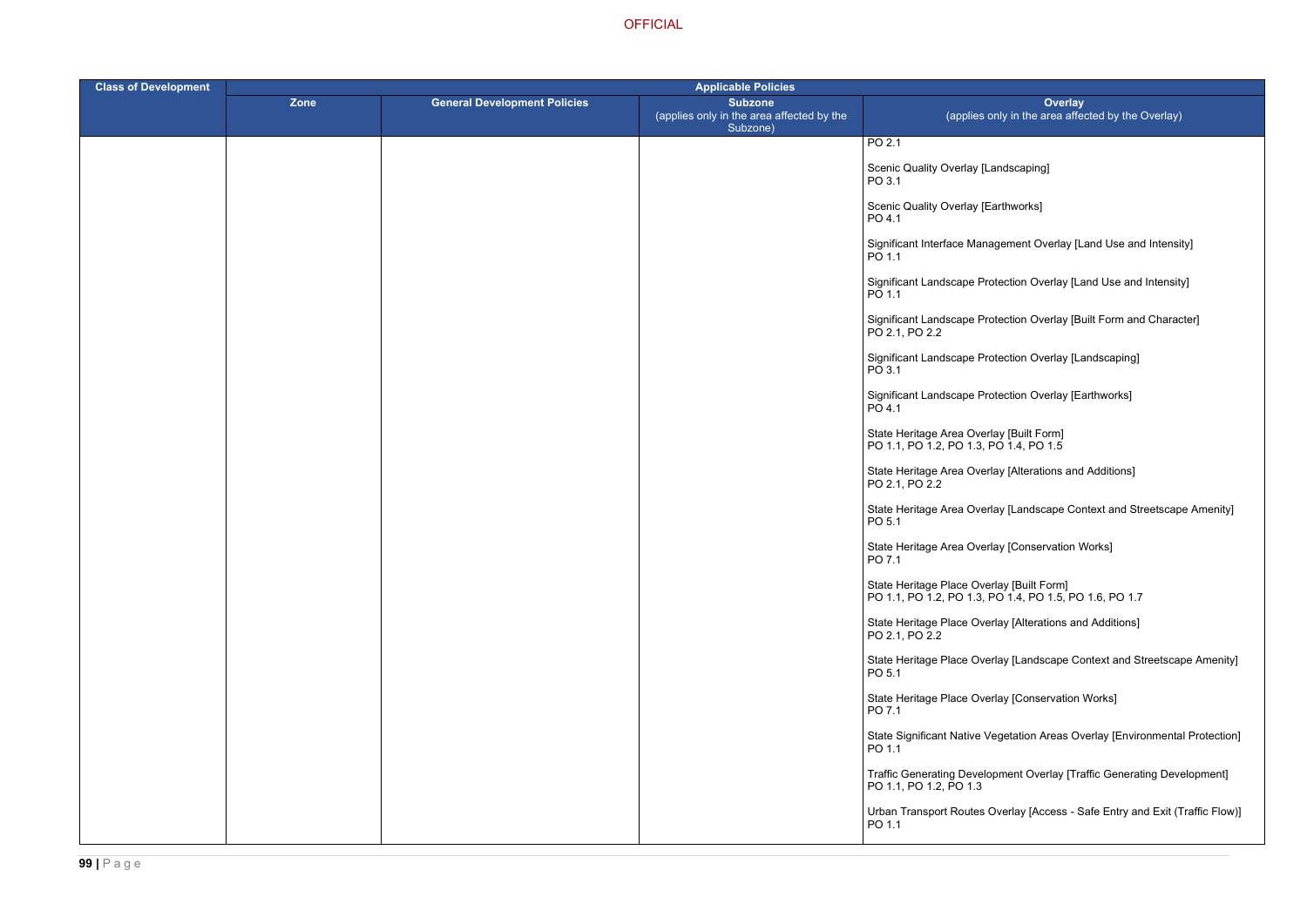Overlay [Access - On-Site Queuing]

Overlay [Access - (Location Spacing) - Existing Access

Overlay [Access – Location (Spacing) – New Access

Overlay [Access - Location (Sight Lines)]

Overlay [Access – Mud and Debris]

Overlay [Access - Stormwater]

Overlay [Building on Road Reserve]

Overlay [Public Road Junctions]

Overlay [Corner Cut-Offs]

erlay [Landscape Context and Streetscape Amenity]

nt Tree Overlay [Tree Retention and Health] PO 1.4

nt Tree Overlay [Ground work affecting trees]

nt Tree Overlay [Land Division]

rlay [Landscape Context and Streetscape Amenity]

erlay [Landscape Context and Streetscape Amenity]

(Aircraft Landing Areas) Overlay [Built Form]

(Regulated) Overlay [Built Form]

| <b>Class of Development</b> | <b>Applicable Policies</b>                                       |                                                                     |                                                                         |                                                                                             |  |
|-----------------------------|------------------------------------------------------------------|---------------------------------------------------------------------|-------------------------------------------------------------------------|---------------------------------------------------------------------------------------------|--|
|                             | <b>Zone</b>                                                      | <b>General Development Policies</b>                                 | <b>Subzone</b><br>(applies only in the area affected by the<br>Subzone) | <b>Overlay</b><br>(applies only in the area affected                                        |  |
|                             |                                                                  |                                                                     |                                                                         | Urban Transport Routes Overlay [Access - On-S<br>PO 2.1                                     |  |
|                             |                                                                  |                                                                     |                                                                         | Urban Transport Routes Overlay [Access - (Loca<br>Point]<br>PO 3.1                          |  |
|                             |                                                                  |                                                                     |                                                                         | Urban Transport Routes Overlay [Access - Loca<br>Points]<br>PO 4.1                          |  |
|                             |                                                                  |                                                                     |                                                                         | Urban Transport Routes Overlay [Access - Loca<br>PO 5.1                                     |  |
|                             |                                                                  |                                                                     |                                                                         | Urban Transport Routes Overlay [Access - Mud<br>PO 6.1                                      |  |
|                             |                                                                  |                                                                     |                                                                         | Urban Transport Routes Overlay [Access - Storr<br>PO 7.1                                    |  |
|                             |                                                                  |                                                                     |                                                                         | Urban Transport Routes Overlay [Building on Ro<br>PO 8.1                                    |  |
|                             |                                                                  |                                                                     |                                                                         | Urban Transport Routes Overlay [Public Road Ju<br>PO 9.1                                    |  |
|                             |                                                                  |                                                                     |                                                                         | Urban Transport Routes Overlay [Corner Cut-Of<br>PO 10.1                                    |  |
|                             |                                                                  |                                                                     |                                                                         | Water Resources Overlay [Water Catchment]<br>PO 1.1, PO 1.2, PO 1.5, PO 1.6, PO 1.7, PO 1.8 |  |
| Tree-damaging activity      | None                                                             | None                                                                | None                                                                    | Local Heritage Place Overlay [Landscape Conte<br>PO 5.1                                     |  |
|                             |                                                                  |                                                                     |                                                                         | Regulated and Significant Tree Overlay [Tree Re<br>PO 1.1, PO 1.2, PO 1.3, PO 1.4           |  |
|                             |                                                                  |                                                                     |                                                                         | Regulated and Significant Tree Overlay [Ground<br>PO 2.1                                    |  |
|                             |                                                                  |                                                                     |                                                                         | Regulated and Significant Tree Overlay [Land Di<br>PO 3.1                                   |  |
|                             |                                                                  |                                                                     |                                                                         | State Heritage Area Overlay [Landscape Contex<br>PO 5.1                                     |  |
|                             |                                                                  |                                                                     |                                                                         | State Heritage Place Overlay [Landscape Conte<br>PO 5.1                                     |  |
| Verandah                    | Ancillary Structures and<br><b>Buildings</b><br>PO 17.1, PO 17.2 | <b>Clearance from Overhead Powerlines</b><br>PO 1.1                 | <b>Hills Subzone [Site Coverage]</b><br>PO 2.1                          | Airport Building Heights (Aircraft Landing Areas)<br>PO 1.1                                 |  |
|                             |                                                                  | Design [All development [Earthworks and sloping<br>land]]<br>PO 8.1 | <b>None</b>                                                             | Airport Building Heights (Regulated) Overlay [Bu<br>PO 1.1                                  |  |
|                             |                                                                  |                                                                     |                                                                         | <b>Building Near Airfields Overlay</b>                                                      |  |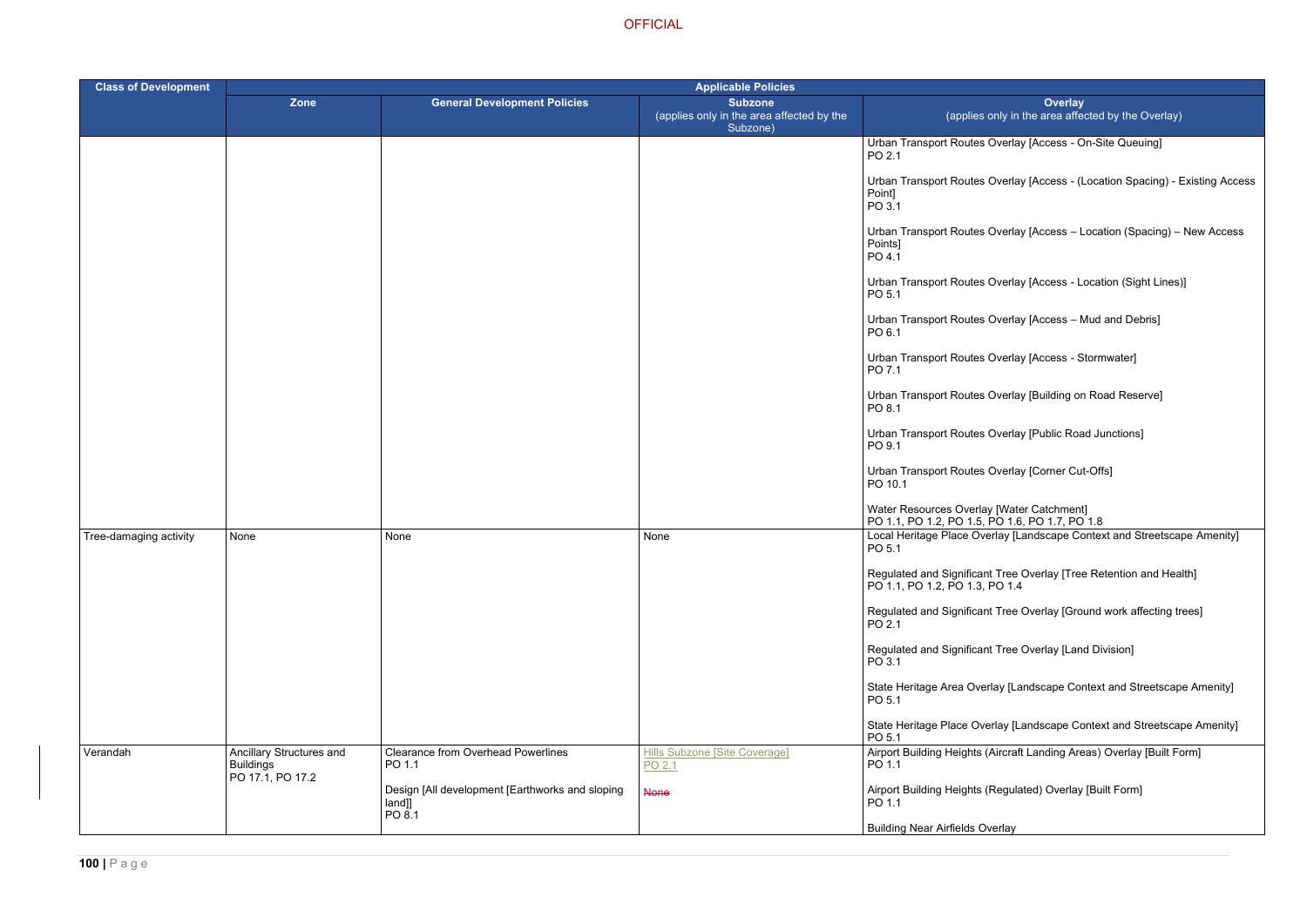Context and Streetscape Amenity]

istrict Overlay [Built Form and Character]

istrict Overlay [Built Form and Character in the Rural

ing Overlay [Future Road Widening]

rerlay [Future Road Widening]

istrict Overlay [Earthworks]

| <b>Class of Development</b> | <b>Applicable Policies</b> |                                                |                                                                         |                                                                                                                       |  |
|-----------------------------|----------------------------|------------------------------------------------|-------------------------------------------------------------------------|-----------------------------------------------------------------------------------------------------------------------|--|
|                             | Zone                       | <b>General Development Policies</b>            | <b>Subzone</b><br>(applies only in the area affected by the<br>Subzone) | <b>Overlay</b><br>(applies only in the area affected                                                                  |  |
|                             |                            | Infrastructure and Renewable Energy Facilities |                                                                         | PO <sub>1.3</sub>                                                                                                     |  |
|                             |                            | [Wastewater Services]<br>PO 12.2               |                                                                         | Character Area Overlay [All Development]<br>PO 1.1                                                                    |  |
|                             |                            |                                                |                                                                         | Character Area Overlay [Built Form]<br>PO 2.1, PO 2.2, PO 2.3, PO 2.4, PO 2.5                                         |  |
|                             |                            |                                                |                                                                         | Character Area Overlay [Ancillary Development]<br>PO 4.1, PO 4.2                                                      |  |
|                             |                            |                                                |                                                                         | Character Area Overlay [Context and Streetscape<br>PO 6.1, PO 6.2                                                     |  |
|                             |                            |                                                |                                                                         | <b>Character Preservation District Overlay [Built Forn</b><br>PO 2.1, PO 2.2                                          |  |
|                             |                            |                                                |                                                                         | <b>Character Preservation District Overlay [Built Forr</b><br>Area]<br>PO 3.1, PO 3.2, PO 3.3, PO 3.4, PO 3.5, PO 3.6 |  |
|                             |                            |                                                |                                                                         |                                                                                                                       |  |
|                             |                            |                                                |                                                                         | <b>Character Preservation District Overlay [Earthworl</b><br>PO 4.1                                                   |  |
|                             |                            |                                                |                                                                         | Coastal Areas Overlay [Hazard Risk Minimisation]<br>PO 2.1, PO 2.2, PO 2.3, PO 2.4, PO 2.5                            |  |
|                             |                            |                                                |                                                                         | Coastal Areas Overlay [Coast Protection Works]<br>PO 3.1, PO 3.2                                                      |  |
|                             |                            |                                                |                                                                         | Coastal Areas Overlay [Environment Protection]<br>PO 4.1, PO 4.2, PO 4.3, PO 4.4, PO 4.6, PO 4.7                      |  |
|                             |                            |                                                |                                                                         | Coastal Areas Overlay [Access]<br>PO 5.1, PO 5.2, PO 5.4                                                              |  |
|                             |                            |                                                |                                                                         | <b>Coastal Flooding Overlay</b><br>PO 1.1                                                                             |  |
|                             |                            |                                                |                                                                         | Defence Aviation Area Overlay [Built Form]<br>PO 1.1                                                                  |  |
|                             |                            |                                                |                                                                         | Future Local Road Widening Overlay [Future Roa<br>PO 1.1                                                              |  |
|                             |                            |                                                |                                                                         | Future Road Widening Overlay [Future Road Wide<br>PO 1.1                                                              |  |
|                             |                            |                                                |                                                                         | Gateway Overlay [Built Form and Character]<br>PO 1.1, PO 1.2                                                          |  |
|                             |                            |                                                |                                                                         | <b>Gateway Overlay [Landscape Amenity]</b><br>PO 2.1                                                                  |  |
|                             |                            |                                                |                                                                         | Gateway Overlay [Landscaping]<br>PO 3.1, PO 3.2, PO 3.3, PO 3.4                                                       |  |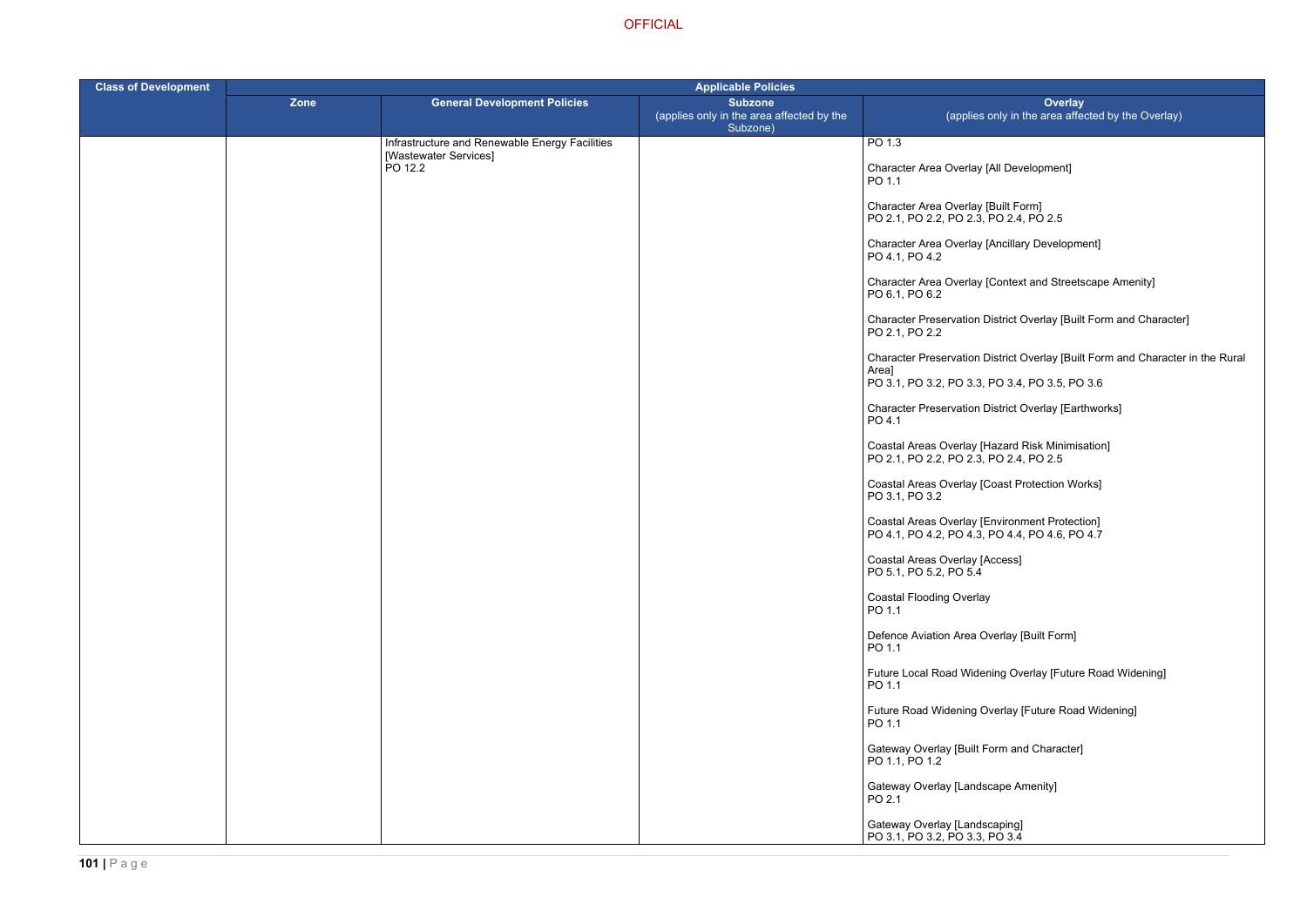- $\lambda$ ils) Overlay [Land Use and Intensity]
- eral Risk) Overlay [Siting]
- eral Risk) Overlay [Built Form]
- eral Risk) Overlay [Vehicle Access Roads, Driveways
- Risk) Overlay [Land Use]
- ا Risk) Overlay [Siting]
- Risk) Overlay [Built Form]
- Risk) Overlay [Vehicle Access –Roads, Driveways and
- ium Risk) Overlay [Siting]
- ium Risk) Overlay [Built Form]
- ium Risk) Overlay [Vehicle Access Roads, Driveways
- hack) Overlay [Vehicle Access Roads and Driveways]
- ional) Overlay [Siting]
- ional) Overlay [Built Form]
- ional) Overlay [Vehicle Access -Roads and Driveways]
- 
- Iay [Environmental Protection]
- Iay [Site Earthworks]

| <b>Class of Development</b> |      | <b>Applicable Policies</b>          |                                                                         |                                                                                 |  |
|-----------------------------|------|-------------------------------------|-------------------------------------------------------------------------|---------------------------------------------------------------------------------|--|
|                             | Zone | <b>General Development Policies</b> | <b>Subzone</b><br>(applies only in the area affected by the<br>Subzone) | <b>Overlay</b><br>(applies only in the area affect                              |  |
|                             |      |                                     |                                                                         | Hazards (Acid Sulfate Soils) Overlay [Land Us<br>PO 1.1                         |  |
|                             |      |                                     |                                                                         | Hazards (Bushfire - General Risk) Overlay [Sit<br>PO 1.1                        |  |
|                             |      |                                     |                                                                         | Hazards (Bushfire - General Risk) Overlay [Bu<br>PO 2.1, PO 2.2                 |  |
|                             |      |                                     |                                                                         | Hazards (Bushfire - General Risk) Overlay [Ve<br>and Fire Tracks]<br>PO 5.2     |  |
|                             |      |                                     |                                                                         | Hazards (Bushfire - High Risk) Overlay [Land<br>PO 1.1                          |  |
|                             |      |                                     |                                                                         | Hazards (Bushfire - High Risk) Overlay [Siting]<br>PO 2.1                       |  |
|                             |      |                                     |                                                                         | Hazards (Bushfire - High Risk) Overlay [Built F<br>PO 3.1, PO 3.2               |  |
|                             |      |                                     |                                                                         | Hazards (Bushfire - High Risk) Overlay [Vehic<br>Fire Tracks]<br>PO 6.2         |  |
|                             |      |                                     |                                                                         | Hazards (Bushfire - Medium Risk) Overlay [Sit<br>PO 1.1                         |  |
|                             |      |                                     |                                                                         | Hazards (Bushfire - Medium Risk) Overlay [Bu<br>PO 2.1, PO 2.2                  |  |
|                             |      |                                     |                                                                         | Hazards (Bushfire - Medium Risk) Overlay [Ve<br>and Fire Tracks]<br>PO 5.2      |  |
|                             |      |                                     |                                                                         | Hazards (Bushfire - Outback) Overlay [Vehicle<br>PO 2.2                         |  |
|                             |      |                                     |                                                                         | Hazards (Bushfire - Regional) Overlay [Siting]<br>PO 1.1                        |  |
|                             |      |                                     |                                                                         | Hazards (Bushfire - Regional) Overlay [Built F<br>PO 2.1, PO 2.2                |  |
|                             |      |                                     |                                                                         | Hazards (Bushfire - Regional) Overlay [Vehicle<br>PO 5.2                        |  |
|                             |      |                                     |                                                                         | Hazards (Flooding) Overlay [Flood Resilience]<br>PO 3.1, PO 3.2, PO 3.3, PO 3.4 |  |
|                             |      |                                     |                                                                         | Hazards (Flooding) Overlay [Environmental Pr<br>PO 4.1, PO 4.2                  |  |
|                             |      |                                     |                                                                         | Hazards (Flooding) Overlay [Site Earthworks]                                    |  |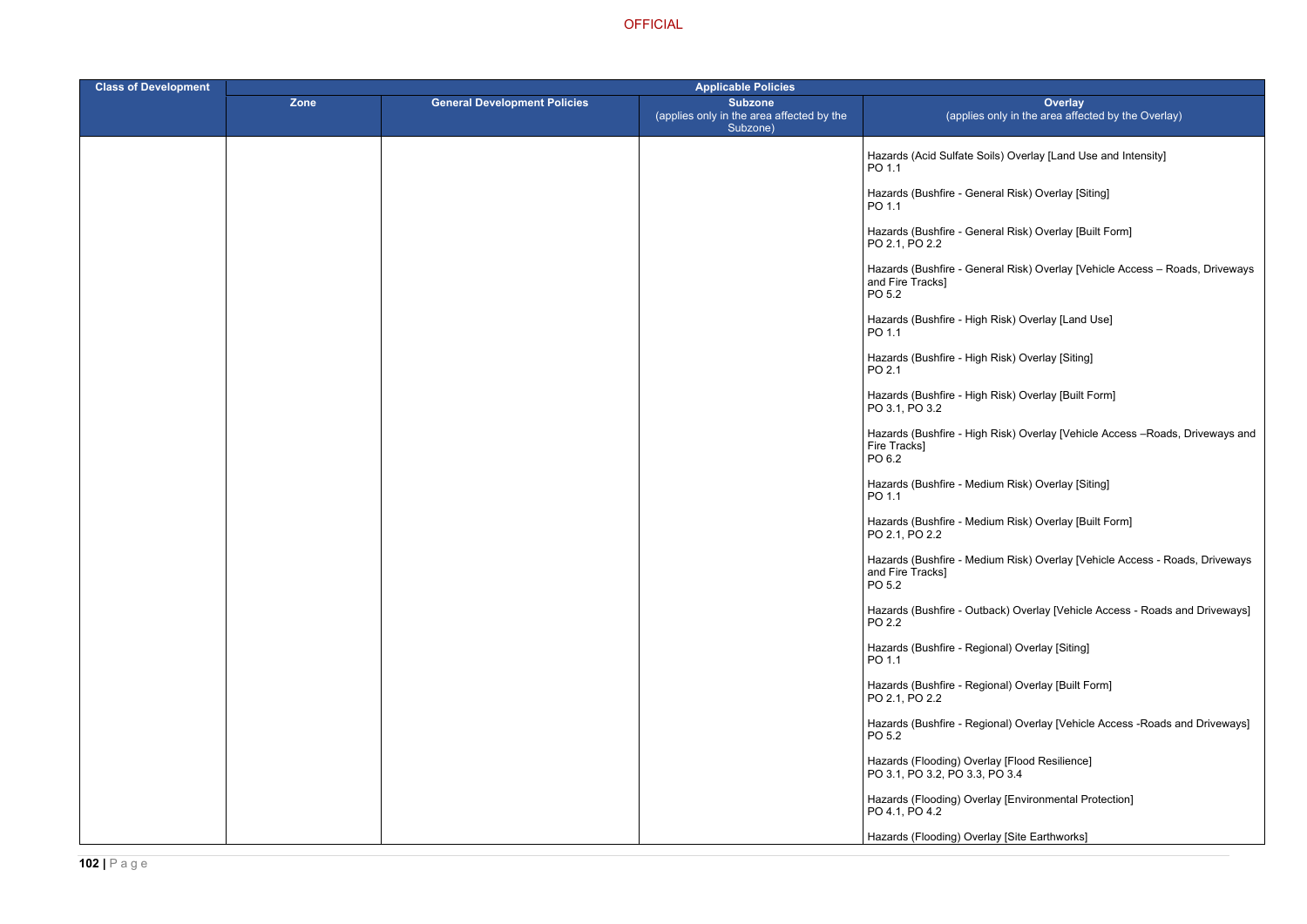heral) Overlay [Flood Resilience]

ncillary development]

ontext and Streetscape Amenity]

**OFFICIAL** 

| <b>Class of Development</b> |      |                                     |                                                                         |                                                                                      |
|-----------------------------|------|-------------------------------------|-------------------------------------------------------------------------|--------------------------------------------------------------------------------------|
|                             | Zone | <b>General Development Policies</b> | <b>Subzone</b><br>(applies only in the area affected by the<br>Subzone) | Over<br>(applies only in the area a                                                  |
|                             |      |                                     |                                                                         | PO 5.1, PO 5.2                                                                       |
|                             |      |                                     |                                                                         | Hazards (Flooding) Overlay [Access]<br>PO 6.1, PO 6.2                                |
|                             |      |                                     |                                                                         | Hazards (Flooding - General) Overlay [Fl<br>PO 2.1                                   |
|                             |      |                                     |                                                                         | Heritage Adjacency Overlay [Built Form]<br>PO 1.1                                    |
|                             |      |                                     |                                                                         | Historic Area Overlay [All Development]<br>PO 1.1                                    |
|                             |      |                                     |                                                                         | Historic Area Overlay [Built Form]<br>PO 2.1, PO 2.2, PO 2.3, PO 2.4, PO 2.5         |
|                             |      |                                     |                                                                         | Historic Area Overlay [Ancillary developm<br>PO 4.1, PO 4.2                          |
|                             |      |                                     |                                                                         | Historic Area Overlay [Context and Street<br>PO 6.1, PO 6.2                          |
|                             |      |                                     |                                                                         | Historic Area Overlay [Ruins]<br>PO 8.1                                              |
|                             |      |                                     |                                                                         | Historic Shipwrecks Overlay [General]<br>PO 1.1                                      |
|                             |      |                                     |                                                                         | Local Heritage Place Overlay [Built Form]<br>PO 1.1, PO 1.2, PO 1.3, PO 1.4, PO 1.5, |
|                             |      |                                     |                                                                         | Local Heritage Place Overlay [Ancillary D<br>PO 3.1, PO 3.2                          |
|                             |      |                                     |                                                                         | Local Heritage Place Overlay [Landscape<br>PO 5.1                                    |
|                             |      |                                     |                                                                         | Local Heritage Place Overlay [Conservati<br>PO 7.1                                   |
|                             |      |                                     |                                                                         | Mount Lofty Ranges Water Supply Catch<br>PO 1.1                                      |
|                             |      |                                     |                                                                         | Mount Lofty Ranges Water Supply Catch<br>PO 3.1, PO 3.2, PO 3.3, PO 3.4, PO 3.9      |
|                             |      |                                     |                                                                         | Mount Lofty Ranges Water Supply Catch<br>and Natural Features]<br>PO 4.1             |
|                             |      |                                     |                                                                         | Mount Lofty Ranges Water Supply Catch<br>PO 1.1                                      |
|                             |      |                                     |                                                                         | Mount Lofty Ranges Water Supply Catch<br>PO 3.1, PO 3.2, PO 3.3, PO 3.4, PO 3.9      |

PO 1.1, PO 1.2, PO 1.3, PO 1.4, PO 1.5, PO 1.6, PO 1.7

erlay [Ancillary Development]

erlay [Landscape Context and Streetscape Amenity]

erlay [Conservation Works]

er Supply Catchment (Area 1) Overlay [Water Quality]

Mount Lofty Ranges Water Supply Catchment (Area 1) Overlay [Stormwater]

er Supply Catchment (Area 1) Overlay [Landscapes

er Supply Catchment (Area 2) Overlay [Water Quality]

Mount Lofty Ranges Water Supply Catchment (Area 2) Overlay [Stormwater]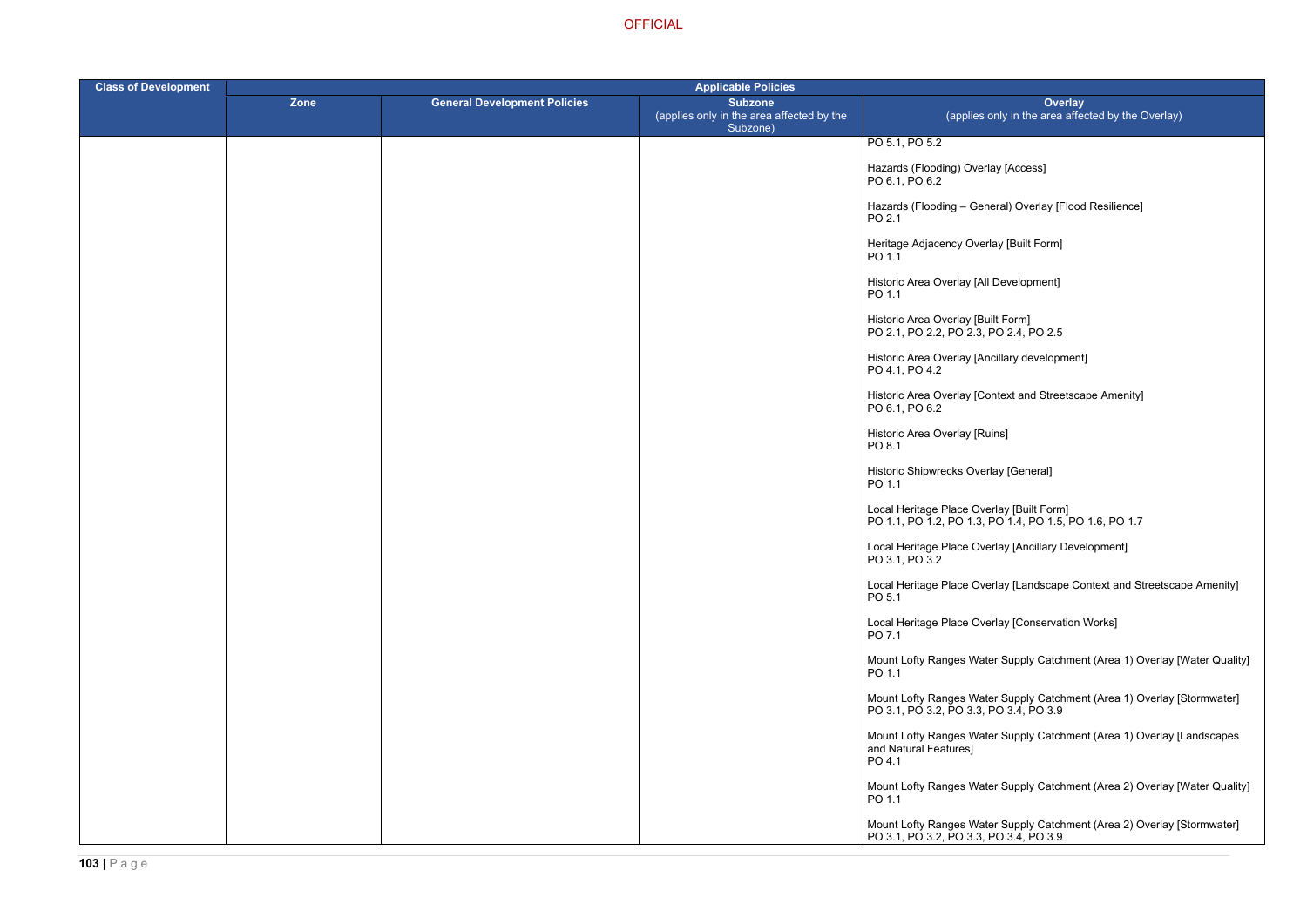er Supply Catchment (Area 2) Overlay [Landscapes

- / [Environmental Protection]
- Protection Area Overlay [Built Form and Character]
- Protection Area Overlay [Flood Resilience]
- Protection Area Overlay [Environmental Protection]
- Protection Area Overlay [Access]
- and Use and Intensity]
- uilt Form and Character]
- arthworks]
- otection Overlay [Built Form and Character]
- btection Overlay [Landscaping]
- otection Overlay [Earthworks]
- 
- lay [Ancillary Development]
- lay [Landscape Context and Streetscape Amenity]
- lay [Conservation Works]
- PO 1.1, PO 1.2, PO 1.3, PO 1.4, PO 1.5, PO 1.6, PO 1.7
	- rlay [Ancillary Development]

| <b>Class of Development</b> | <b>Applicable Policies</b> |                                     |                                                                         |                                                                                      |
|-----------------------------|----------------------------|-------------------------------------|-------------------------------------------------------------------------|--------------------------------------------------------------------------------------|
|                             | Zone                       | <b>General Development Policies</b> | <b>Subzone</b><br>(applies only in the area affected by the<br>Subzone) | Over<br>(applies only in the area                                                    |
|                             |                            |                                     |                                                                         | Mount Lofty Ranges Water Supply Catch<br>and Natural Features]<br>PO 4.1             |
|                             |                            |                                     |                                                                         | Native Vegetation Overlay [Environmenta<br>PO 1.1, PO 1.2, PO 1.4                    |
|                             |                            |                                     |                                                                         | River Murray Flood Plain Protection Area<br>PO 4.1, PO 4.2, PO 4.3                   |
|                             |                            |                                     |                                                                         | River Murray Flood Plain Protection Area<br>PO 5.1, PO 5.3                           |
|                             |                            |                                     |                                                                         | River Murray Flood Plain Protection Area<br>PO 6.1, PO 6.2, PO 6.3                   |
|                             |                            |                                     |                                                                         | River Murray Flood Plain Protection Area<br>PO 7.1, PO 7.2, PO 7.3                   |
|                             |                            |                                     |                                                                         | Scenic Quality Overlay [Land Use and Int<br>PO 1.1                                   |
|                             |                            |                                     |                                                                         | Scenic Quality Overlay [Built Form and C<br>PO 2.1                                   |
|                             |                            |                                     |                                                                         | Scenic Quality Overlay [Earthworks]<br>PO 4.1                                        |
|                             |                            |                                     |                                                                         | Significant Landscape Protection Overlay<br>PO 2.1, PO 2.2                           |
|                             |                            |                                     |                                                                         | Significant Landscape Protection Overlay<br>PO 3.1                                   |
|                             |                            |                                     |                                                                         | Significant Landscape Protection Overlay<br>PO 4.1                                   |
|                             |                            |                                     |                                                                         | State Heritage Area Overlay [Built Form]<br>PO 1.1, PO 1.2, PO 1.3, PO 1.4, PO 1.5   |
|                             |                            |                                     |                                                                         | State Heritage Area Overlay [Ancillary De<br>PO 3.1, PO 3.2                          |
|                             |                            |                                     |                                                                         | State Heritage Area Overlay [Landscape<br>PO 5.1                                     |
|                             |                            |                                     |                                                                         | State Heritage Area Overlay [Conservation]<br>PO 7.1                                 |
|                             |                            |                                     |                                                                         | State Heritage Place Overlay [Built Form]<br>PO 1.1, PO 1.2, PO 1.3, PO 1.4, PO 1.5, |
|                             |                            |                                     |                                                                         | State Heritage Place Overlay [Ancillary D<br>PO 3.1, PO 3.2                          |